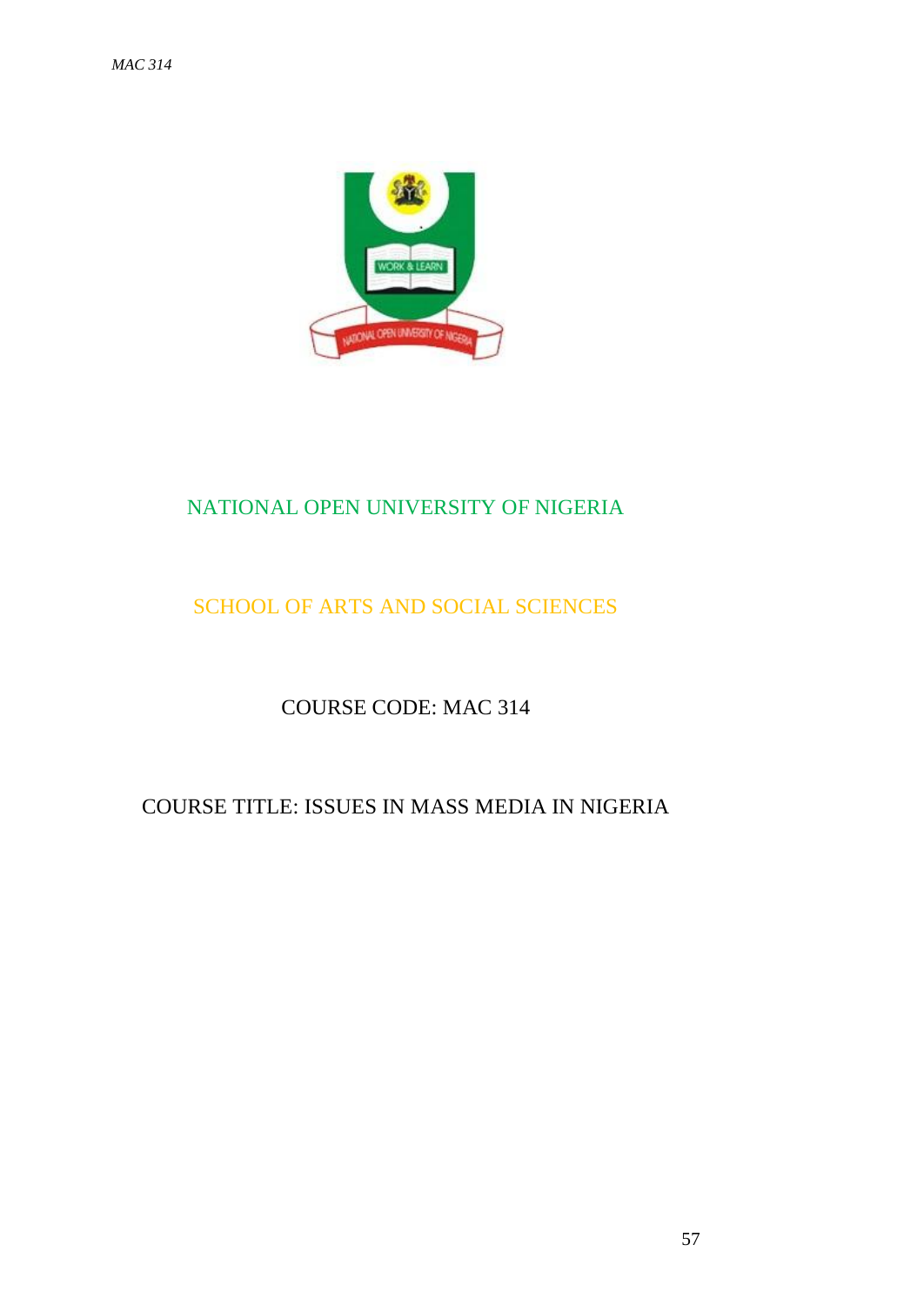| <b>MAIN</b><br><b>COURSE</b>                   |                                                                                                                                |                            |
|------------------------------------------------|--------------------------------------------------------------------------------------------------------------------------------|----------------------------|
| <b>CONTENTS</b><br><b>PAGE</b>                 |                                                                                                                                |                            |
| <b>Module 1</b>                                | <b>Taking Off: A Brief Historical Overview of</b><br>The Mass Media in Nigeria                                                 | 1                          |
| Unit 1<br>Unit 2                               | The History of Print Media in Nigeria<br>The History of Electronic Media in Nigeria                                            | 1<br>5                     |
| <b>Module 2</b>                                | <b>Ethical Issues in the Nigerian Mass Media</b>                                                                               | 9                          |
| Unit 1<br>Unit 2                               | The Brown Envelope Syndrome<br>The Burden of News Commercialisation                                                            | 9<br>14                    |
| <b>Module 3</b>                                | <b>Legal/Extra Legal Issues in the Nigerian</b>                                                                                | 20                         |
| Unit 1<br>Unit 2<br>Unit 3<br>Unit 4<br>Unit 5 | Extra Legal Measures of Press Control in                                                                                       | 20<br>24<br>30<br>34<br>40 |
| <b>Module 4</b>                                | <b>Professional Issues in the Nigerian</b>                                                                                     | 46                         |
| Unit 1<br>Unit 2                               | Mass Media and Politics in Nigeria                                                                                             | 46<br>52                   |
| <b>Module 5</b>                                | <b>Socio-Cultural and Technological Issues</b>                                                                                 | 57                         |
| Unit 1<br>Unit 2<br>Unit 3<br>Unit 4           | Rural News in the Nigerian Mass Media<br>ICTs and the Mass Media Industry in Nigeria<br>ICTs and Citizen Journalism in Nigeria | 57<br>62<br>67<br>71       |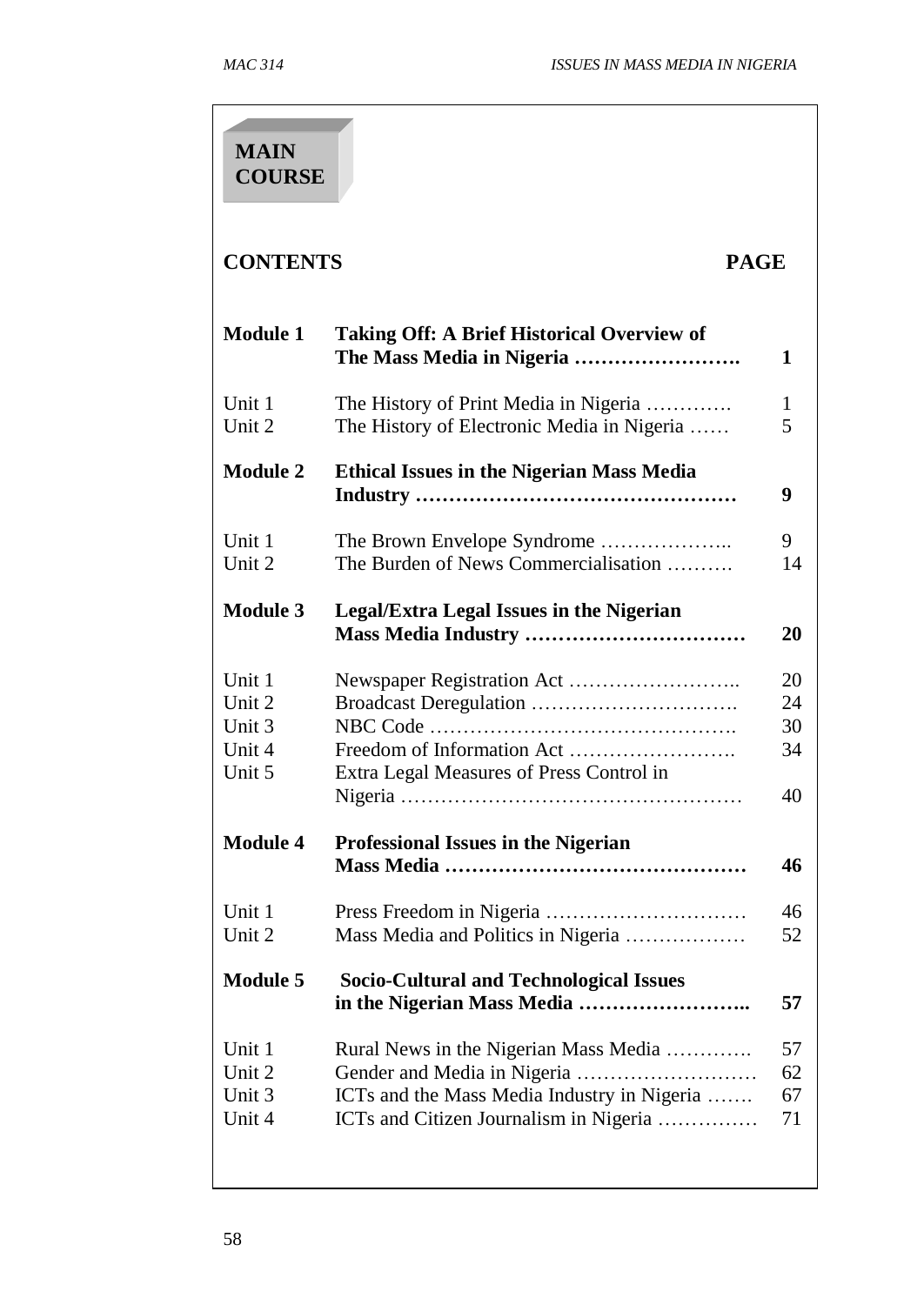**COURSE GUIDE**

# **MAC 314 ISSUES IN MASS MEDIA IN NIGERIA**

**Course Team** Mr. Levi Chinaka Nwodu (Course Writer) – Anambra State University Dr. Oloruntola Sunday (Course Editor) – UNILAG Dr. Chidima Onwubere (Course Coordinator) – NOUN

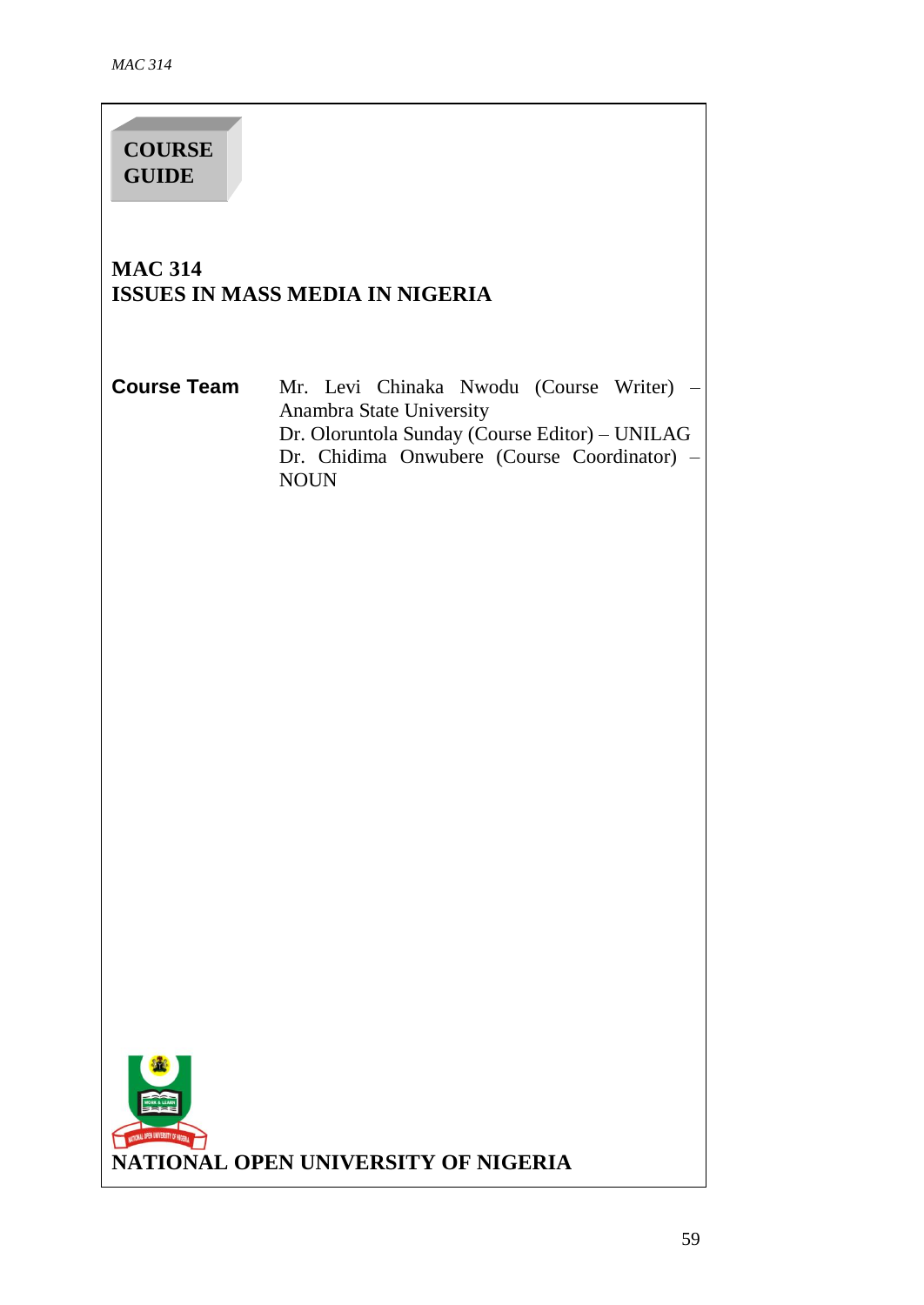National Open University of Nigeria Headquarters 14/16 Ahmadu Bello Way Victoria Island, Lagos

Abuja Office No. 5 Dar es Salaam Street Off Aminu Kano Crescent Wuse II, Abuja

e-mail: [centralinfo@nou.edu.ng](mailto:centralinfo@nou.edu.ng) URL: [www.nou.edu.ng](http://www.nou.edu.ng/)

Published by National Open University of Nigeria

Printed 2013

Reprinted 2015

ISBN: 978-058-053-0

All Rights Reserved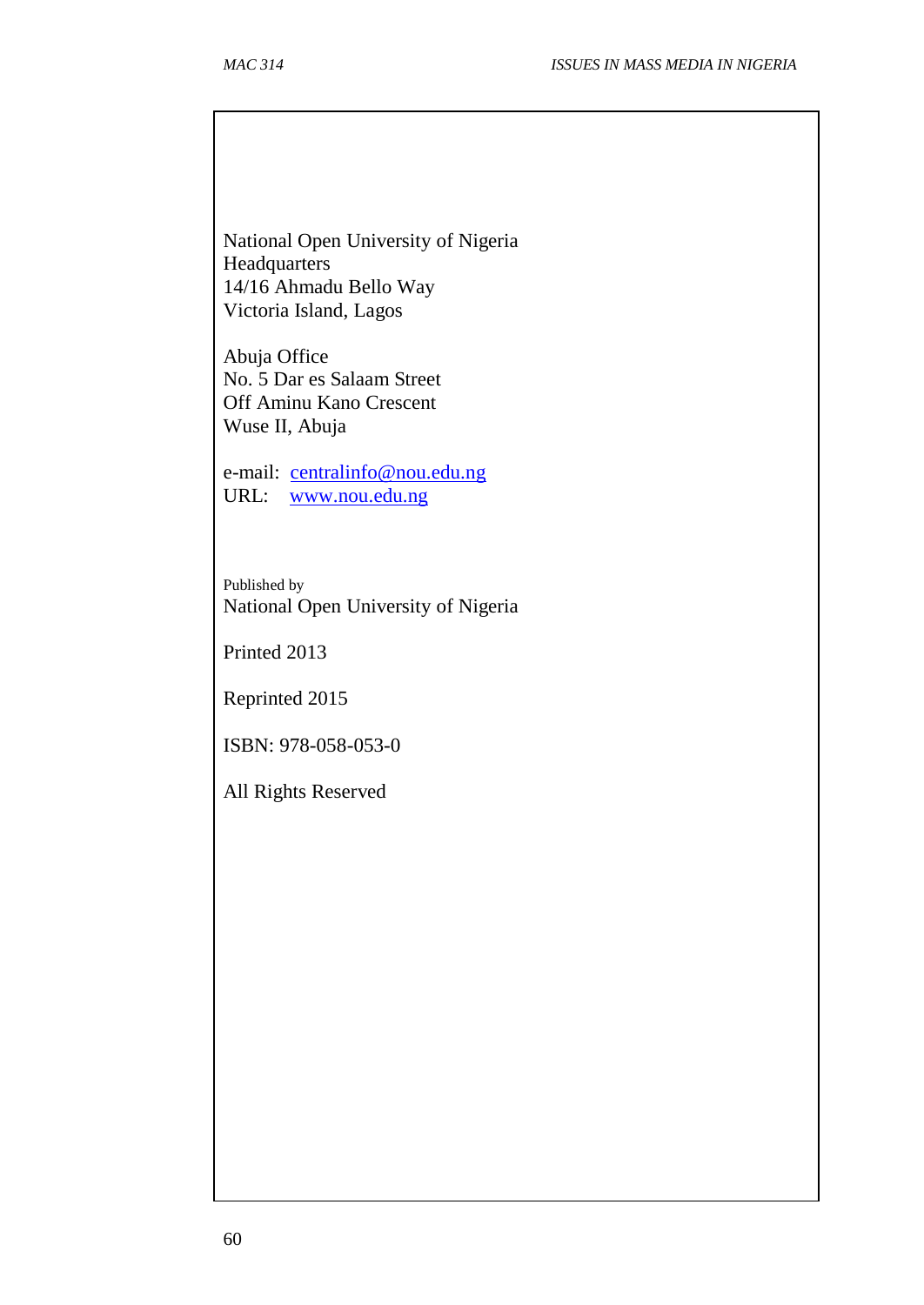# **CONTENTS PAGE**

| iv  |
|-----|
|     |
|     |
|     |
| vi  |
|     |
|     |
| vii |
| vii |
| vii |
|     |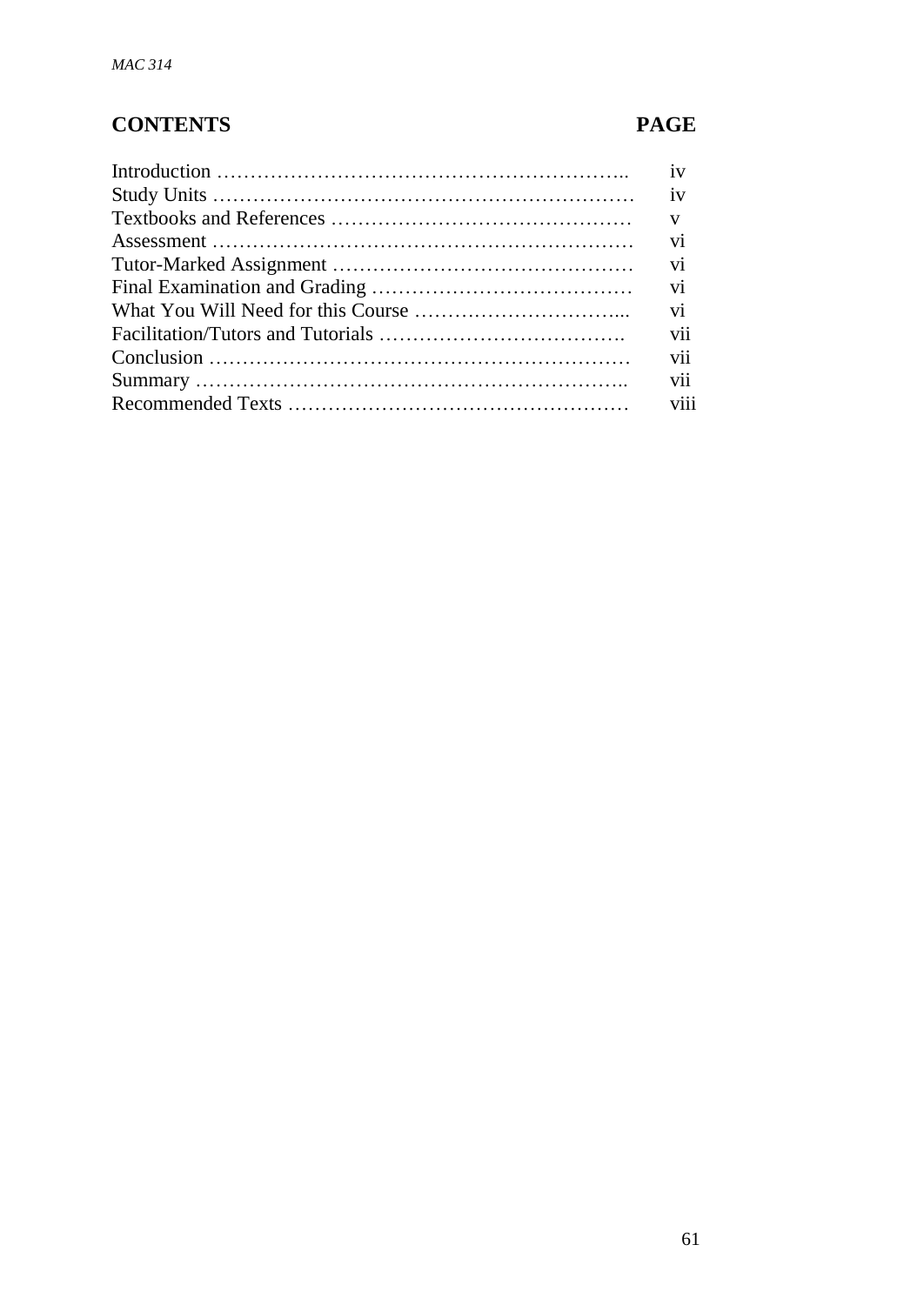#### **INTRODUCTION**

The title of this course is: **Issues in Mass Media in Nigeria**. The code is **MAC 314**. It is designed for undergraduate students of mass communication. The course provides the students with the basic knowledge of the history, ethical, legal, professional, socio-cultural and technological issues affecting the mass media industry in Nigeria. It is hoped that at the end of the tutorials in the course, you should be sufficiently exposed to various socio-cultural, ethical, legal, technological and professional issues impacting on the existence and operation of mass media in Nigeria. Precisely, you are expected to have in-depth understanding of these issues and how they affect the mass media practitioners' perceptions and dispositions to their professional practice, using Nigerian media landscape as basis of analysis. You are also expected to acquaint yourself with mainstream literature on evolving issues in Nigeria mass media landscape and development; the major discussion that embed the literature and be able to decipher the basic and knotty issues, concepts and or phenomena that affected or still affect mass media as an organic industry in Nigeria.

This Course Guide therefore, offers you with informative insights into the course contents. It also provides you with a list of relevant materials you will need to gain familiarity with an in-depth understanding of the subject matter. The course design is structured in such a way that would enable you gain far-reaching insight into the course. It will engage you into productive thinking through the underlying issues and developments in the Nigerian mass media industry.

#### **STUDY UNITS**

MAC 314: Issues in Mass Media in Nigeria is a 300 level course for undergraduate mass communication studies. It is a two credit unit course. The course is packaged in five modules of varying units and lengths. The modules and the corresponding units are:

#### **Module 1 Taking Off: A Brief Historical Overview of the Mass Media in Nigeria**

Unit 1 History of Print Media in Nigeria Unit 2 History of Electronic Media in Nigeria

#### **Module 2 Ethical Issue in Nigeria Mass Media Industry**

- Unit 1 The Brown Envelope Syndrome
- Unit 2 The Burden of News Commercialisation in Nigeria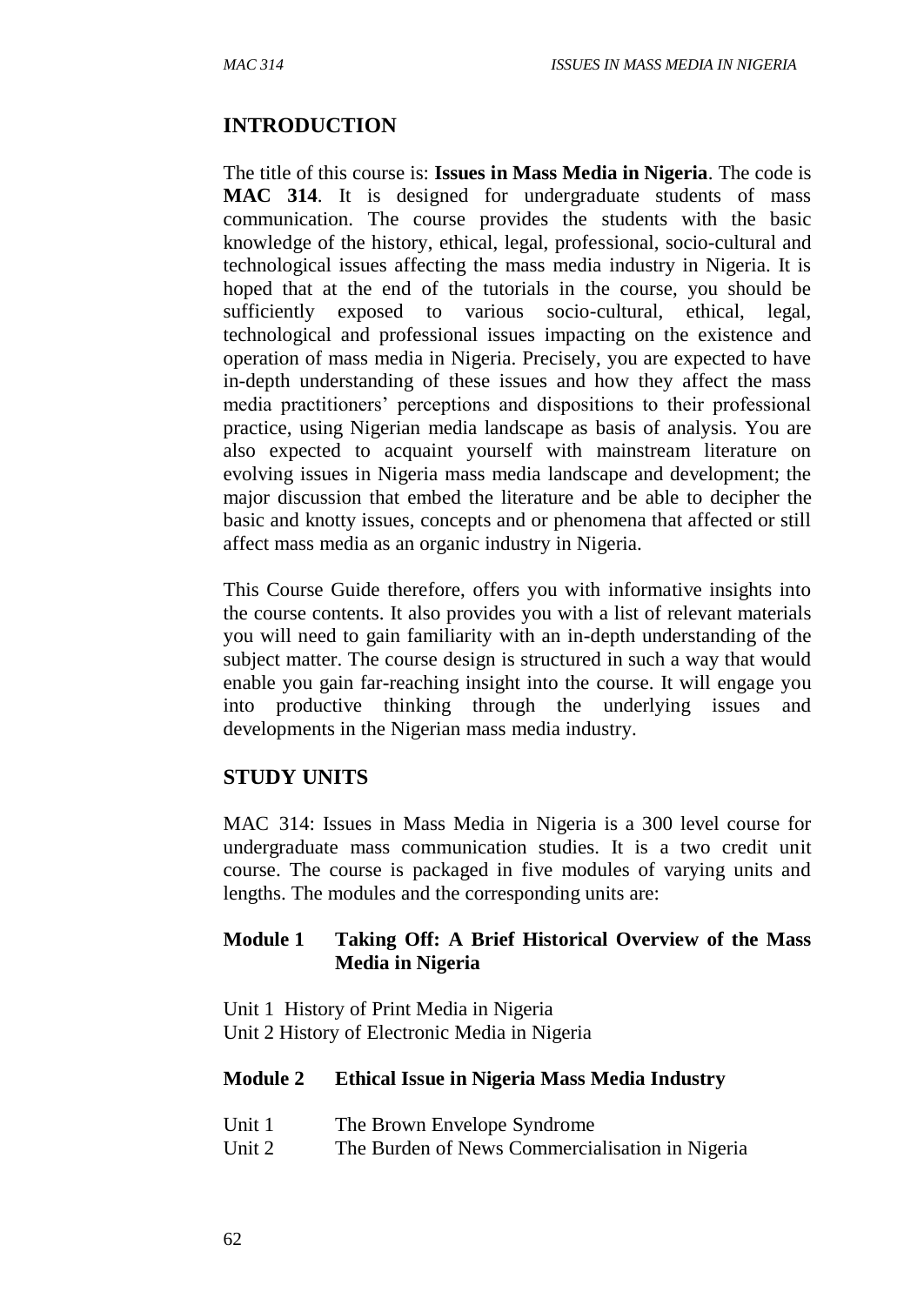| <b>Module 3</b> |          | Legal /Extra-Legal Issues in Nigerian Mass Media |  |  |  |
|-----------------|----------|--------------------------------------------------|--|--|--|
|                 | Industry |                                                  |  |  |  |

| Unit 1          | Newspaper Registration Act                                           |
|-----------------|----------------------------------------------------------------------|
| Unit 2          | Deregulation of Broadcast Media in Nigeria                           |
| Unit 3          | <b>National Broadcast Commission (NBC)</b>                           |
| Unit 4          | Freedom of Information Act                                           |
| Unit 5          | Extra-legal Measures of Controlling the Press                        |
| <b>Module 4</b> | <b>Professional Issues in Nigeria Mass Media Industry</b>            |
| Unit 1          | Press Freedom in Nigeria                                             |
| Unit 2          | Mass Media and Politics in Nigeria                                   |
| <b>Module 5</b> | Socio-Cultural/Technological Issues in Nigerian Mass<br><b>Media</b> |
| Unit 1          | Rural News in Nigerian Mass Media                                    |
| Unit 2          | Gender and Mass Media in Nigeria                                     |
| Unit 3          | ICTs and the Mass Media Industry in Nigeria                          |
| Unit 4          | ICTs and Citizen Journalism in Nigeria                               |

It is important to note that every module offers you a listing of all the units that make it up. Each unit also offers you' the content outlines, introduction and objectives with the main content preceding each unit. Self-Assessment Exercises (SAEs) will be provided to enhance learning, comprehension, internalisation and retention of what you will be taught. To further enhance learning and effectively monitor your progress on the course, every unit will end with one Tutor-Marked Assignment (TMA) which you are to answer and submit for marking.

# **TEXTBOOKS AND REFERENCES**

Enormous effort was made to provide you with in-depth and useful materials you need in order to pass this course. However, you will find at the end of each unit, a listing of relevant reference materials you may consult at your convenient time to enhance your understanding of the course. I therefore, expect that you would make out time to consult as many of the relevant reference materials as possible within the time available to you even before attempting to do your exercises.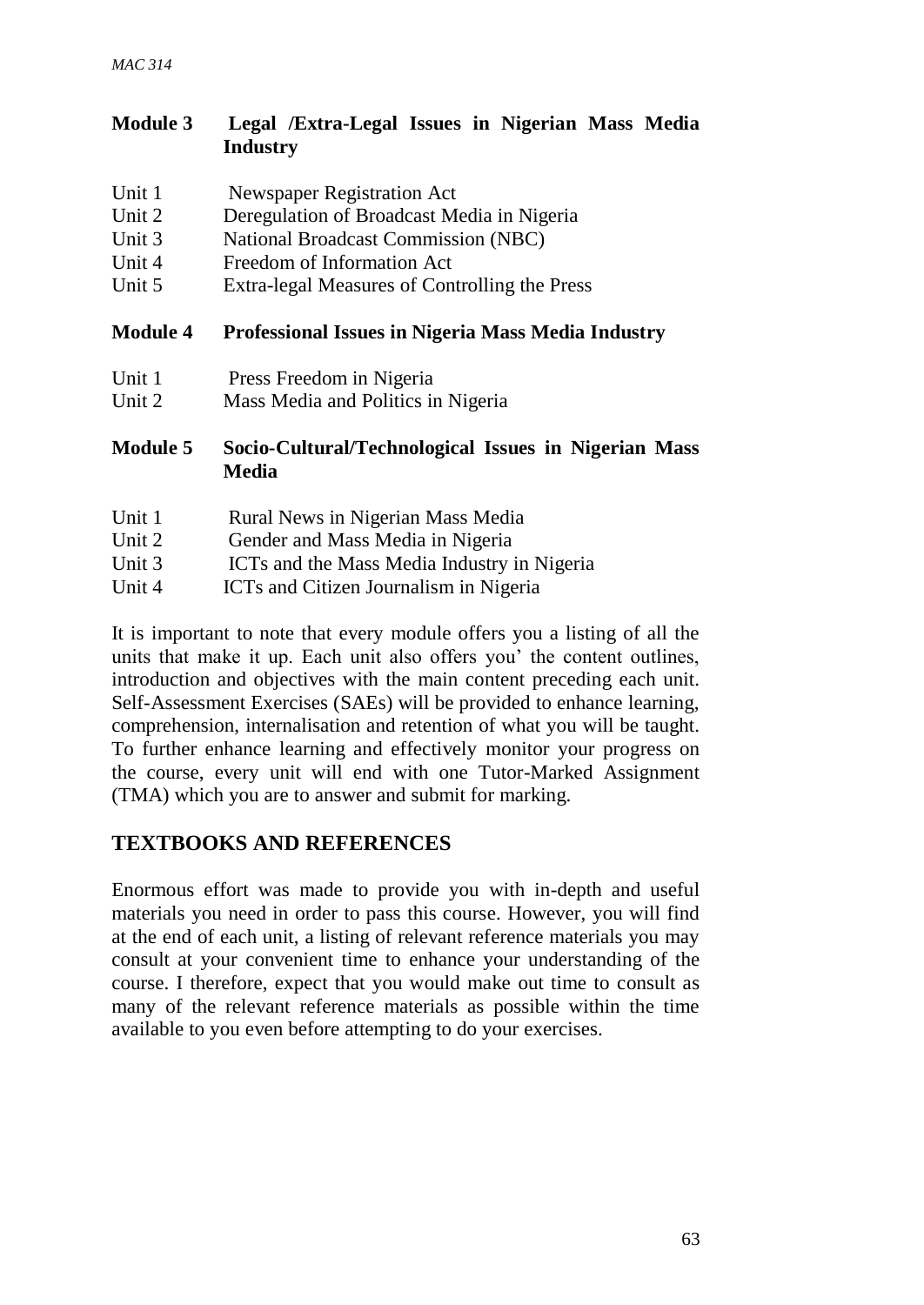## **ASSESSMENT**

To excel in this course, you would undergo two important assessments. These are Self-Assessment Exercises (SAEs) and Tutor-Marked Assignment (TMA). Though you are not to submit the answers to SEAs questions to your tutor, it is important you take it serious as it would help you to assess your own understanding of the course. It would also help you to identify the areas you need to improve on as the tutorial progresses. The Tutor-Marked Assignment should also be taken seriously and carefully answered. It should be properly filled in your assignment file for submission and marking. Your performance in this exercise counts as much as 30% of your total score on the course. You are once again encouraged to take it seriously.

#### **TUTOR-MARKED ASSIGNMENT**

You will find at the end of every unit, a Tutor-Marked Assignment (TMA). I expect that you will carefully answer the assignments and put them in your assignment file for submission as instructed. Note that this Course Guide does not contain any Tutor-Marked Assignment questions. You will find them in virtually all the units of every module in the main course.

## **FINAL EXAMINATION AND GRADING**

As a two-credit unit course, the final examination for MAC 314 will last for two hours. The examination will count for 70% of the total course grade. Note again that the Tutor-Marked Assignment will be 30% of the total grade. Thus, your score in the Tutor-Marked Assignment plus your score in the final examination will determine your final grade in this course. The examination questions will reflect to a large extent, the SAEs and TMAs which you are expected to have answered while studies on the course last. I advise you make proper use of the time you have between the completion of the units and the examination to revise the whole course. You will find this exercise useful as it will help you to be familiar with SAEs and TMAs before your final examination.

#### **WHAT YOU WILL NEED FOR THIS COURSE**

To excel in this course, you will need to review your knowledge of Mass Media and Society. This will certainly refresh your mind on the societal factors influencing the mass media industry in Nigeria as well as the mass media impact on the society. Although the main course manual is well detailed and comprehensive, you will need to purchase at least, two textbooks out of the number of textbooks recommended to you. This will aid your mastery of the course. You may also need to visit some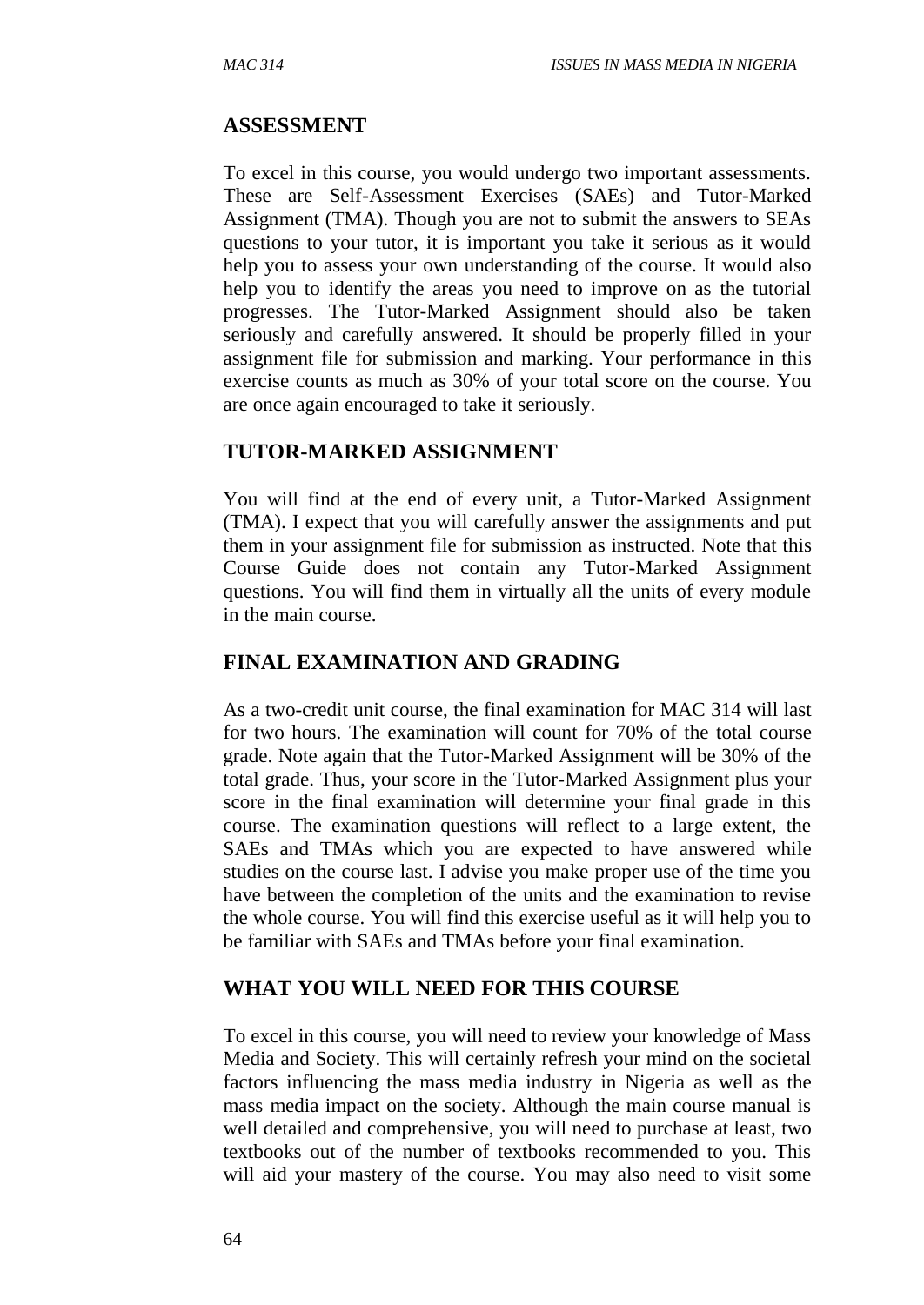websites for additional reference materials that will facilitate your understanding of the course. Finally, you will need to cultivate quality time to rehearse what you learnt in the course on weekly basis. This will further deepen your knowledge of the course.

# **FACILITATION/TUTORS AND TUTORIALS**

Tutorials in this course will span through 17 hours. The dates and locations of the tutorials as well as the name and phone number of your tutor will be communicated to you once you are allocated a tutorial group. Your tutor will mark and comment on your assignments. Your tutor will also monitor your progress in the course and will be able to assist with your SAEs and TMAs. I therefore, encourage you to feel free to contact your tutor in case of any difficulty and ensure prompt submission of your assignments. Always attend your tutorials regularly and on time. Also ensure you always participate actively in class discussions.

# **CONCLUSION**

This course is strictly based on social, institutional, technological, legal, and ethical issues affecting the mass media industry in Nigeria. The course requires in-depth understanding of the socio-cultural, ethical and regulatory control and issues that shape mass media industry in Nigeria. You will therefore make the most out of the course if you cultivate the right attitude of mind of understanding how those issues already mentioned here affected and perhaps, continue to affect mass media industry in Nigeria.

## **SUMMARY**

This Course Guide is carefully packaged to give you detailed insight into MAC 314 (Issues in Mass Media in Nigeria). The course is designed to equip you with rich insight into ethical, legal, and technical dimensions of the issues impacting on mass media practice in Nigeria. At the end of your studies therefore, you should have learnt not only what these issues are but also, how these issues combine to shape the mass media system we have in Nigeria. However, your success in this course will depend more on the quality and quantity of time you put into your tutorials; the efforts you put into solving your SAE and TMA questions; and your strategic planning for engaged studying and revising of the entire course. I sincerely wish you success in the course and the entire programme.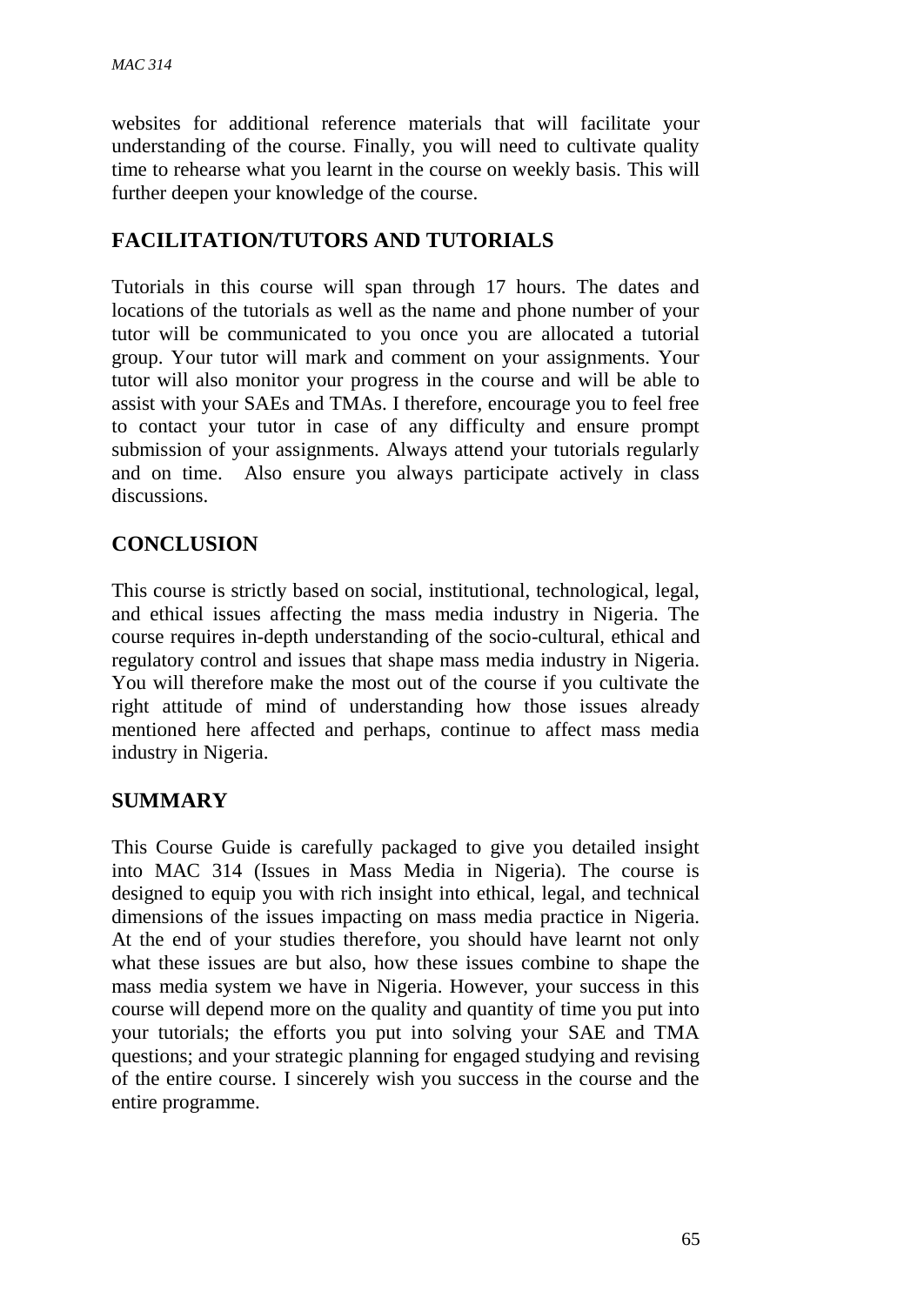#### **RECOMMENDED TEXTS**

- Ike S. Ndolo, I.S.(Ed.) (N.D) *Contemporary Issues in Communication and Society*
- Luke, U. U. (Ed.). (N.D).*Mass Communication, Democracy and Civil Society in Africa: International Perspectives*-
- Nwodu, L.C. (N.D). *Journalism Practice: News, Aesthetics, Laws and Ethic*s
- Nwosu, I.E. (Ed.) (N.D). *Mass Communication and National Development*
- Obijiofor, L. & Hanuschu,F. *Journalism Across Cultures: An Introduction*
- Udeze, S.C. (N.D). *Media Law and Ethics*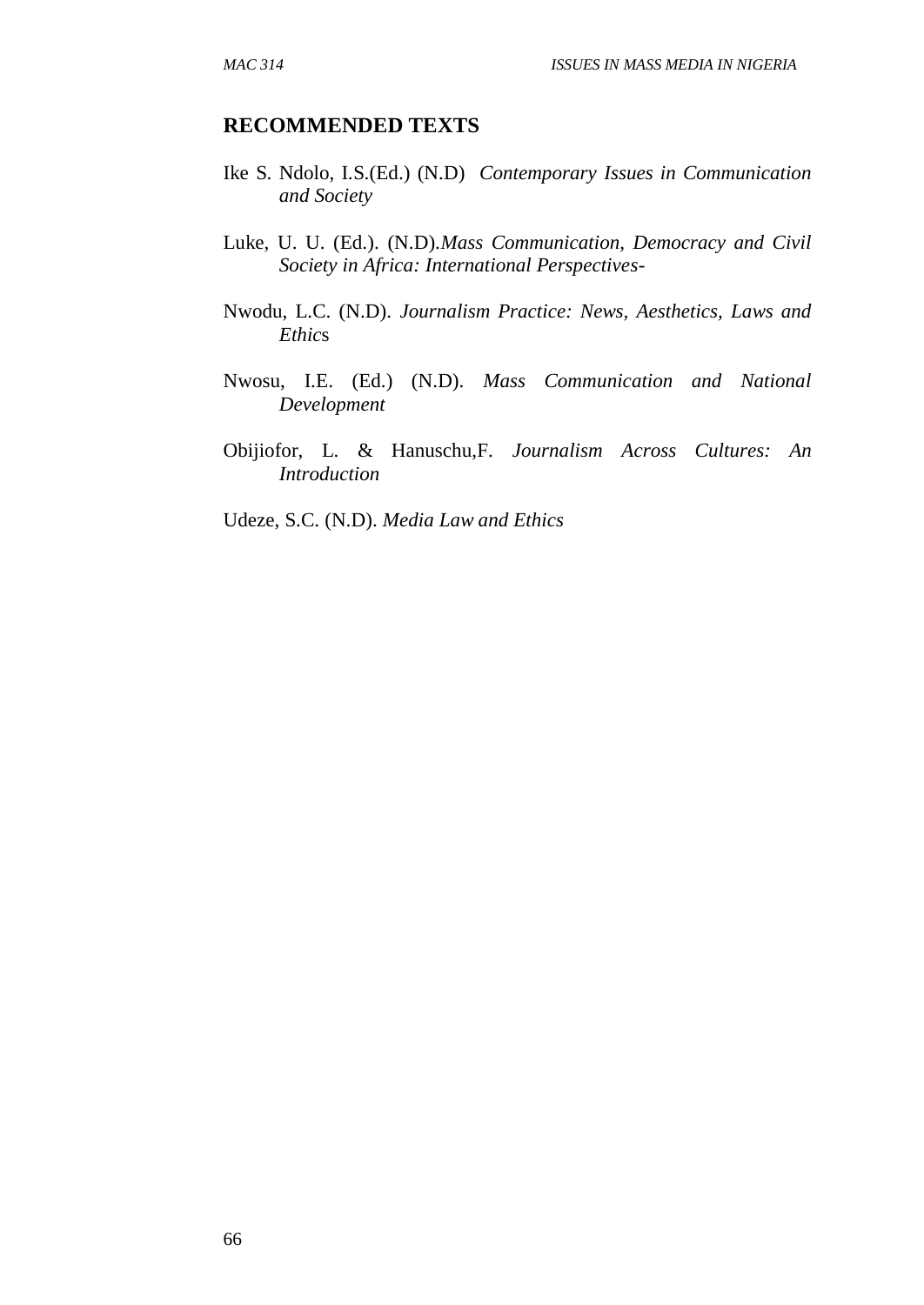# **MODULE 1 TAKING OFF: A BRIEF HISTORICAL OVERVIEW OF THE MASS MEDIA IN NIGERIA**

- Unit 1 The History of Print Media in Nigeria
- Unit 2 The History of Electronic Media in Nigeria

# **UNIT 1 THE HISTORY OF PRINT MEDIA IN NIGERIA**

## **CONTENTS**

- 1.0 Introduction
- 2.0 Objectives
- 3.0 Main Content
	- 3.1 The History of Print Media in Nigeria
	- 3.2 The State of Print Media in Nigeria
- 4.0 Conclusion
- 5.0 Summary
- 6.0 Tutor-Marked Assignment
- 7.0 References/Further Reading

# **1.0 INTRODUCTION**

The history of Nigeria mass media began with the print media which dated back to 1859. Since then the industry has remained vibrant. This unit, therefore, aims at offering a brief insight into the history of print media in Nigeria.

## **2.0 OBJECTIVES**

At the end of this unit, you should be able to:

- know when the print media began operation in Nigeria
- trace the growth of print media in Nigeria.

## **3.0 MAIN CONTENT**

## **3.1 The History of Print Media in Nigeria**

The history of mass media in Nigeria as earlier pointed out began in 1859. Then, a European missionary named Rev. Henry Townsend published the first newspaper in Nigeria called *Iwe Irohin*. The success of *Iwe Irohin* paved way for other newspapers to follow. Thus, between1863-65, Robert Campbell joined the train with the publication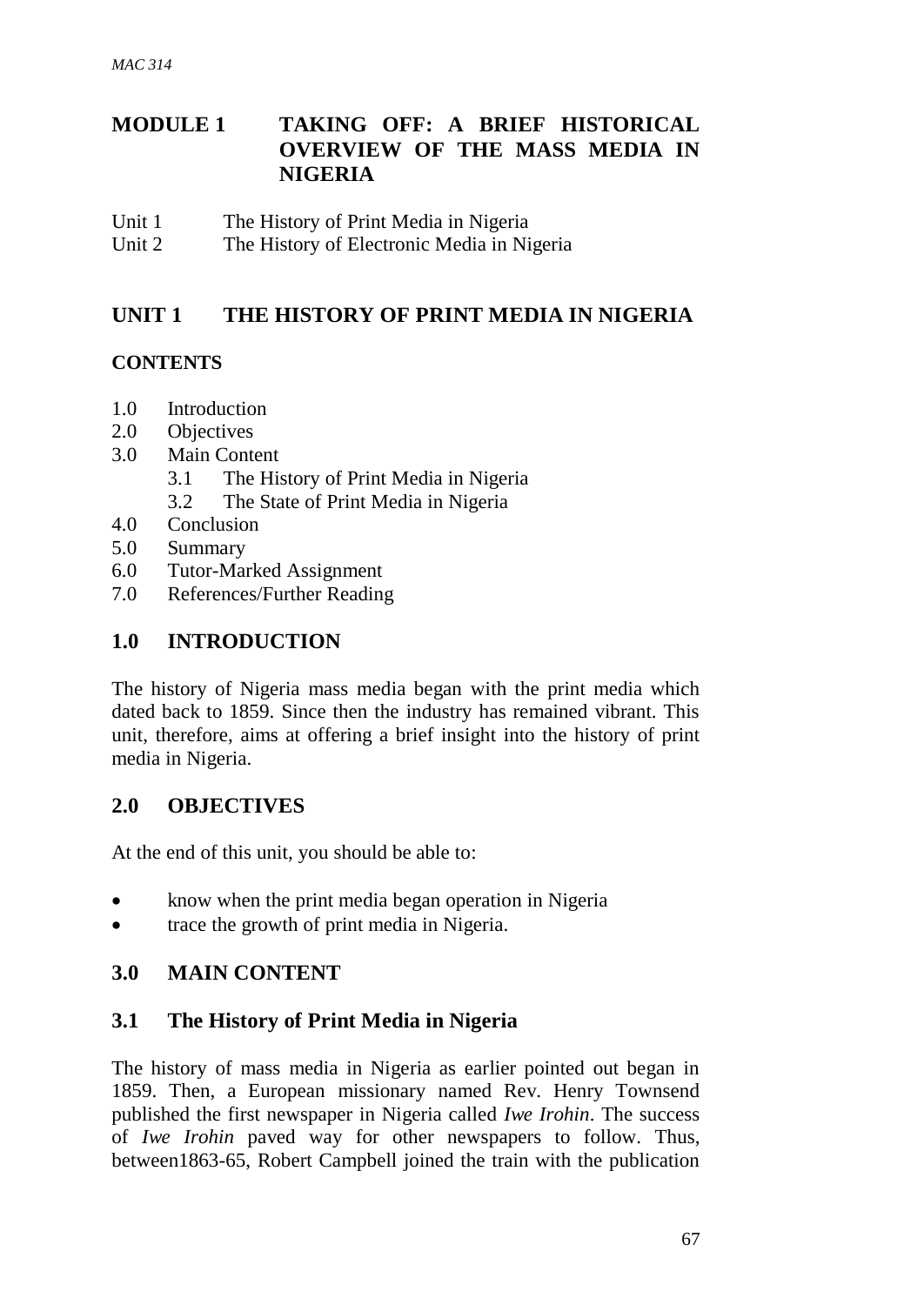of the Anglo African newspaper. Over time, Nigerian publishers began to venture into newspaper business. Thus, titles like *The Nigeria Pioneer* published by Kitoye Ajasa between 1914-1937, the *African Messenger* first published in 1921 by Ernest Ikoli, *The Lagos Daily Mirror* founded by Obademi and popularised by Herbert Macauly in 1927, and *The West African Pilot* published by the great sage Dr. Nnamdi Azikiwe emerged in the Nigeria print media landscape (Omu, 1978 and Okafor, 2002).

Today, over 250 newspapers (national, regional and local) and magazine titles circulate in Nigeria (Aliede, 2010:129). Some of the leading newspapers include but not limited to *The Guardian, The Punch, Vanguard, Champion, The Sun, The Nation, ThisDay, New Nigerian* and *Tribune.* Also, magazine titles like *Newswatch, Tell, Insider, TheWeek, TheNews* and *Ovation* are contributing essentially to national development through their news reports, analysis and interpretation.

#### **3.2 The State of Print Media in Contemporary Nigeria**

The print media industry in Nigeria is a bourgeoning one. As observed above, so many national, regional and local print media titles now circulate around the country. One unique thing about most of the newspaper and magazine titles is that they appear in full colour. In fact, since *Sunray* newspaper kick started colour newspaper in Nigeria in mid 1990s, most newspapers and magazines in Nigeria now publish with full digital colour separation. This has added to the aesthetics values of the newspapers and magazines circulating in Nigeria in the present time, thereby making them look highly attractive and appealing.

Another remarkable improvement in Nigerian print media industry is the quality of printing. The old methods of printing are fast giving way for digital printing which makes the layout attractive while providing an eye comfort to readers.

Also the language level and quality of stories in Nigerian print media have improved tremendously. It cannot be doubted therefore, that the quality of their story treatment and the language of delivery now match acceptable international standard.

The print media have remained firm in terms of investigative journalism. The cases of Salisu Buhari and Senator Evan Enwerem who lied on oath respectively about their certificate and age will remain shining examples of how resolute the Nigerian print media have been in terms of investigative journalism.

In spite of these, the print media have their own problem in Nigeria. The problems facing the industry presently include but not limited to: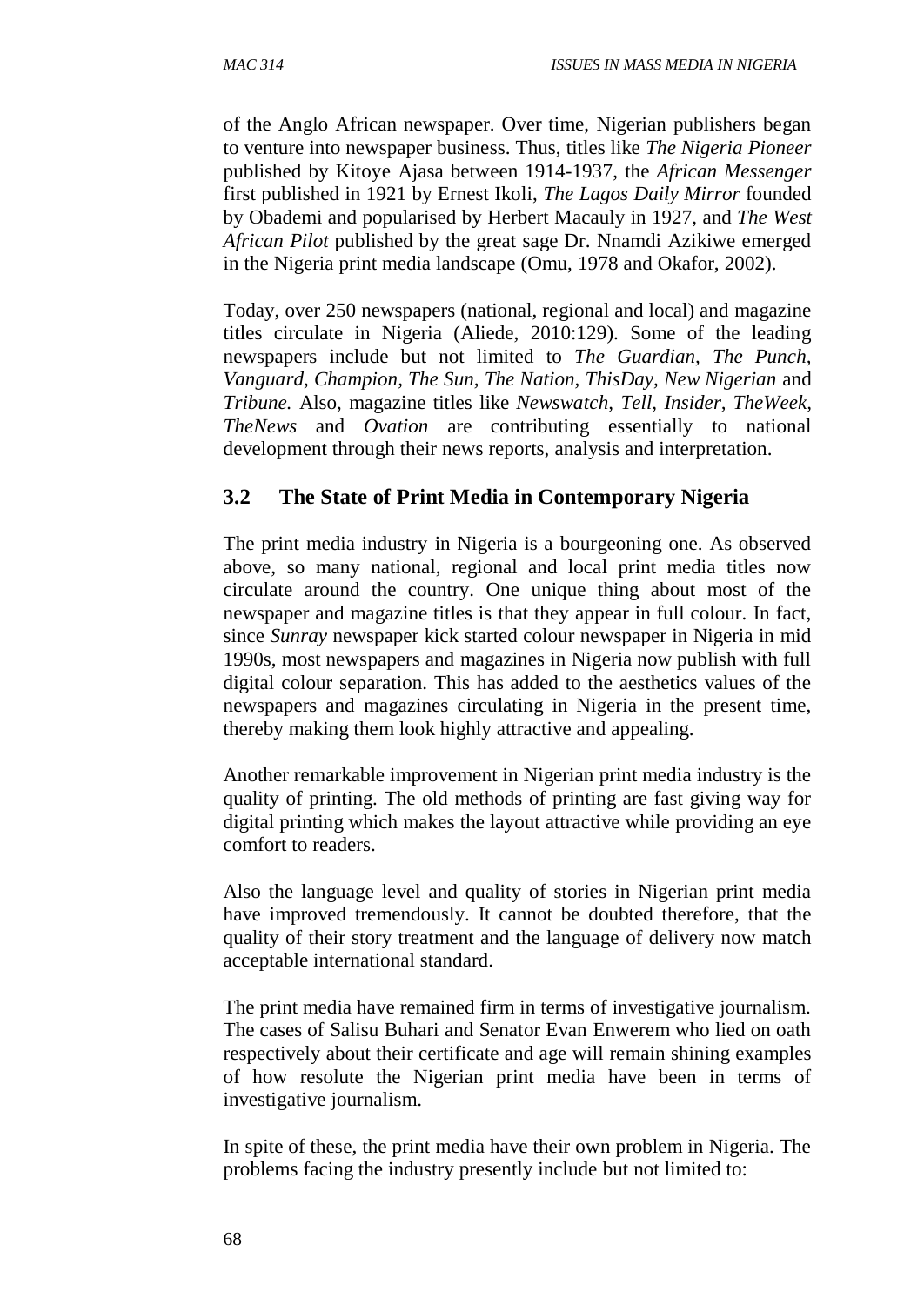- poor remuneration which tends to expose the practitioners to unethical practices
- lack of job security arising from the frequent rise and fall of print media organisations and which has made the job less attractive. *National Concord* of the 1980s and *The Post Express* of the late 1990s are good examples of well established print media organisations that liquidated and threw their workers back into the labour market
- operating in a depressed economy which has made the operators to often increase the cover prices just to meet high production cost
- poor readership which adversely affect the circulation revenue. Most Nigerians hardly buy, either because they will not find time to read or because they are not literate enough to read print media contents. Even those who can read often prefer tipping vendors to allow them read for a while and return the copy than to buy and read at their convenience. The phenomenon of thronging around newsstands to read and give back to the vendors is now derisively called "Free Readers Association".

# **4.0 CONCLUSION**

The print media industry in Nigeria as we earlier noted is a blossoming industry. So many newspaper and magazine titles now circulate in Nigeria – all contributing to the information need of Nigerian citizens, as well as helping to shape issues arising from Nigerian mass media and society. Nevertheless, the industry still suffers a number of limitations some of which were mentioned and discussed above.

## **5.0 SUMMARY**

This unit focused on a brief discussion on the print media industry in Nigeria. Emphasis was therefore placed on the history, nature and problems of the print media in Nigeria.

## **6.0 TUTOR-MARKED ASSIGNMENT**

Discuss the nature of print media in Nigeria pointing out the problems facing the industry.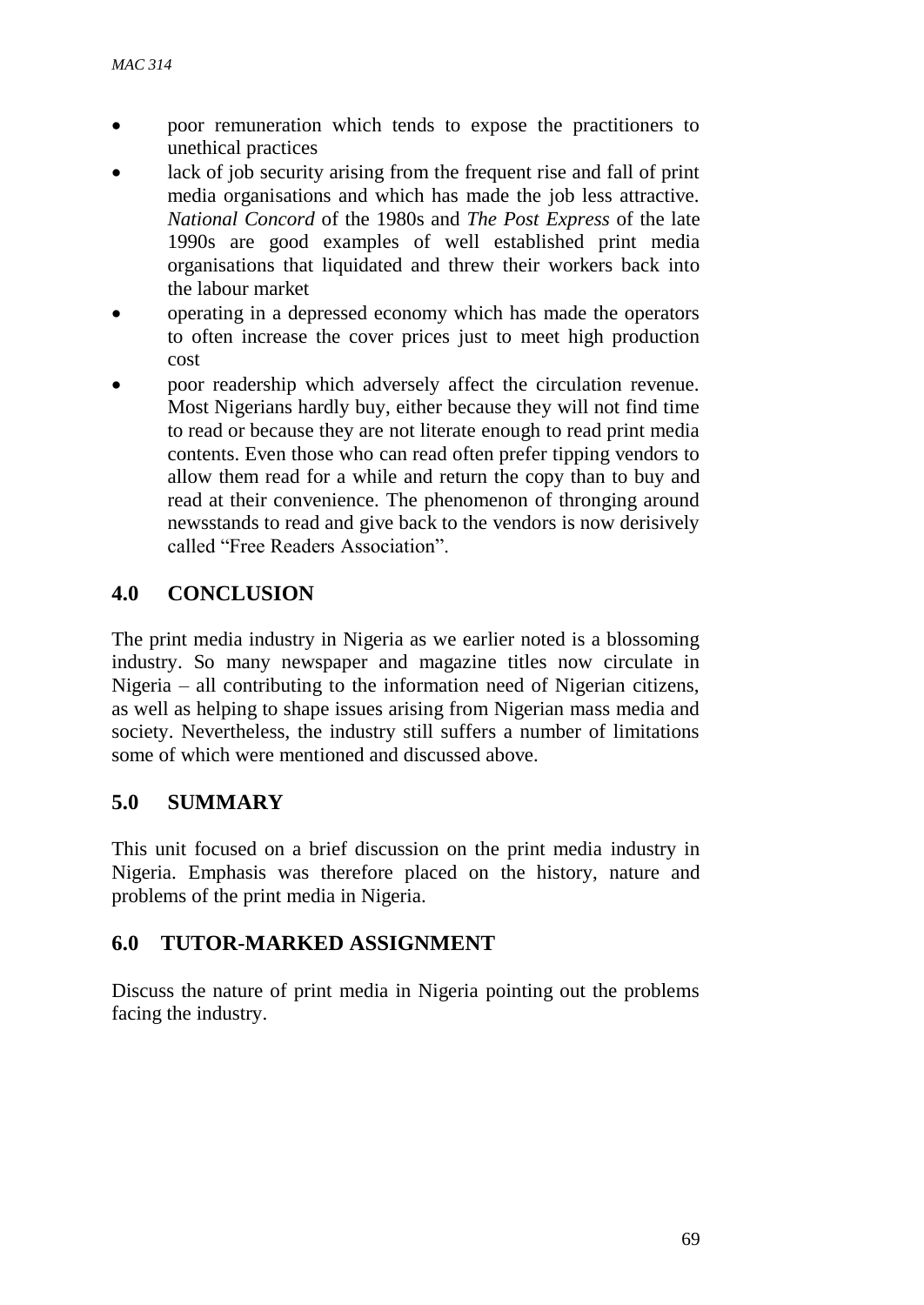#### **7.0 REFERENCES/FURTHER READING**

- Aliede, J. E. (2010). "An Appraisal of Nigeria's Local and Foreign Images". A Doctoral Thesis Submitted to the Department of Mass Communication, Benue State University, Makurdi.
- Okafor, C. O. (2002). "History of Nigerian Print Media" In C. S. Okunna (Ed.) *Teaching Mass Communication: A Multi Dimensional Approach.* Enugu: New Generation Books.
- Omu, F. (1978). *Press and Politics in Nigeria: 1880-1937*. Ibadan: Longman.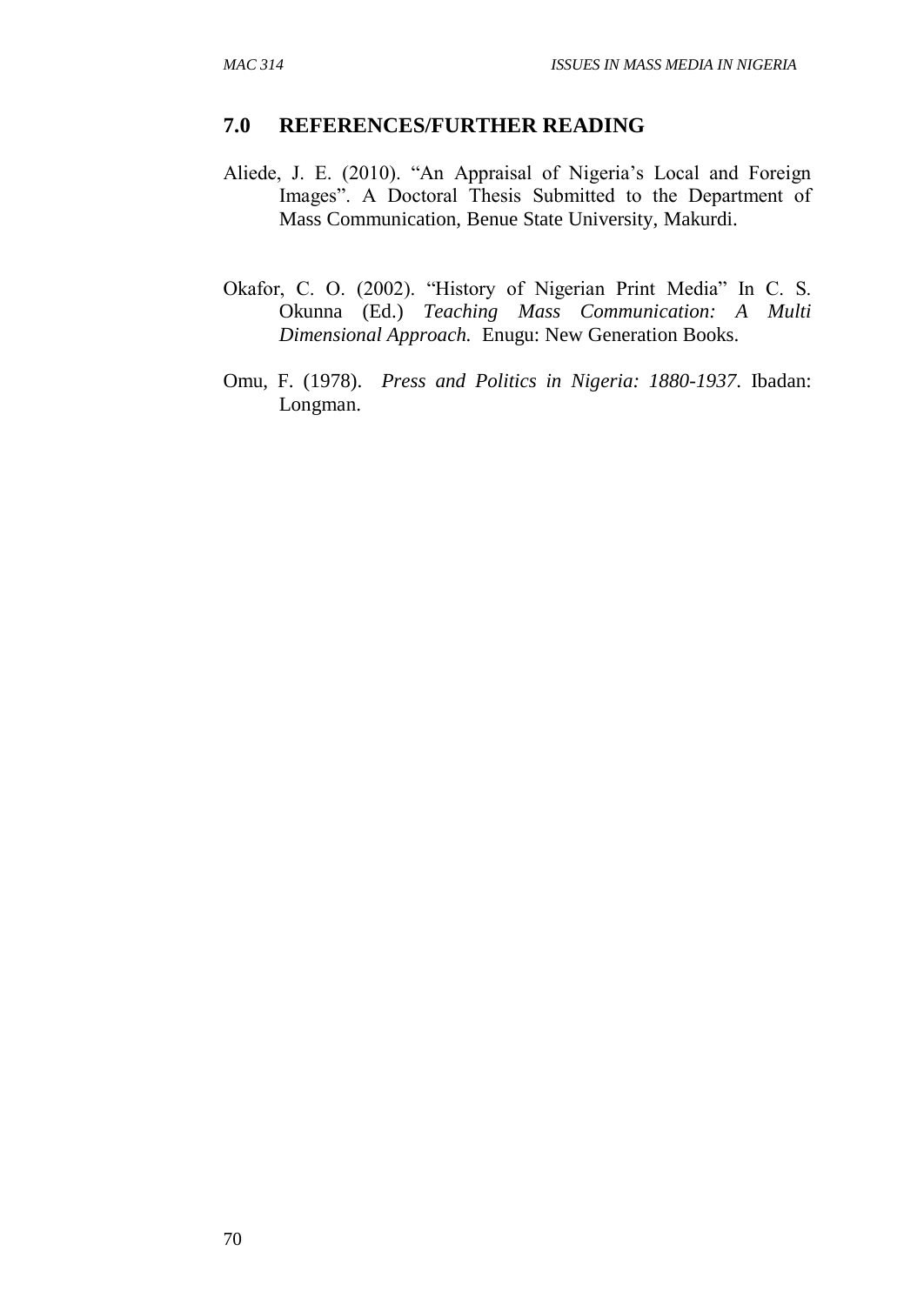# **UNIT 2 THE HISTORY OF ELECTRONIC MEDIA IN NIGERIA**

#### **CONTENTS**

- 1.0 Introduction
- 2.0 Objectives
- 3.0 Main Content
	- 3.1 History of Electronic Media in Nigeria
	- 3.2 Growth of Electronic Media in Nigeria
	- 3.3 The Challenges
- 4.0 Conclusion
- 5.0 Summary
- 6.0 Tutor-Marked Assignment
- 7.0 References/Further Reading

# **1.0 INTRODUCTION**

Unlike the print media which started early in Nigeria, the electronic media did not start at the same period. It took several years before electronic media began to make in-road in Nigeria. This unit is aimed at brief exploration of the history and nature of electronic media in Nigeria.

## **2.0 OBJECTIVES**

At the end of this unit, you should be able to:

- trace the evolution of electronic media in Nigeria
- explain the growth of the industry in Nigeria.

## **3.0 MAIN CONTENT**

## **3.1 History of Electronic Media in Nigeria**

The history of radio in Nigeria began in 1932 as a re-diffusion programme of the British colonial government. Then the colonial government chose Lagos as one of the centres among the British colonies where radio signals were received and retransmitted to Nigerian audience via re-diffusion method. According to Okunna and Uzokwe (2006:75):

 Between 1932 and 1950, the BBC monitoring station in Lagos was developed into an extensive radio distribution service (RDS) to cater for some dense population centres of the colonial government through re-diffusion stations located in Ibadan,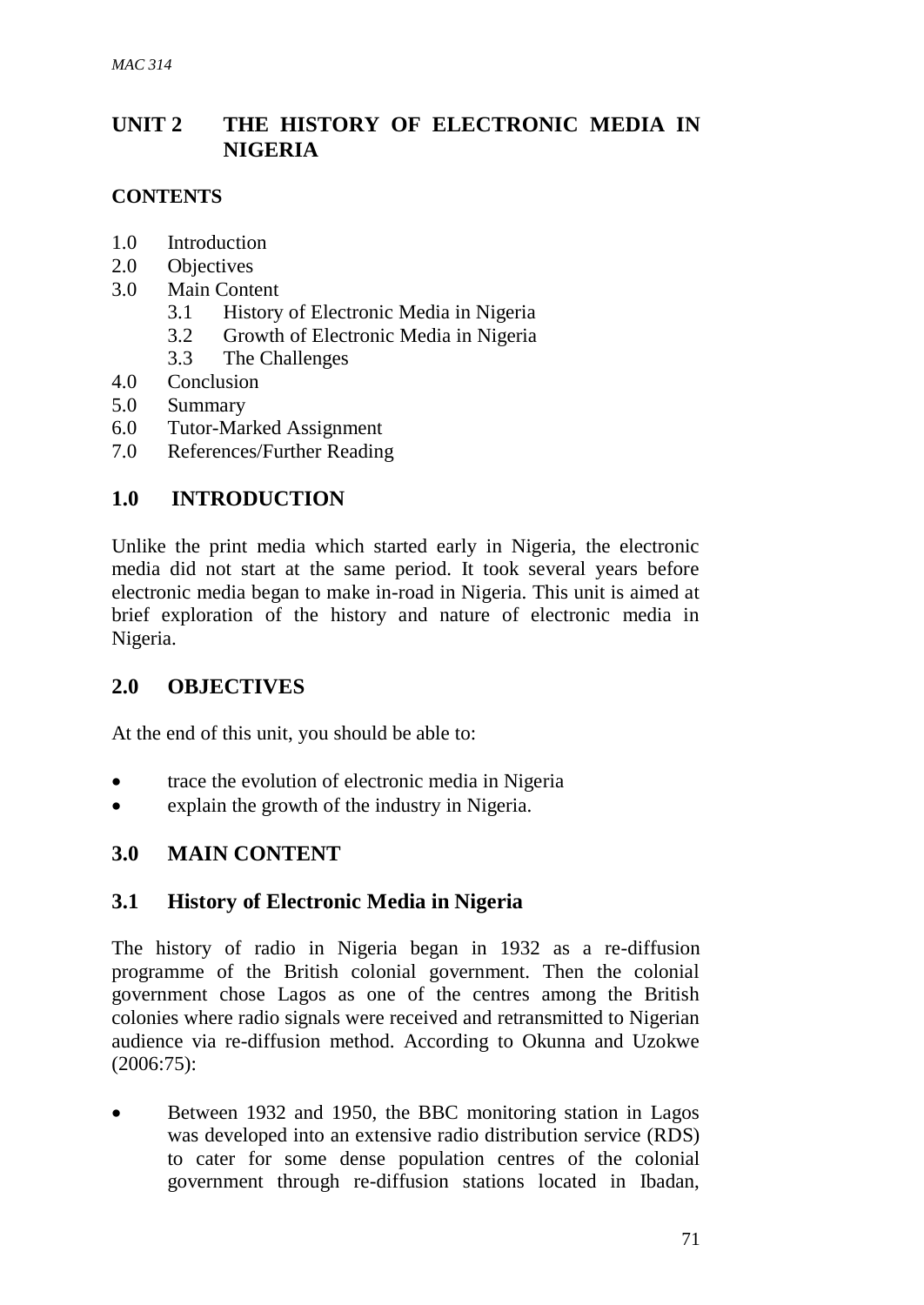Abeokuta, Ijebu Ode, Kano, Kaduna, Enugu, Port Harcourt, Calabar, Jos, and Zaria; these were converted into fully operative radio stations by the Federal Government to form the media of the Nigerian Broadcasting Service (NBS) which was established in 1951.

It is pertinent to note that NBS later changed to Nigeria Broadcasting Cooperation (NBC), which later metamorphosed into the present day Federal Radio Corporation of Nigeria (FRCN) in the year 1978. Presently, virtually all the 36 states of Nigeria and the Federal Capital Territory Abuja now have radio stations. And with the deregulation of the broadcast industry in Nigeria in 1992, private radio and television stations now operate in the country.

In the case of television, the history started in 1959 with the establishment of the Western Nigeria Television (WNTV). The reason television started from the region was attributed to the pre-independence politics which placed more emphasis on regional rather than national development (Okunna, 1993:55). So with the establishment of WNTV in 1959, other regions began to establish their own television stations. Therefore, in 1960, the Eastern Nigeria government established Eastern Nigeria Television (ENTV). This was followed by the Radio Television Kaduna (RTK) in 1962 which functioned as an arm of Broadcast Corporation of Northern Nigeria. The federal government had its own, Nigeria Television (NTV) in Lagos in the same 1962. All these were later brought together under NTA.

In 1976 the federal government established the Nigerian Television Authority (NTA). NTA was then given exclusive right over television broadcasting in the country until 1979 when state governments wishing to operate television stations were empowered to do so.

#### **3.2 Growth of Broadcast Media**

Since the establishment of the first radio and television in Nigeria, the industry has recorded steady growth. It is pertinent to note that the federal and various state governments controlled the ownership of the industry for a long time. In spite of the sustained agitation for the deregulation of the industry, the governments hold sway until 1992. Then the military regime of Gen. Ibrahim Badamosi Babangida (Rtd.) promulgated Decree No. 38 of 1992, establishing the National Broadcast Commission (NBC), which was charged with the responsibility of regulating broadcast industry in Nigeria, including granting license to individuals or groups wishing to establish private broadcast stations.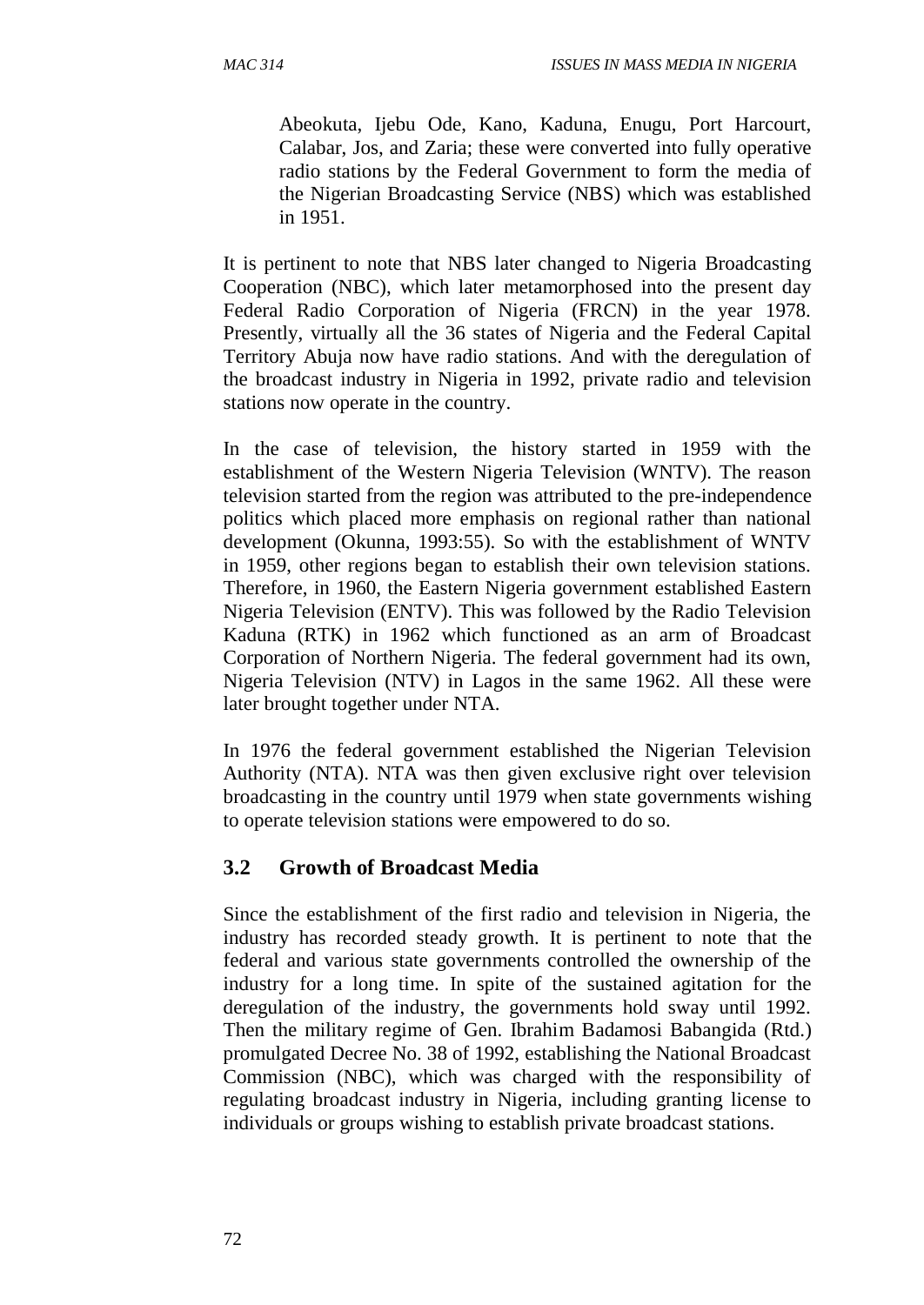By that Decree, the broadcast industry was deregulated. Deregulation, therefore, means that individuals or groups are allowed to own broadcast stations. It also means that broadcast station should no longer be operated by the federal and state government alone. Following the deregulation of the industry, therefore, a number of privately owned radio and television stations now operate alongside government owned radio and television stations.

Today, virtually every state of the federation including Abuja has a state owned radio and television stations. Also, the federal government has one of the largest television networks in Africa (precisely, the Nigerian Television Authority, NTA for short) which has many regional offices across the country. It also owns and operates the famous Radio Nigeria with unity FM stations in most state capitals of Nigeria. In the case of private broadcast stations, names like Ray Power FM, African Independent Television (AIT), Silver Bird, DBN, MINAJ etc have been waxing stronger by the day, competing favourably with government owned electronic media.

## **3.3 The Challenges**

The broadcast industry in Nigeria is not without some challenges. The industry is faced with the primary challenge of balancing its social responsibility with business interest. Because of this conflict of interest, the operators have often been accused of operating below ethical standard – compromising professional standards with commercial interest (much of this will be discussed in the module that focused on ethical issues).

Another contemporary challenge facing the broadcast industry, particularly, state owned stations is that many of them are still operating on analogue rather than digital equipment. This has limited the reach, clarity and fidelity of their signals.

Also, some of the state owned stations do not offer challenging work environment for their staff. Often times, staff are frustrated by nonpayment of salaries, lack of operating fund, dilapidated office accommodations, and obsolete equipment.

Finally, most stations still suffer undue control by their owners. Political influence is crippling most state owned stations, while privately owned stations are still being used to pursue the clannish interests of their owners.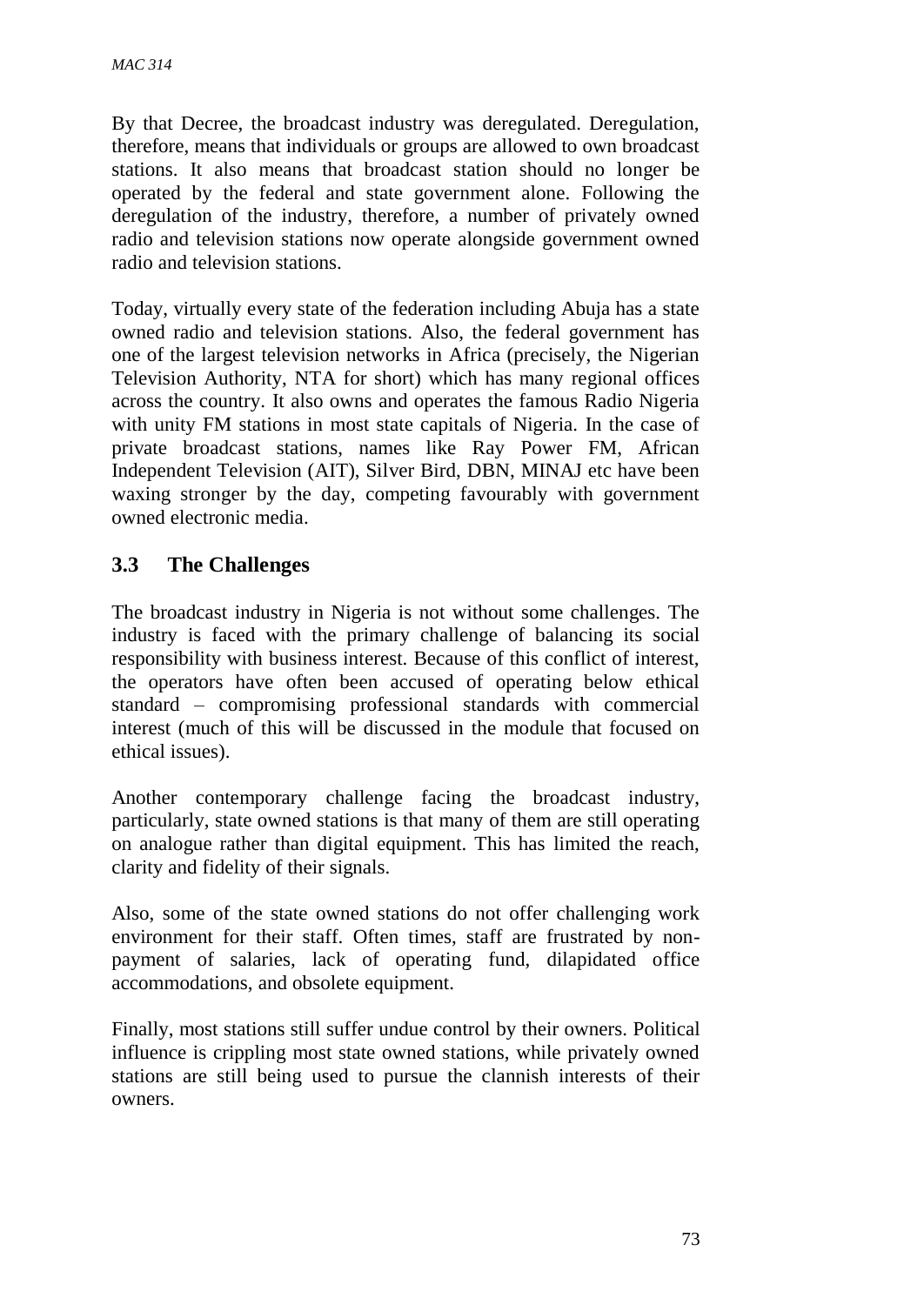#### **4.0 CONCLUSION**

In spite of the challenges facing electronic broadcast industry in Nigeria, the industry can be reliably said to be doing well. The proliferation of broadcast stations has helped to a large extent, to reduce the high unemployment rate in the country, while contributing to the sustenance of democracy in Nigeria.

#### **5.0 SUMMARY**

The emphasis on this unit is on the brief history and growth of electronic media in Nigeria. The unit, therefore, discussed specific issues relating to the evolution of the broadcast industry in Nigeria, the growth of the industry and the challenges facing the industry.

#### **6.0 TUTOR-MARKED ASSIGNMENT**

Discuss the evolution and growth of the broadcast industry in Nigeria.

#### **7.0 REFERENCES/FURTHER READING**

- Ndolo, I. S. (2005). *Mass Media Systems and Society.* Enugu: Rhyce Kerex Publishing.
- Nwosu, I. E. (1990). *Mass Communication and National Development*. Aba: Frontier Publishers.
- Okunna, C. S. & Uzokwe, C. E. (2006) "Origin of Modern Mass Media". *In*: I. E. Nwosu & I. Nsude (Eds.) *Trado-Modern Communication Systems: Interface and Dimensions.* Enugu: Immaculate Books.
- Opubor, A. E. (1985). "Mass Communication and Modern Development in Nigeria" *In*: O. E. Nwuneli (Ed.) *Mass Communication in Nigeria: A Book of Reading*. Enugu: Fourth Dimension.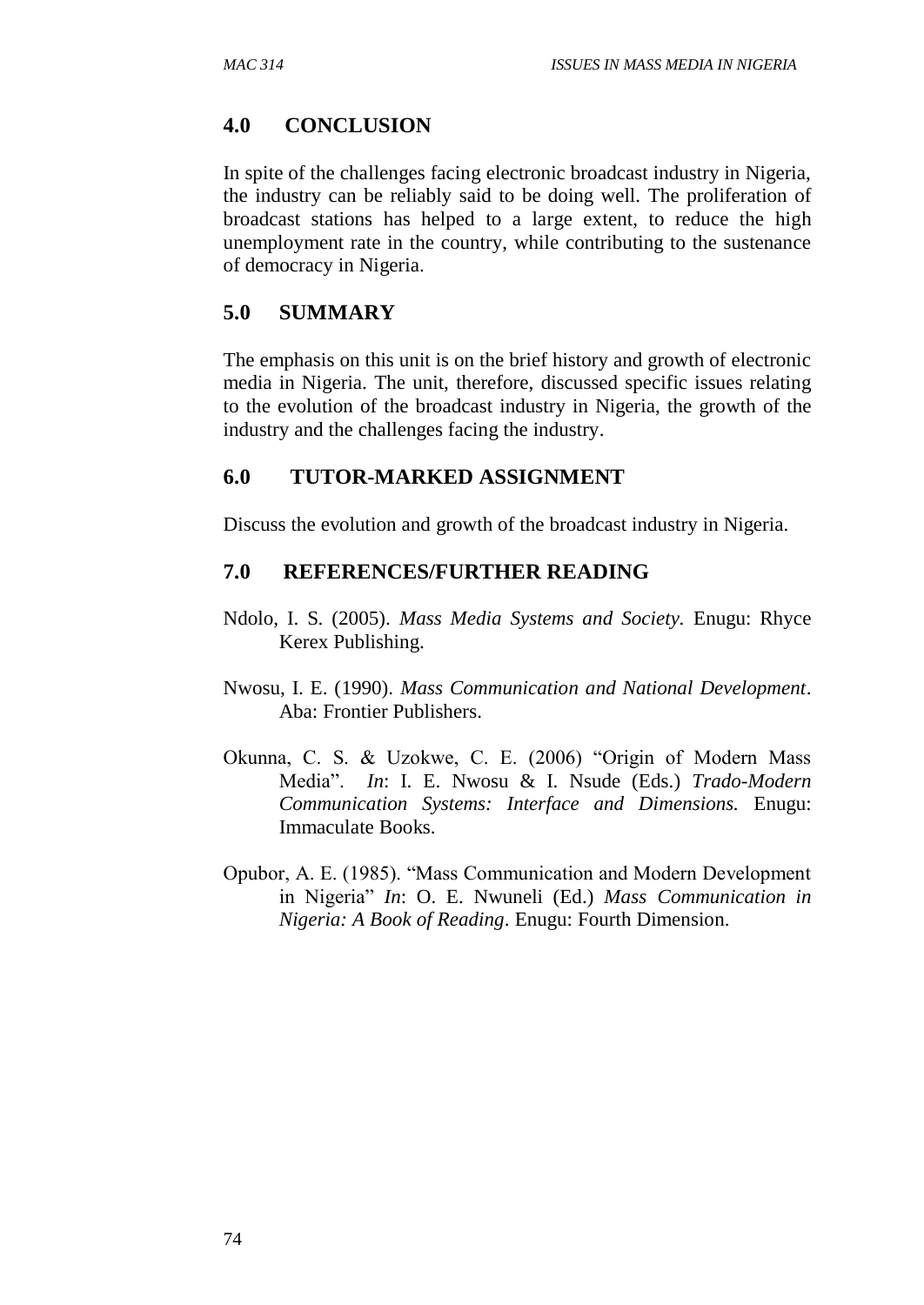# **MODULE 2 ETHICAL ISSUES IN THE NIGERIAN MASS MEDIA INDUSTRY**

- Unit 1 The Brown Envelope Syndrome
- Unit 2 The Burden of News Commercialisation

# **UNIT 1 THE BROWN ENVELOPE SYNDROME**

## **CONTENTS**

- 1.0 Introduction
- 2.0 Objectives
- 3.0 Main Content
	- 3.1 The Meaning of Brown Envelope
	- 3.2 Arguments for and against Brown Envelope
	- 3.3 Ethical Burden of Brown Envelope
- 4.0 Conclusion
- 5.0 Summary
- 6.0 Tutor-Marked Assignment
- 7.0 References/Further Reading

# **1.0 INTRODUCTION**

The ethics of any profession prescribe the moral standards every professional is expected to observe in the practice of his/her profession. Once the ethical precept of any profession is codified and adopted as the common ethical standards of a given profession, there is the need for professionals of that given profession to apply the standardised moral codes in the discharge of their professional practice. Journalism practice like other professions has a number of codes of ethics that guide its practice.

In Nigeria for instance, a code of ethics which guide the conducts of journalists in the practice of their professional practice abound. In summary, the ethical code prescribes among others that journalists should exhibit high level of responsibility in deciding news contents; be fair and accurate in reporting issues of public interest; respect individuals' right to privacy; protect the confidentiality of their sources of information; maintain decency in their reportage of issues; avoid discrimination of any kind; protect national interest; and shun the act of soliciting for or accepting bribe and all forms gratifications as precondition for publishing information (Fab-Ukozor, 2000; Nwodu, 2006:165 and Udeze, 2012). The question is: to what extent have Nigerian journalists been able to apply these ethical codes in their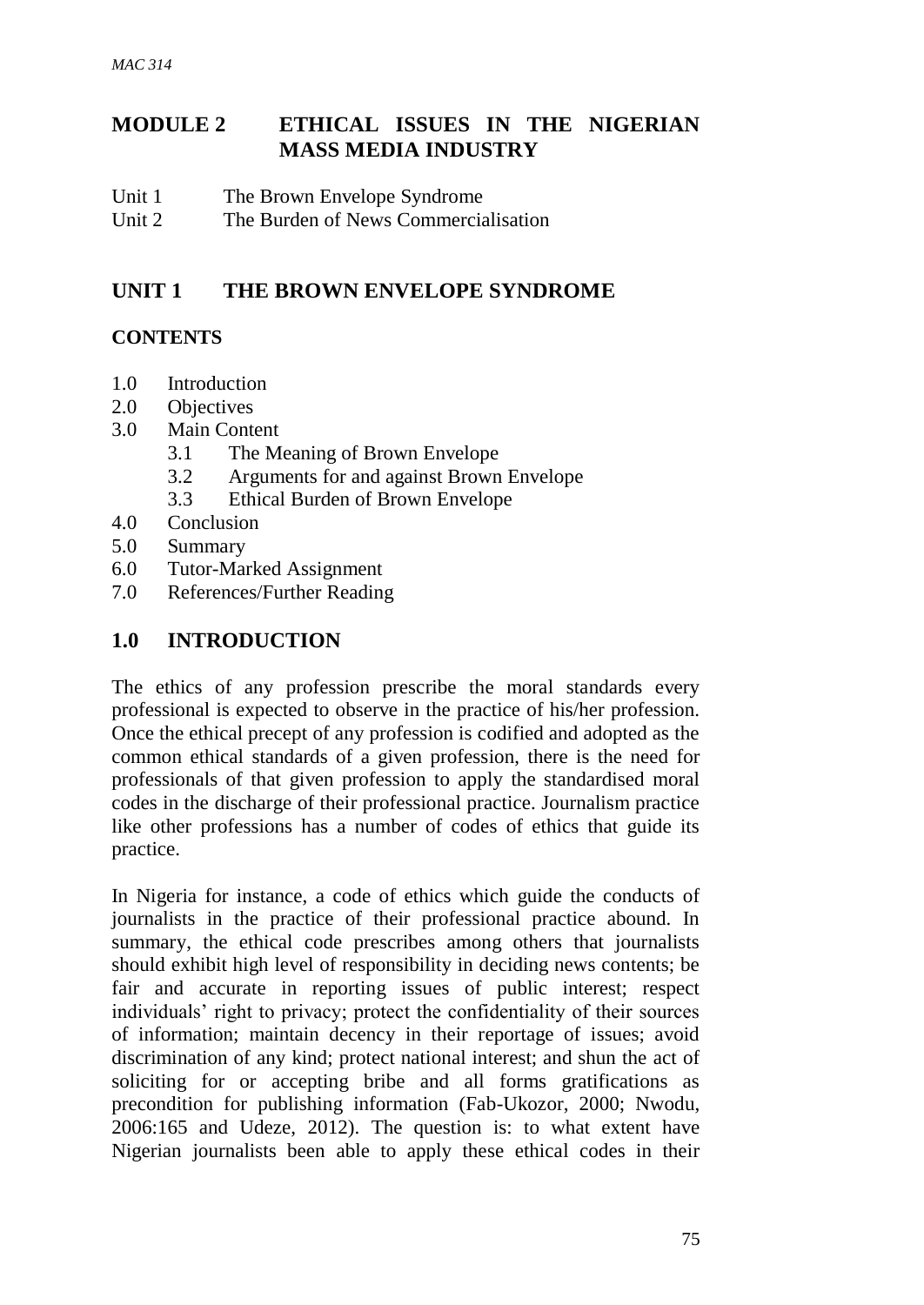professional practices? This unit examines some ethical burdens confronting Nigeria journalists.

"Demanding and/or receiving gratifications to perform one's official duties or using one's position of authority and power to extort gifts or other forms of gratification either directly or indirectly is a problem in any society" (Onyisi, 1996:78). Indeed, the burden of giving gratifications in order to induce someone to discharge his/her officially assigned duty is not only a problem to the society but also inimical to career growth. This is why the ethical precept of journalism practice abhors any form of inducement that negatively influences news judgment. Although the ethics abhors it, the practice has been on the increase in Nigeria. This unit, therefore, discusses the ethical dilemma associated with brown envelope syndrome.

# **2.0 OBJECTIVES**

At the end of this unit, you should be able to:

- understand the meaning of brown envelope
- explain the various thoughts on brown envelope
- discuss the ethical problems associated with brown envelope syndrome.

# **3.0 MAIN CONTENT**

## **3.1 The Meaning of Brown Envelope**

Stripped of all technicalities, brown envelope in the context of Nigerian journalism is a metaphor for bribery and corruption. According to Onyisi (1996:80) the concept 'brown envelope' is "generally used to refer to the practice of offering and receiving gratifications in the form of gifts, drinks, food, sex or money – in order to influence the judgment of a journalist".

By implication, brown envelope entails giving and receiving gratifications that influences to the negative, a journalist's sense of news value judgment. The gratification could come in the form of money, gift items, food or other unsolicited and/or unmerited favour.

Today, brown envelope has been giving different names in different parts of Nigeria. In Lagos area for instance, it is called 'egunje'. In the Eastern part of the country, it is called 'jenwu' or 'kola'. In some other parts of the country, it is called 'awufu'. Regardless of the name or appeal, the fact is that cheap publicity seekers often offer journalists brown envelope to secure unmerited good press and or to massage their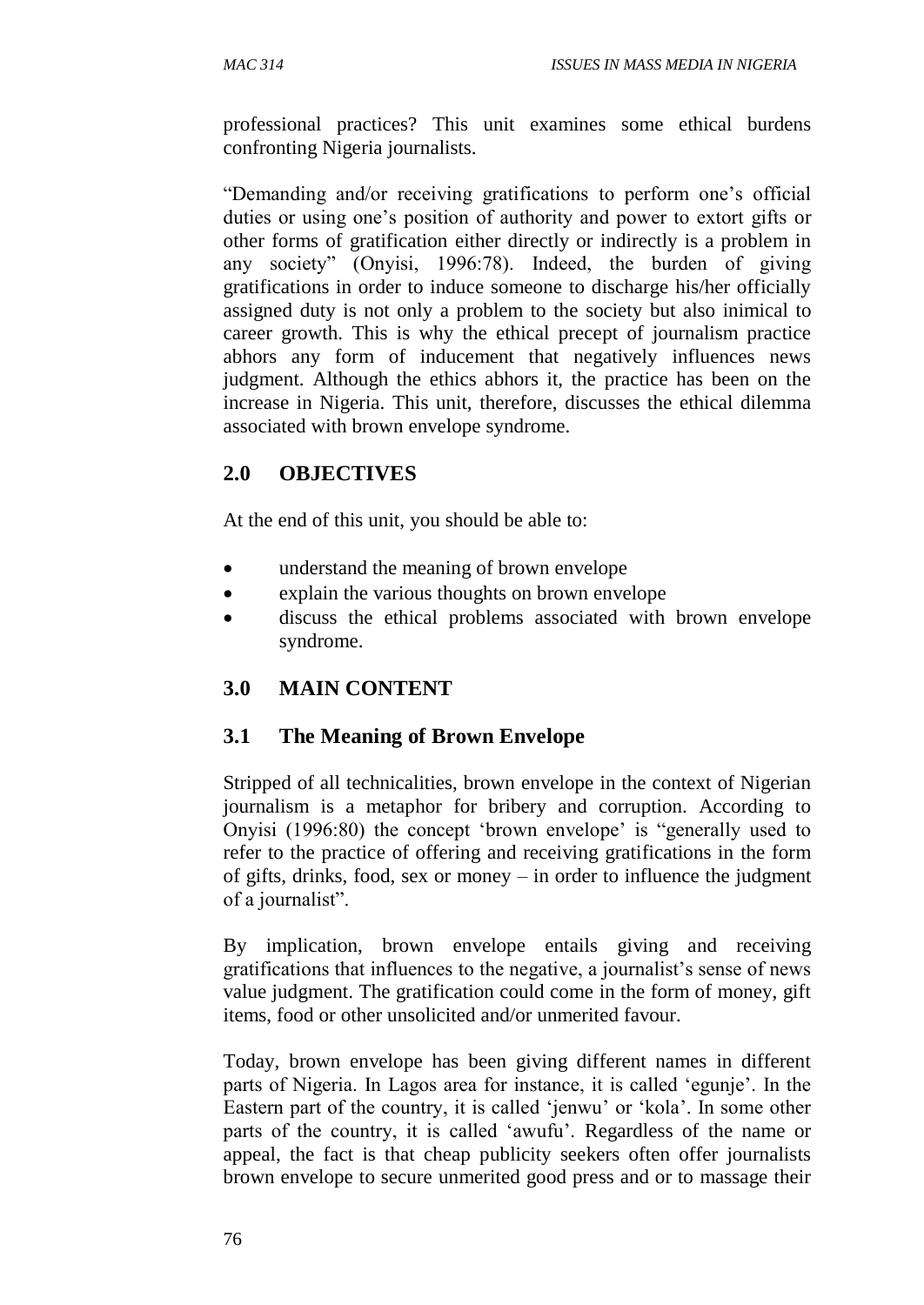ego. According to Onyisi (1990:81) whenever cheap publicity seeker gives a journalist brown envelope, there is a "tacit agreement that it is meant to make the reporter feature the story prominently to over-value the newsworthiness of the event, to overlook the deficiencies of the convener and, in some cases, to suppress the rival point of view".

Onyisi (1998:8 further identifies three dominant settings under which brown envelopes are usually offered as:

- Press conference a forum where an individual or group (which can be a political organisation, an interest group, government ministry or business group) convening the press conference uses to "announce a policy, a decision, deny an accusation, clarify an issue, or present an issue before the public" via the organs of mass media. At the end of the conference, money is usually packaged in an envelope and distributed to journalists as 'kola', 'transport money', or appreciation. The snag is that once a journalist receives such offer, he/she loses his/her sense of news value judgment. The story that will emerge from such conference will be slanted to suit the interest of the convener who has paid his/her way through to obtain good press.
- Official tours involving top government officials, captains of industries, leading politicians and opinion leaders in which the press corps covering the tour is usually treated to free launch and spoilt with token branded "transport money" or "hospitality allowance" or "public relations" and sundry terms.
- Ad hoc entails the irregular use of the mass media to pay certain amounts to sponsor a news story and insists on how it should be published, with utter disregard to newsworthiness. The story could be designed to massage the sponsor's image, assassinate the character of the sponsor's opponent etc. This setting is considered ad hoc in the sense that the relationship between the journalist and the publicity seeker according to Onyisi (1996:83) is "ephemeral, hence the need to offer an inducement to have the story published".

## **3.2 Arguments for and against Brown Envelop**e

It cannot be doubted that brown envelope has become an endemic ethical problem facing Nigerian journalists. In spite of the hue and cry against the offering and receiving of brown envelope, opinions are divided as to the moral rightness and wrongness of the practice. Those who support the practice has always hinged their argument on the claim that it is cultural and altruistic to be nice to visitors and invitees. To this school of thought, offering brown envelope is simply a display of act of hospitality which they claim is in consonance with African culture. The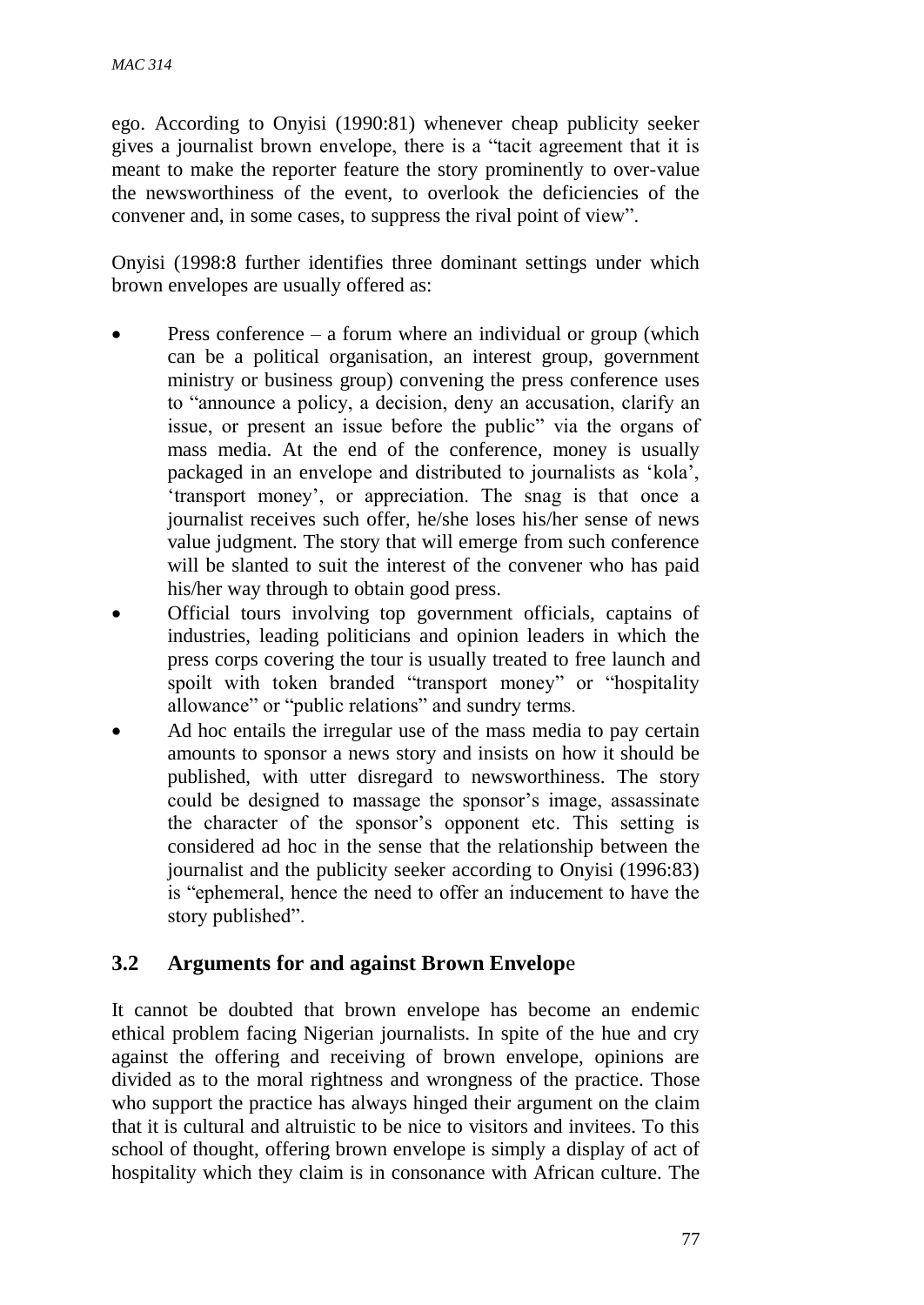advocates of brown envelope also believe that socio-economic realities in Nigeria encourage the acceptance of brown envelope. The argument is that journalists are poorly paid and often not paid for their services and since they have responsibilities and buy from the same Nigerian market, it is only natural and realistic that they should accept brown envelope to survive. In this case, it is realistic to give out brown envelope since it is the fast way of getting your story published or aired the way you want it. Also receiving brown envelope in their view is right since it enhances a journalist's survival in a depressed economy like the Nigerian economy.

However, those against the offering and receiving of brown envelopes have often argued that brown envelope is synonymous with bribe even as it is immoral. To this school of thought, regardless of the circumstance or situation, offering and or receiving brown envelope is anachronistic to ethical journalism even as it perverts "justice, vitiates media credibility and creates disequilibrium in the society" (Onyisi: 1996:24). Whether for or against, the fact remains that offering and receiving of brown envelope is inimical to healthy journalism practice. It should be avoided like a plaque.

## **3.3 Ethical Burden of Brown Envelope**

As stated above, brown envelope is one of the major ethical problems that had and continues to weaken journalism practice in Nigeria. The ethical burdens imposed on journalism practice in Nigeria by brown envelope syndrome include but not limited to the fact that:

- it lowers media credibility and promotes lack of trust for the journalist. Accepting brown envelope certainly influences journalists' sense of news value judgment and leads to brazen compromise and distortion of facts just to impress the giver
- it robs negatively on the public's right to know as what finally emerged as news of the day are tainted opinions of the giver of brown envelope rather than public interest-oriented news sifted and selected on the basis of objectivity, fairness and balance
- it portrays the media organisation as a cheap instrument of blackmail which not only robs negatively on media credibility, but also promote insecurity in the land
- it denies the poor who may have authentic information to share, access to the media since only those who can afford to pay their way gain limitless access to the media.

#### **SELF-ASSESSMENT EXERCISE**

Define and explain the brown envelope syndrome in Nigeria.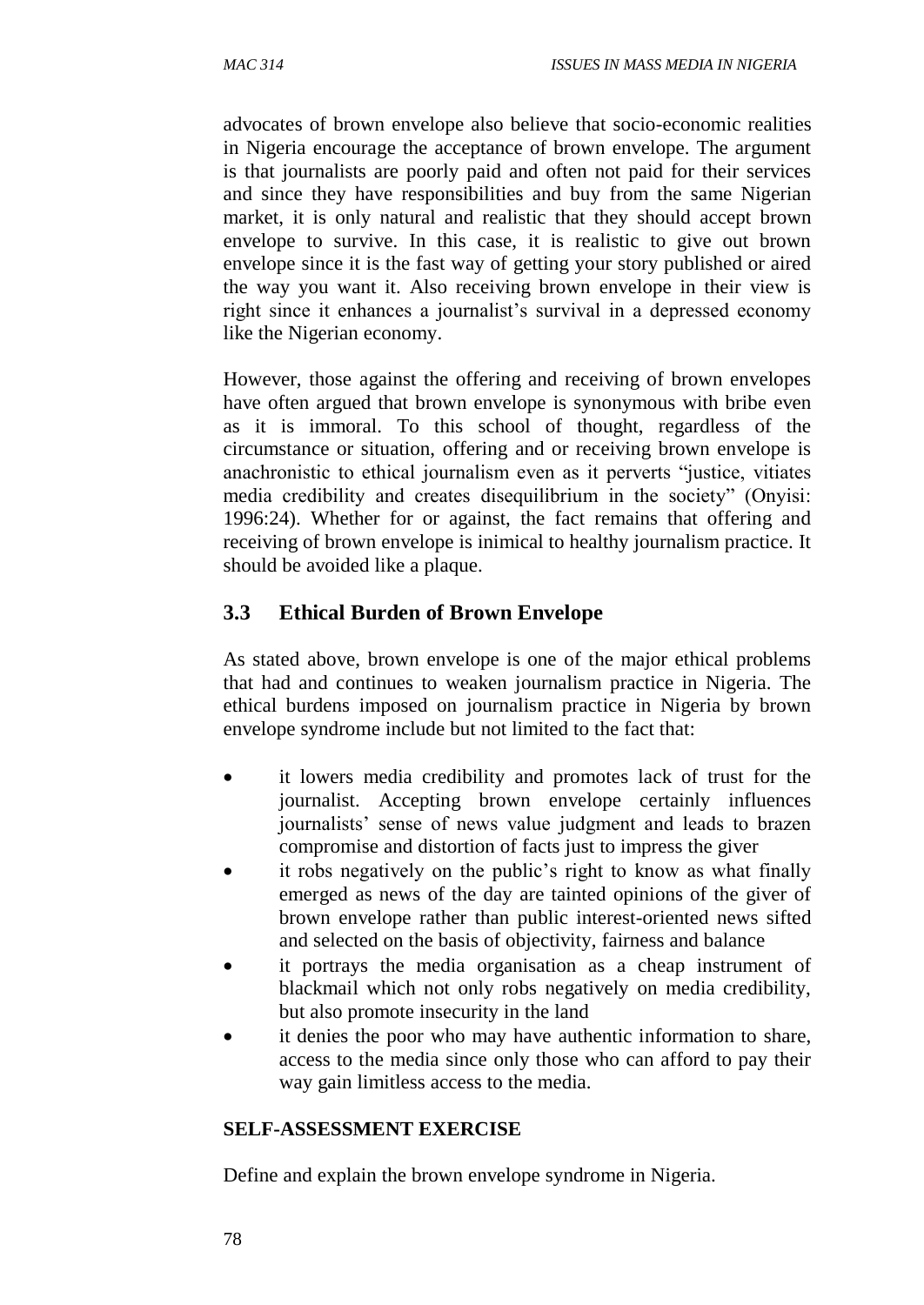# **4.0 CONCLUSION**

Brown envelope is an endemic ethical problem confronting Nigerian journalists. It has retarded and is still retarding journalism development and practice in Nigeria. It is a corrupt ill wind that blows no one any good. If Nigerians must restore confidence and respect to the journalism profession, then there is need for both Nigeria citizens and institutions/organisations to desist from offering brown envelope. There is also greater need for journalists to resist accepting such offer that influence news judgment over the years.

## **5.0 SUMMARY**

This unit x-rayed brown envelop as an anathema to journalism development and practice in Nigeria. In consonance with the objectives of the unit, issues pertaining to the meaning of brown envelope; the debate for and against its offering and receiving; and the ethical problems of the practice were discussed.

# **6.0 TUTOR-MARKED ASSIGNMENT**

Explain the major domains of offering and receiving brown envelope in Nigeria, pointing out the ethical burdens associated with the practice.

## **7.0 REFERENCES/FURTHER READING**

- Ndolo, I. S. (2011). Contemporary Issues in Mass Media and Society. Enugu: Rhyce Kerex
- Nwodu, L. C. (2006). Journalism Practice: News Aesthetics, Ethics and Law.Enugu: Rhyce Kerex.
- Onyisi, T. E. (1996). "Mass Media Ethics: Analysing The Brown Envelope or "AWUFU" Syndrome in Nigeria". *In*: I. E. Nwosu and U. Ekwo (Eds.). Mass Media and Marketing Communications: Principles, Perspectives & Practice: Enugu: Thought Communications Publishers.
- Udeze, S. E. (2012). Media Law and Ethics. Enugu: Rhyce Kerex.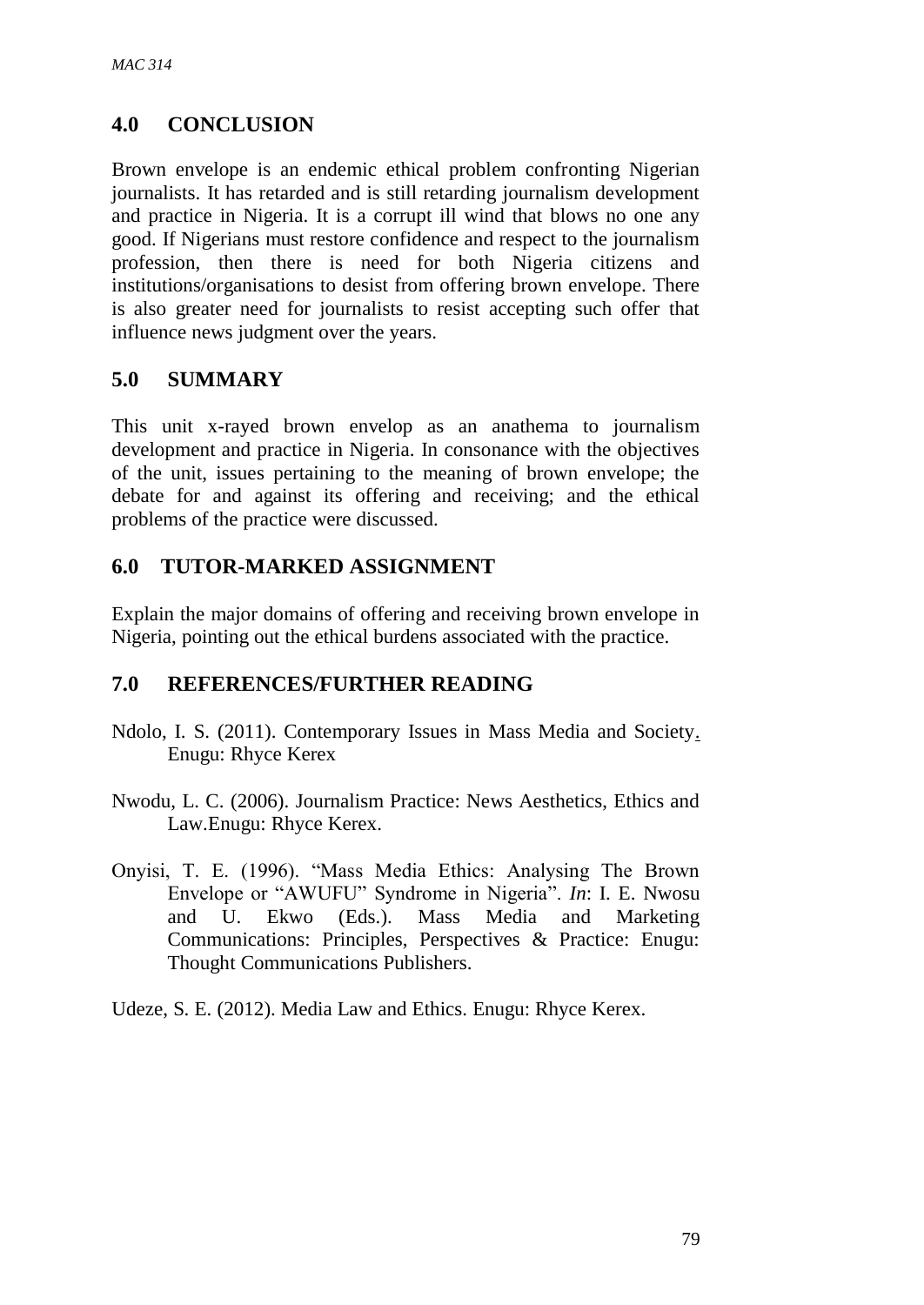## **UNIT 2 THE BURDEN OF NEWS COMMERCIALISATION**

#### **CONTENTS**

- 1.0 Introduction
- 2.0 Objectives
- 3.0 Main Content
	- 3.1 The Meaning of News Commercialisation
	- 3.2 The Origin of News Commercialisation
	- 3.3 Ethical Burden of News Commercialisation
	- 3.4 Socio-Economic Consequences of News Commercialisation
- 4.0 Conclusion
- 5.0 Summary
- 6.0 Tutor-Marked Assignment
- 7.0 References/Further Reading

#### **1.0 INTRODUCTION**

MacBride et al (1980) emphasises what then was becoming an ugly trend in news treatment around the globe. According to the scholars, "important developments, especially in the countryside are pushed aside by unimportant or even trivial news items concerning urban events and the activities of personalities. The implication is that most often, journalists no longer rely on professionally set standard for deciding what makes news. The traditional criteria for judging or determining newsworthy events, ideas, places and personalities are fast giving way to "cash and carry journalism" (Nwodu: 2006). This unit is designed to expose the students to the concept of news commercialisation.

#### **2.0 OBJECTIVES**

At the end of this unit, you should be able to:

- explain the concept of news commercialisation
- trace how it all began in Nigeria
- discuss the ethical problems associated with it
- discuss how it has affected Nigeria's national development.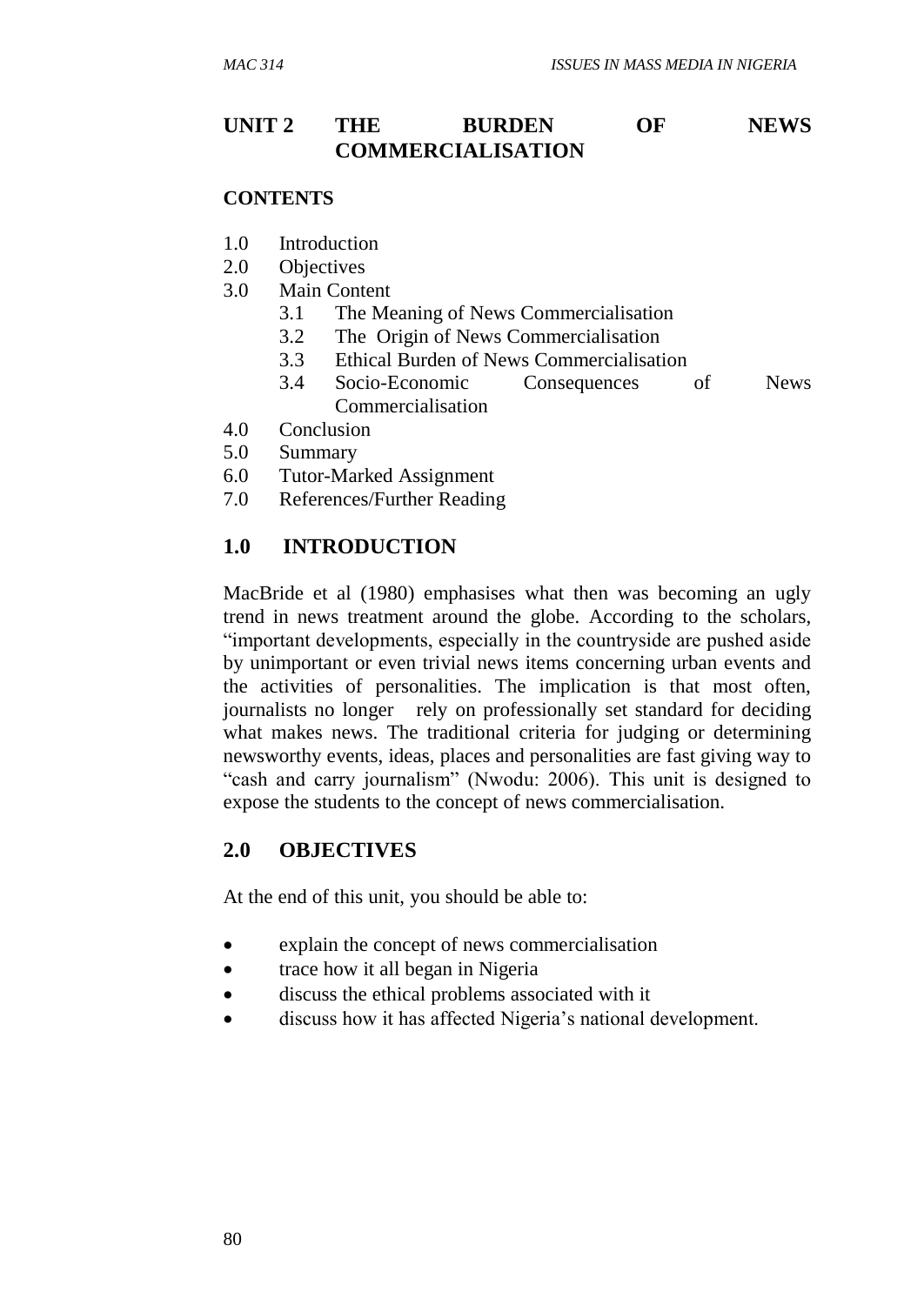# **3.0 MAIN CONTENT**

# **3.1 The Meaning of News Commercialisation**

The term news commercialisation simply means deliberate presentation of commercial news in such a way the unsuspecting audience will take it for conventional public interest-oriented news (Nwodu: 2006). In other words, news commercialisation runs counter to social service role of the mass media which requires that news should be presented as news and advertisement as advertisement.

In the case of news commercialisation therefore, sponsored information is presented to the audience, particularly broadcast media audience as a social or public service news. As MacBride et al (1980) observe, news is commercailised when "important developments, especially in the country side are published aside by unimportant even trivial news items concerning urban events and the activities of personalities".

Thus, the primary determinant of news value here becomes the ability to pay a media organisation a certain amount of money rather than the core news values. The import is that news in this context is not based on objectivity, professionally approved criteria for determining news worthiness. In all, news commercialisation refers to situation "whereby the electronic media report as news or news analysis a commercial message by an unidentified or unidentifiable sponsor giving the audience the impression that news is fair, objective and socially responsible" (Nnorom: 1994).

# **3.2 The Origin of News Commercialisation**

It is often said and rightly too, that no media organisation can survive in the long term without advertisement. For this reason, every media organisation tends to court real and potential advertisers to win their account. Thus, with advert revenue and government subvention, most media organisations, particularly government owned media remain afloat.

However, a sudden change in the mode of operation came in 1996 when the military President Ibrahim Babangida introduced the Structural Adjustment Programme (SAP). SAP was an economic policy aimed at encouraging self reliance and reduction of over dependence on government business. This made most social institutions to think of alternative survival strategy to make up for the removed government subvention. The mass media as social institutions were not left out in this search for alternative means of survival. Ekwo (1996:63) reports: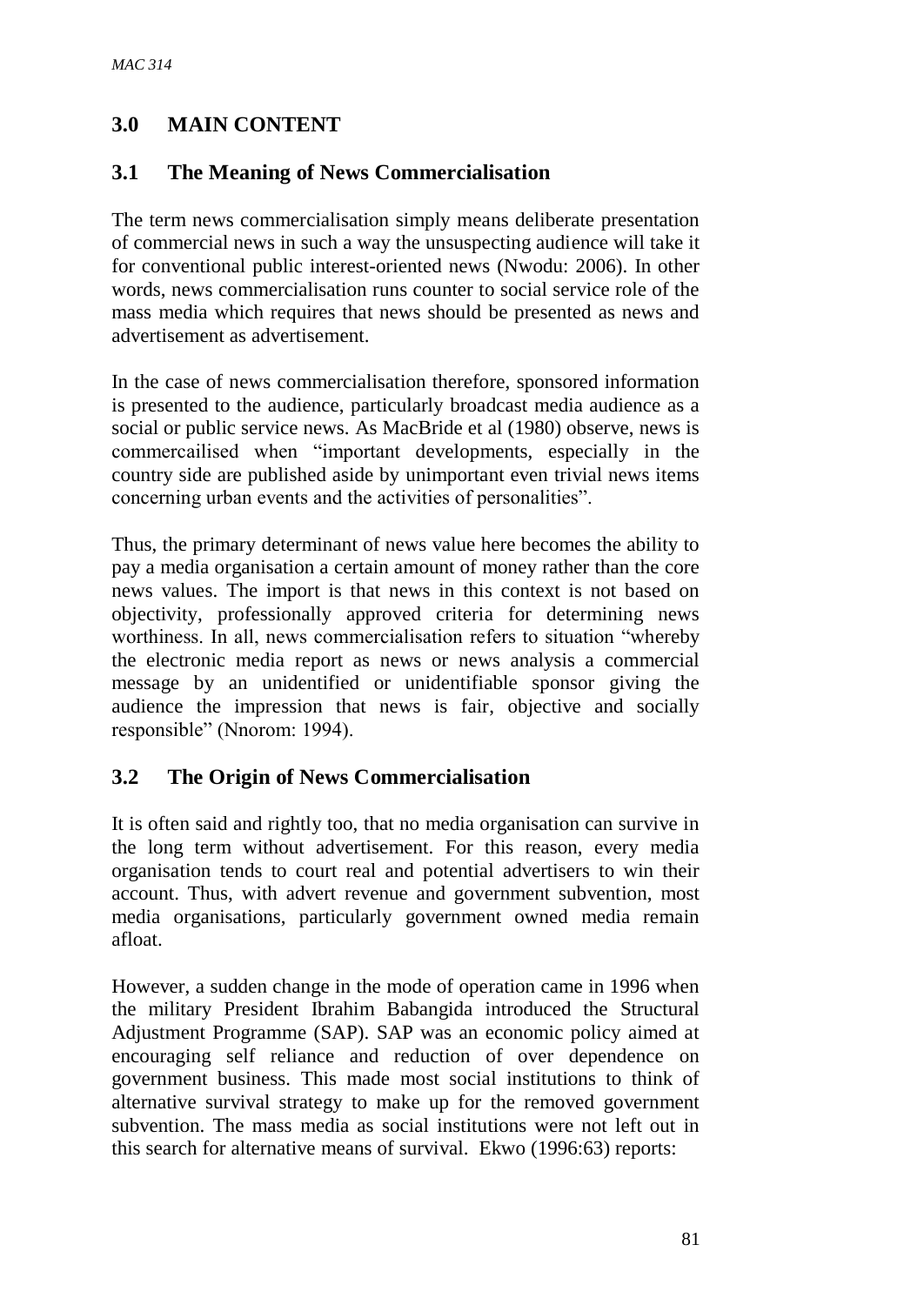Faced with the inability to pay salaries of workers, produce or service available equipment and myriad of other problems occasioned by the decline in government subvention, the Nigerian Television Authority and Federal Radio Corporation of Nigeria devised several other means to make money.

Ekwo (1996) who identified news commercialisation as one of such survival strategies further explained:

 Individuals, communities, private and public organisations, local and state governments and ministries, gain access to the mass media if they are able to pay a prescribed fee. In other words, they can be heard on these media during news times for a prescribed fee.

When this is the case, the messages of sales or ego massage that are paid for, are usually designed and tailored in the form of news and presented in the news bulletin in the forms of straight news reports, news analysis, or commentary after the news.

#### **3.3 Ethical Burden of News Commercialisation**

Perhaps, a question may be asked: is there anything wrong with a mass medium trying to device a strategic means of surviving the economic crunch in the country? The answer is nothing provided the approach is ethically right. And this is the burden with news commercialisation. As Ekwo (1996:64) puts it:

 It is unethical for the various broadcast media to collect money from news sources and broadcast such stories as if no money was paid. Such news items are put on air with others which the editor has selected for their pure news value (sic) and the unsuspecting audience consumes such information as pure news instead of as an advertisement.

The ethical burden arising from situation like this includes but not limited to the fact that:

- members of the public are often deliberately deceived into believing that a piece of advertisement is news
- news worthy events like community development project in research breakthrough are hardly reported in Nigeria mass media unless the community or the researcher respectively are willing to and do actually pay certain amount of money
- the practice is incompatible with and repugnant to journalistic code of conduct which prescribed among others that journalists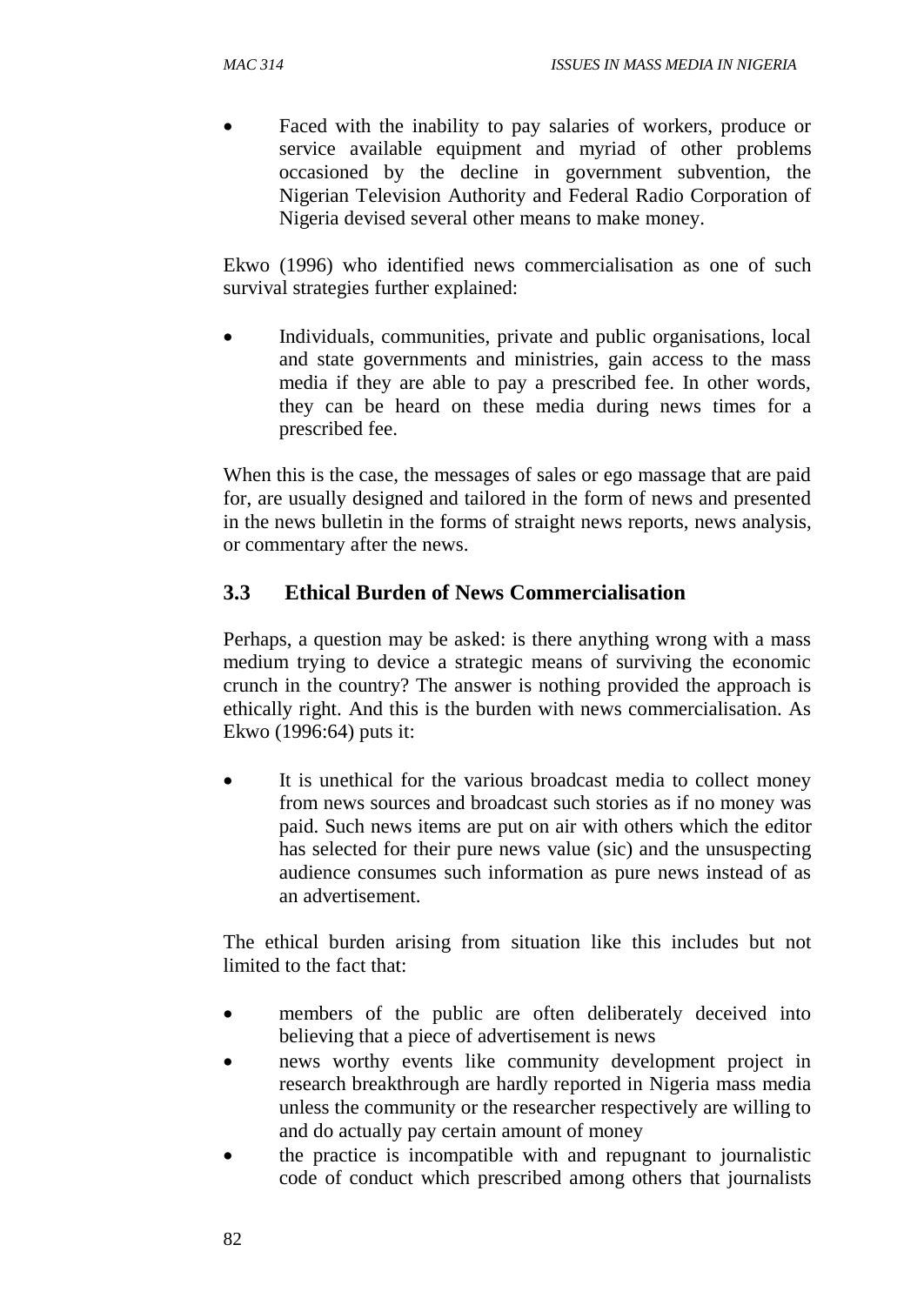are duty bound to refuse any reward or gratification that would make them to either publish or suppress news or comments

 with the news sources paying to get their interests published or aired, all sorts of information, including those that offend public taste and sensibilities find their way in the media. In this case, the mass media that ought to be the custodian of ethical precepts become ready tools for the propagation of lewd contents that corrupt public minds (Nwodu: upcoming).

#### **3.4 Socio-Economic Consequences of News Commercialisation**

The increasing wave of news commercialisation in Nigeria, beyond the ethical problems raised above, also has some socio-economic and professional consequences. Some of these consequences are enumerated below:

- it encourages perpetuity in the voicing of the opinion of the super rich while suppressing that of the numerous poor who may have newsworthy information to share but lack the financial muscle to pay for the airing or publishing of the news
- it erodes the credibility of the news medium. Today, some mass media audience members in Nigeria hardly believe the information they receive from the local mass media because of this credibility problem. Yet credibility as Edeani (1990) observes is so crucial to the extent it enhances the reception, acceptance and authentication of mass media news
- news commercialisation often detracts from real advert revenue accruing to the mass media thus, leading to economic waste. This is true given that often times not all that was generated through this unethical means goes to the media. Those at the top echelon of media management often take the lion share to service their personal needs before allowing such paid stories from unidentified sponsors to appear in the news bulletin. Ekwo (1996:67) documented evidence of this where he writes:
	- a news editor in Enugu State Broadcasting Service (ESBS) has complained that stories which are obviously commercial in his assessment are sometimes forced on him to use from the higher authorities in his organisation. The same story, which if I used would have attracted a surcharge from my salary is then used free probably because the news source is a friend or may have offered some money to the "oga".
	- the import is that if the same news is carried as an advertisement, the money paid for the advert would have been lodged into the organisation's account and receipted.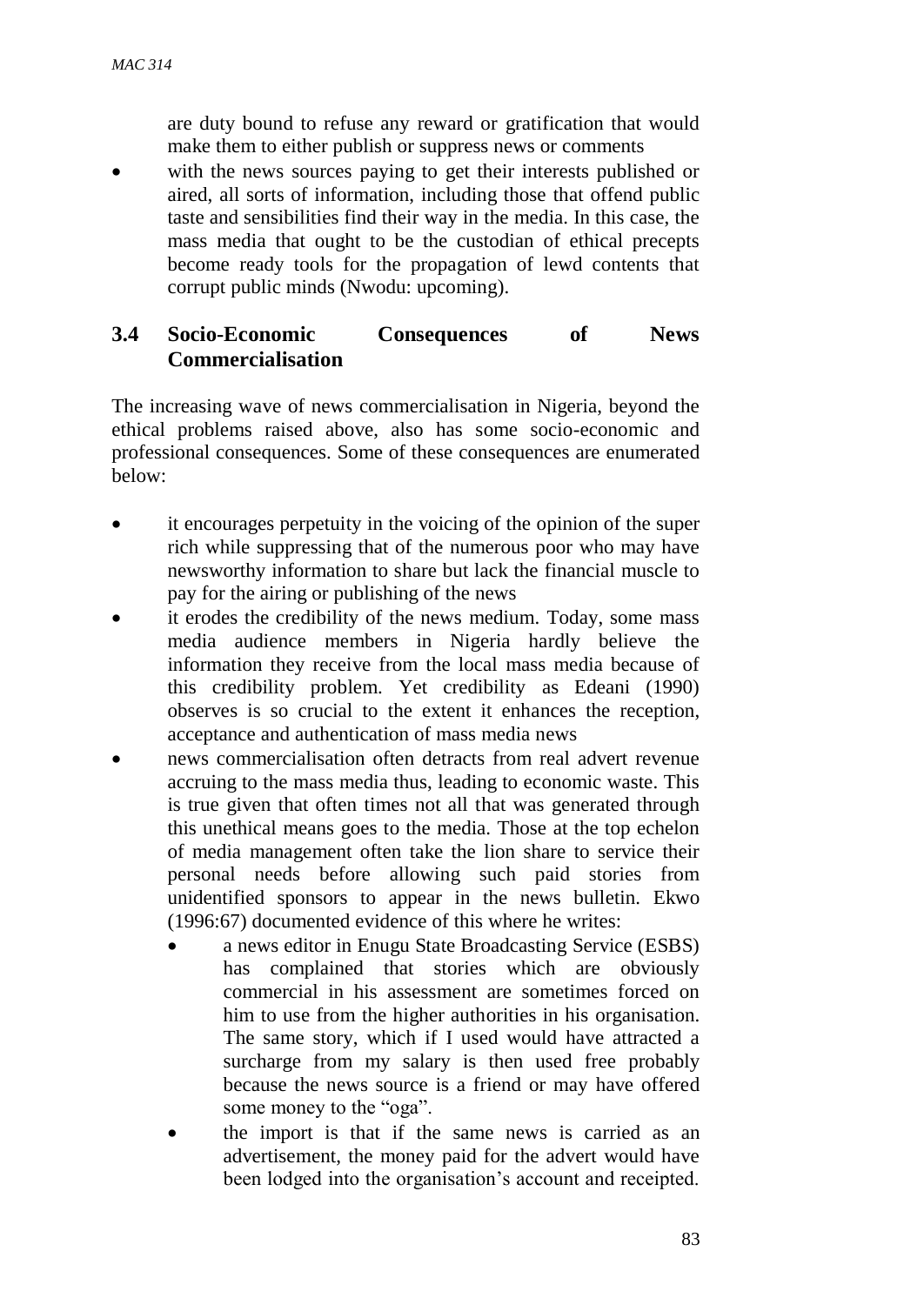But as commercialised news, the money is easily diverted and by extension impoverishing the company.

- news commercialisation leads to self censorship. Since the news items are paid for, it becomes problematic for the editor to edit the item based on known professional standards or principles. The story becomes so sacrosanct to the extent the editor is constrained to edit the purported news item on the basis of what might interest the sponsor, as against public interest. In this case, money becomes the news determinant
- news commercialisation also leads to the ugly situation where members of the public are starved of public interest news. The common practice in most newsrooms in Nigerian today is to stand important news that could hold enormous interest to the public in order to carry sponsored news. This practice is most common in the print media where after planning the page for the day, the editor will be directed to cede some pages in order to accommodate paid news that just arrived in the news media.

#### **SELF-ASSESSMENT EXERCISE**

In your own words, define news commercialisation stating how it all began in Nigeria.

## **4.0 CONCLUSION**

Advert revenue is needed to sustain the media organisation. However, this survival strategy should not lead to compromising the news values or presenting a piece of advertisement as news. It is condemnable therefore to give "a dose of commercial message as news selected for its fairness, objectivity, balance and accuracy" (Ekwo: 1996:75).

## **7.0 SUMMARY**

This unit dealt with news commercialisation as one of the most teething ethical problems confronting the mass media industry in Nigeria. The unit therefore examined the meaning, origin and ethical as well as socioeconomic problems associated with news commercialisation in Nigeria. It concludes that the practice should be done away with.

## **8.0 TUTOR-MARKED ASSIGNMENT**

Using the Nigeria mass media landscape, discuss the ethical problems associated with news commercialisation.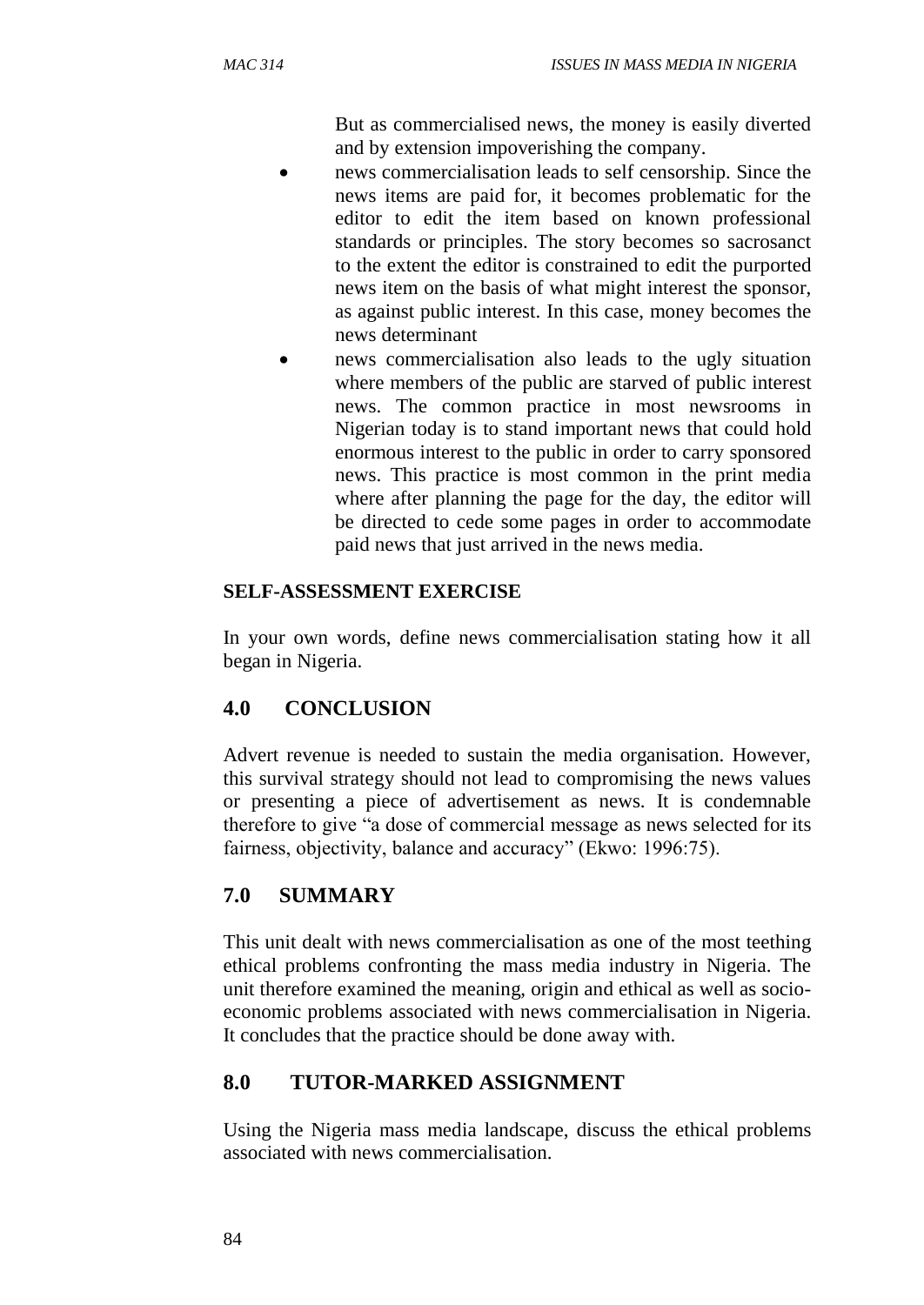## **7.0 REFERENCES/FURTHER READING**

- Edeani, D.O. (1990). "Credibility: Media, Politicians and Government". Paper Presented at a Regional Workshop on Reporting Politics in Nigeria. Mooted Hotel, Owerri.
- Ekwo, U. (1996). "Commercialisation of News in the Nigerian Media: An Impediment to Information Flow". *In*: I. E. Nwosu and U. Ekwo (Eds.). *Mass Media & Marketing Communications: Principles, Perspectives and Practice*. Enugu: Thought Communications Publishers.
- MacBride, S. *et al*. (1990). *Many Voices, One World*. Ibadan: Ibadan University Press/ UNESCO Press.
- Nnorom, W. (1994). "Commercialisation of News Options for the PR/Advertising Practitioner." Paper Presented at a Two-Day Seminar on Information Management, Zodiac Hotel Enugu.
- Nwodu, L.C. (2006). *Journalism Practice: News, Aesthetics, Ethics and Law*. Enugu: Rhyce Kerex.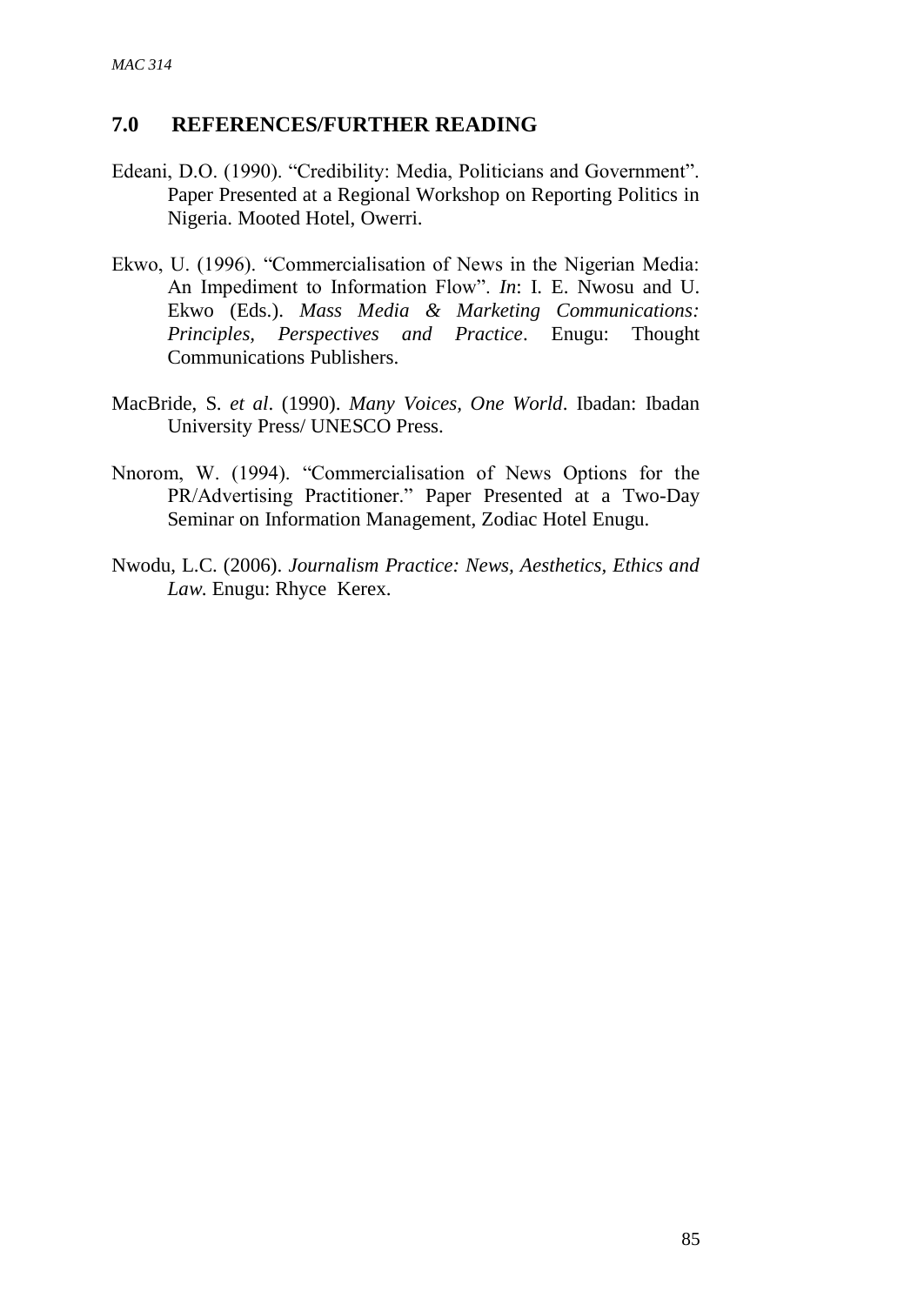# **MODULE 3 LEGAL/EXTRA LEGAL ISSUES IN THE NIGERIAN MASS MEDIA INDUSTRY**

- Unit 1 Newspaper Registration Act
- Unit 2 Broadcast Deregulation
- Unit 3 NBC Code
- Unit 4 Freedom of Information Act
- Unit 5 Extra Legal Measures of Press Control in Nigeria

#### **UNIT 1 NEWSPAPER REGISTRATION ACT**

#### **CONTENTS**

- 1.0 Introduction
- 2.0 Objectives
- 3.0 Main Content
	- 3.1 Newspaper Ordinance No 10 Of 1903
	- 3.2 Provisions of the Ordinance
	- 3.3 Implications for the Newspaper Industry
- 4.0 Conclusion
- 5.0 Summary
- 6.0 Tutor-Marked Assignment
- 7.0 References/Further Reading

## **1.0 INTRODUCTION**

The media system of any nation is not only a reflection of that society. It is also, very dear to the heart of the people and government of the nation. For this reason, the government of most nations has been in constant move to hatch legal means of controlling the operations of the media. On the other hand, the press has also been in constant search for a better way of operating within the legal framework provided by the state without sacrificing its freedom to hold, receive and disseminate information. This unit and the module as a whole, aim at bringing to light some of the legal and extra-legal issues that influence the operations of mass media in Nigeria.

Newspaper phenomenon began in Nigeria in 1859 at Abeokuta following the establishment of *Iwe Irohin* by a European missionary called Rev. Henry Townsend. Between 1863 and 1865, Robert Campbell published the *Angola African* Newspaper as a follow up. Over time, notable Nigerians like Kitoye Ajasa, Ernest Ikoli, Obademi, Herbert Macaulay, Nnamdi Azikiwe to mention but a few, ventured into newspaper production. One unique feature of the newspaper published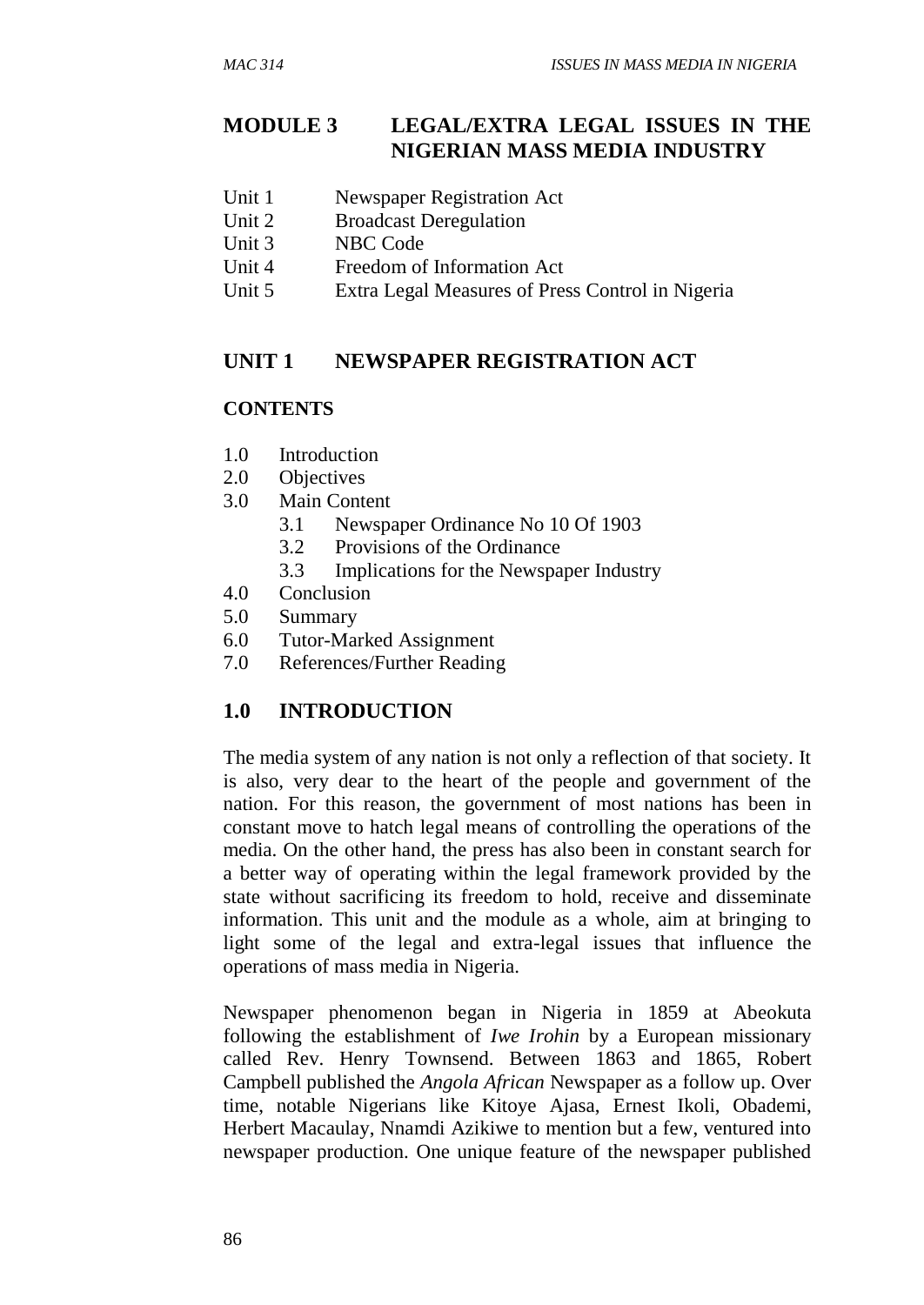then by indigenous publishers was that most of the newspapers fought a common enemy which is colonialism.

For this and other reasons that may be remote, the colonial government established an ordinance that regulated and still regulates the process of newspaper registration as a control measure. This unit, therefore, seeks to examine the newspaper registration ordinance as an essential issue in mass media industry in Nigeria.

# **2.0 OBJECTIVES**

At the end of this unit, you should be able to:

- explain the enabling law for newspaper registration in Nigeria
- discuss the main provision of the enabling law
- state how the law impacts on newspaper business in Nigeria.

#### **3.0 MAIN CONTENT**

#### **3.1 Newspaper Ordinance No 10 Of 1903**

The proliferation of newspaper business in Nigeria in the late 1890s to early 1900s' got the colonial government in Nigeria jittery. The then indigenous newspaper publishers devoted larger chunk of their publications to criticising colonialism and the activities of the colonial masters. The consequence of this worry was the promulgation of Newspaper Ordinance No. 10 of 1903.

The essence of the ordinance, as Udeze (2012:16) observes was "to regulate the publication of the newspaper in the Southern protectorate". The ordinance, therefore, was not meant for the Northern protectorate since no newspaper was published in the North then. In 1914, the Northern and Southern protectorates were amalgamated to one geographical entity known today as Nigeria. Following that amalgamation, the Newspaper Ordinance No. 10 of 1903 was amended to Newspaper Ordinance of August 9, 1917. The amended Newspaper Ordinance of 1917 unlike that of 1903 before it was applied to the entire nation.

#### **3.2 Major Provisions of the Ordinance**

As we earlier stated, the whole idea about the newspaper ordinances was to regulate the ownership and operation of newspaper business in Nigeria. So in view of the desire to regulate and or control the seemingly irrepressible indigenous publishers, the ordinance contained a number of asphyxiating provisions. The provisions range from registration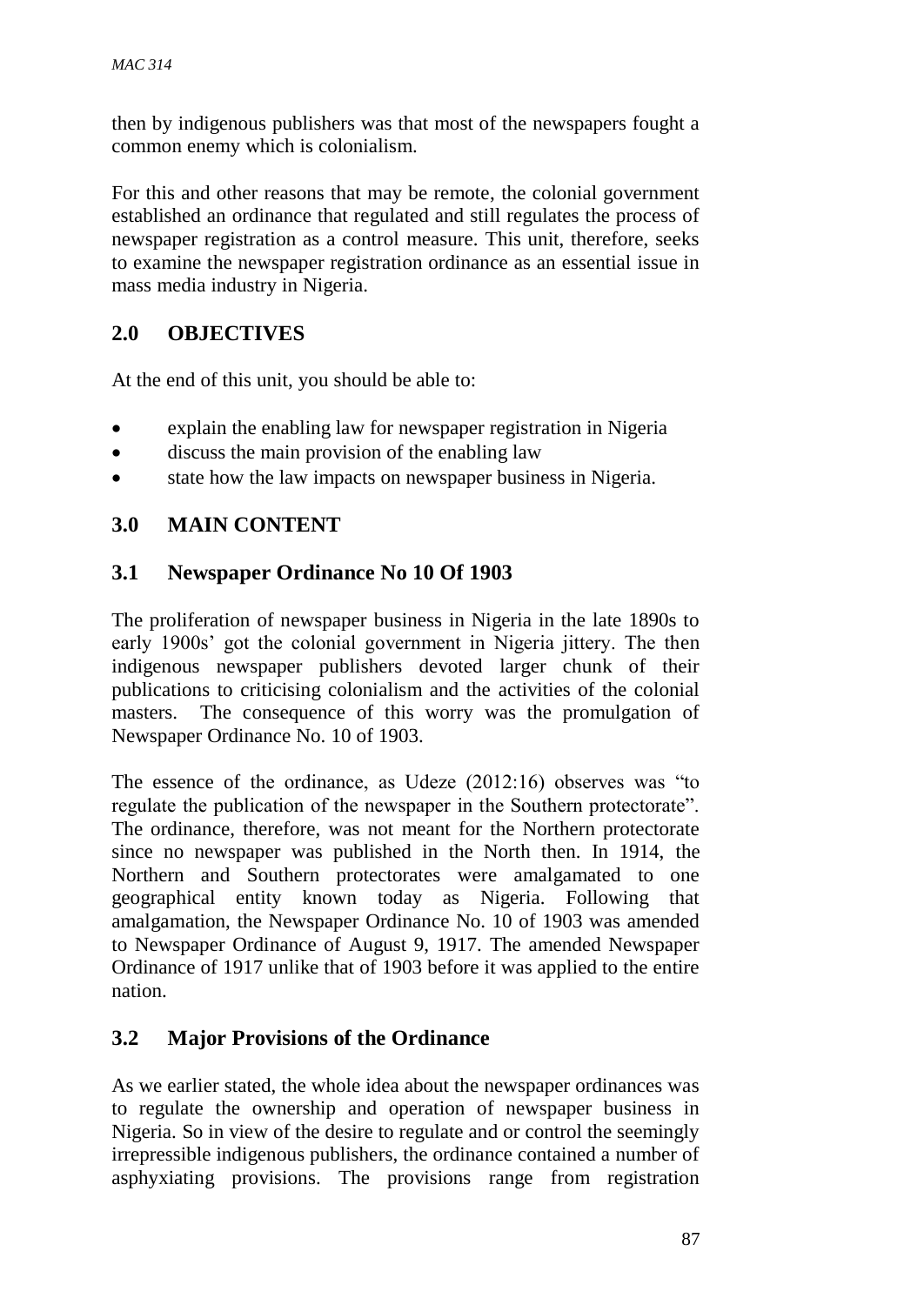formalities to bonding and proof of ownership. Some of the major the provisions are as follow:

- registration formalities which require any person or group of persons wishing to venture into newspaper business to first register the newspaper with and obtain approval from the Federal Ministry of Information
- payment of deposit of 250 pounds in the office of the minister concerned with newspaper matters and providing one or more surety as a pre-condition for obtaining approval for take-off from the Attorney General of Federation. Where the proprietor is unable to get a surety, he is required to pay additional 250 pounds summing up 500 pounds before he could be given approval to operate newspaper business
- affidavit or bond which makes it mandatory for the publisher to clearly state 'at the foot of the last page of every newspaper/supplement, the true and real name and place of residence of the printer, publisher and editor-in-charge as well as the true and real description of place of printing (Udeze; 2012:19 and Elias, 1969:3). Failure to comply with this provision attracts a penalty of 50 pounds for the publisher and 5 pounds for the vendor.

# **3.3 Implications for the Newspaper Industry**

The newspaper ordinances, no doubt has some suffocating implications for newspaper business in Nigeria. Some of those stifling implications include but not limited to:

- the whole idea about registration was ill motivated in the sense that the purpose was to make things difficult for those wishing to go into newspaper business, and by extension, minimise criticisms against colonial government
- the demand for payment of certain deposit which the minister was at liberty to use to pay damages for cases of libel or other infringements by any newspaper is further meant to keep so many people out of the business since only very few can afford it. This is why Udeze (2012:19) rightly observed that:
	- …as at 1907 when this law was put in place, the highest paid Nigerian civil servant were probably the court messengers (Kotuma, for short) who were earning below 1 shilling a month. The "businessmen" were few palm producers and cocoa dealers. So setting such a money and calibers of sureties must have been a near impossibility and serious deterrent to the development of newspaper business in Nigeria.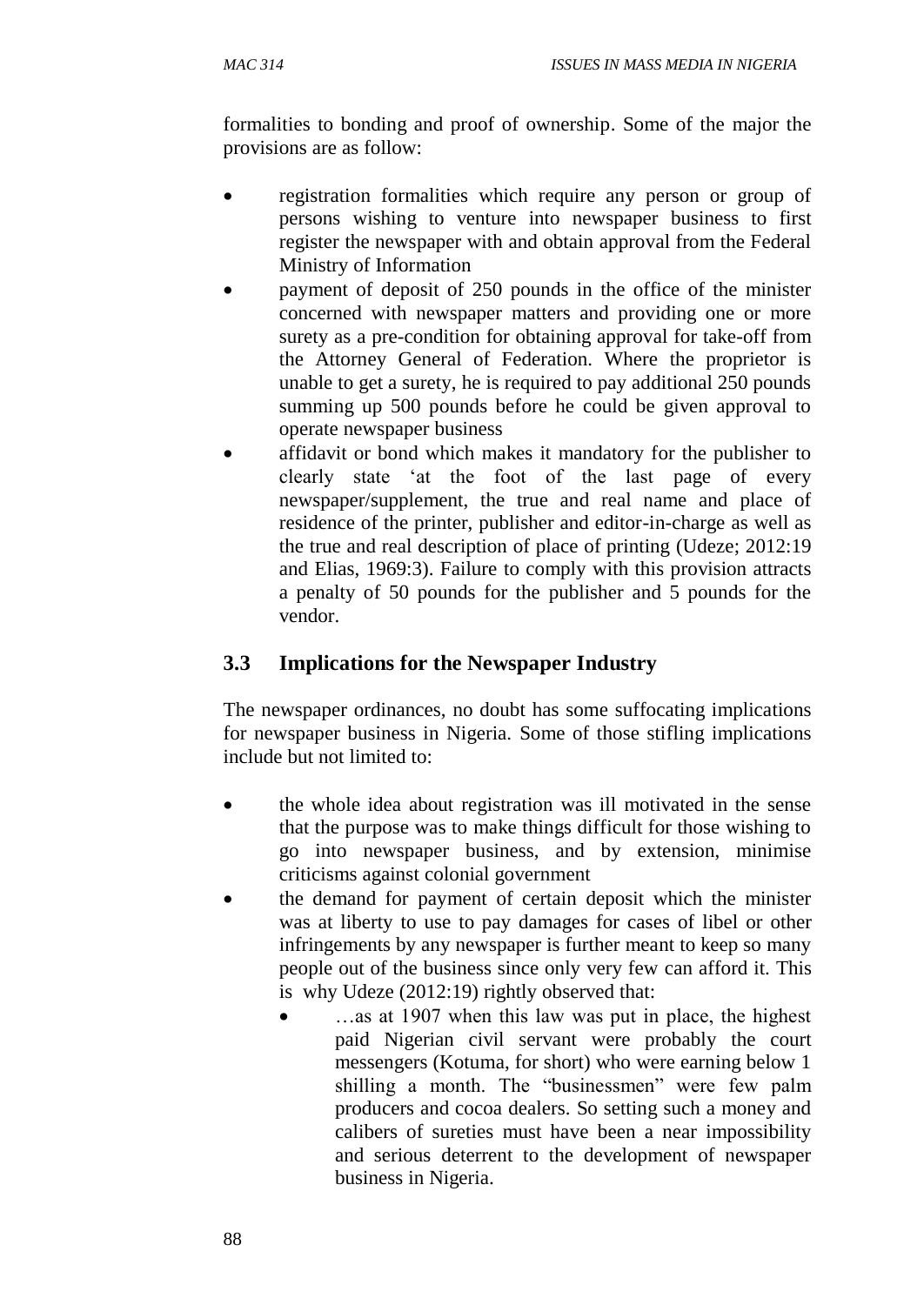the provision that requires that residential addresses of the printer, publisher and the editor-in-chief at the imprint tend to expose the journalist to a greater risk. This is so given that "the essence of this particular position is to make it easy for the colonial police to access and deal with stubborn editors" (Udeze; 2012; 20). In recent times, where journalists are exposed to all forms of harm from both overzealous government agents and some expose to hoodlums in the society, it is wrong to supply such information, in particular the residential address. The more such information is exposed to the press, the easier it is to trace journalists to their homes and harm them.

#### **4.0 CONCLUSION**

Journalists suffer a lot of harm in the discharge of their duties. They also face lots of restrictions imposed by certain laws that are no longer relevant in contemporary times. It is necessary that such laws like Newspapers Ordinance Acts should be revisited with a view to amend some aspects of the laws that are inimical to journalism practice or better still repeal them.

#### **5.0 SUMMARY**

This unit discussed Newspaper Registration Act as a serious issue of importance in Nigerian mass Media. Thus, issues pertaining to legal requirements or conditions for registering newspapers and implications to journalism practice in the country were also discussed.

#### **6.0 TUTOR-MARKED ASSIGNMENT**

Discuss the major provisions of Newspaper Ordinances of 1903 as amended in 1917 in Nigeria, pointing out the technical problems associated with it.

#### **7.0 REFERENCES/FURTHER READING**

- Elias, T. O. (1969). *Nigerian Press Law:* London: Evans Brothers Limited.
- Ewelukwa, B.N. (2004). *Introduction to Nigerian Press Law*: Onitsha: Maranatha Press.
- Udeze, S.E. (2012). *Media Law and Ethics,* Enugu: Rhyce Kerex. Publishers.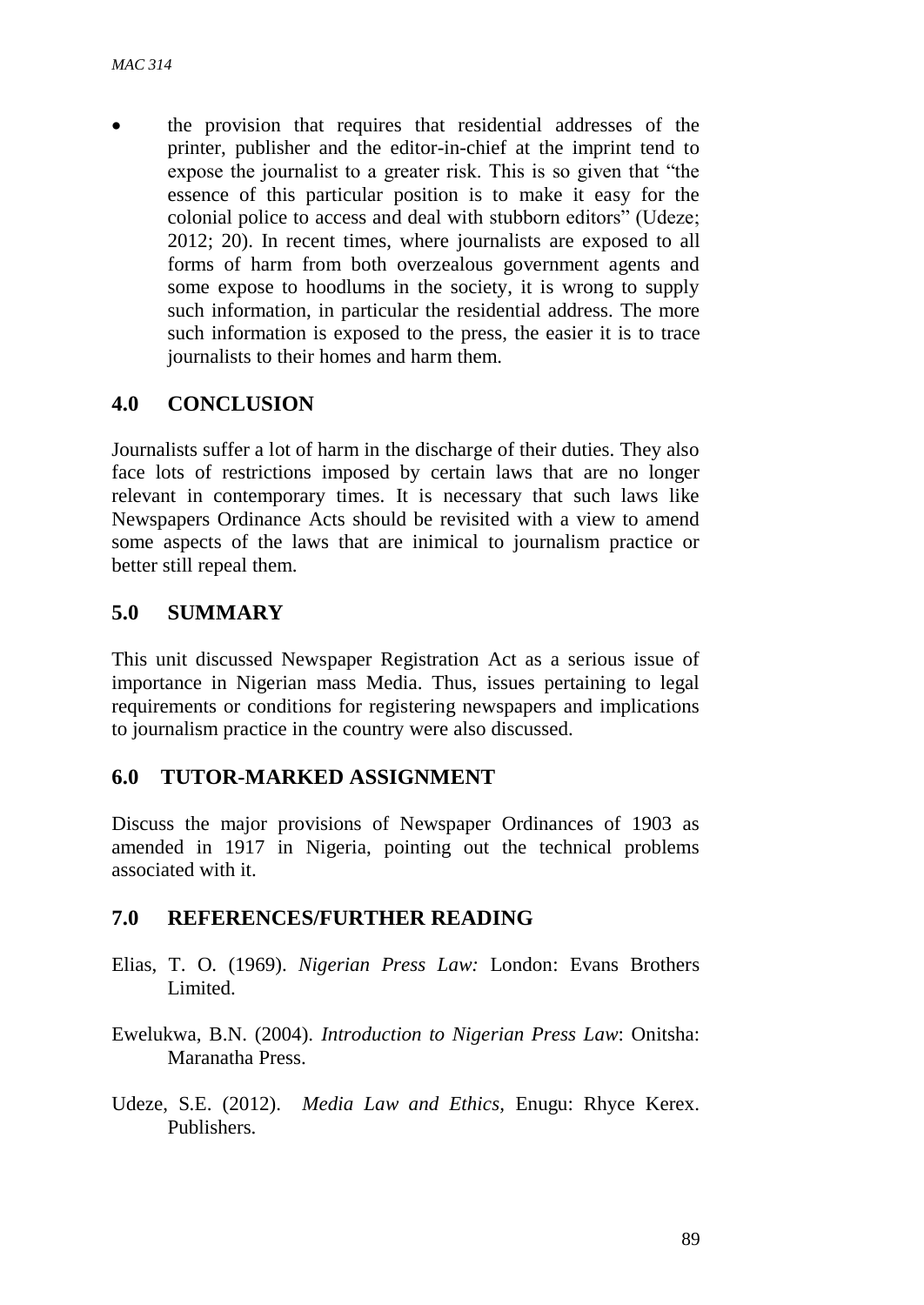#### **UNIT 2 DEREGULATION OF BROADCAST INDUSTRY IN NIGERIA**

#### **CONTENTS**

- 1.0 Introduction
- 2.0 Objectives
- 3.0 Main Content
	- 3.1 Reasons behind the Call for Broadcast Deregulation in Nigeria
	- 3.2 Major Provisions of the Decree Backing Deregulation
	- 3.3 Implications of the Decree
- 4.0 Conclusion
- 5.0 Summary
- 6.0 Tutor-Marked Assignment
- 7.0 References/Further Reading

#### **1.0 INTRODUCTION**

Prior to the promulgation of Decree 38 of 1992, ownership and operation of electronic broadcast in Nigeria was exclusively government business. By implication, private ownership and operation of television and radio stations were strictly prohibited. With the promulgation of the decree which also, gave birth to the National Broadcast Commission (NBC), the Nigerian broadcast industry was deregulated thereby, permitting private investors to venture into the business of ownership and operation of broadcast station. However, before the all important deregulation, arguments for and against deregulation raged to the extent one cannot conveniently discuss issues in Nigeria mass media without alluding to the deregulation of broadcast industry. This unit is, therefore, designed to teach the students the pre and post deregulation issues.

#### **2.0 OBJECTIVES**

At the end of this unit, you should be able to:

- define the meaning and state the essence of broadcast deregulation
- explain the need for deregulation
- list the major provisions of the decree that gave birth to deregulation
- discuss issues arising from the provision of the Decree.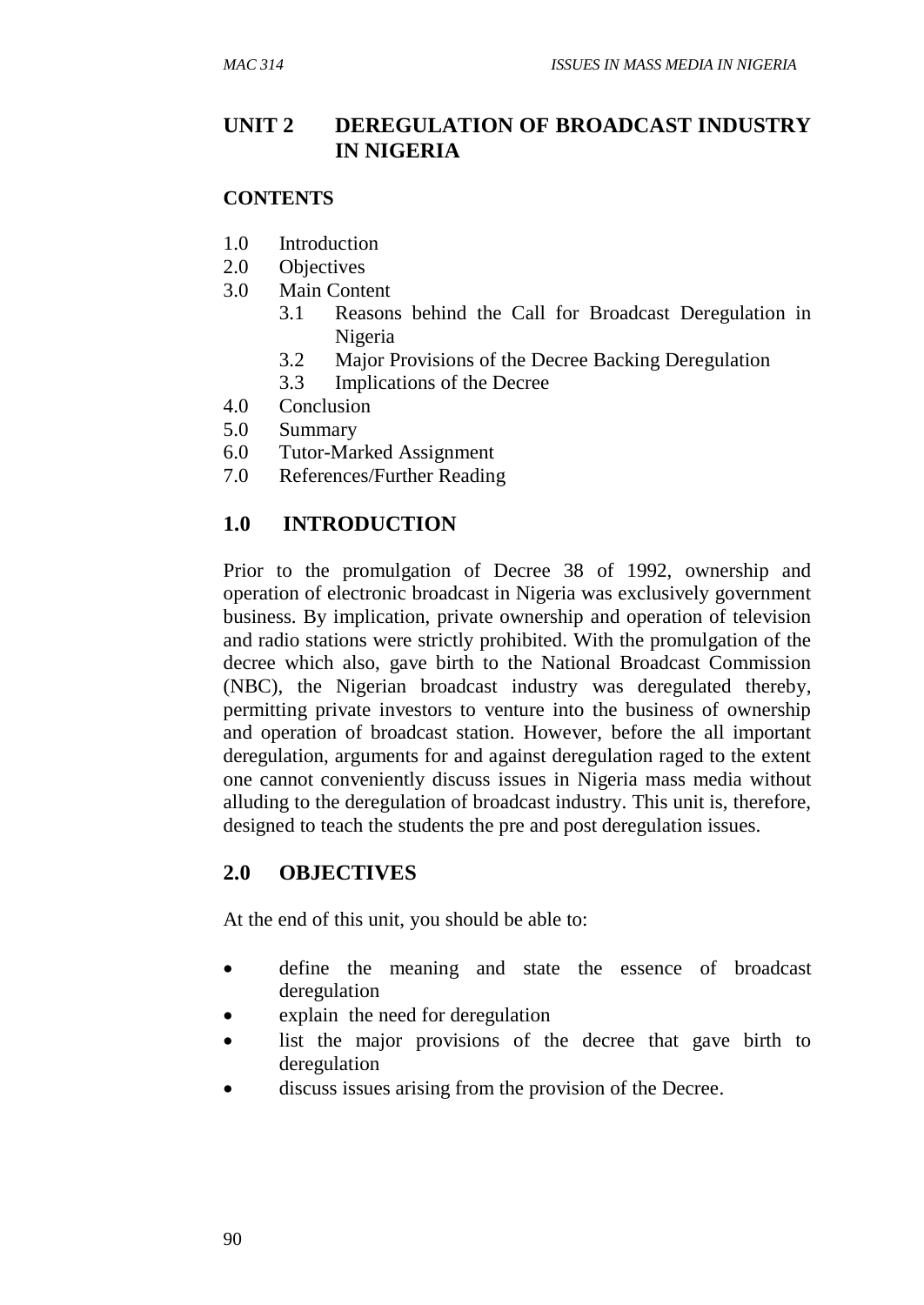## **3.0 MAIN CONTENT**

#### **3.1 Reasons behind the Call for Broadcast Deregulation in Nigeria**

The call for the deregulation of electronic media was motivated more by political rather than economic interests. This is true given that most of the advocates of deregulation were not really concerned with the economic gains they could make through the ownership and operation of electronic media. Rather, there was need to have an outlet through which political actors who were denied access to government owned and controlled electronic media firms in the country could make public their political interest and position known to the electorate. According to Onyisi (1996:49):

 The demand for deregulation of the electronic media in Nigeria from the time of independence was muted and almost inaudible until the Second Republic of Shagari, when, perhaps stunned by what looked like an irresponsible misuses of the mass media by the political parties in power for their own selfish ends, the demand became shrill. Deliberate distortions, lies, and fabrications led some Nigerians to question the propriety of a government monopoly of radio and television transmissions in Nigeria.

Prior to the deregulation of the industry therefore, opposition parties were denied access to the electronic media to the extent that when the parties are mentioned in the government owned and controlled radio and or television stations, such mentions were largely skewed to the negative. The only avenue left for the opposition parties then to reply or refute any allegation against them by the ruling party was the plethora of privately owned newspapers circulating in Nigeria then.

Angered by the abuse of government monopoly over ownership and operation of electronic media, the leadership of various opposition parties and concerned Nigerian citizens began to advocate for the deregulation of the industry. Those in government who were opposed to deregulation argue that allowing private participation in ownership and operation of electronic media will undermine national interest. To them, the operators may become lawless and use their stations to disseminate information that is capable of promoting public resentment against the government in power and by so doing, incite the masses against the state. This they believe will lead to mutiny and total breakdown in security. According to Onyisi (1996:49), "arguments for the continued monopoly by the government also included the alleged irresponsibility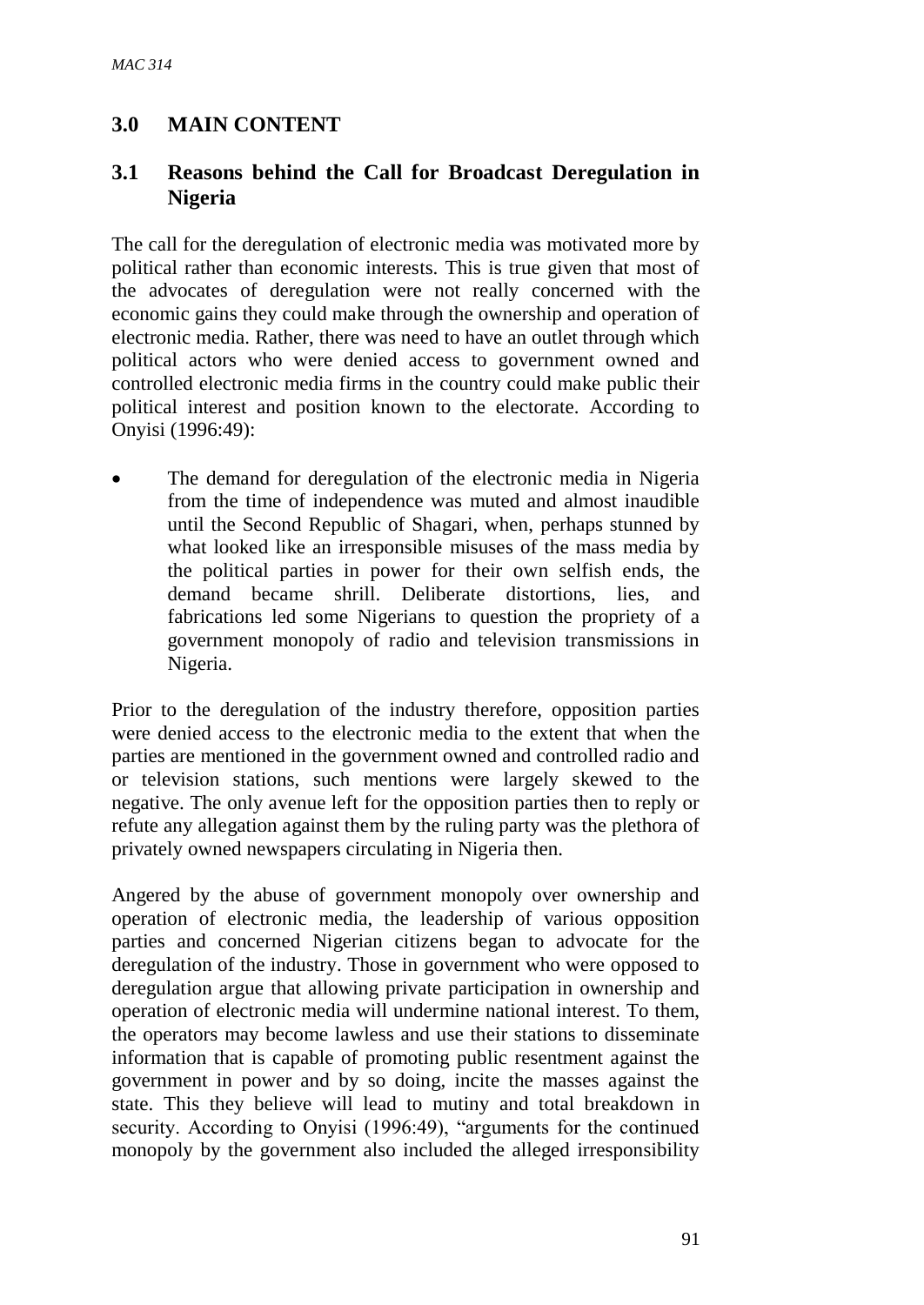of private operations, national security, and lack of adequate financing in the private sector".

On the other hand, those who advocated for deregulation argued that the deregulation of the industry will create conducive atmosphere for equal access to the media and or opportunity to be heard. They argued that government's monopolistic hold on the ownership, control and operation of electronic media negates the principle of media pluralism and democratic sustenance. The argument is that the continued monopoly by government was anachronistic as it delivered a worrisome situation where the radio and television stations then "lost credibility and became discredited in the minds of most people (Onyisi; 1996:48).

Rather than play significant role in mobilising Nigerian masses towards active participation in governance, the government owned radio and television station concentrated energy on supporting every government in power thereby truncating the enthronement of virile democracy. The broadcast stations became agents of one-way, top-down communication from the government to the governed with nothing from the governed flowing from these media organs to the top. Thus effort to deregulate the industry was scuttled when attempt to enshrine it in 1979 constitution failed. This failure however, did not put an end to the intense demand for deregulation of the industry.

The Ibrahim Badamasi Babangida led military regime has to set up the Kolade led rationalisation committee. It is worthy to note that the committee's report favoured private participation in electronic media. This heightened the campaign for deregulation by individuals, investors and political interest group. Consequently, in September 1992, the military Head of State and Commander of the Armed Forces, signed the Decree 38 into law, thereby permitting private participation in radio and television transmission in Nigeria. To checkmate the activities of the licensed private radio and television stations, the government established NBC (which we shall discuss later in this module.

#### **3.2 The Major Provisions**

It is instructive to note that the Nigerian Broadcasting Commission (NBC) was designed to play similar role with US Federal Communication Commission {FCC}. The essence of NBC, therefore, is to perform the following functions among others:

- licensing of broadcast stations
- disciplining erring operators in the industry
- allocation of frequencies to applicant
- regulating the activities of the licensees.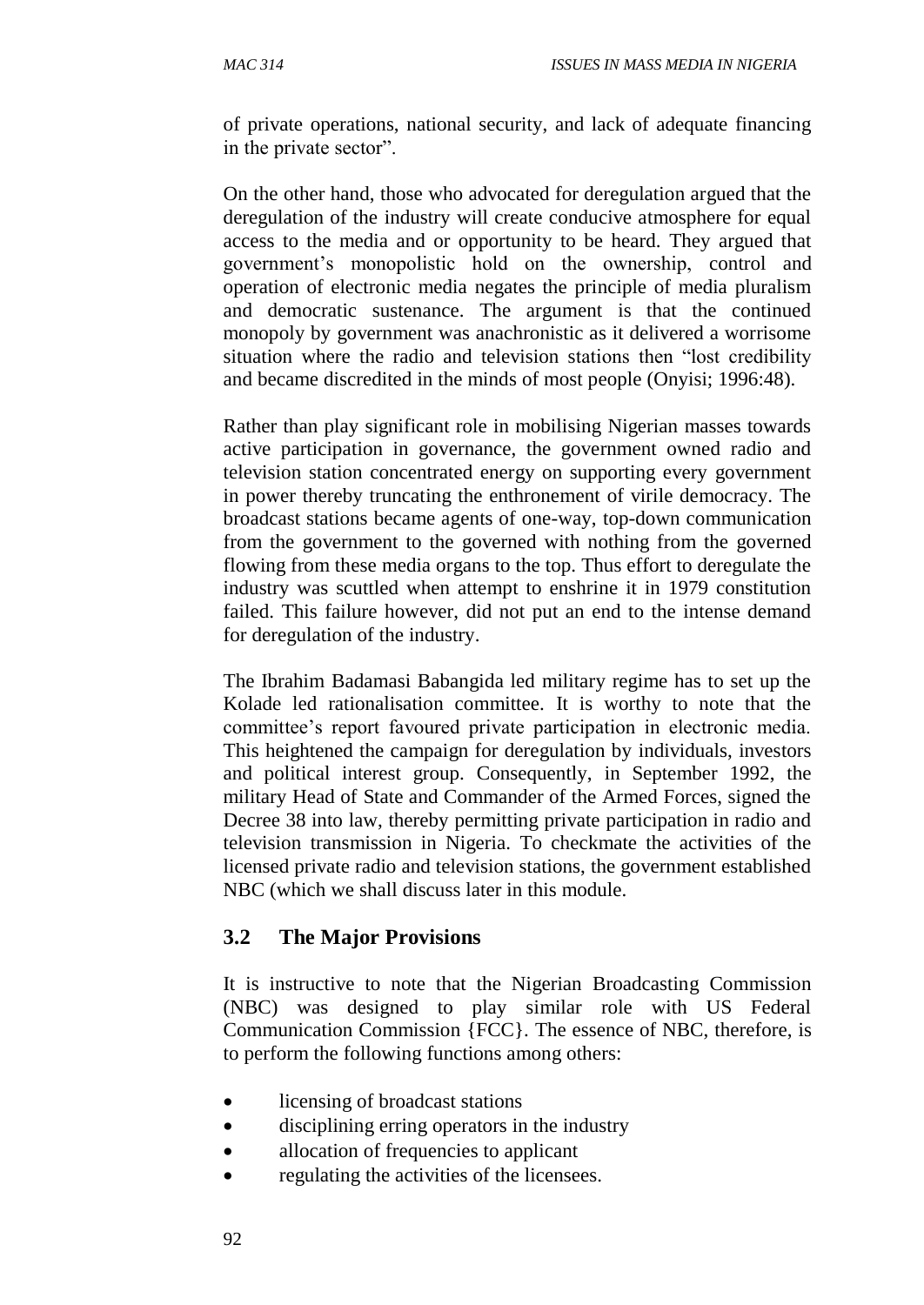In the case of licensing of private radio and television transmission in Nigeria, the decree imposed a number of restrictions on the private stations to come. The restrictions range from areas of coverage to nature of equipment to be used and programme content (Onyisi, 1996:50; Ndolo and Ezinwa; 2010:230 and Udeze: 2011:31). Precisely, the major provisions of the decree as they concern private broadcast stations are:

- private radio and television stations will be allocated frequencies that restrict their broadcast to specific areas
- private radio and television licensees will be restricted to AM and UHF transmission
- the Federal Government owned Nigerian Television Authority (NTA) and the Federal Radio Corporation of Nigeria (FRCN) will have a monopoly over Very High Frequency (VHF) and Shortwave Transmission respectively
- sixty percent of all the programmes will be produced locally.

Provisions (i), (ii) and (iii) were put in place to safeguard national security and to alley the fear that private broadcast stations may become lawless and undermine national interest and security. On the other hand, the fourth provision was meant to guard against the unmitigated use of foreign programmes to contaminate and consequently erode our national cultures and identity.

# **3.3 The Snag with the Decree**

Decree 38 of 1992 which ushered in private participation in the ownership and operation of broadcast transmission was applauded by well meaning Nigerians. However, the decree has some snags which tend to limit the level of private participation in the industry. These are:

- restricting private stations' reach to specific geographic areas has been impacting on the economic survival of the stations. This is true given that advertisers are concerned with a medium that has wider reach. The implication, therefore, is that advertisers will not consider placing their advertisements meant to reach national market on a medium whose reach is limited to a specific narrow geographic location or people living in a certain limited radius. Thus, limiting the extent of reach of private stations to specific geographic area just to minimise their market size certainly undermines their economic survival
- the claim that limiting the geographical areas of coverage of private stations will help safeguard national security particularly in times of military coup is unfounded. Onyisi (1996:52) documented evidence of the need for media pluralism that encourage wider reach in times like this. According to Onyisi: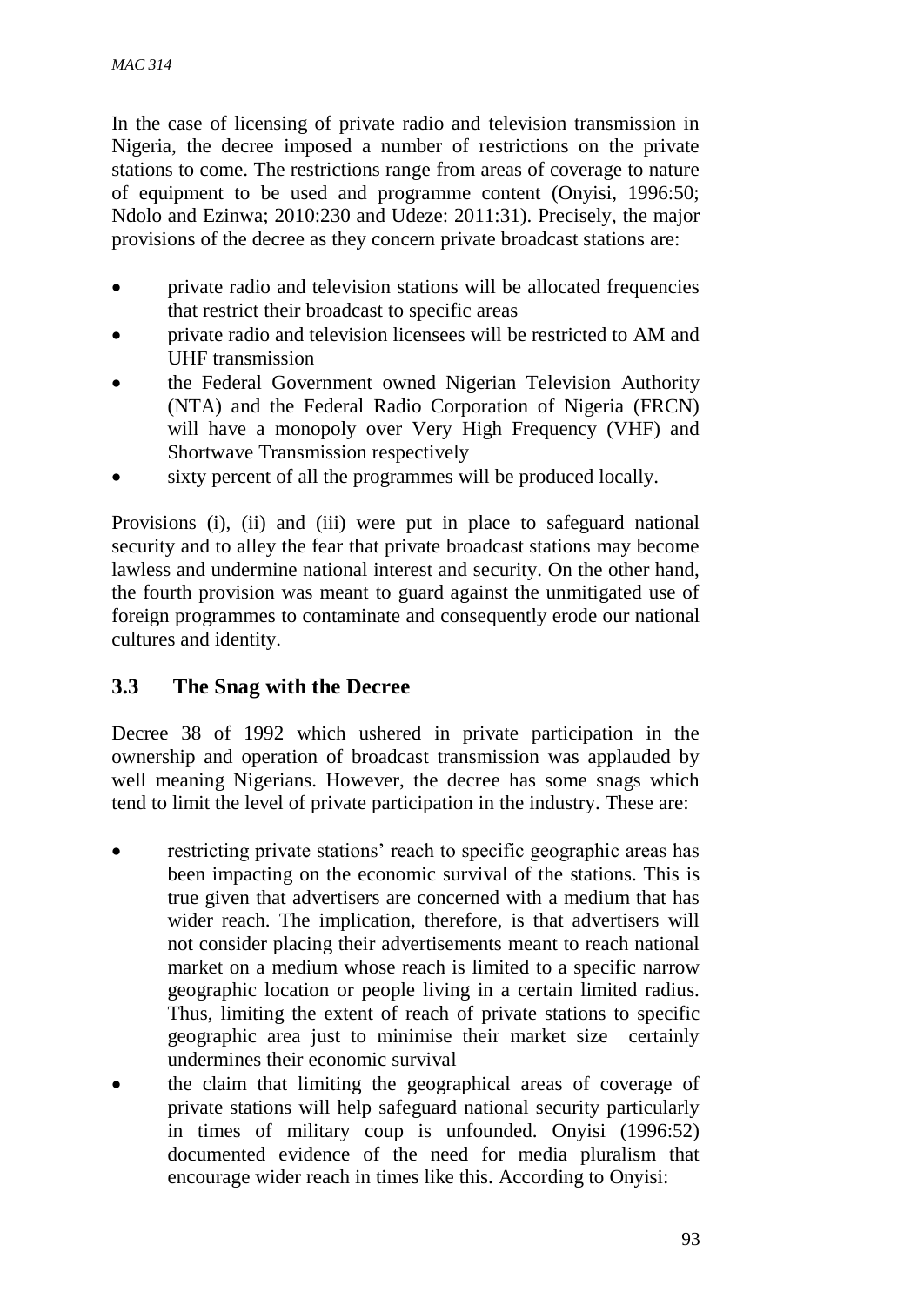The nation's experience in 1978 when the attempted Dimka's Coup was effectively countered by broadcast from Radio/Television Kaduna and the unfortunate Gideon Orkar coup attempt of April 1990 when Lagos loyalist troops effectively countered Orkar's broadcast on FRCN through their use of radio Lagos are reminders that the multiplicity of voices and channels is an effective antidote to the use of the electronic media as instrument of coup-making.

• the insistence on ceding the right of transmissions on VHF and short wave transmissions to NTA and FRCN respectively is viewed as further empowering government owned station to monopolise nationwide broadcast and further promote government propaganda machinery at the national level. This is considered anti democratic move to further emasculate voices of dissent at the national level.

### **SELF- ASSESSMENT EXERCISE**

Critically analyse the argument for and against the deregulation of electronic broadcast in Nigeria

# **4.0 CONCLUSION**

Although the deregulation of radio/TV transmissions in Nigeria has come a long way, a lot needs to be done in terms of minimising so many restrictions that come with it. Some of these restrictions have been pointed out above.

# **9.0 SUMMARY**

This unit examined the circumstance that led to the dawn of private participation in Radio/TV transmission in Nigeria. To this end, arguments for and against deregulation, major provision of the decree backing the deregulation and the snags associated with the decree were discussed.

# **10.0 TUTOR-MARKED ASSIGNMENT**

Identify and critically evaluate the major provision of Decree 38 of 1992, with particular reference to the deregulation of broadcast stations.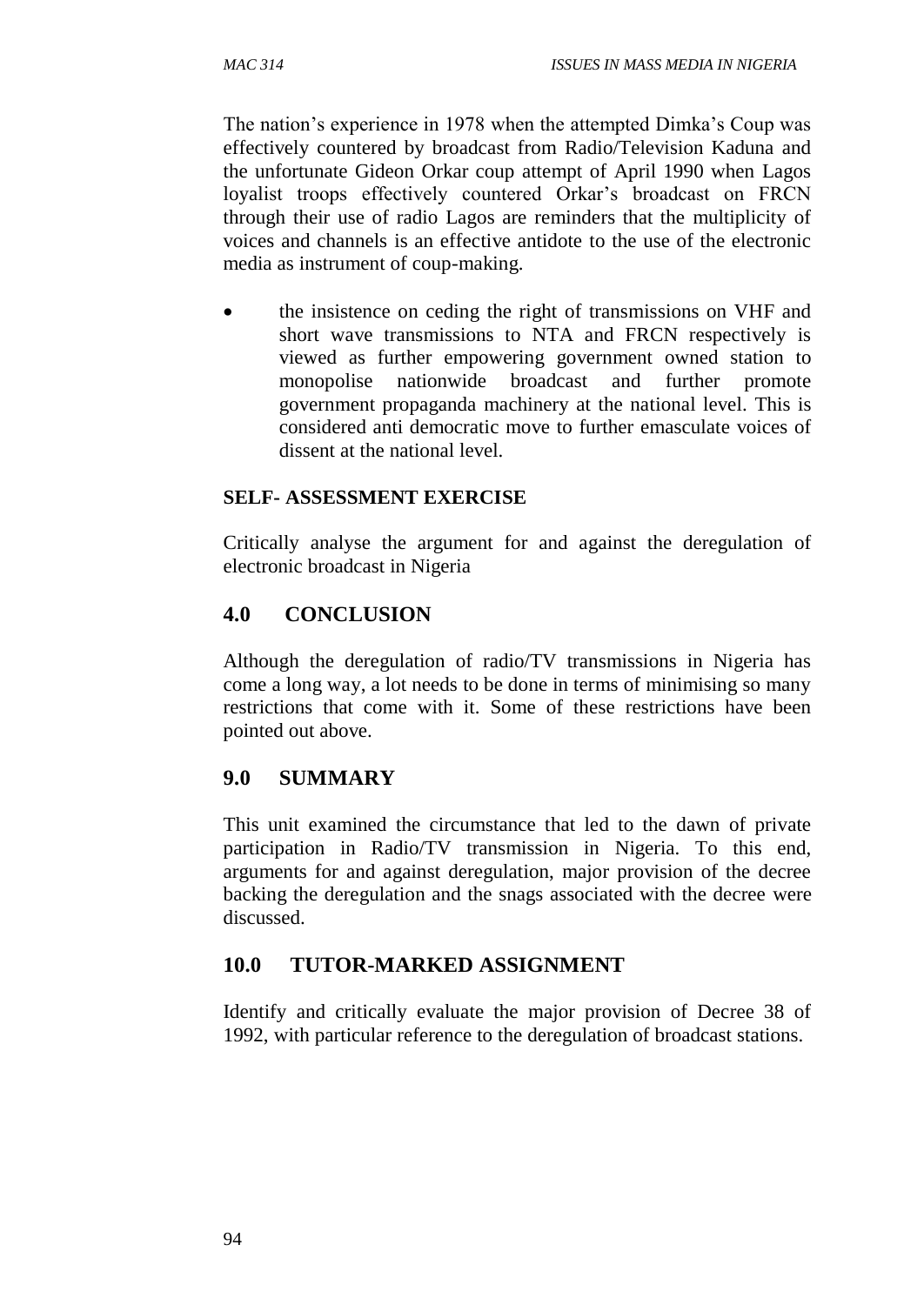#### **7.0 REFERENCES/FURTHER READING**

- Ndolo, I. S. & Ezinwa, C. (2011). "Regulation Environment of Media Management in Nigeria". *In*: I.S Ndolo (Ed.). *Contemporary Issues in Communication and Society*. Enugu: Rhyce Kerex.
- Onyisi, T.E (1996). "Managing Nigeria's Electronic Media in a Deregulated Economy''. *In*: I.E Nwosu & U. Ekwo (Eds.) *Mass Media and Marketing Communications: Principles, Perspectives and Practices.* Enugu: Thought Communications Publishers.

Udeze, S.E (2012). *Media Law and Ethics*: Enugu: Rhyce Kerex.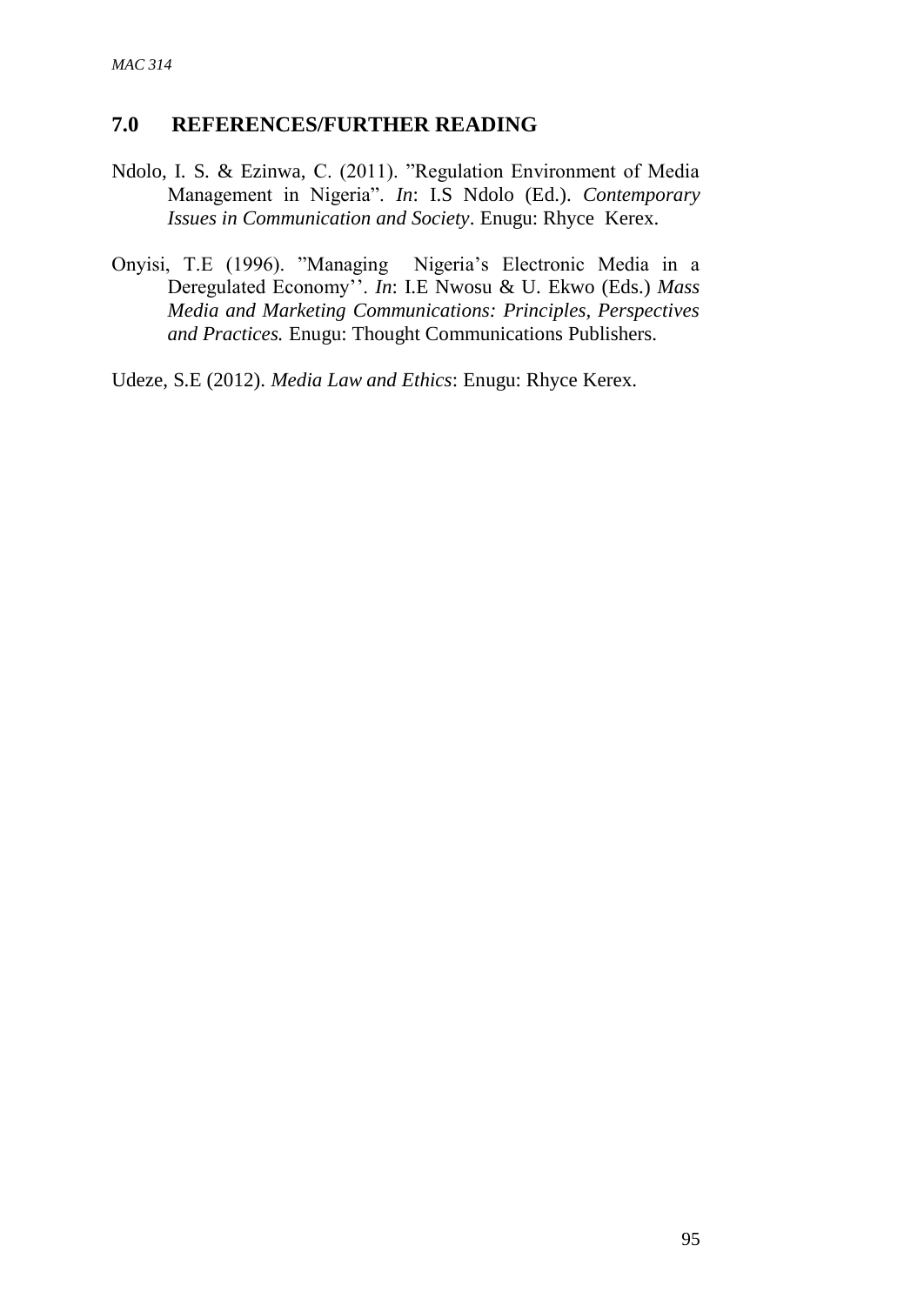# **UNIT 3 NATIONAL BROADCAST COMMISSION (NBC)**

#### **CONTENTS**

- 1.0 Introduction
- 2.0 Objectives
- 3.0 Main Content
	- 3.1 Reasons for the Establishment of NBC
	- 3.2 Functions of NBC
	- 3.3 Matters Arising
- 4.0 Conclusion
- 5.0 Summary
- 6.0 Tutor-Marked Assignment
- 7.0 References/Further Reading

### **1.0 INTRODUCTION**

For nearly six decades, the Nigerian broadcast industry was under the economic and political control of the Federal, Regional and State governments (Ndolo: 2005:115). This government monopoly over ownership and control of broadcast stations in Nigeria continued amid persistent call for the deregulation of the industry until 1992. Then, the military president of Nigeria, General Ibrahim Babangida as stated in unit 2 of this module promulgated Degree number 38 which empowered private investors to own and operate broadcast stations. The decree also established the National Broadcast Commission (NBC) to regulate the affairs of broadcasting in Nigeria. This unit is designed to discuss NBC as an important issue in Nigeria mass media industry.

### **2.0 OBJECTIVES**

At the end of this unit, you should be able to:

- explain the rational for establishing NBC
- discuss the major provisions of the decree establishing NBC
- examine the statutory responsibilities of NBC.

#### **3.0 MAIN CONTENT**

#### **3.1 Reasons for the Establishment of NBC**

As we noted earlier, the federal military government in 1992 deregulated the broadcast industry in Nigeria. Deregulation of broadcast industry simply means removal of government monopoly over ownership and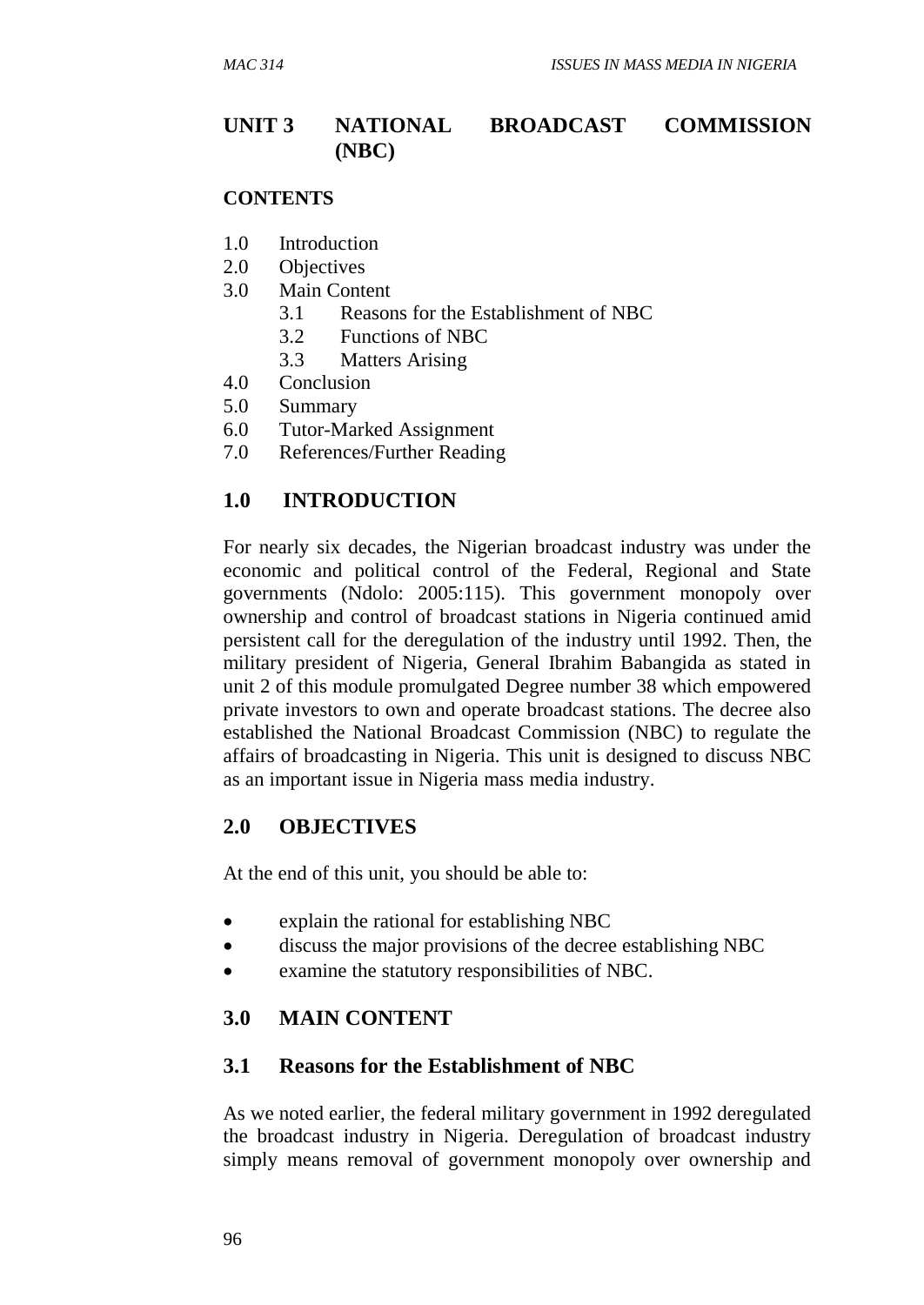operation of electronic media. By deregulation, therefore, government, groups and individuals are free to own and operate broadcast stations with the government providing the legal framework guiding the activities of the broadcast stations.

It is the need to provide effective guidelines for the operation of private broadcast stations that led to the establishment of NBC. The rationale behind the establishment of the commission, therefore, was to regulate broadcast contents in Nigeria. This regulation was viewed to be necessary considering the fear that some unscrupulous private owners of broadcast stations may be tempted to use their stations to undermine the interest and security of the nation if not properly checked.

The National Broadcasting Commission Decree Number 38 of 1992 empowered the Commission to take full responsibility of licensing broadcasting stations, allocating airwaves to the licensees, and regulating broadcast contents in terms of ratio of local and foreign contents. Section 2(1) of the Decree clearly defines the powers of the commission as:

The commission shall have responsibility of:

- advising the federal military government generally on the implementation of the National Mass Communication Policy with particular reference to broadcasting
- receiving, processing and considering applications for ownership of radio and television stations including cable television services, direct satellite broadcasting and any other medium of broadcasting
- recommending applications through the Minister to the President, Commander-in-chief of the armed forces for the grant of radio and television licenses
- regulating and controlling the broadcasting industry
- understanding research and development in the broadcasting industry
- receiving, conserving and investigating complaint from individual and bodies corporate and incorporate regarding the contents of a broadcasting stations
- upholding the principles of equity and fairness in broadcasting
- establishing and disseminating a national broadcasting code and setting standard with regard to the contents and quality of materials for broadcast
- promoting Nigerian indigenous culture, moral and community life through broadcasting
- promoting authenticated radio and television audience measurement and penetration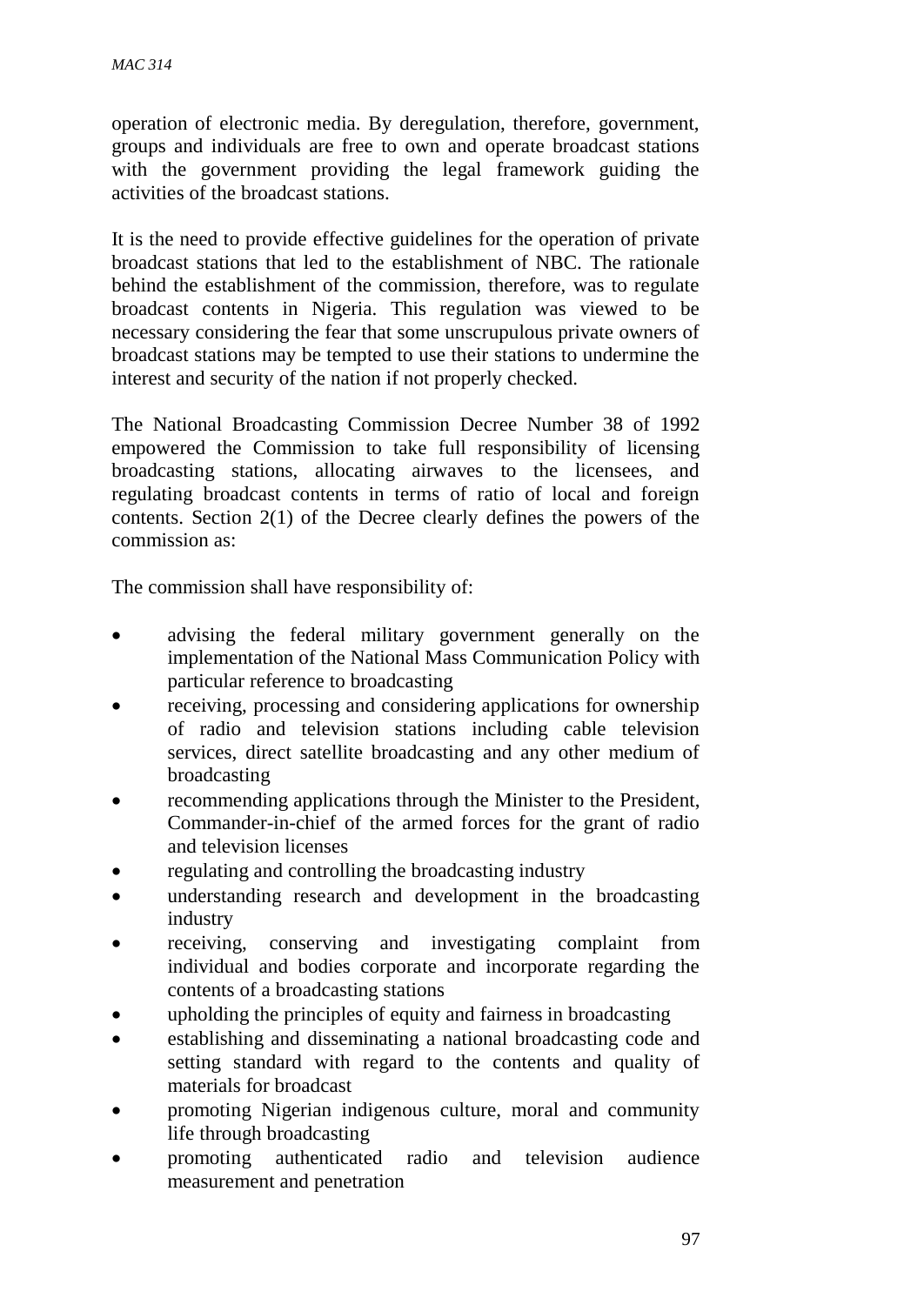- initiating and harmonising government policies on trans-border direct transmission and reception in Nigeria
- regulating ethical standard and technical excellence in public, private and commercial broadcast stations in Nigeria
- monitoring broadcast for harmful emission, interferences and illegal broadcasting
- determining and applying sanctions including revocation of licenses of defaulting stations which do not operate in accordance with the broadcast code and in the interest
- approving the transmitter power, the locations of stations, area of coverage as well as regulate types of broadcast equipment to be used and
- carrying out such other activities as are necessary or expedient for the full discharge of all or any of the functions conferred on it under, or pursuant to this decree.

# **3.3 Matters Arising**

From the above, it is obvious that the enabling law establishing NBC entrusted enormous power to it. It is not out of place therefore that a number of issues are bound to arise from thereof. One of such issues bothers around Section 2(1) which empowers the Commission to give or deny approval for:

- the transmitter power
- locations of stations
- areas of coverage
- regulate types of broadcast equipment to be used.

This provision is considered an issue because it tends to stifle the survival of private broadcast stations.

Again, it is not clear why the commission should be concerned with the location of a broadcast station. When one applies for and obtains a license to operate a broadcast station, the person should be allowed to situate his/her station in any part of the country he/she deems fit.

The issue of areas of coverage and types of broadcast equipment to be used has also been of serious concern to private broadcast stations. Today, private stations are prohibited from operating beyond certain degree radius. These limitations in the area of coverage and nature of equipment have combined to give government owned broadcast stations competitive edge over some private stations that would want to cove**r**  reasonable distance. These legal provisions, however, have tended to limit the establishment and growth of private broadcast stations.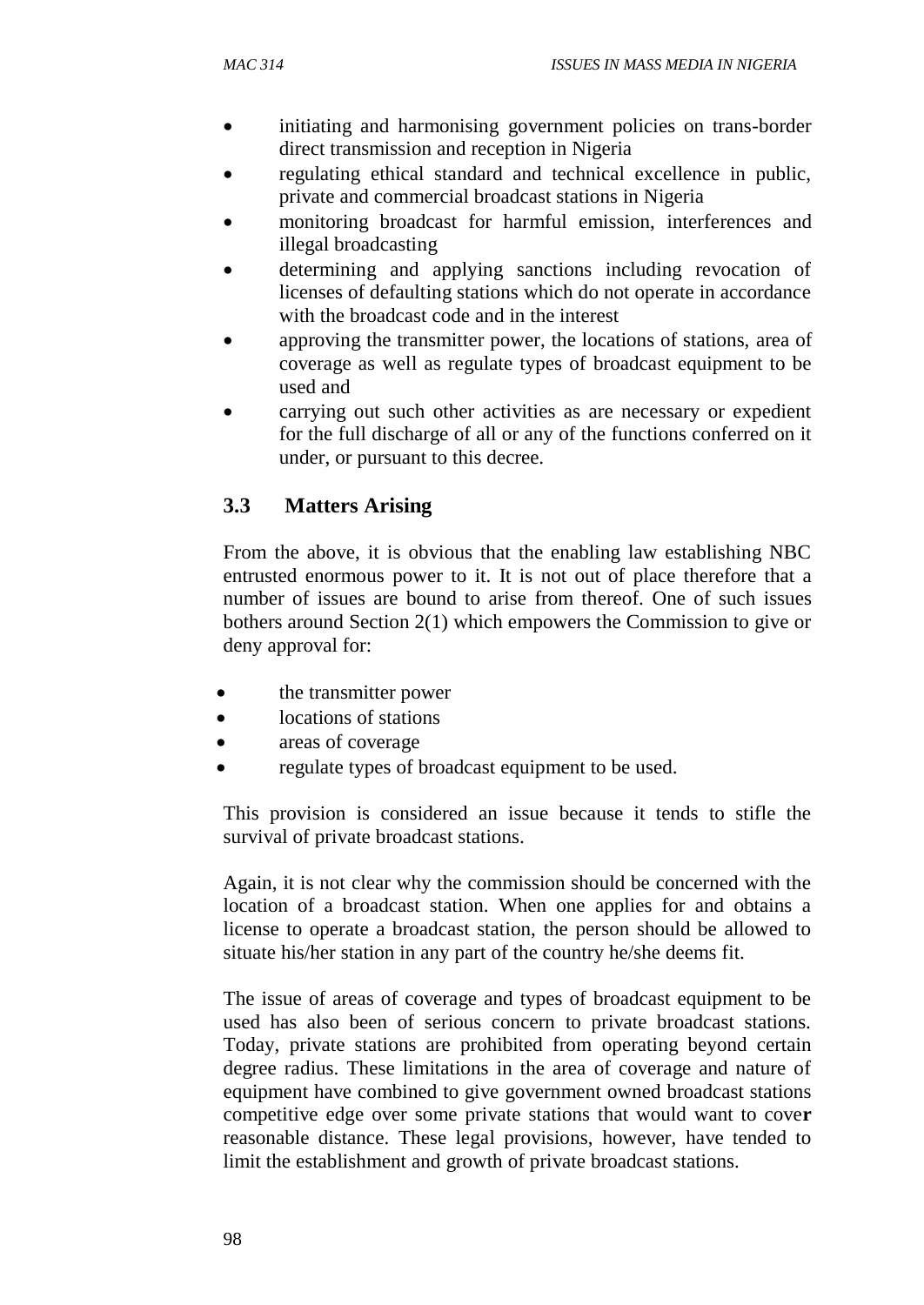### **SELF-ASSESSMENT EXERCISE**

Discuss the rationale behind the establishment of NBC.

# **4.0 CONCLUSION**

The deregulation of broadcast industry in Nigeria is a welcome development. However, some legal limitations in the enabling laws establishing National Broadcast Commission have not really enhanced the desired broadcast pluralism in Nigeria.

# **5.0 SUMMARY**

The unit centered on the issues arising from the establishment of the National Broadcast Commission (NBC). Issues relating to the rationale behind the establishment of the commission, and the functions of the commission and matters arising from thereof were discussed.

# **6.0 TUTOR-MARKED ASSIGNMENT**

In spite of the deregulation of broadcast industry in Nigeria, private broadcast stations suffer a number of limitations. Identify and discuss these limitations.

# **7.0 REFERENCES/FURTHER READING**

- National Broadcasting Commission Act CAP N136; Laws of the Federation of Nigeria (2004) (as amended).
- National Broadcasting Commission (2001) Nigeria Radio-TV-Cable Handbook,.  $(1<sup>st</sup>$  edition).
- Ndolo, I. S. & Ezinwa, C. (2011). "Regulatory Environment of Media Management in Nigeria". *In*: I.S. Ndolo (Ed.). *Contemporary Issues in Communication and Society*: Enugu: Rhyce Kerex publishers.
- Ndolo, I.S. (2005). *Mass Media Systems and Society.* Enugu: Rlyce Kerex Publishers.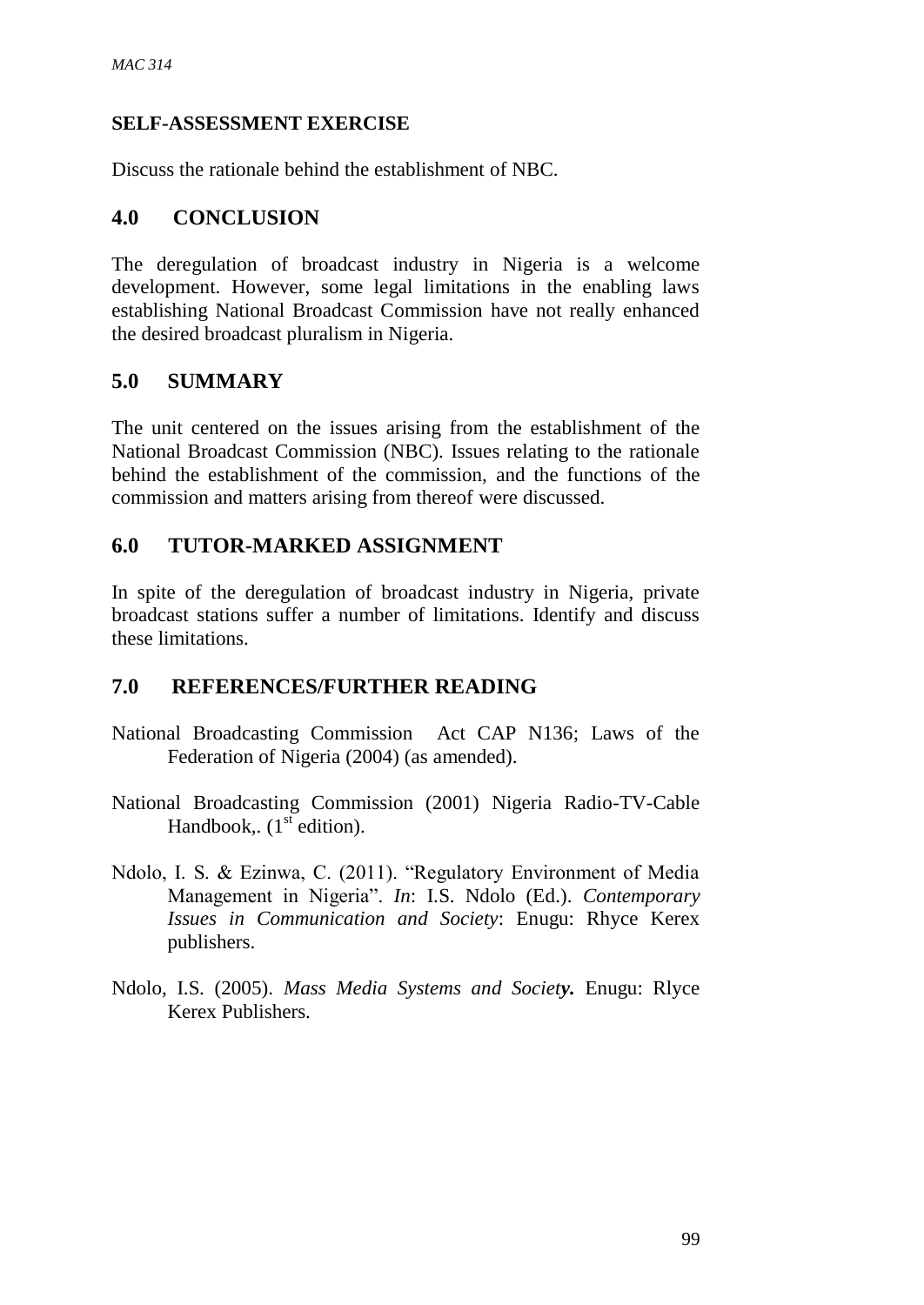### **UNIT 4 FREEDOM OF INFORMATION ACT**

#### **CONTENTS**

- 1.0 Introduction
- 2.0 Objectives
- 3.0 Main Content
	- 3.1 Background to the Freedom of Information Act to FOI Act
	- 3.2 The Essence of the Act
	- 3.3 Thoughts on Major Provisions of the Act
- 4.0 Conclusion
- 5.0 Summary
- 6.0 Tutor-Marked Assignment
- 7.0 References/Further Reading

### **1.0 INTRODUCTION**

The Nigerian constitution, like the constitutions of other nations and the legal documents of most human rights bodies recognise press freedom as key to individual rights and liberty (Nwodu: 2006). Section 36 (1) of the 1979 constitution (now section 39 (1) of 1999) for instance states that: "Every person shall be entitled to freedom of expression, including freedom to hold opinions and to receive and impart ideas and information without interference".

In principle, this constitutional provision presupposes that the press as the custodian of public conscience should have unlimited access to information. This is true given that individual freedom to seek, receive and impart information and ideas according to Nwodu (2006: 159) "can only be guaranteed in a social climate where the press enjoys unrestricted freedom". In practice, however, the Nigerian press suffers a number of restrictions to the extent the public demand for the passage of freedom of information bill into an Act was considered worthwhile. The essence of this unit is to examine the circumstance that gave birth to what is now known as Freedom of Information Act 2011.

#### **2.0 OBJECTIVES**

At the end of this unit, you should be able to:

- outline the hindrances to free flow of information
- itemise the major provisions of the Freedom of Information Act
- offer an evaluation of the limitations of the Act.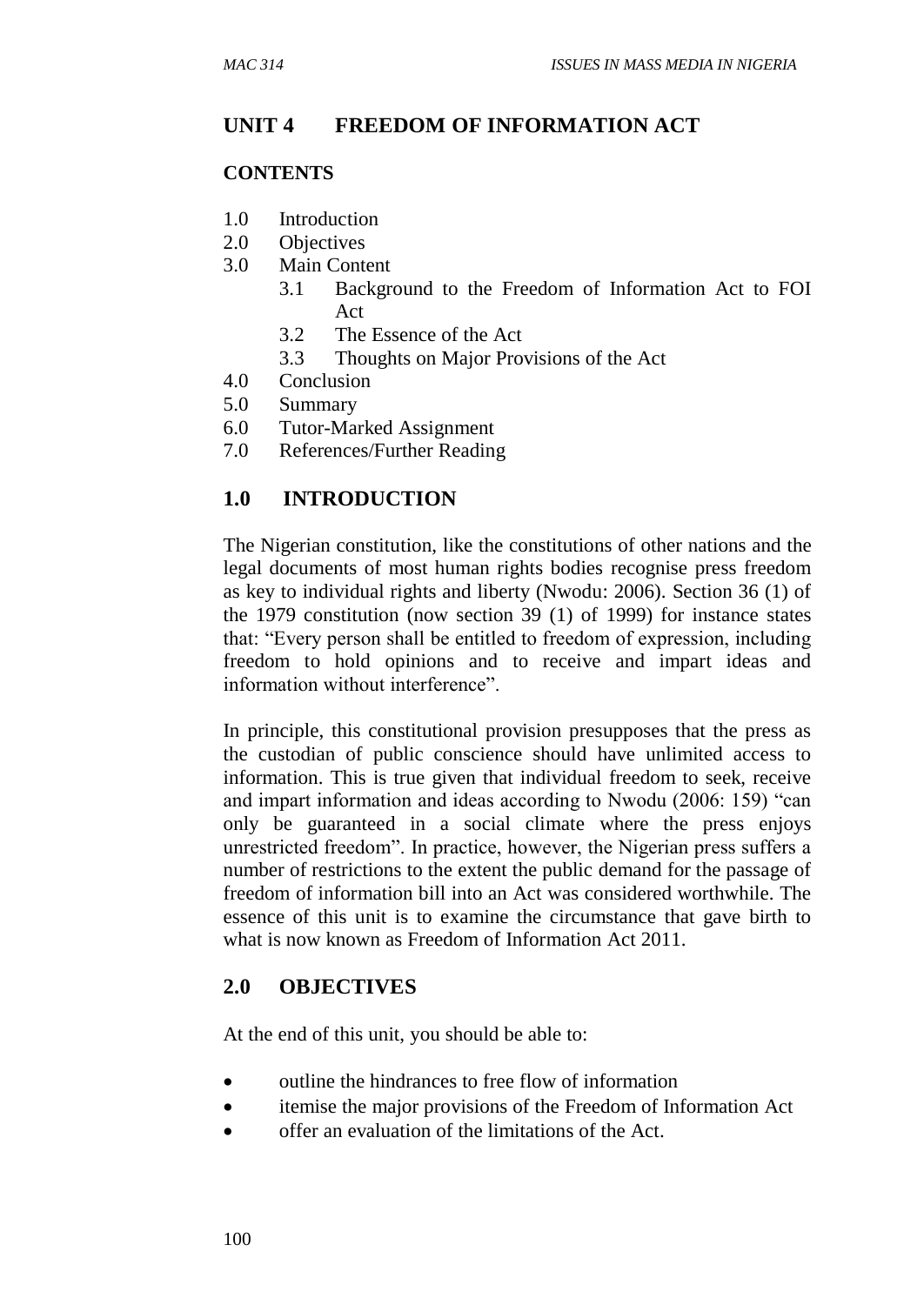# **3.0 MAIN CONTENT**

### **3.1 Background to the Freedom of Information Act to FOI Act**

The Nigerian legal environment is replete with draconian and anti-press freedom laws that tend to gag the press. Some of such restrictive Decrees and Acts include but not limited to:

- the controversial "public officers (protection Against False Accusation) Decree No 4 of 1984 which sought to protect government official from the prying eye of the press
- the Official Secrets Act of 1962 and which was reviewed in 1962 and which listed certain official documents as classified document". According to Nwodu (2006:166) a document is "classified if such document or information contained therein is to be used strictly within government circles". The import is that such document is not meant for public consumption even when the information contained therein may be of public interest.
- the Criminal Code Act Cap 77 of 1990 which empowers the Federal and State governments to "confiscate any publication likely to bring the government to ridicule, odium or public contempt or inciting the masses against the government with the government determining the likelihood of a publication to cause the said action(s) (Nwodu, 2006)

There are many of such laws that tend to impede individual and press freedom to access, receive and disseminate information. The snag with these legal provisions no matter how good they may seem to be is that they are often misapplied with deliberate intension to erode the very little freedom allowed the press under the law. As Nwabueze (2005) rightly puts it, the snag is that the laws are "often mischievously interpreted to include other information or public records that are of public interest".

The issue here, therefore, is: how can journalists function effectively in the face of these militating laws limiting the press sacred role of informing the public of government action and inactions. Of truth, it is not clear under the law, where the government right to conserve certain information to itself end and where public rights to know what those in government (that are hold in public trust) are doing or fail to do begins.

This is the circumstance that gave vent to the call for liberalising access to information in Nigeria. The import is that the limitations imposed on journalists' access to information that is of public interest created the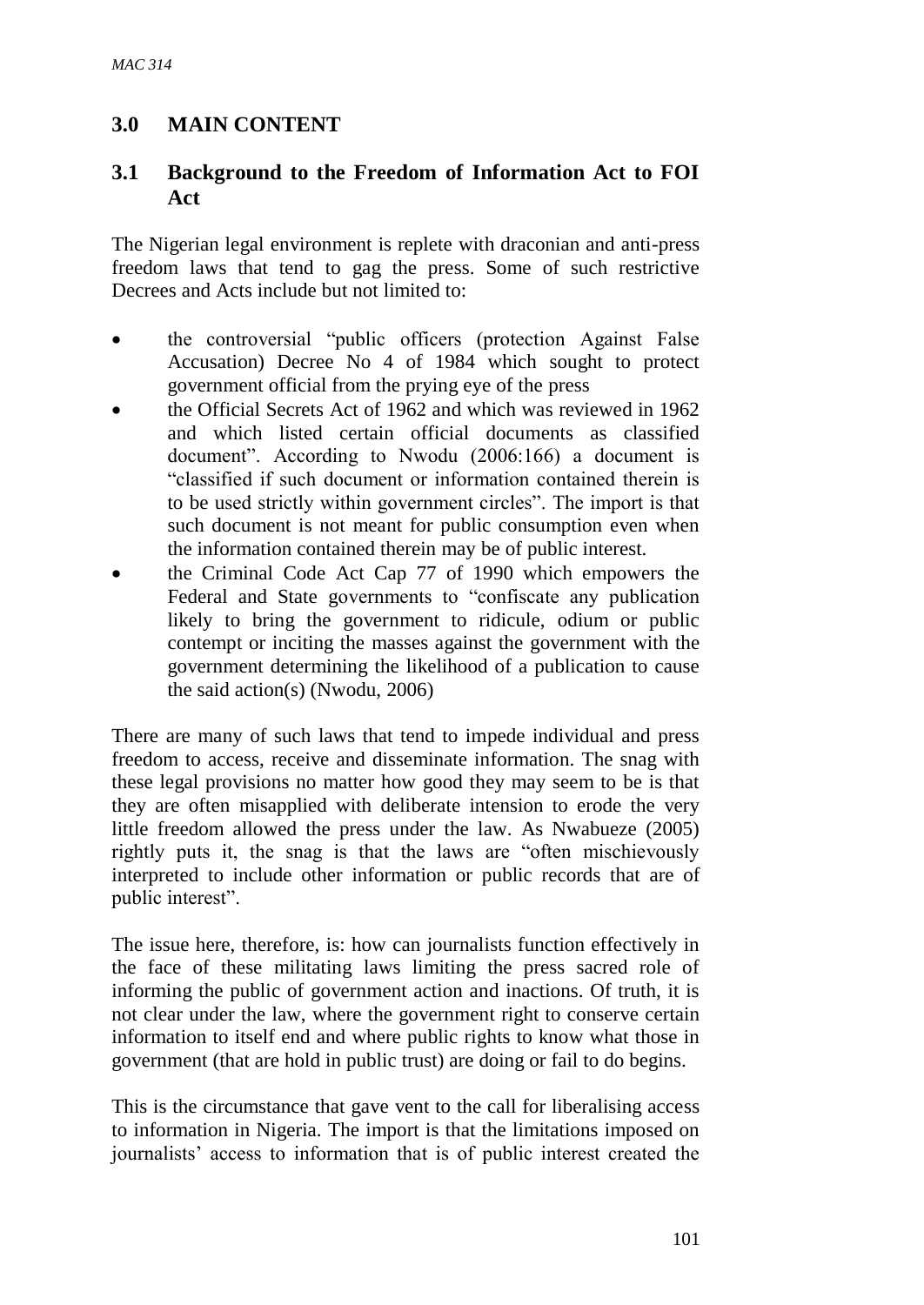background for the need, call for and subsequent promulgation of Freedom of Information Act.

# **3.2 The Essence of the Act**

The call for the Freedom of Information Act arose because of the need for greater public (particularly the press) access to information. The bill was, therefore, enacted into law in 2011 to serve the following core purposes' as contained in the preface to the act:

- provide unhindered public access to public records and or information
- protect public records and information to the extent consistent with national interest
- protect individual right to privacy
- protect serving public officers from adverse consequences for disclosing certain official information
- establish procedures for the achievement of those purposes and related purposes therefore.

This clearly shows that the essence of the Act is to limit to a considerable extent, the impediments and sufficiently enhances access to the government information in the interest of the public. In a nutshell, the Act is meant to encourage free flow of information by allowing individuals (including journalists) greater freedom to receive, hold and disseminate certain information that could hitherto pass for official secret without hindrance and or encumbrance.

# **3.3 Thoughts on Some Provisions of the Act**

Although the Act is relatively new and has not been properly digested, some of the major provisions are worth discussing here. First, Section (1) of the Act clearly stated thus:

 Notwithstanding anything contained in any other Act, Law or Regulation, the right to any person to access or request information, whether or not contained in any written form, which is in the custody or possession of any public official; agency or institution however described is hereby established.

The issue of concern here however is that by this very provision, there should be unlimited access to government agencies and institutions' documents upon application. By implication, this provision tends to render invalid, the Official Secrets Act which empowers government and its agencies to classify documents and by so doing, impede access to and dissemination of such information. The question is: how can any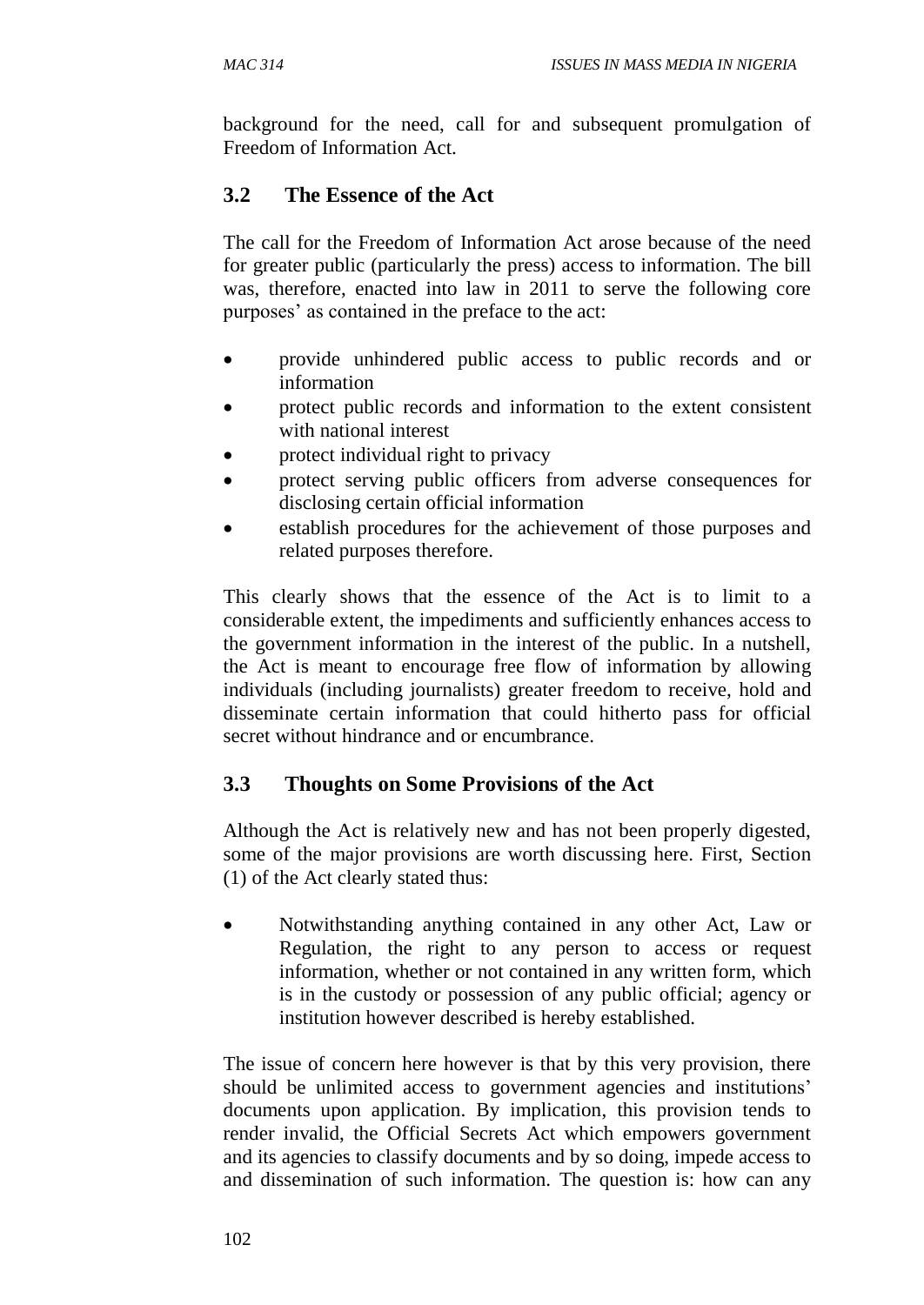application or request for information based on this provision receive favourable consideration when there is no evidence that the repugnant Official Secret Act has been repealed?

Though the Act provides in Section 2(3) and 3(6) that any person denied right of access conferred in the Act has right to institute proceedings in the court to compel compliance to the provisions of the Act, it is still not clear how this provisions can be enforced with Official Secrets Acts still in force.

And this brings us to another major provision in the Act which is concerned with the nature of documents public institutions are allowed by the Act to publish. These can be found in section 3(3) spreading from A to P. A tight summary of the document to be published range from description of responsibilities of an institution to institutional regulation governing employees functions and conditions of service; shades of opinions expressed in the adjudication of cases; receipts or expenditure of public or other funds of the institution, institutions policy plans, recommendations and decision; voting and participants in the institutions voting and mode of employment, contract awards and grants.

The snag with this provision is that it tends to underscore the very essence of freedom of information. The limitation imposed on the nature of information that should be made available to members of the public upon application appears to be further classification of document in line with the provisions of Official Secret Acts. A true freedom of information to my mind should emphasise conditions for responsible use of public information and not to prescribe aspects of public information to be applied for and used.

Besides, the Act did not make provision that empowers an applicant to an institution's information to check the validity of information provided against the actual documentations of the institution. This snag is weighty given the fact that an institution may deliberately decide to distort the information its give out to applicant knowing that the applicant has no legal backing to cross check what was given against what is actually on record. It is also instructive to comment on Section 13(1) under V of the Act. This provision states that a public institution can deny an application for any information where the information sought:

 Constitute an invasion of personal privacy under section 15 of this Act. However, where the interest of the public would be better served by having such record being made, having such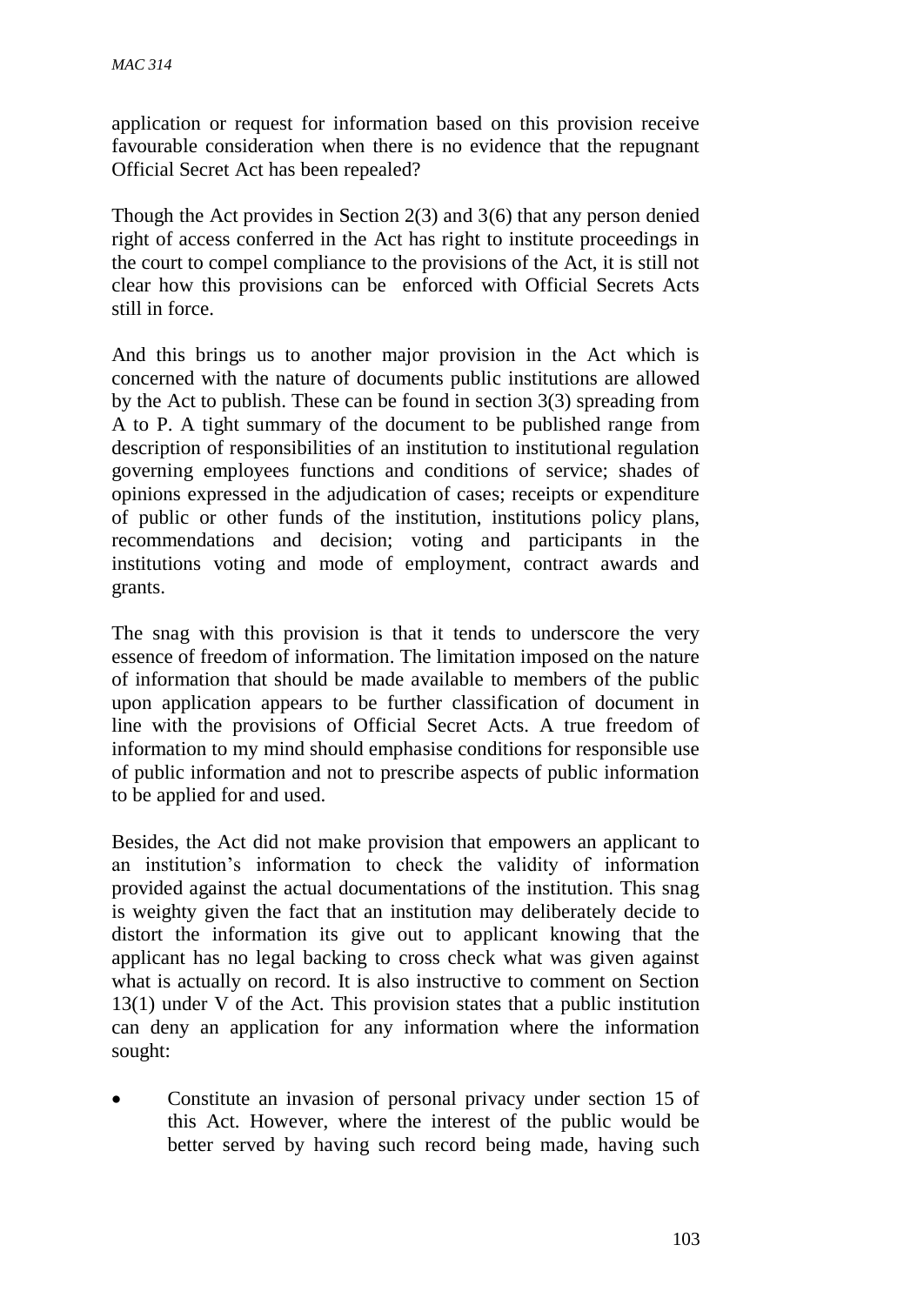record being made available this exemption to disclose shall not apply*.*

According to Click and Bird (1979:274), the right to privacy entails a person's right to be left alone, to keep his name and picture out of the mass media as his right of privacy". Invasion of privacy, therefore, means "mass media incursion into a person's private life or activities" (Nwodu; 2006:185). The snag, however, is that "there is a very thin line between public life and private life of public figures, especially celebrities and political office holders (Nwodu; 2006:180). This is why Baran (1999:395) raised a number of critical questions thus:

 Do public figures forfeit their right to privacy? In what circumstance? Are the president's marital problems newsworthy if they do not get in the way of public? Who is a public figure? When are people's sexual orientations newsworthy? Do you report the names of women who have been raped or the names of juvenile offenders? When is secret taping permissible?

All these rhetorical questions point to one direction - it is not clear where one's private life ends and public life begins. This is true given that public life according to Nwodu (2006:189) "has a way of interfering with private life"

However, Section 13(1) of the act merely protects individual right to privacy without defining when private life becomes newsworthy and of public interest. Even Section  $15(1)$  1 – V which tried to spell out personal information which an applicant can be denied failed to draw a line between public life of celebrities and political office holders and their private life.

Thus, the Act failed to recognise that news worthiness remains the traditional determinant of news. Journalist are therefore not expected to shy away from reporting a private life that is news worthy and of public interest simply because it is considered to be repugnant to individual right to privacy. This is why Click and Bird (1999) counsels:

• When news worthiness can be proved, a person generally cannot collect damages for invasion of privacy, but if the material in question was used without his consent for advertising or commercial purposes, or in action, a person's privacy generally has been invaded.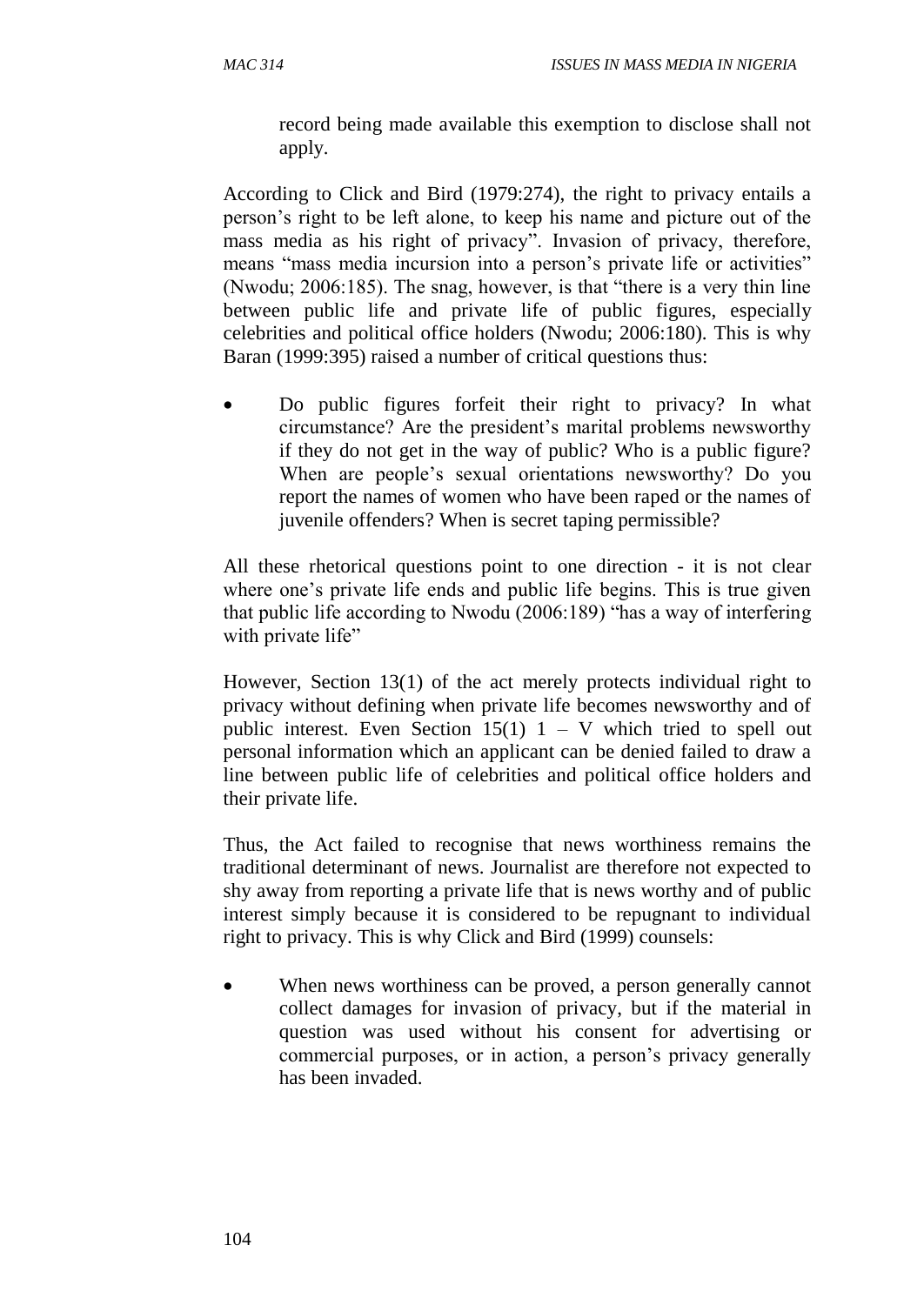### **SELF-ASSESSMENT EXERCISE**

Identify and discuss the major provisions of the Freedom of Information Act.

# **4.0 CONCLUSION**

Although the enactment of Freedom of Information Bill into an Act is a welcome development, there are some bottlenecks with the provisions of the Act that would further impede access to public information under the act. This unit examined a number of the provisions that need revisiting.

# **5.0 SUMMARY**

This unit discussed the Freedom of Information Act. The circumstances that led to the call for the Act and the major provisions of the Act were discussed extensively.

# **6.0 TUTOR-MARKED ASSIGNMENT**

Discuss the circumstances that shaped the call for freedom of information pointing out the essence of and the snags associated with the Act.

# **7.0 REFERENCES/FURTHER READING**

- Baran S. J (1999). Introduction to Mass Communication: Media Literacy and Culture, California: Mayfield publishing
- Click, J. W & Bird, R. N. (1979). Magazine Editing and Production: Ohio: NNC Brown Company.
- Ewelukwa, B.N (2004). Introduction to Nigerian Press Law, Onitsha: Maranatha Press.
- Freedom of Information Act 2011 and Human Right Act, Federal Government of Nigeria: The National Industrial Act.
- Nwabueze, C. D. (2005). The Art of Investigative Reporting: A Practical Guide: Enugu: Daisy Press.
- Nwodu, L. C. (2006). *Journalism Practice: News, Aesthetics, Ethics and Laws*: Enugu: Rhyce Kerex publishers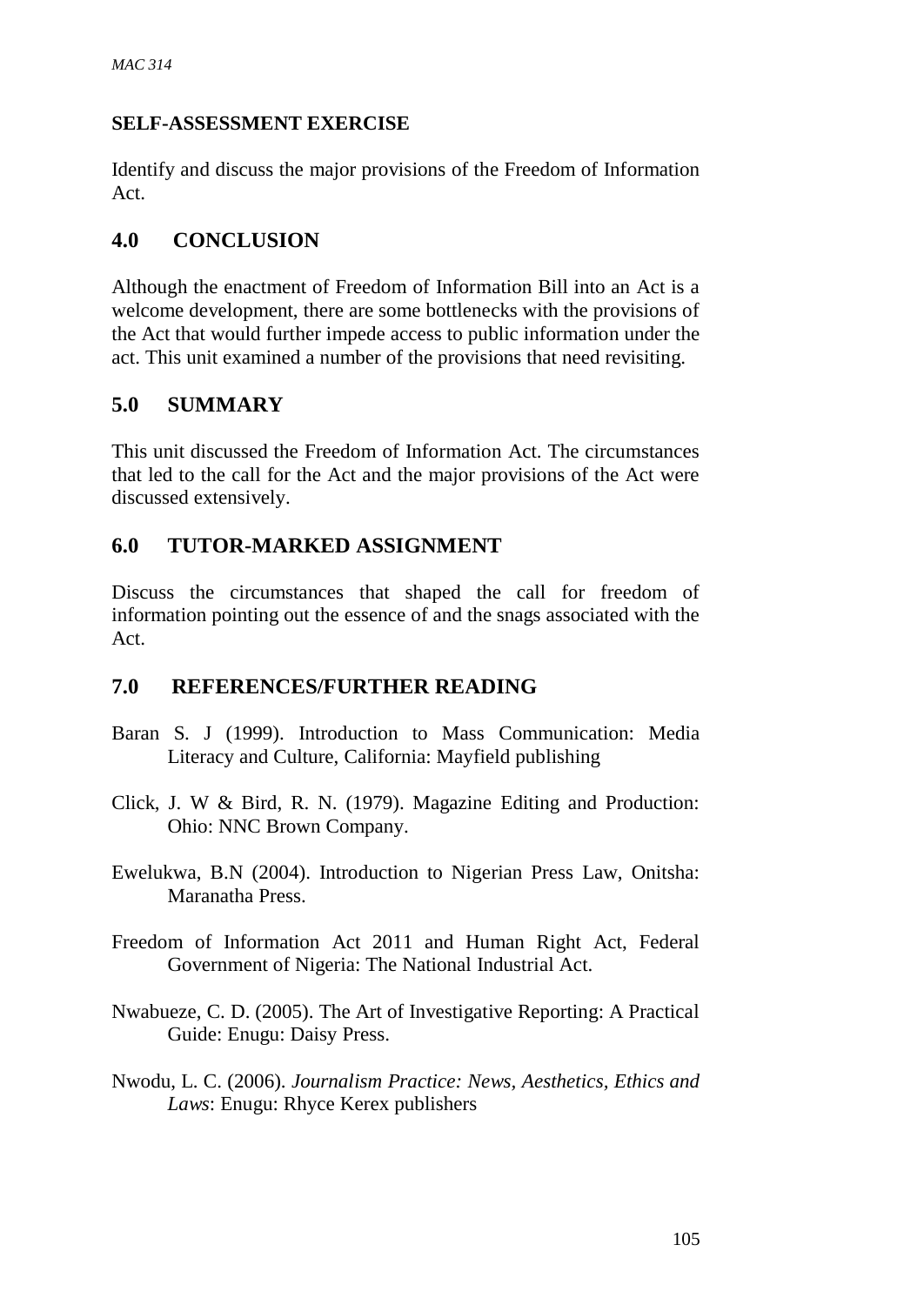### **UNIT 5 EXTRA LEGAL MEASURES OF PRESS CONTROL IN NIGERIA**

#### **CONTENTS**

- 1.0 Introduction
- 2.0 Objectives
- 3.0 Main Content
	- 3.1 Unlawful Detention of Journalist
	- 3.2 Beating/Killing of Journalist
	- 3.3 Seizing of Working Equipment
	- 3.4 Razing/Demolition of Media Houses
- 4.0 Conclusion
- 5.0 Summary
- 6.0 Tutor-Marked Assignment
- 7.0 References/Further Reading

#### **1.0 INTRODUCTION**

All over the world, national and state governments have legal means of controlling the activities of media men. Some of these legal means are often branded. "laws of libel, sedition, invasion of privacy, violation of copyright, obscenity and indecency." (Udeze; 2012:93). Beyond these laws however, government have other brazen and suffocating means of controlling and gagging the press. It is those illegal and brazen means of suppressing the press that is called extra-legal means of press control. These means are called extra-legal control measures, because they are not rooted in law or court order. Rather they are based on the whims and caprices of those in authority and their overzealous aids". In this unit, some of such extra-legal means of controlling the press will be discussed.

#### **2.0 OBJECTIVES**

At the end of this unit, you should be able to:

- understand the meaning of extra-legal means of controlling the press
- explain the various forms of extra-legal means of controlling the press in Nigeria
- discuss the negative impact of such extra-legal means on national and professional development.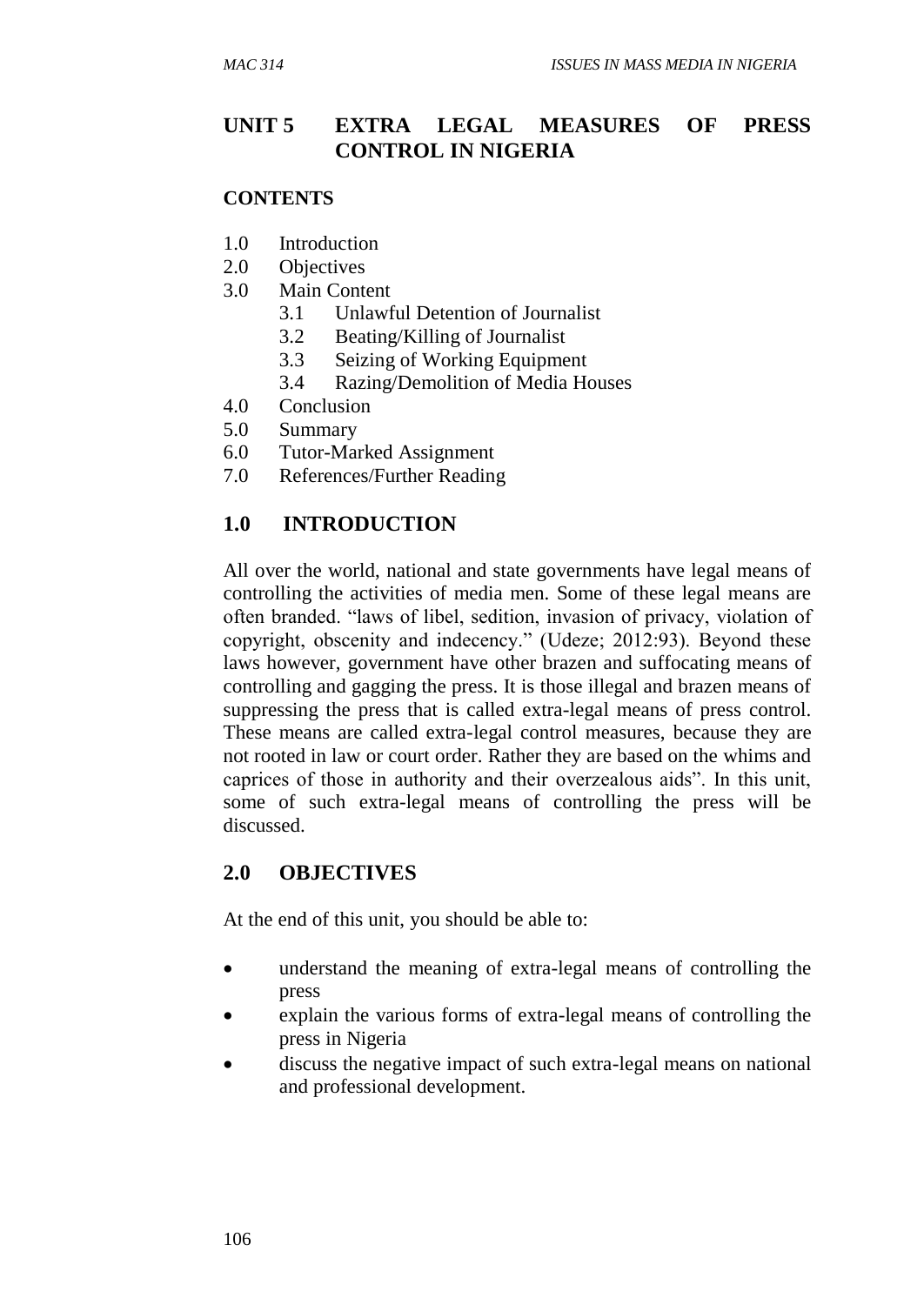# **3.0 MAIN CONTENT**

### **3.1 Unlawful Detention of Journalist**

The term detention means "keeping or confining in security custody, someone who is undergoing trial in competent court of law over an allegation of crime "(Nwodu; 2006:76). In this case, someone who is arraigned before the court for alleged criminal act can be detained in police custody or any other lawful security custody.

The idea of unlawful detention therefore means locking up someone who has neither been charged to court nor made appearance in the court for as long as the security agents wish. This has been the case in Nigeria. At various times and occasions in Nigerian history, journalists have often be unlawfully detained and punished for discharging their official duties by government and its agents.

Minere Amakiri, the Rivers State correspondent of *The Observer* newspaper will remain a litmus test as well as classical case of unlawful detention in Nigeria. He reported intended strike action by teachers in the state which was published on the  $31<sup>st</sup>$  birthday of the then Military Governor of the State, Commander Alfred Diette-Spiff. He was whisked away by Rivers State Security agents and given 20 strokes of the cane, unlawfully detained in a toilet while his beard and head were shaved with broken bottle. The court condemned the whipping of the journalist which according to it, was abolished by Section 385 of the Criminal Procedure Law in 1970 and award heavy penalty for every stroke of cane given to him (Ogbondah: 2003:97). However, this shows the extent the government and its agents can go in terms of abridging press freedom using extra-legal means.

# **3.2 Beating/Killing of Journalist**

Beating/killing of journalist is another extra-legal means of controlling journalists in most nations of the world including Nigeria. Whether under the military regime or civilian administration, the beating or manhandling as well as harassing journalists and other media workers have remained a common feature of journalism practice in Nigeria.

Udeze (2012:98) cited a web site where it was documented that Ademoli Oni of *The Punch* and two reporters of *Daily Independence* (Kayode Adeji and Segun Adeleye) were rough handled by the agents of the then Speaker of Ogun State House of Assembly, Honourable Tunji Egbetokun. This is just a tip of the iceberg.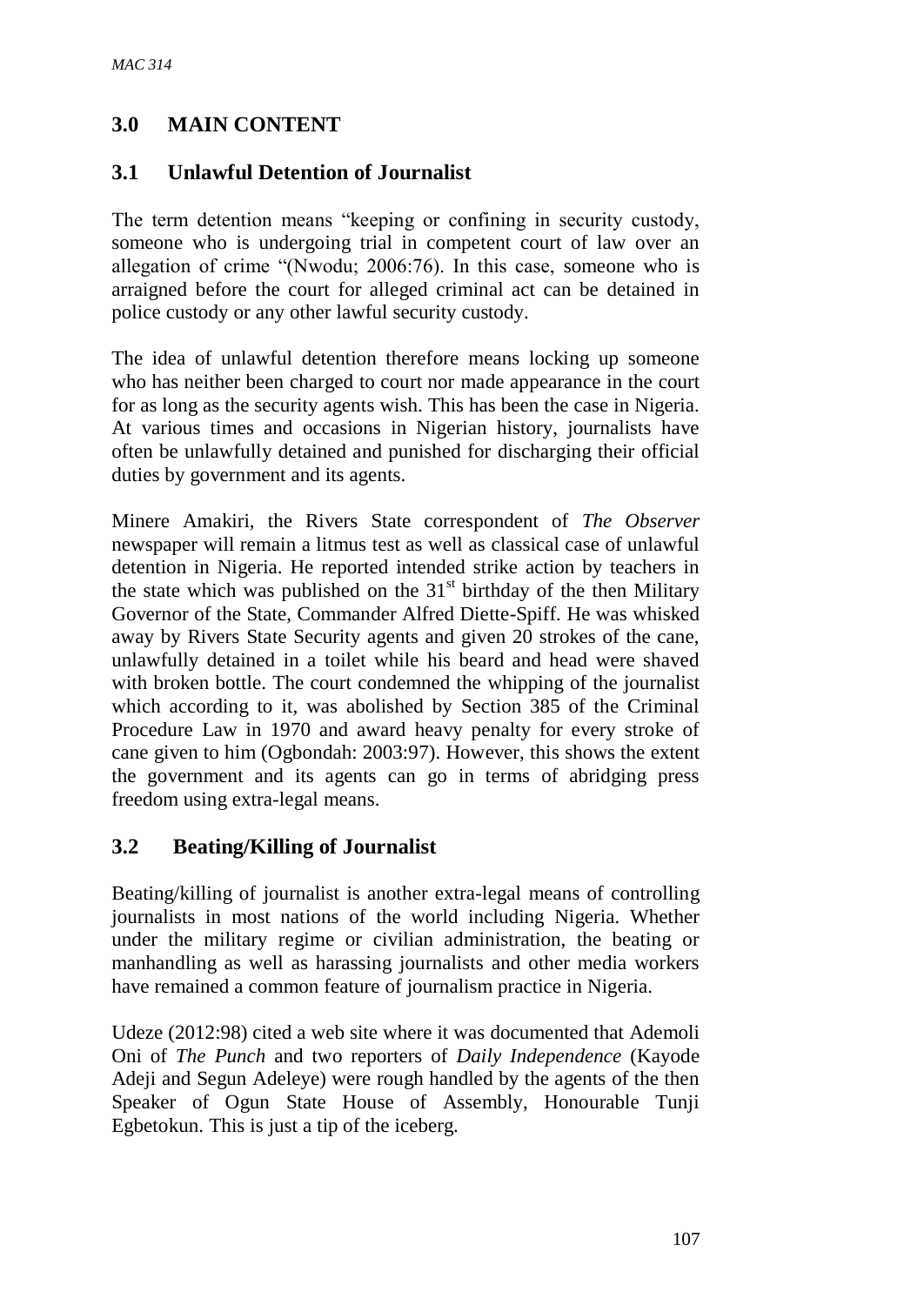Most times those in government abusively use their official positions to intimidate, harass and beat up pressmen at the slightest provocation. The former Executive Governor of Enugu State, Dr. Chimaroke Ogbonna Nnamani once demonstrated this brazen act when he openly beat the hell out of Late Anene Ugoani, who was then the correspondent of *Anchor*  newspaper. It is important to note that this public beating took place in Dr. Nnamani's home, while he (Dr. Nnamani) was burying his father and in the presence of the then President of Nigeria, Chief Olusegun Obasanjo, other top federal and state government functionaries, and members of diplomatic corps.

In the case of killing of journalists, Nigeria has recorded a number of gruesome killings of some of her finest journalists. Most time accusing fingers usually point to government and its agents. According to Udeze (2012:104) "the first and most gruesome case of killing of a journalist in Nigeria was that of Dele Giwa."

Citing *Reporters Without Border*, Udeze (2012: 104) further reports that ten Nigerian journalists namely: Bayo Ohu (*The Guardian*); Samson Boyi (*The Scope*); Sam Nimfa Jan (*Details*); Fidelis Ikwuebe (Freelancer), Okezie Amarube (*News Service*); Tunde Oladepo (*The Guardian);* Godwin Agbroko (*ThisDay*); Bolade Fassi (National Association of Women Journalist); Chinedu Offoaro (*The Guardian*) and Bagauda Kaltho have been killed in the process of discharging of their duties.

Recently, a journalist was murdered in cold blood in Kaduna the capital of Kaduna State. The snag with these killings is that it instills fear in journalists and often makes them to compromise their professional responsibility. According to Udeze (2012:104) "this kind of insecurity creates a chocking chill on the media practitioners and make some of them adopt the elephant posture of see, hear and say nothing".

#### **3.3 Seizing of Working Equipment**

Another extra-legal method of controlling the press that is prevalent in Nigeria is the frequent seizure of equipment used by journalists in the discharge of their duties. Often times, still and video cameras are destroyed including their films with utter disregard to their cost. At times, government and its agents can go as far as the extent of destroying the plates used for printing the news and impounding media vehicles. Related to this, the frequent closure of media houses while their publications are confiscated thereby subjecting the media organisation concerned to heavy financial loss. Financial loss in the sense that when this is the case, the news medium loses the following: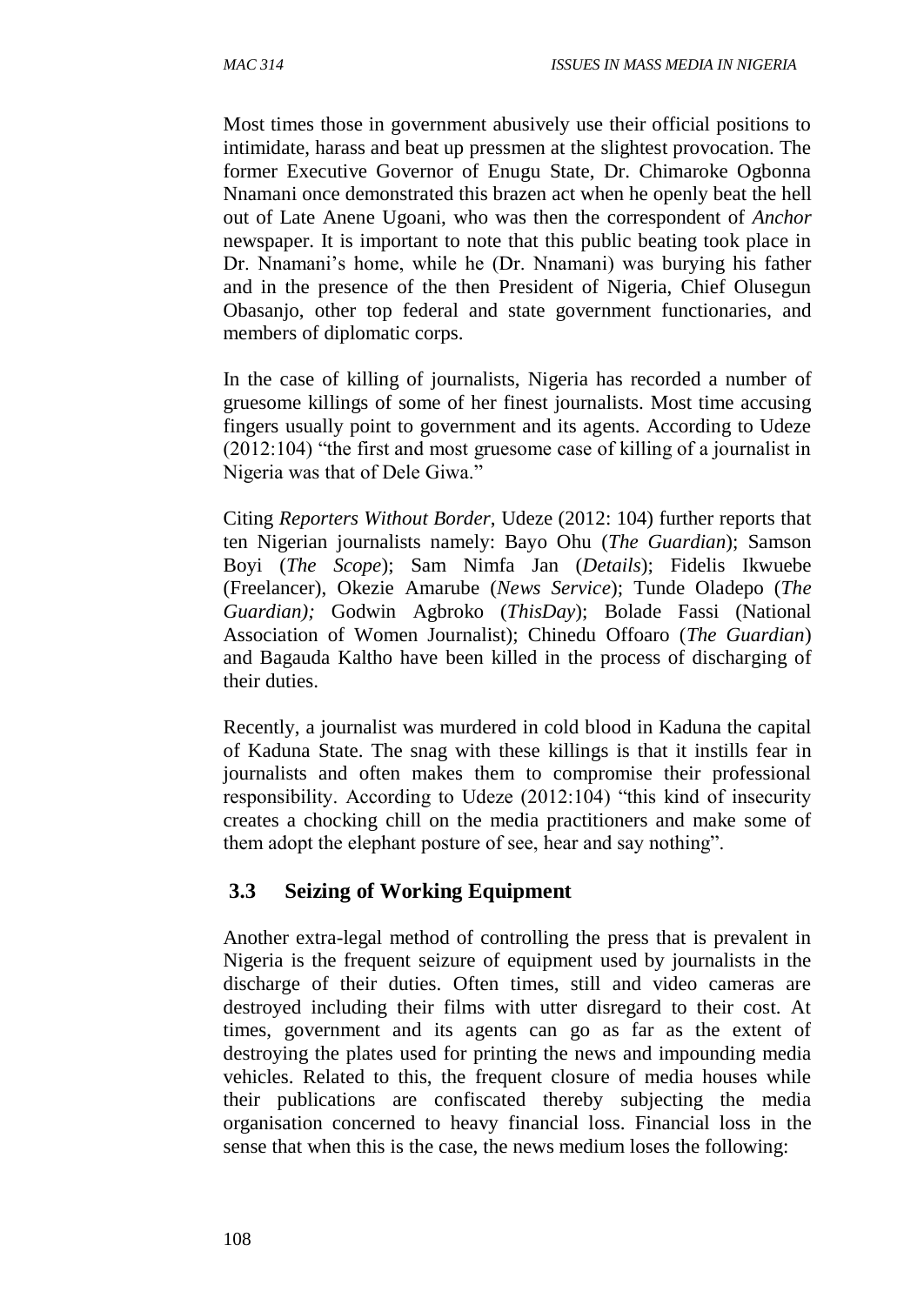- the money invested in publishing the copies of newspaper or magazine confiscated
- the money that could have been realised through circulation
- the money collected or expected from advertisers for the advertisements placed on the confiscated copies.

A news medium that does not have strong financial standing may run the risk of liquidation when this occurs.

# **3.4 Razing/Demolition of Media Houses**

According to Udeze (2012:101) this is "one of the worst crimes of those in authority against the media". Udeze further noted that many media organisations in Nigeria have suffered this fate in the hands of unidentified and yet to be arrested agents of government in power. Most times, media organisations are either raised by government instigated fire or out rightly demolish the offices of media organisation as a result of perceived opposition to it or critical comments on government policies and actions.

Case of such brazen act of razing/demolition of media houses abound in Nigeria. They included but not limited to:

- the Circulation Department of Guardian newspaper razed by fire on  $16<sup>th</sup>$  December, 1995 for commenting against the alleged ploy by late General Sani Abacha to transmute himself from military head of state to civilian president
- the office of Independent Communications Network publisher of *News* and *Tempo* magazines also gutted by fire on the same 15<sup>th</sup> December, 1995 by unidentified arsonists suspected to be agents of the government
- the demolition of Abuja office of Africa Independent Television (AIT) which commentators believe the action was connected to AIT's critical stand against alleged tenure elongation by Chief Olusegun Obasanjo's civilian administration.

# **3.5 Implications on Journalism Practice**

These extra-legal methods of controlling the press are no doubt more problematic than legally control measures. This is true since the legal measures are clearly stated in various legal documents. The implications of the use of extra-legal means in press control are therefore many and included: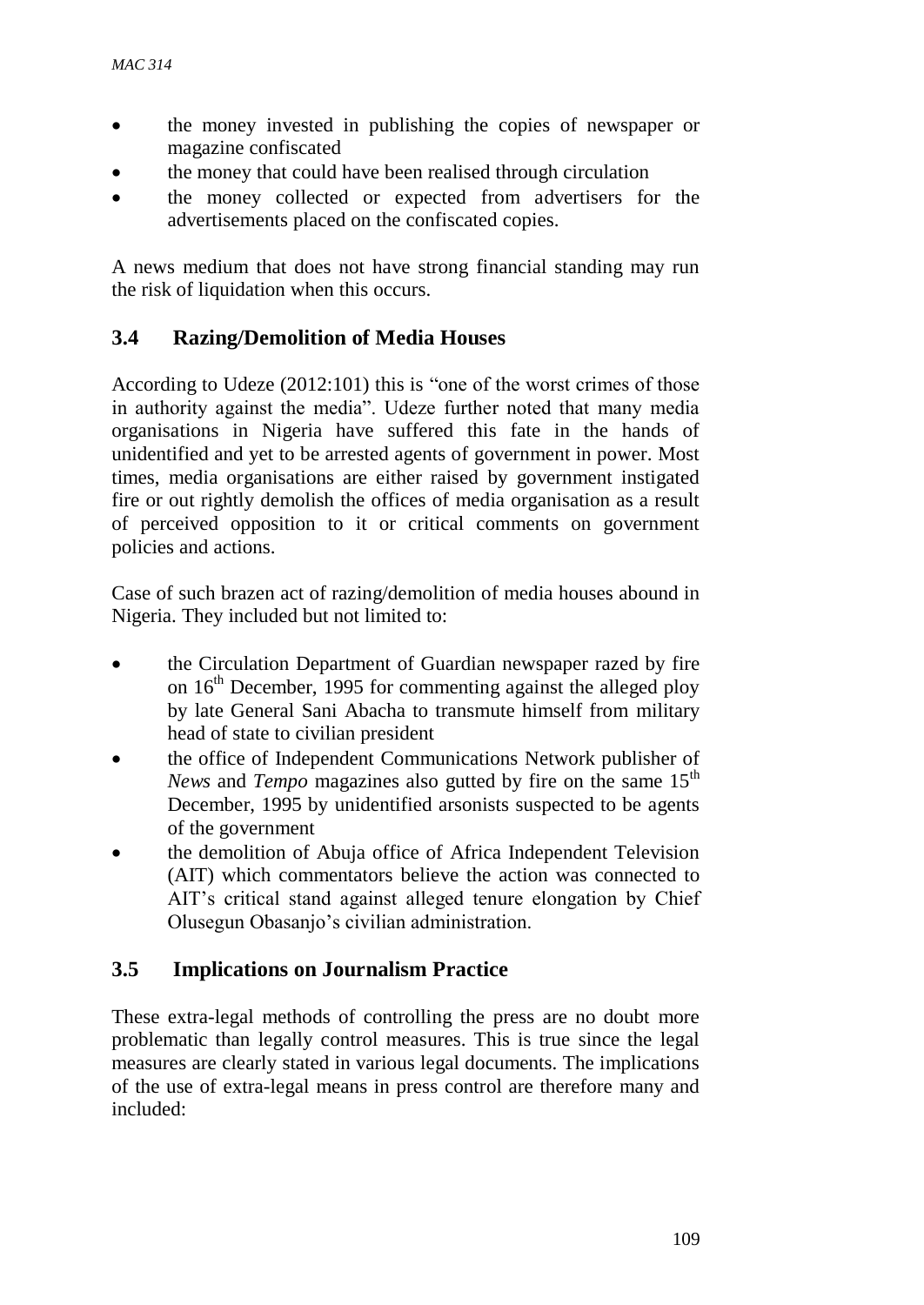- journalists may be unaware of how the government and its agent may interpret or react to a fair, objective and constructive criticism and what the consequence of such ignorance may be
- it kills journalists' interest and zeal for investigative and interpretative journalism needed by the audience for informed decision
- it does not enhance democratic development since no true democracy can survive in an atmosphere where press freedom is acutely restricted
- it places the lives of journalists on the line to the extent many will prefer dishing out blatant lies and/or half truths to please government and its agents to serving the audience with actual information rooted on public interest.

# **SELF-ASSESSMENT EXERCISE**

Discuss the various extra-legal methods of controlling the media in Nigeria.

# **4.0 CONCLUSION**

Cases of extra-legal methods of controlling the activities of media men abound in greater proportion in Nigeria. In spite of the enthronement of democracy in Nigeria, not much have changed in terms of the use of extra-legal means to gag and control the press. It is, therefore, necessary that the Nigerian Union of Journalists (NUJ) should rise up against such repressive methods that have crippled journalism practice in Nigeria.

# **5.0 SUMMARY**

The emphasis in this unit is on the extra-legal control measures impinging on journalism practice in Nigeria. Issues relating to beating and killing of journalists were discussed. Also issues regarding the closure of media offices, damaging of media tools/equipment and demolition of media houses were discussed.

# **6.0 TUTOR-MARKED ASSIGNMENT**

Explain the concept "unlawful detention" and state clearly the implications of extra-legal methods of press control on journalism practice in Nigeria.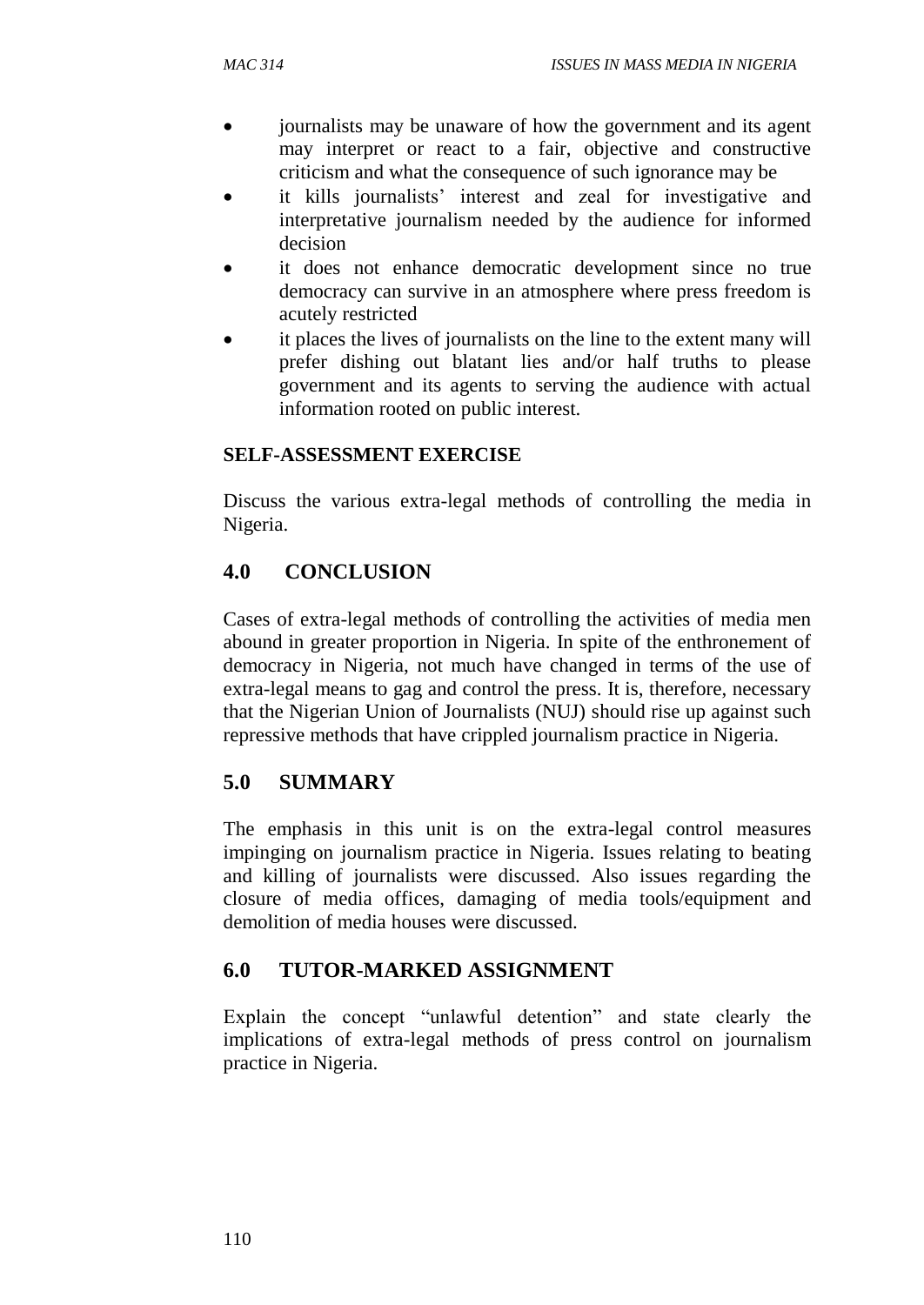#### **7.0 REFERENCES/FURTHER READING**

- Nwodu, L. C. (2006). *Journalism Practice: News, Aesthetics, Ethics and Law*. Enugu: Rhyce Kerex Publishers.
- Ogbondah, C. W. (2003). *State-Press Relations in Nigeria (1993 – 1998): Human Rights and Democratic Development*. Ibadan: Spectrum Books Limited.
- Udeze, S. E. (2012). *Media Law and Ethics*. Enugu: Rhyce Kerex Publishers.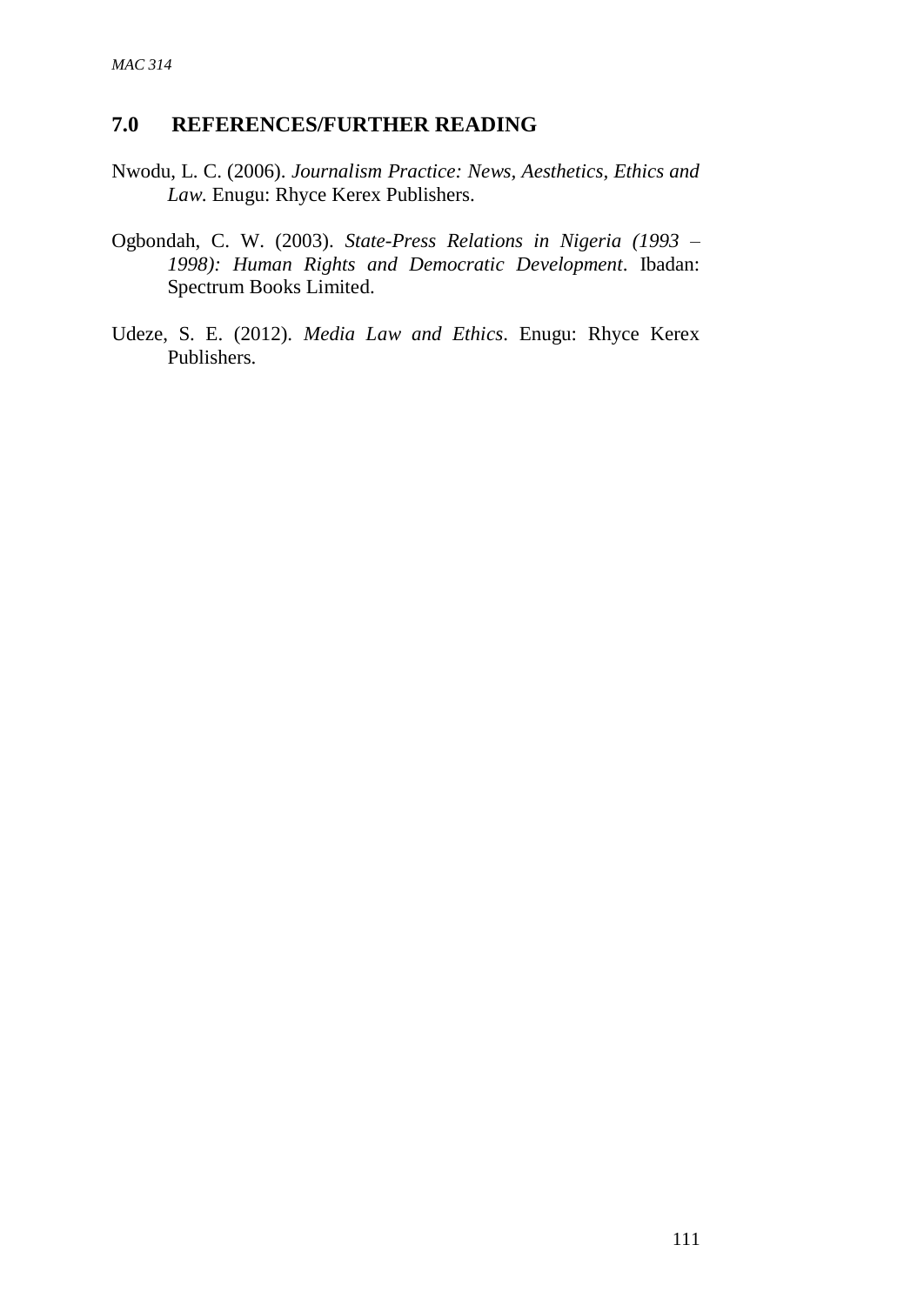# **MODULE 4 PROFESSIONAL ISSUES IN THE NIGERIAN MASS MEDIA**

| Unit 1 | Press Freedom in Nigeria |
|--------|--------------------------|
|--------|--------------------------|

Unit 2 Mass Media and Politics in Nigeria

#### **UNIT 1 PRESS FREEDOM IN NIGERIA**

#### **CONTENTS**

- 1.0 Introduction
- 2.0 Objectives
- 3.0 Main Content
	- 3.1 The Meaning of Press Freedom
	- 3.2 Factors Impinging on the Press in Nigeria
	- 3.3 The Way Out
- 4.0 Conclusion
- 5.0 Summary
- 6.0 Tutor-Marked Assignment
- 7.0 References/Further Reading

#### **1.0 INTRODUCTION**

The mass media industry in Nigeria has come a long way, dating back to 1859 when Rev. Henry Townsend published the first newspaper entitled *Iwe Irohin.* The industry has grown in leaps and bounds. Today, virtually all genres of mass media in the country are innovating and doing well. In the print sector, digital printings with high aesthetic value as well as rich qualitative and quantitative editorial contents have been the order of the day. The broadcast industry is not left out. The application of Information and Communication Technology (ICT) in broadcast service has enhanced and continued to enhance the pictorial, editorial and advertorial qualities of broadcast contents in recent time.

However, the story of the mass media industry in the country is not all rosy. The establishment of and operation of mass media industry in Nigeria has thrown up some professional challenges. The essence of this unit therefore is to equip you with some professional issues arising from the establishment and operation of mass media industry in Nigeria. It is said that the individual's rights to freedom of expression is directly tied to the freedom of the press. This is true given that a free press offers healthy platform for the individual to express and receive opinions, views and information. It cannot be doubted therefore that any country's mass media should include press freedom. This unit, therefore, discusses the issues associated with press freedom in Nigeria.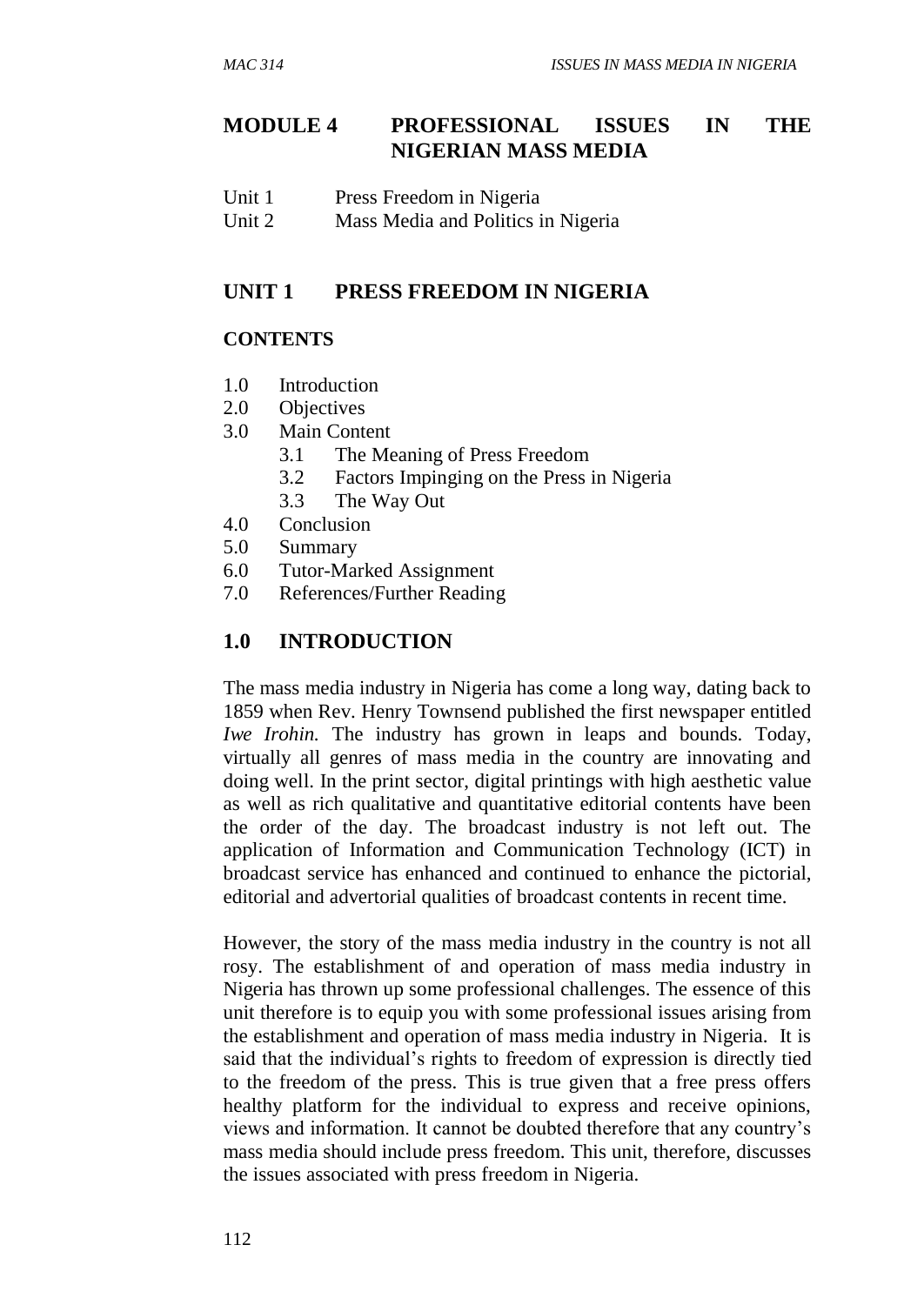# **2.0 OBJECTIVES**

At the end of this unit, you should be able to:

- explain the meaning of press freedom as a concept
- list the hindrances to effective press freedom
- discuss how the Nigerian press has coped with press freedom.

# **3.0 MAIN CONTENT**

### **3.1 The Meaning of Press Freedom**

According to Dennis (1984 "freedom of the press is said to assure satisfaction of society's need for maximum flow of information and opinion and the individual's right to self fulfillment". The import is that press freedom as Nwodu (2006:160) points out means that the press must be free to carry out its sacred function of information gathering, processing and dissemination in any society without any slightest form of internal or external control.

Ndolo (2006:221) aptly defines press freedom as "a press free from governmental control, and the relationship of such a press to the form and stability of the government and to economic growth and quality of life". By implication, press freedom is the right of the mass media to gather, process, hold, store, retrieve and disseminate news, information, opinions, ideas and views without hindrance (Nwodu, 2006:160). In essence, press freedom is said to exist where the government hardly interferes in the activities of the press with reference to the right of the mass media to receive and communicate news, ideas, opinions and information on the premise that it aligns rightly with democratic value of openness, justice and equity (Ndolo: 2006 and Kogah: 2009).

# **3.2 The Legal Foundations of Press Freedom**

Press freedom as earlier pointed out in this unit is rooted in the inalienable right of the individual to express opinion without hindrances. This right is clearly stated in Article 19 of the 1948 Universal Declaration of Human Rights which states that:

 Everyone has right to freedom of opinion and expression, this right include freedom to hold opinion without interference and to seek, receive and impart information and ideas through the media regardless of frontier.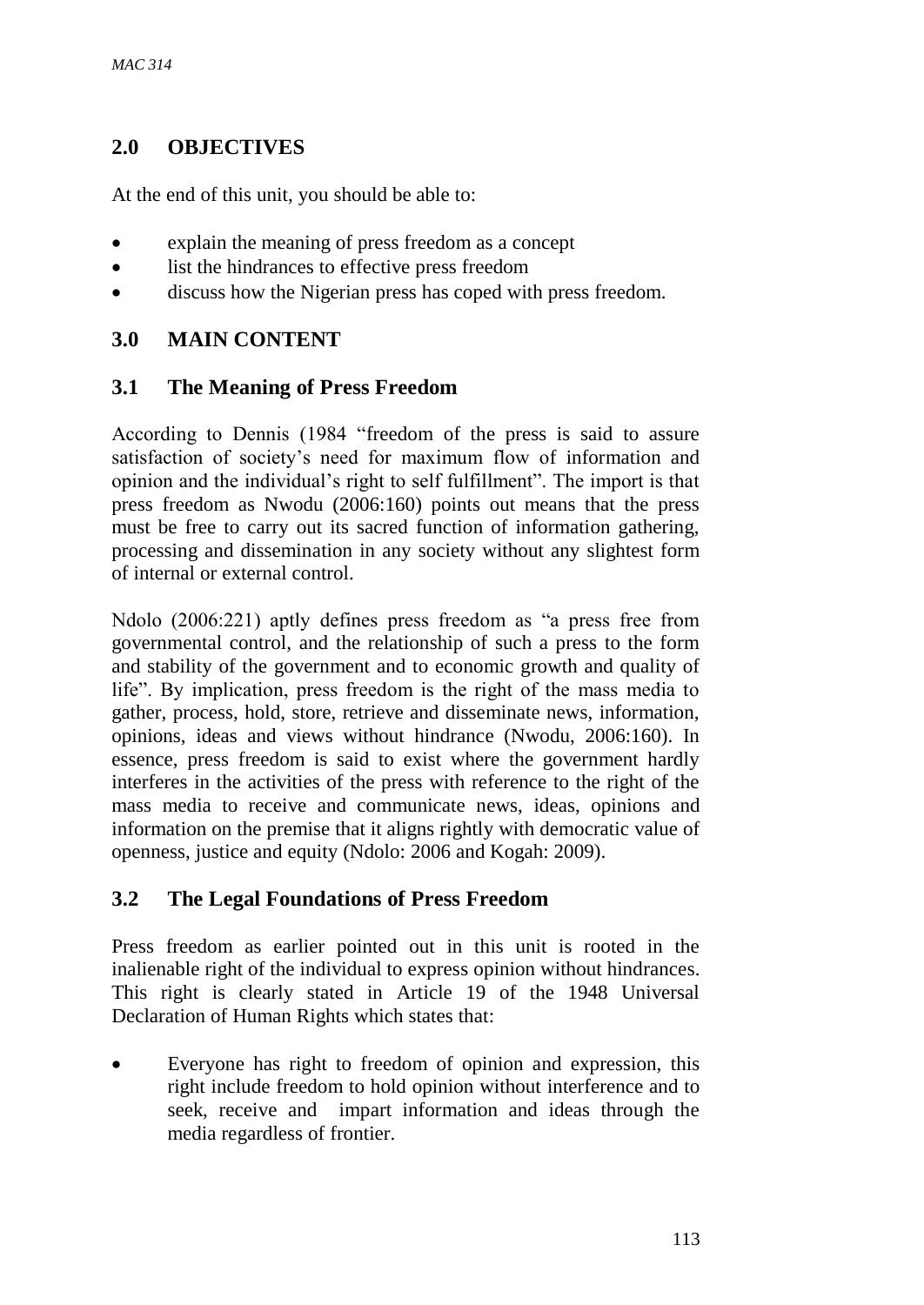Years before this declaration, the US 1790 Bill of Rights popularly reprinted as First Amendment Act stated that "Congress shall make no law… abridging the freedom of speech, or of the press; or the right of the people peacefully to assemble, and to petition the government for a redress of governances".

Similar provision is contained in Article 19(2) of the 1966 International Convention on Civil and Political Rights where it states that:

 Everyone shall have the right to freedom of expression. This right shall include freedom to seek, receive and impart information and ideas of all kinds, regardless of frontier, either orally, in writing or in print in the form of art, or through any other media of his choice.

The implication of all these provisions is that press freedom is a crucial issue in mass media practice to the extent that "it registered heavy presence in the constitution of most nations including human right based organsations" (Nwodu: 2006:158). In Nigeria for instance, Section 36(1) of the 1979 constitution as amended in Section 39(1) of 1999 Constitution stated that "every person shall be entitle to freedom of expression including freedom to hold opinions and receive and impart ideas and information without interference". These constitutional and human rights declarations according to Nwodu (2006:159) clearly indicate that:

- there is a thin line between press freedom and individual freedom of expression
- individual freedom to seek, receive and impart information and ideas can only be guaranteed in a social climate where the press enjoys unrestricted freedom
- information is sacred therefore restricting its flow would amount to gross and brazen denial of human right to freedom of expression
- the power to gather, process and disseminate information is divine right rather than privilege which the press must enjoy to the fullest without hindrance by any individual or authority within the society.

In all, press freedom is rooted in the legal framework of nations which guarantees unrestricted press access to information as well as the freedom to process and disseminate same for public consumption.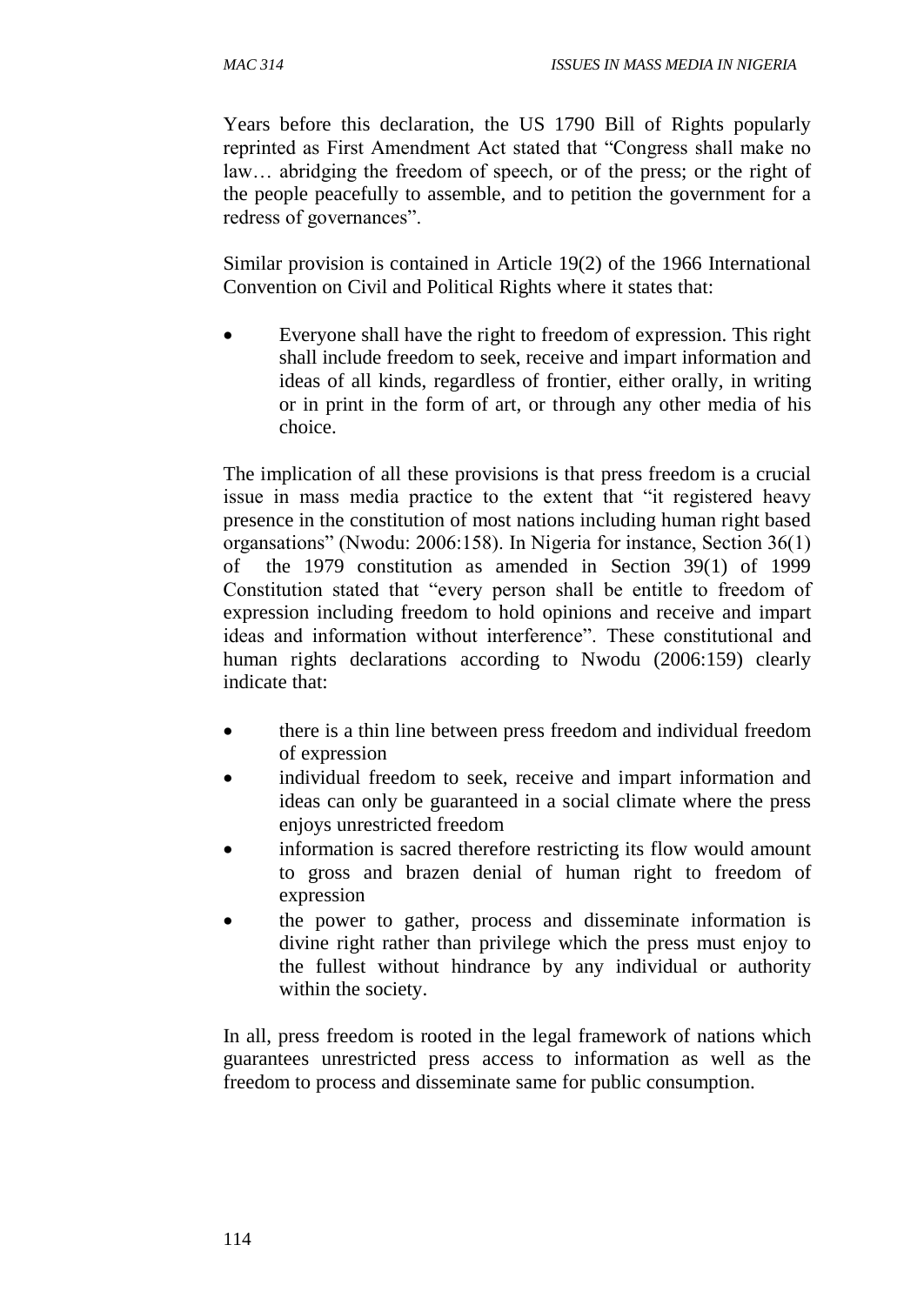# **3.3 Factors Impinging on Press Freedom in Nigeria**

Ben Nwabueze cited in Ewelukwa (2004:92) notes that a free press indeed creates an enabling environment for the enthronement of egalitarian society. The snag, however, is that various constitutions and organs that emphasise press freedom still contain clauses that limit press freedom. Nwodu (2006:161) for instance, observes that though the European Convention on Human Rights in its Article 10 of 1950 which took effect in 1953 provided for individual right to freedom of thought and expression, the same document quickly provided a clause which states: "these articles shall not prevent states from requiring the licensing of broadcasting television or cinema enterprises".

In Nigeria, a number of legal limitations have combined to whittle down the freedom of press. Buttressing this point, Nwodu (2006:161) notes that the draconian decrees promulgated by various military regimes in the country which are still in force have continued to diminish the freedom of press in Nigeria. Nwodu further contends that absolute freedom does not exist. At best, we can talk about degrees of freedom since absolute freedom is hindered by a number of factors to include:

- legal provision which provides for freedom of the press and at the same time denies it through some superiors clause
- security bodies/operatives which at times become overzealous to the extent of confiscating publications at will in pretext that such publications constitute threat to national security and interest
- political and economic problems which tend to stifle the operation of non-government media through denial of subsidies and other economic assistance; restriction of scope of distribution (for print media) and reach (for electronic media); hiking news reel and rate of importation thereto
- denial of public right to know by the government agents through over classification of government documents and papers and excessive limitation of mass media access to government information
- self and external censorships through mass media practitioners' deliberate distortion of facts and publication of meaningless government handouts; brazen intimidation, harassment and manhandling of media practitioners; closure of mass media houses and of recent, the bombing of mass media houses by dissidents like the Boko Haram insurgents.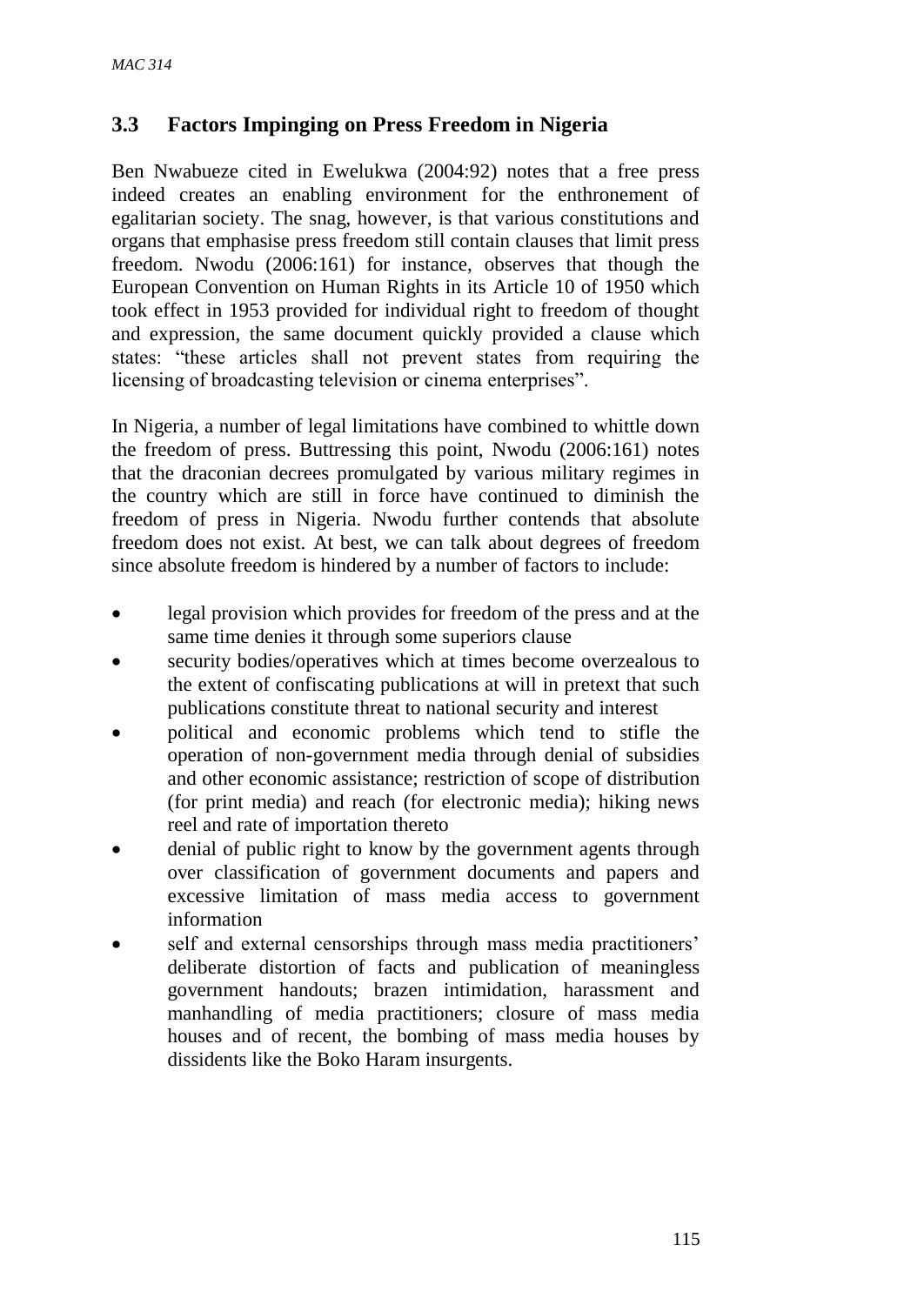# **3.4 The Way Out**

From the above, it is obvious that absolute press freedom does not exist in Nigeria and indeed elsewhere. At best and as earlier pointed out, press in liberal democracies like America and of recent Nigeria, can only enjoy reasonable degree of freedom and not absolute freedom (Nwodu 2006:163). In order to ensure effective enthronement of press freedom there is, therefore, need to ensure that:

- draconian military decree like the 1984 Decree No. 4 dubbed "public officers (Protection Against False Accusation) Decree which are still in force are repelled
- public servants should be encouraged to keep accurate records of government transactions and make government information readily available to the press upon application in line with the provision of Freedom of Information Act
- dubious licensing of channels of mass communication by government should be relaxed to encourage mass media pluralism and by extension, encourage the freedom to seek, receive and impart information and ideas with less friction
- journalists should be thorough in verifying their facts and dogged in reporting issues of public interest to respectively avoid abuse of the freedom of expression and self censorship
- governments should adopt legal means in bringing recalcitrant journalists/media organisations to book rather than the usual brazen use of force, intimidation, confiscation of published matters and proscription of media houses without trial.

# **4.0 CONCLUSION**

"The existence of free press and freedom of speech" according to Nwachukwu (1999:298) "is critical for fortifying the democratic process". By implication the democratic experience in Nigeria can only thrive and stabilize if the press enjoys greater freedom to function as the watchdog of the society. In doing this, the press must not be stifled with draconian laws, economic and political pressures and other forms of repressive means that deny the press free access to information.

# **5.0 SUMMARY**

This unit examined press freedom as one of the critical issues in Nigeria's mass media industry. Precisely, the meaning of press freedom, the legal underpinning of press freedom, the impediments to press freedom and how to achieve social environment that would guarantee press freedom in Nigeria were discussed.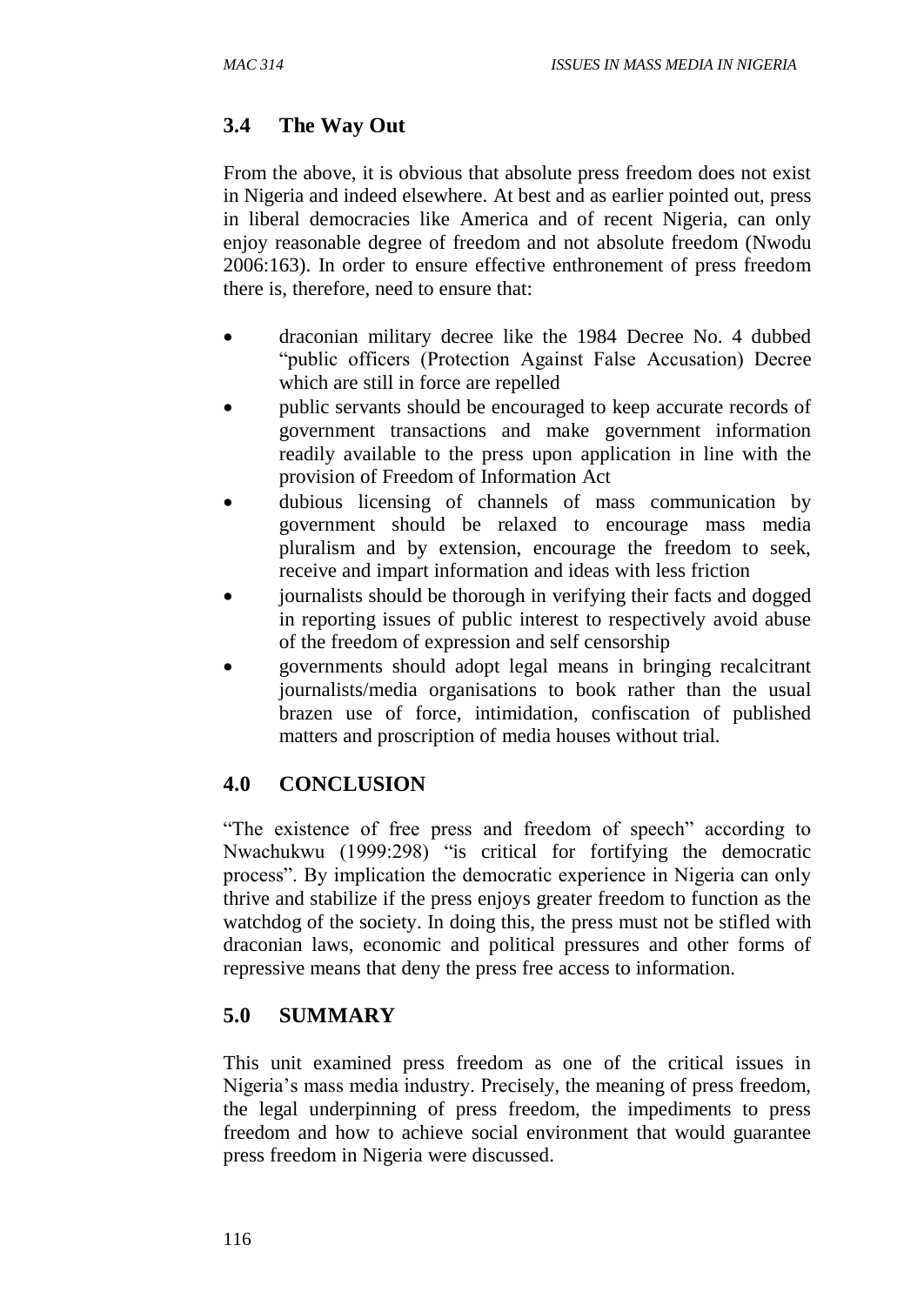### **6.0 TUTOR-MARKED ASSIGNMENT**

What do you understand by press freedom? Using Nigeria as a frame of analysis, discuss the factors that impinge on press freedom.

#### **7.0 REFERENCES/FURTHER READING**

- Ewelukwa, B.N. (2004). *Introduction to Nigerian Press Law*. Onitsha: Maranatha Press.
- Ndolo, I. S. (2006). *Mass Media System and Society.* Enugu: Rhyce Kerex Publishers.
- Nwachukwu, F. E (1999). "Free Press, Free Speech and Democratic Imperatives in Africa". *In*: L.U. Uche (Ed.). *Mass Communication: Democratic and Civil Society in Africa: International Perspectives*. Lagos: UNESCO- NATCOM.
- Nwodu, L.C. (2006). *Journalism Practice: News, Aesthetics, Ethics and Laws*. Enugu: Rhyce Kerex Publishers.
- Obijiofor, L. & Hanusch, F. (2011). *Journalism Across Cultures: An Introduction*. Hampshire: Palgrave Macmillan.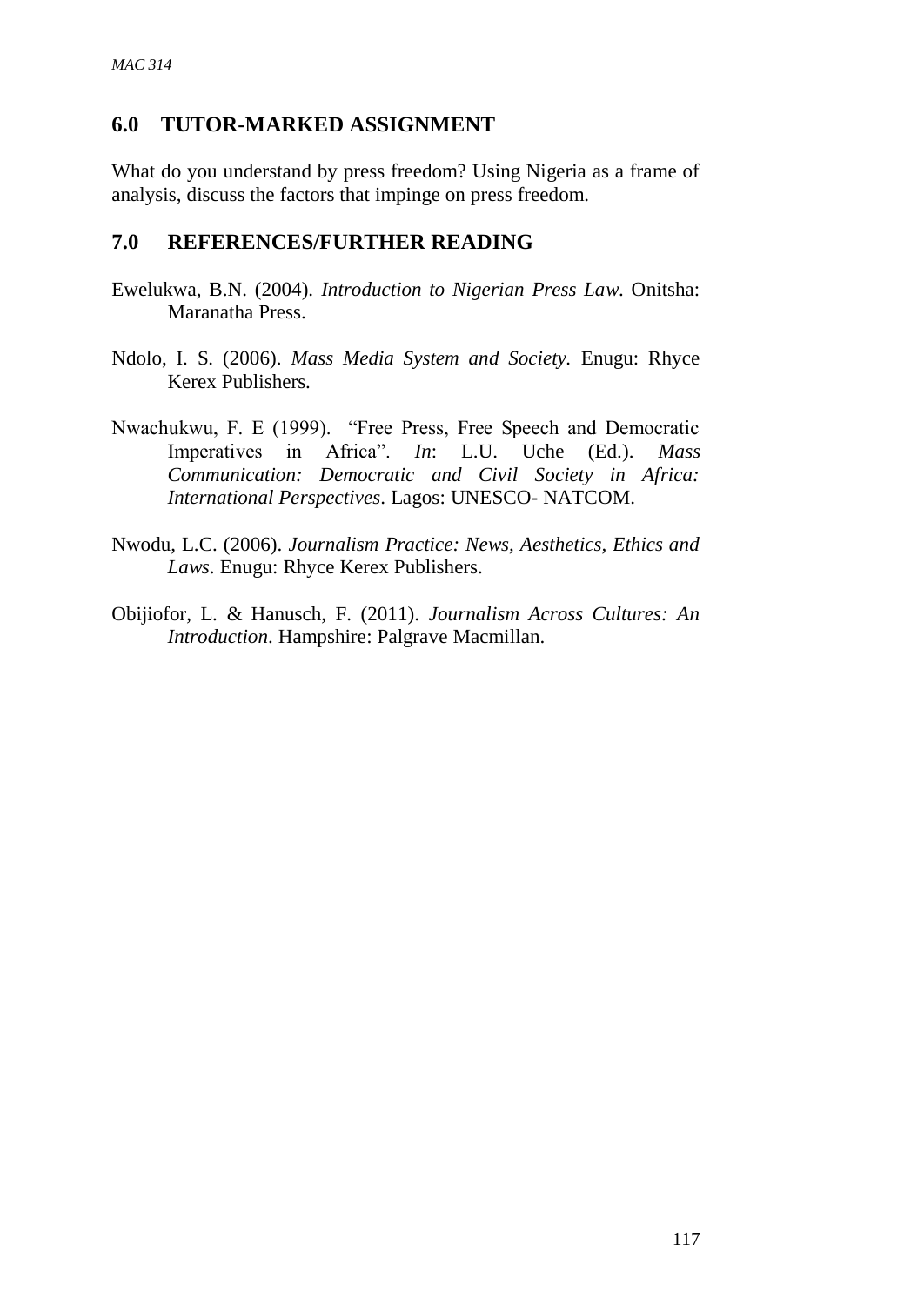# **UNIT 2 MASS MEDIA AND POLITICS IN NIGERIA**

#### **CONTENTS**

- 1.0 Introduction
- 2.0 Objectives
- 3.0 Main Content
	- 3.1 Mass Media and Political Development
	- 3.2 Mass Media and Nigeria's Democratic Process
- 4.0 Conclusion
- 5.0 Summary
- 6.0 Tutor-Marked Assignment
- 7.0 References/Further Reading

# **1.0 INTRODUCTION**

The main thrust of this unit is to discuss the political issues arising from ownership and operation of mass media in Nigeria. Gerbner (1981:15) once described politics as 'a word game'. Okigbo (1992:123) reinforces this when he also described politics as largely 'a verbal profession'. These witty statements clearly show that "no human relation or interaction can take place without one form of communication or the other" (Nwosu: 1990,323). This explains why Nwodu (2004:50) argues that "proper management of information and communication is at the root of any successful political process". The implication of all these is that communication that comes through the mass media is very essential in the political process. This unit, therefore, focused on exploring mass media role in Nigeria's political process.

#### **2.0 OBJECTIVES**

At the end of this unit, you should be able to:

- explain the mass media roles in a political process
- discuss mass media partisanship.

#### **3.0 MAIN CONTENT**

#### **3.1 Mass Media and Political Development**

Onyisi (1996:137) observes that "in a democratic system…exercise of power or authoritative allocation of values is mainly through communication'. He further adds 'through the mass media, political parties manipulate party symbols, political rallies, etc'. Akpan (1986:252) earlier observes: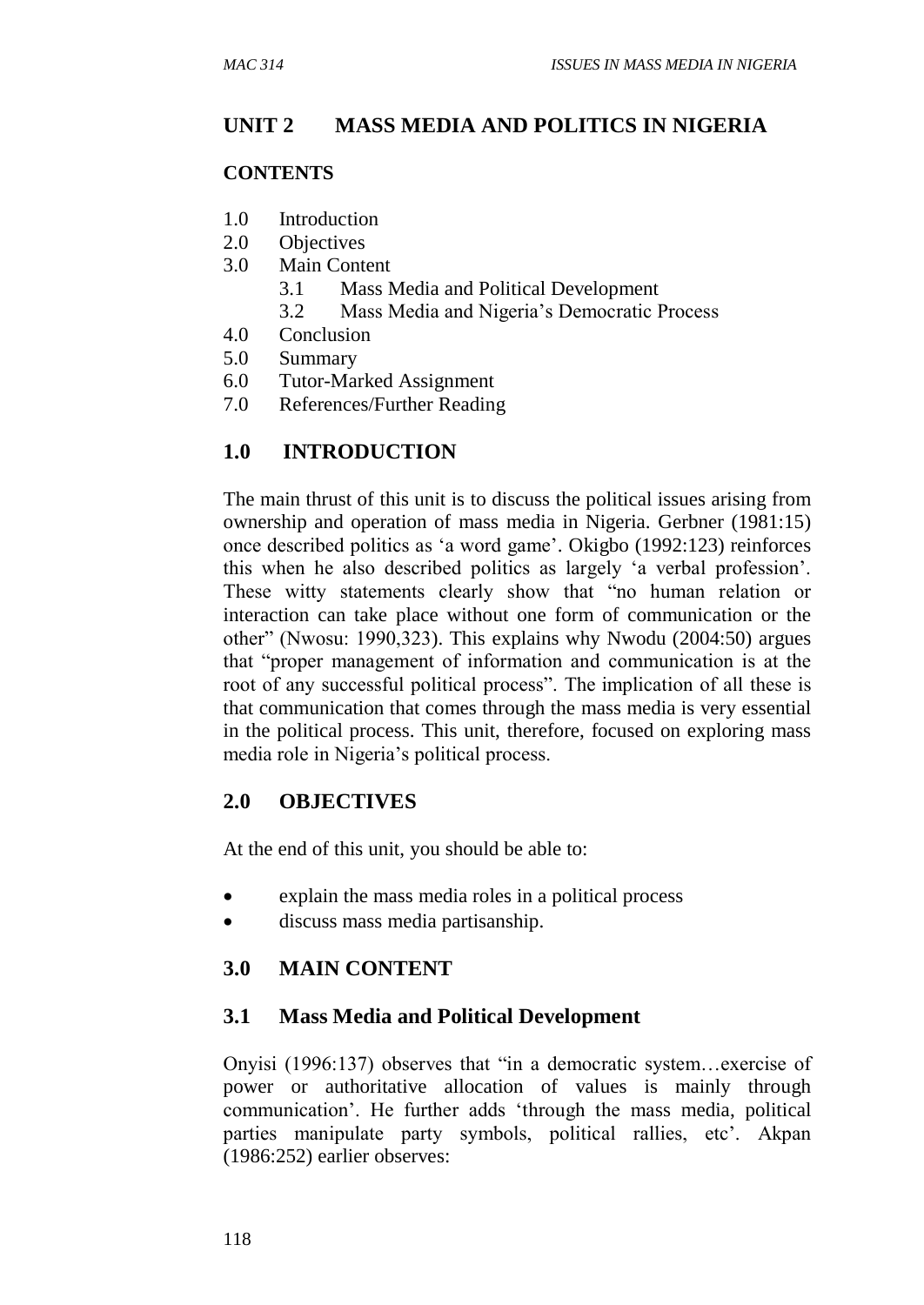The broadcast media exist to serve the information needs of the citizenry. Editors, communicators, anchormen and newsmen as a whole work on the principle that the public is entitled to all the facts in a political situation and that on the basis of these facts, it make its own decision. The policies and aims of government are made known through the media and are examined exhaustively by opposition and the general public through the same media.

The implication is that the mass media through political news, comments and electioneering campaigns help immensely in shaping the political system. McComb and Shaw's (1972:75) study of press coverage of 1968 American Presidential election confirmed that the mass media do actually influence political process, especially, voting behavior. Commenting on McComb and Shaw's study, Nwodu (2003:53) notes that "the mass media in addition to setting agenda for political discussion, also dictate the issue on which many people ultimately based their voting decisions". Mass media, therefore, play significant role in nurturing and shaping the political system by:

- objectively focusing on political candidates antecedents with a view to reinforce or expose what is respectively good or bad about their images and reputations
- creating necessary awareness about a candidate and his/her campaign
- guide the electorate's voting decision by influencing their opinions through sound in-depth interpretation and analyses of political matters
- educating the electorate on the overall electoral process and procedures as well as adequately informing them about the election dates, and other relevant information about the election (Nwodu, 2003:53).

# **3.2 Mass Media and Nigeria Democratic Process**

The pre-independent press in Nigeria was united in fighting a common enemy which was colonialism. However, the orientation of post independence mass media organs in the country differs significantly. Scholars like Uche (1989), Nwosu (1990), Nzeribe (1992), Onyisi (1990), Galadima and Enighe (2002); and Nwodu (2003) agree that rather than committing themselves to the preservation of national unity, identity and integration, the post independence mass media in Nigeria were concerned with reinforcing tribal and sectional loyalties and promotion of partisanship. In the first republic for instance, Omu (1978:248) reports: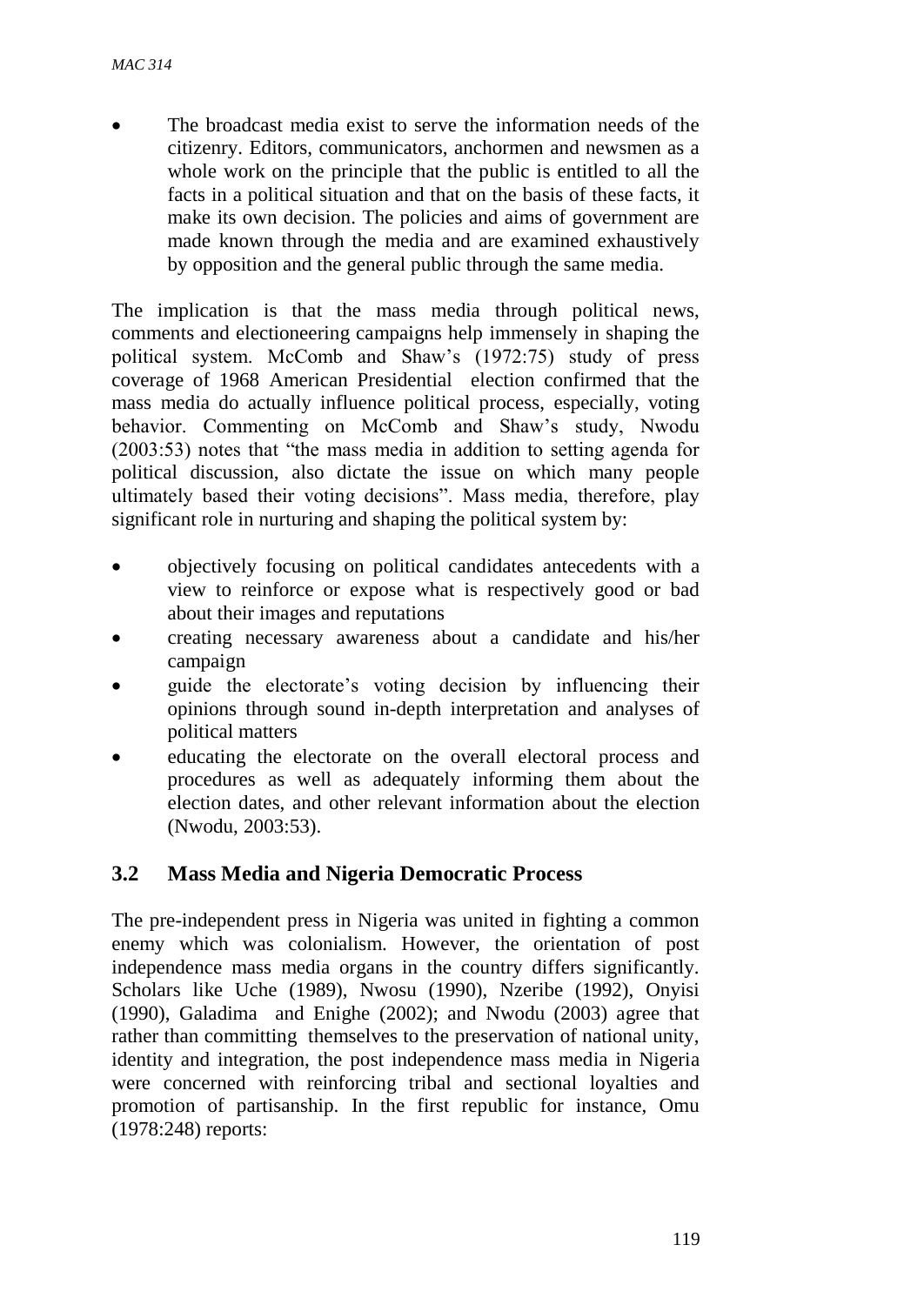In the major events of the sixties, the Action Group crises of 1962, the 1962-63 and 1963-64 census and the federal election of the 1964 and its aftermaths – newspapers provided a remarkable example of overzealous and irresponsible partisanship recklessness.

The second republic also witnessed high level of mass media partisanship in addition to the rise and fall of many ad hoc media organisations. The ad hoc media organisations last for as long as the political interest of their organisations were established to service the interest of the political class, who could not gain access to the ruling party controlled media organs either at the centre or at the state level. Such media organisations were branded ad hoc media because they can only last for as long the political interest of their owners last. In the case of partisanship, most media organisations then ignored the ethical and ideological percepts of the profession which emphasise fairness, balance and equal access to pursue parochial interest of their owners. Nwosu (1990:31) summarised it thus "partisanship, ethnic and religious chauvinism, blackmailing of political candidates, distortion of reality, corruption and politicisation of the North-South dichotomy".

The situation did not change in the Third Republic. Then, Nzeribe (1992:51) for instance reports that "derisive and abusive name-calling persisted in the print and electronic media and no attempt was made to address some representations that were carried over from the politics of the second republic". In all, the characteristics of both the electronic and print media in the country with reference to their treatment of political issues could be described as:

- partisanship- promoting the political interest of the owners against the ethical demands of fairness, objectivity and balance
- reckless reportage blowing some political issues out of proportion to the extent of creating tension and panic in the land. A study of audience credibility rating of Nigerian mass media organs during June 12 crisis revealed among others that reckless media reportage of June 12 crisis was largely responsible for the mass exodus of people from urban cities to their rural areas of origin-an action that claimed many lives and property (Nwodu: 1995, 62)
- parochial and tribalistic political issues, trends and events are often analysed based on tribal interest and on the parochial and tribal interest/sentiments of the media analysts. The media analysts often hide under the guise of public interest to promote their clannish/ parochial interest.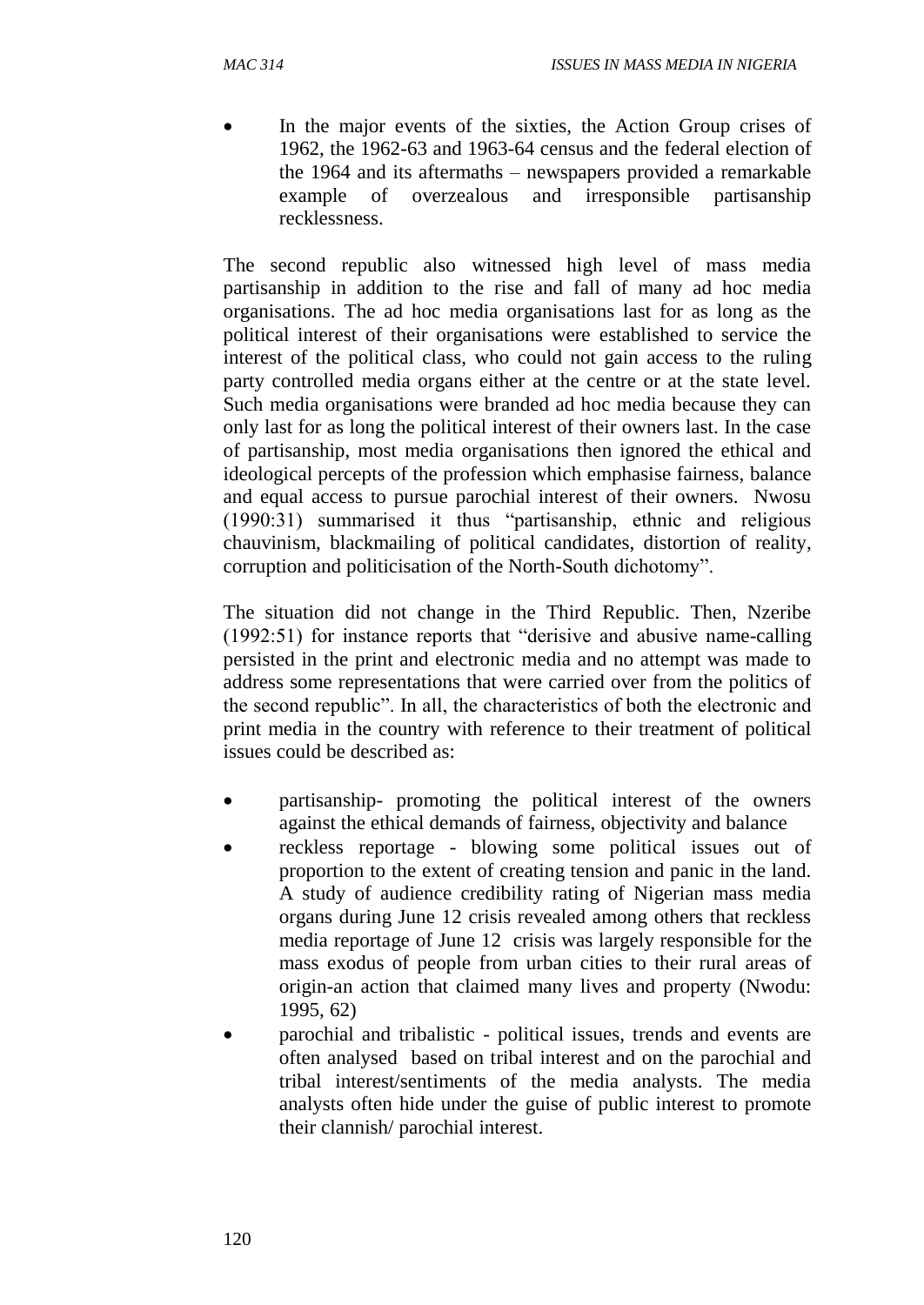### **SELF-ASSESSMENT EXERCISE**

Discuss the specific roles the mass media can play in enhancing the political system of a country.

# **4.0 CONCLUSION**

The mass media system of any nation is an essential tool for the enhancement of the political system. For the mass media to contribute effectively in enhancing the political system, the practitioners must of necessity shun partisanship, reckless reportage of political issues, unverified reports and destructive promotion of clannish/parochial interests which have remained the existing order till date. It is instructive to, therefore, conclude this unit with Opubor's (1980:230) submission that:

• To keep democracy alive, at the level of information requires vigilance in ensuring that the quality of information obtained by the layman and specialist, on any important issue, does not become so divergent as to result in the actual disenfranchisement of the majority, or severe reduction in their ability to make responsible decision. Public vigilance in this direction can be guaranteed through the mass media.

# **11.0 SUMMARY**

This unit focused essentially on issues arising from mass media and politics in Nigeria. The summary of the discussions here therefore concentrated on the relevance of mass media in enhancing the political system and how Nigerian mass media reported political issues in the country over the years.

# **12.0 TUTOR-MARKED ASSIGNMENT**

Over the years, the mass media in Nigeria have been accused of partisanship. To what extent do you agree with this? Discuss other problems associated with mass media reportage of political issues in Nigeria as identified in this unit.

# **7.0 REFERENCES/FURTHER READING**

Akpan, E. (1986). "Broadcast Journalism in A Multi-Party State". *In*: O. E. Nwuneli (Ed.). *Mass Communication in Nigeria. A Book of Reading*. Enugu: Fourth Dimension Publishing Company, Ltd.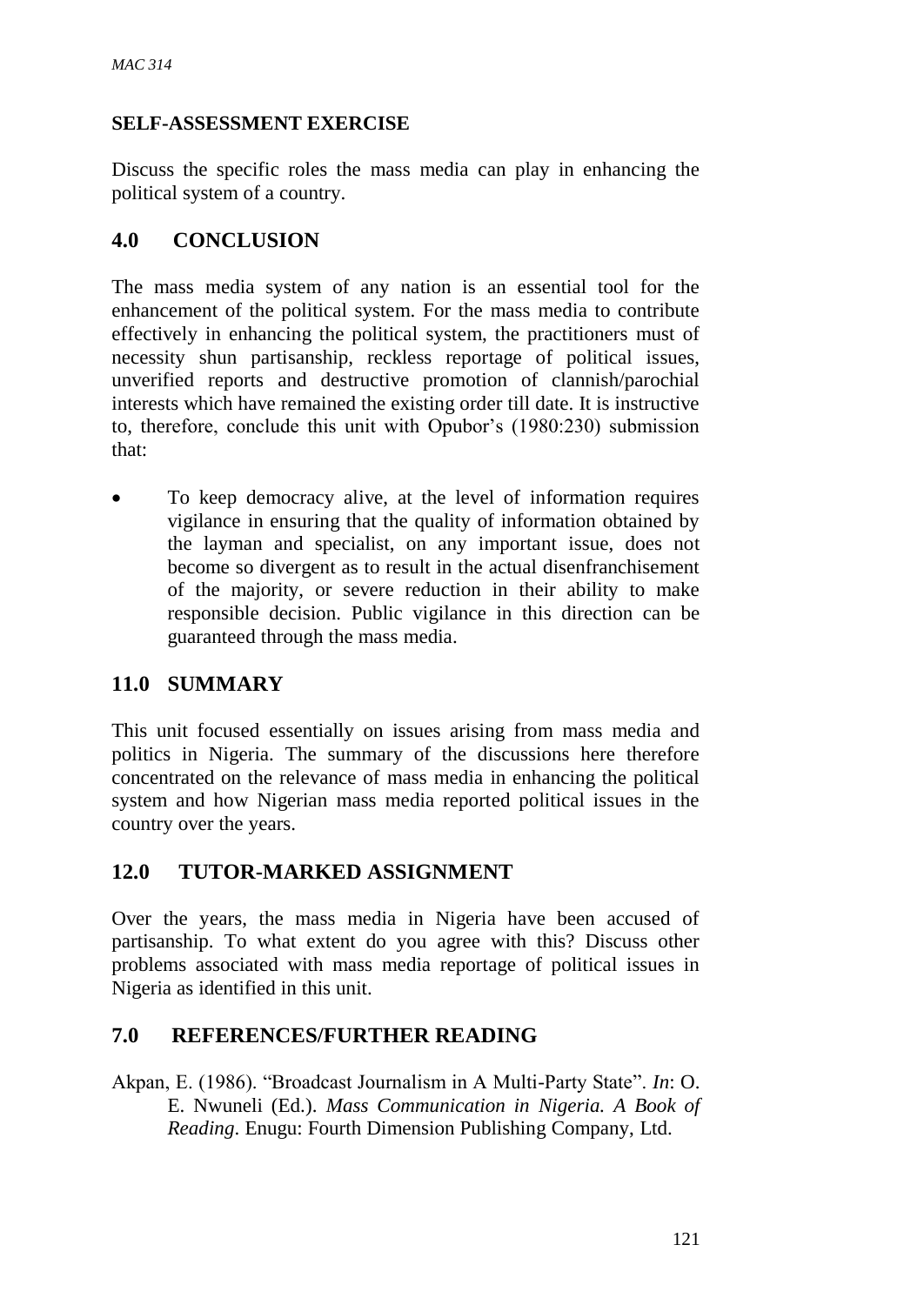- Combs, M. E. & Shaw, D. L. (1972). "The Agenda Setting Function of Mass Media". *Public Opinion Quarterly*, 36.
- Galadima, D & Enighe, J. (2002). "The Press in Nigeria Politics: An Historical Analysis of Issues and Pattern of News Coverage". *The Nigerian Journal of Communication"* Vol. 1, No.1.
- Gerbner, D. (1981). "Political Language" in Nimmo, D and Sauders, K (Eds.). *Handbook of Political Communication*. London: Sage.
- Nwodu, L. C. (1995). "The Effects of Level of Education on Media Credibility: A Case June 12 Crisis". Bachelor's Thesis, Enugu State University of Science and Technology, Enugu.
- Nwodu, L. C. (2003). "Mass Media and Management of Political Change in Nigeria". *In*: I. E. Nwosu (Ed.) *Polimedia: Media and Politics in Nigeria*. Enugu: ACCE/Prime Target.
- Nzeribe, M. (1992). "Marketing Nigerian Politics: A Case Study". *In*: C. Okigbo (Ed.) *Marketing Politics: Advertising Strategy and Tactics.* Lagos: APCON.
- Okigbo, C. (1992). "Marketing, Political Philosophy and Communication: A Synergy" in C. Okigbo (Ed.) ibid.
- Onu, F. I. A. (1978). *The Press and Politics in Nigeria, 1980–1937*.. London: Longman Publishers.
- Onyisi, T. E. (1996). "The Role of the Mass Media in a Democracy". *In*: I. E. Nwosu & U. Ekwo (Eds.) *Mass Media and Marketing Communications: Principles, Perspectives and Practices.* Enugu: Thought Communications Publishers.
- Opubor, A. E. (1986). "Political Communication Policies and the Mass Media in the New Nigeria". *In*: O. E. Nwuneli (Ed.), op. cit.
- Uche, L. U. (1989). *Mass Media, People and Politics in Nigeria.* New Delhi: Ashok Kumar Mittal, Concept Publishing Company.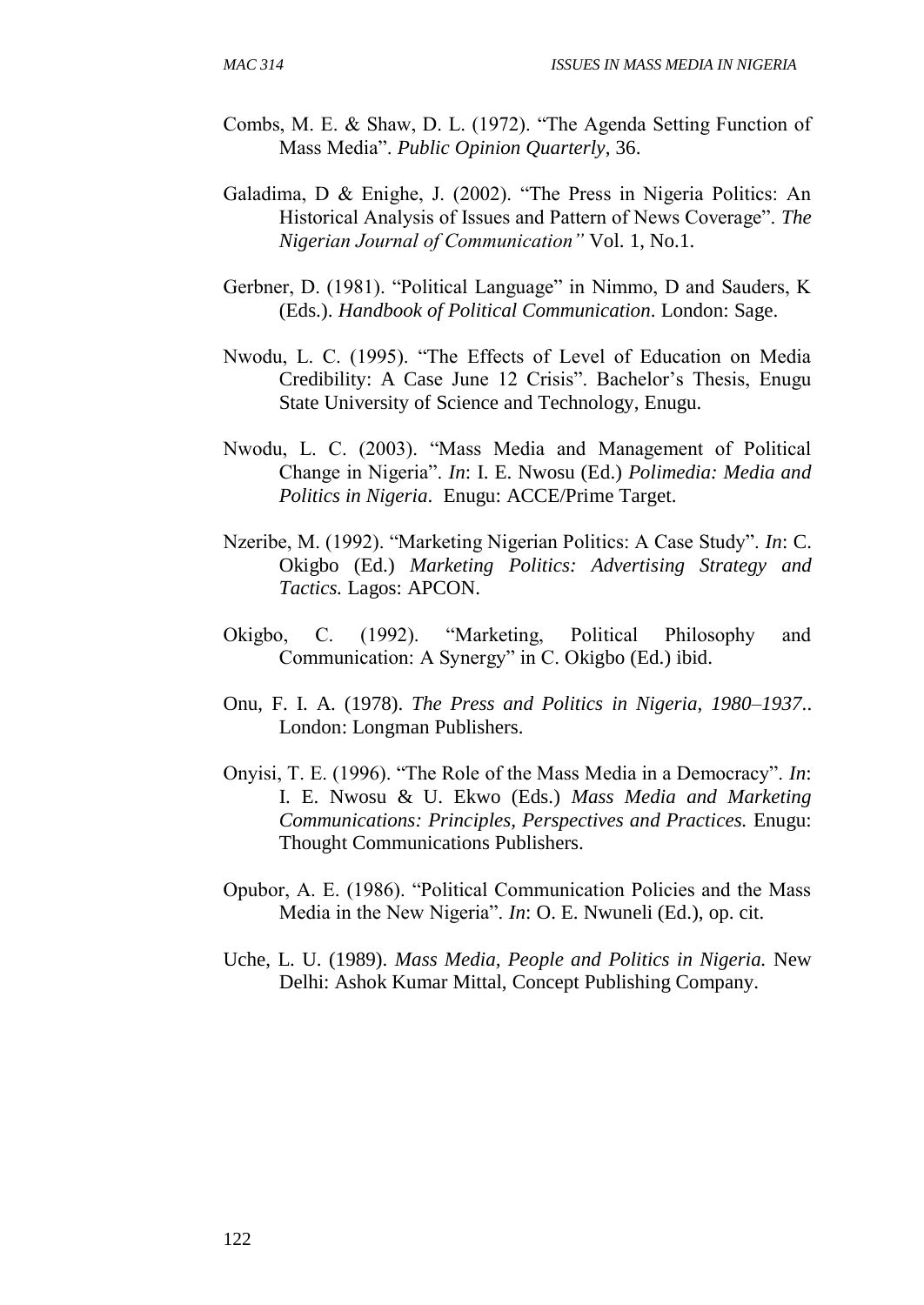# **MODULE 5 SOCIO-CULTURAL AND TECHNOLOGICAL ISSUES IN THE NIGERIAN MASS MEDIA**

- Unit 1 Rural News in the Nigerian Mass Media
- Unit 2 Gender and Media in Nigeria
- Unit 3 ICTs and the Mass Media Industry in Nigeria
- Unit 4 ICTs and Citizen Journalism in Nigeria

# **UNIT 1 RURAL NEWS IN THE NIGERIAN MASS MEDIA**

### **CONTENTS**

- 1.0 Introduction
- 2.0 Objectives
- 3.0 Main Content
	- 3.1 Brief Overview of International News Flow Debate
	- 3.2 Urban and Rural News Flow in Nigeria
	- 3.3 The Need for Greater Rural News
- 4.0 Conclusion
- 5.0 Summary
- 6.0 Tutor-Marked Assignment
- 7.0 References/Further Reading

# **1.0 INTRODUCTION**

Channels of gathering and distribution of information at the social level are undergoing steady and accelerated innovation. This innovation has paved way for the replacement of analogue to digital approach to information gathering, process and distribution. Today, internet, video display terminals (VDTs), social media (like facebook, you-tube, 2go etc) and other forms of information and communication technologies (ICTs) are impacting enormously on journalistic practices and the mass media industry. News flow around the world, nations and communities is one of the topical issues of concern to communication educators, researchers and practitioners in modern time. It is in recognition of the enormous importance of understanding the nature of global information flow and possibly correct whatever anomaly associated with it that UNESCO set up the MacBride Communication in the late 1970s. The essence of the Commission which submitted its report in 1980 was to study global communication problems to which news flow is one. This unit is, therefore, meant to highlight the global debate concerning patterns of global news flow and its effects in national- cum–rural news flow and development.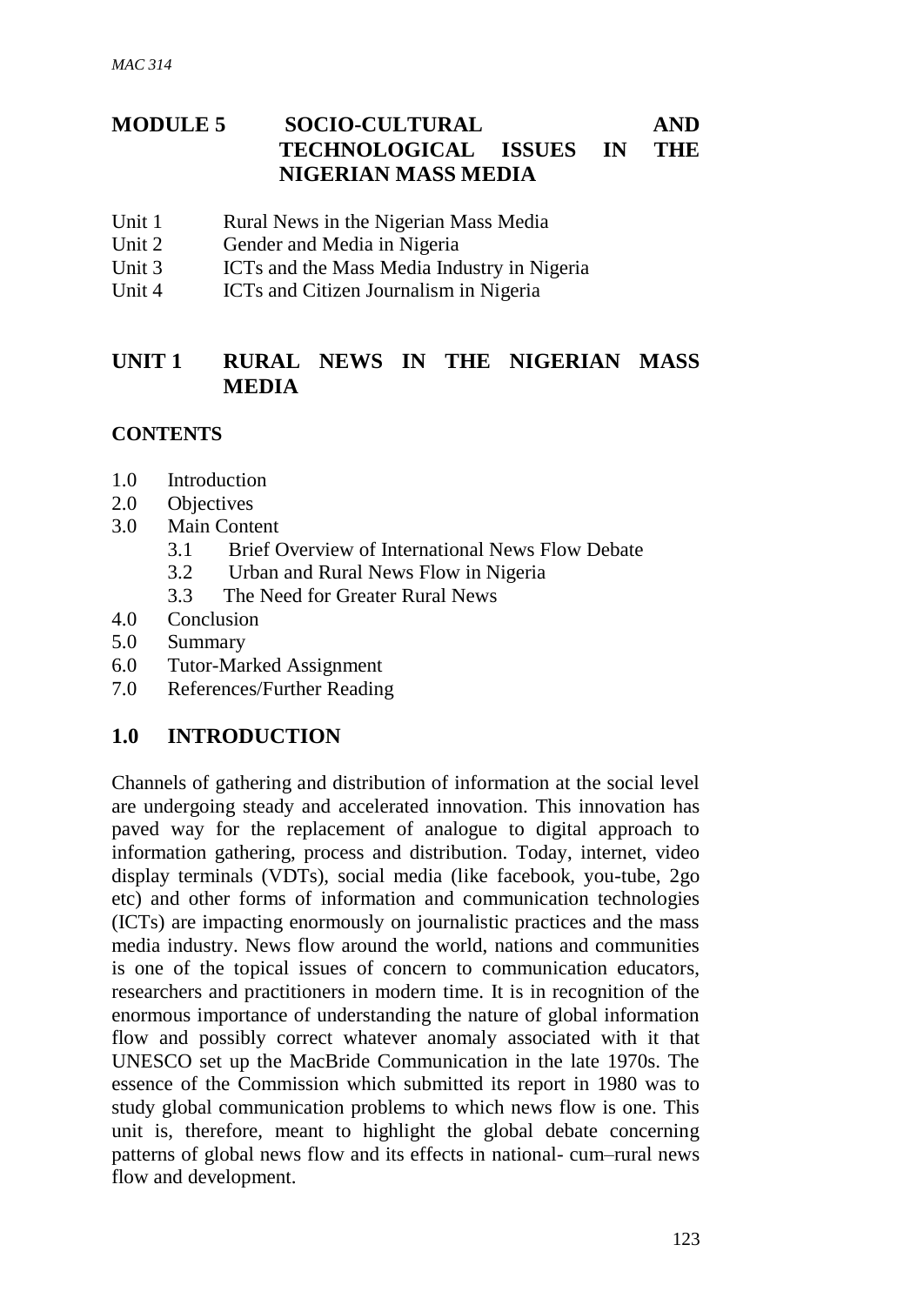# **2.0 OBJECTIVES**

At the end of this unit, you should be able to:

- explain the main thrust of global news flow controversy
- describe how urban and rural news flow in Nigeria.

# **3.0 MAIN CONTENT**

# **3.1 Brief Overview of International News Flow Debate**

The circumstance that led to the global information flow controversy could be attributed to the call for a new world information order. This call was championed by many Third World and communist countries. Their contention according to Nwodu and Fab-Ukozor (2003:73) was that "international news coverage was dominated by the West, especially news from the United States of American (USA) and that of the Western Europe. Scholars in developing nations and communist Eastern European were, therefore, concerned that "the Western produced Media content were dominating that of the media of developing countries which lacked sufficient resources to create their own quality fare" (Nwodu and Fab-Ukozor, 2003:73).

Other issues raised by the developing countries to justify their call for restrictions on global information include the claim that:

- developing nations are hardly reported in the Western media. This implies that not enough attention was usually given to issues relating to developing countries in the Western Media
- developing nations are negatively portrayed on the few occasions they appear in the Western media. The argument is that whenever issues affecting developing nation appears in the Western media, it usually bother on negativity, hunger, killing, kidnapping, HIV/AIDS etc. The implication is that the Western media hardly see and report anything good about developing nations
- that information flow around the world is one directional meaning that it flows from the Western to the developing world with little or nothing flowing from developing nations to developed nations.

Based on the above claims, communication scholars and practitioners in developing world called for a new order in communication flow that would guarantee restrictions in global communication flow as well as equal exchange.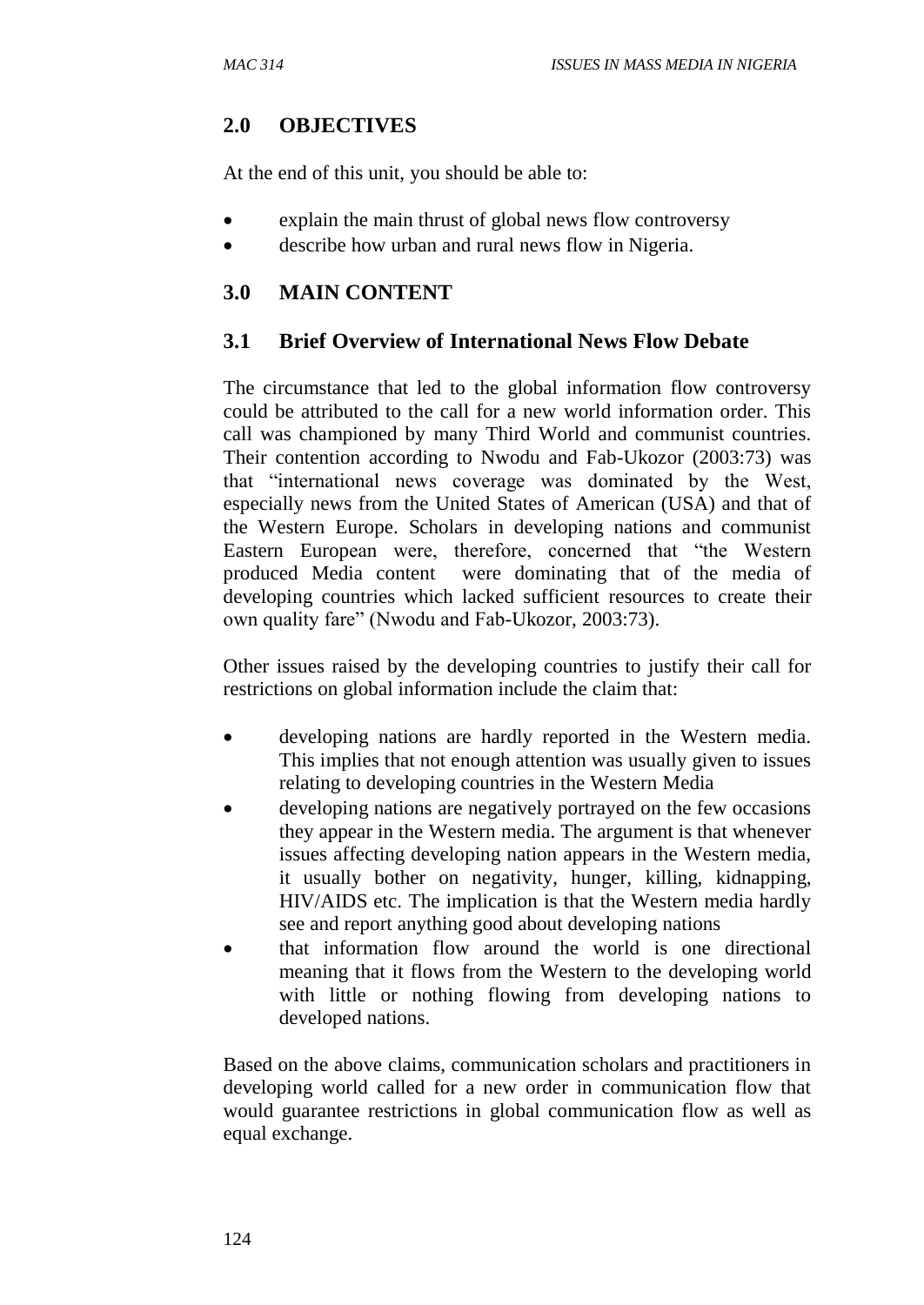MacBride *et al* (1981:263) agreed that there exist imbalance in global news flow and supported the enthronement of New World Information and Communication Order (NWICO). UNESCO which set up MacBride Commission also accented the report. But the recommendations was not implemented since the West led by USA and Britain were opposed to NWICO which they considered to be incompatible with and repugnant to free flow of information which the West believe so much in.

Even when Hester (1985:32-33) found that there has been a directional information flow from North to South; cultural and ideological distortion and biases have been predominant in the previous years; and that the growth of technology does not correspond to increased access of people to information nationally and internationally, the old order has remained. However, the issue of great concern here is: how has information been flowing between urban and rural areas in the developing world that raised the issue of imbalance in global information flow. We shall, therefore, use Nigeria media landscape as a case in point in this discourse.

# **3.2 Urban and Rural News Flow in Nigeria**

Lessons from the above show that the concern over the directional flow of global information was brought to international attention by communication scholars and practitioners from developing countries. It also shows that these communication scholars and practitioners are worried about negative portrayals heaped upon them and minimal attentions they received from Western media

Since it is often said that charity begins at home; it is important we examine how local media cover urban and rural issues in developing nations' mass media. This will help us to fathom whether the situation at the international level is the same or at variance with the local level. Again examining the flow of news within national boundaries of developing countries is very important as it will enable us to see how according to Idemili (1992:221) "the developing nations have put their houses in order, before pointing accusing fingers to the Western media".

Few studies in this area clearly point to the fact that the same imbalance which, developing countries agitate against also takes place at the national boundaries. Beltran (1975:8), Atwood and Murphy (1982:16), Ehi (1983:35) and Idemili (1992:220) for instance, found that rural population in most developing nations are outside the reach of modern media.

Nothing seems to have changed several years after. Of truth, mass media phenomenon in Nigeria has remained an urban phenomenon covering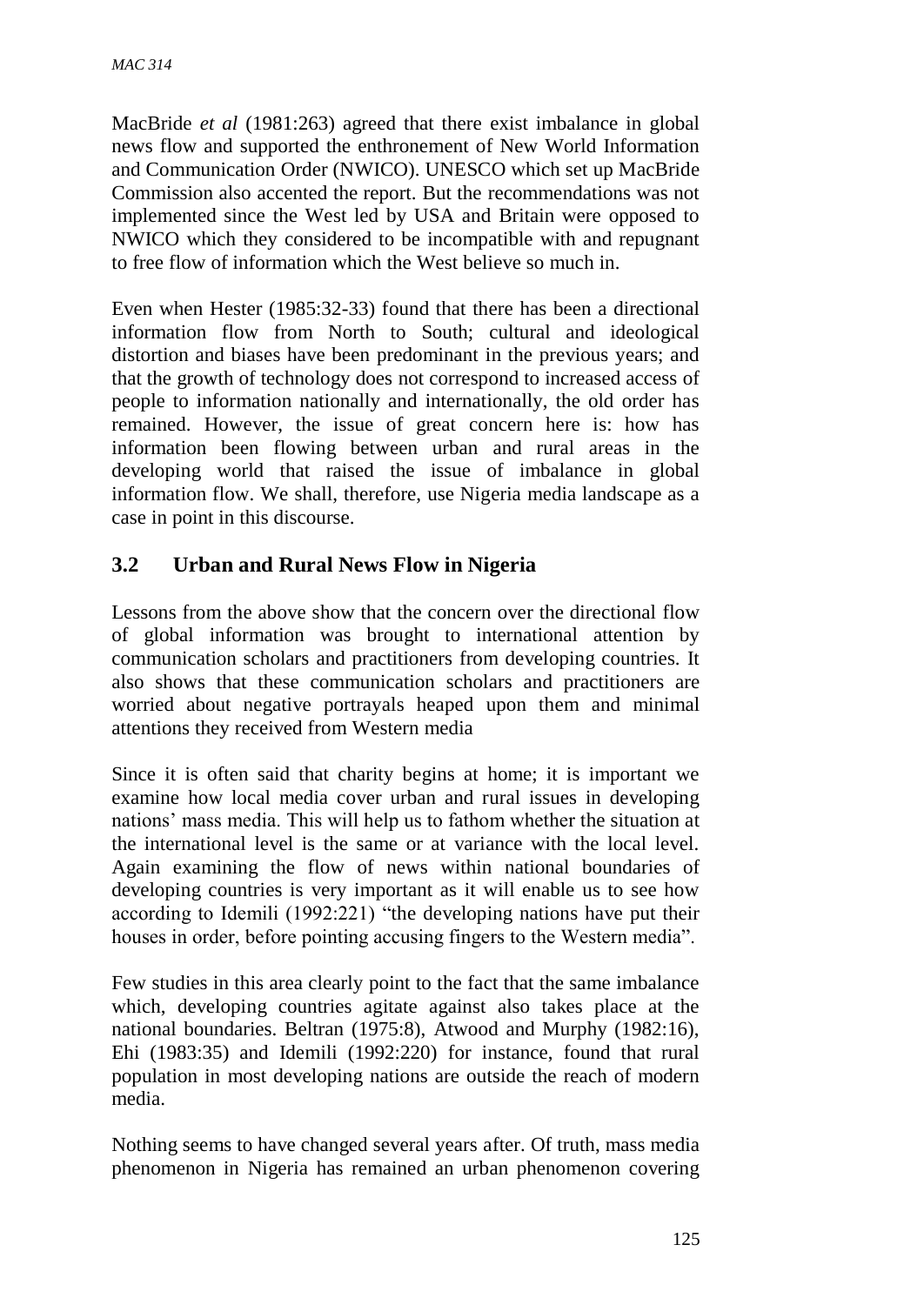urban-centered issues and very minimal rural issues. Community radio has not taken off in Nigeria for the first time. Even in few places one can find community press, the contents are hardly community-orientated. Few community newspapers in Nigeria have featured contents that suggest they are copying after urban newspapers (Nwodu and Nwammuo: 2006:131):

 Urban news in Nigeria mass media are far larger than rural news. Even when news from the hinterlands managed to filter into urban-centered newspaper, radio, television and magazines, such news usually focuses on negatives. The same thing communication expert from developing countries complained against their Western countries

# **3.3 Need for Greater Rural News**

Ehi (1982:17) contends that without the rural population, "city dwellers and the whole nation might not survive". This highly encapsulates the relevance of rural communities in national development. It also points to the fact that relegating the rural residence and their communities to the background as if they were unproductive elements will not help the nation.

There is, therefore, enormous need for greater presence of rural issues and concerns in the media. This is why Atwood and Murphy (1982:21) argue that rural news is important to rural readers. Rural news is also needed by urban residents as it helps them to understand the opportunities that abound in the rural areas.

The seemingly never-ending preferential treatment usually given to urban areas need to be reversed. The rural areas are very important subsystem of the Nigerian system and therefore, deserve sufficient mention in the countries mass media.

# **4.0 CONCLUSION**

The current pattern of flow of news in Nigeria is not too good. It is more like the situation that made Head (1977:94) to question whether we are bringing news to rural people or bringing rural people to the news. If Nigeria must effectively carry her rural residents along informationally, then the current trend calls for change. We must effectively and sufficiently bring the rural areas to the news as well as bringing important news to the rural areas. We cannot achieve this with the level of information flow imbalance between the urban and rural areas in contemporary Nigeria.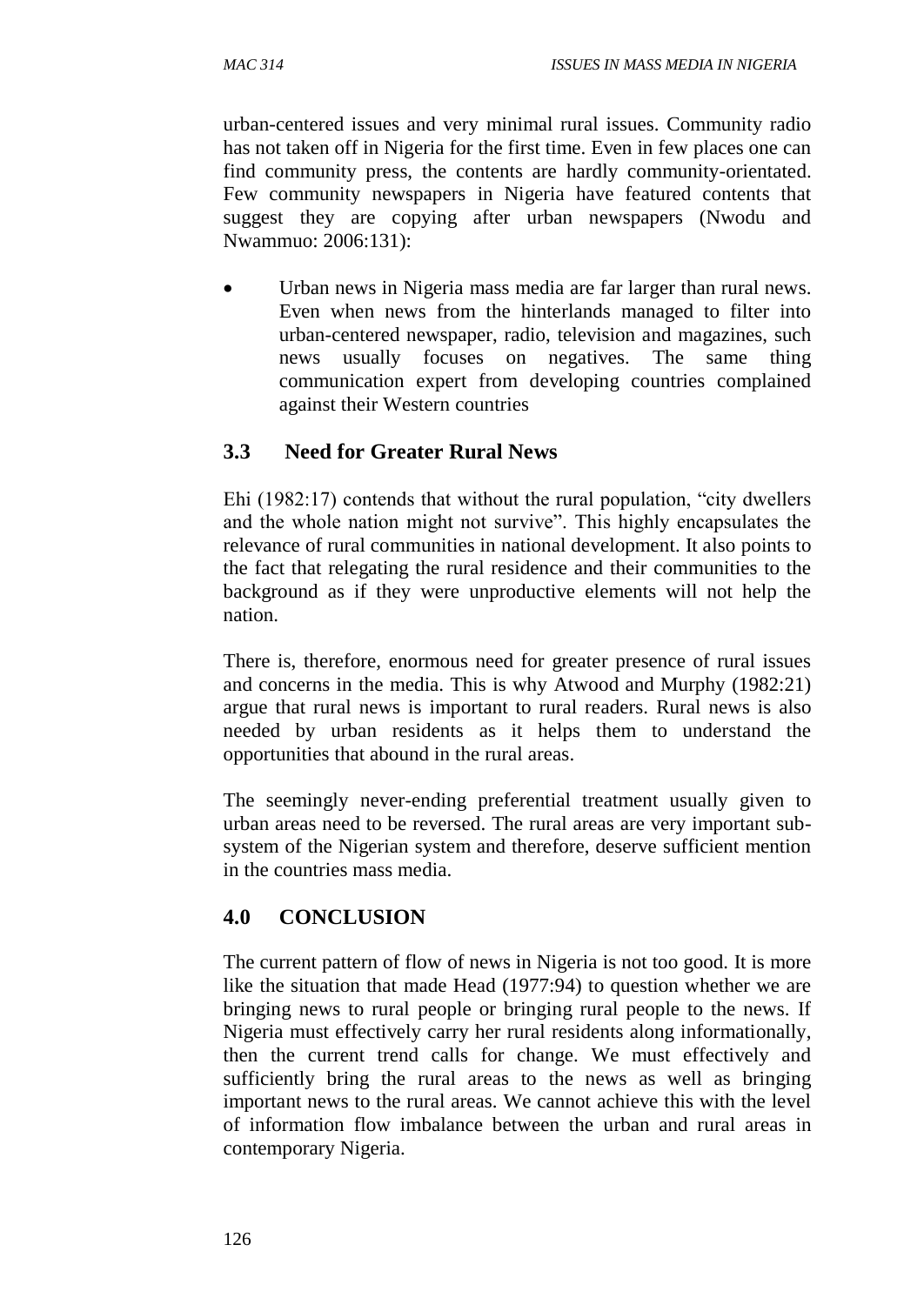### **5.0 SUMMARY**

This unit focuses on urban/rural information flow in Nigeria. Specifically, issues relating to global information flow controversy, the nature of urban-rural information flow in Nigeria and the need for greater rural news were discussed.

### **6.0 TUTOR-MARKED ASSIGNMENT**

Discuss the global information flow controversy pointing out its implication to urban-rural information follow in Nigeria.

### **7.0 REFERENCES/FURTHER READING**

- Atwood, E. & Murphy, S (1982). "The Dialogue of the Deaf: The New World Information Order Debate". Gazette 30, pp.13-23.
- Beltran, L.RC (1975). "Communication Research in Latin American: Developing World and Mass Media". Pague: International Organisation of Journalists.
- Ehi, A. S. (1983). "Towards a New National Information Order". *Times International*: May 22 p.35.
- Head, S. (1977). "Trends in Tropical African Societies". In G. Gerbner (Ed.) *Mass Media in Changing Cultures.* New York: John Wiley and Sons.
- Hester, A. (1985). "The Communication Revolution: Dangerous to 3<sup>rd</sup> World Cultures". *In*: A. Hester, J. Richard, W Agee and J. Lule (Eds.). *Handbook for 3rd World* Journalist. Tunis: Joint Publication of Advanced Training of Journalists and Center for International Communication Training Research.
- Idemili, S.O. (1992). "Rural and Urban News Flow in Nigerian Newspapers". *In*: C. Okigbo and Y. Abubakar (Eds.) *New Perspectives in International News Flow;* Lagos: Communication Research Projects and Read & Mark.
- Nwodu, L.C & Fab-Ukozor, N. T. (2003). "New Communication Technology and Global Information Flow: Realities and Options for Developing Countries". *Nigerian Journal of Research and Production,* Vol. 2, No.5
- Nwodu, L.C. & Nwammuo, A. N (2006). "Harmonising Trado-Media Contents for Development Purposes". *In*: I. E. Nwosu & I. Nsude (Eds.). *Trado-Modern Communication Systems: Interfaces and Dimensions.* Enugu: Immaculate Publishers Limited.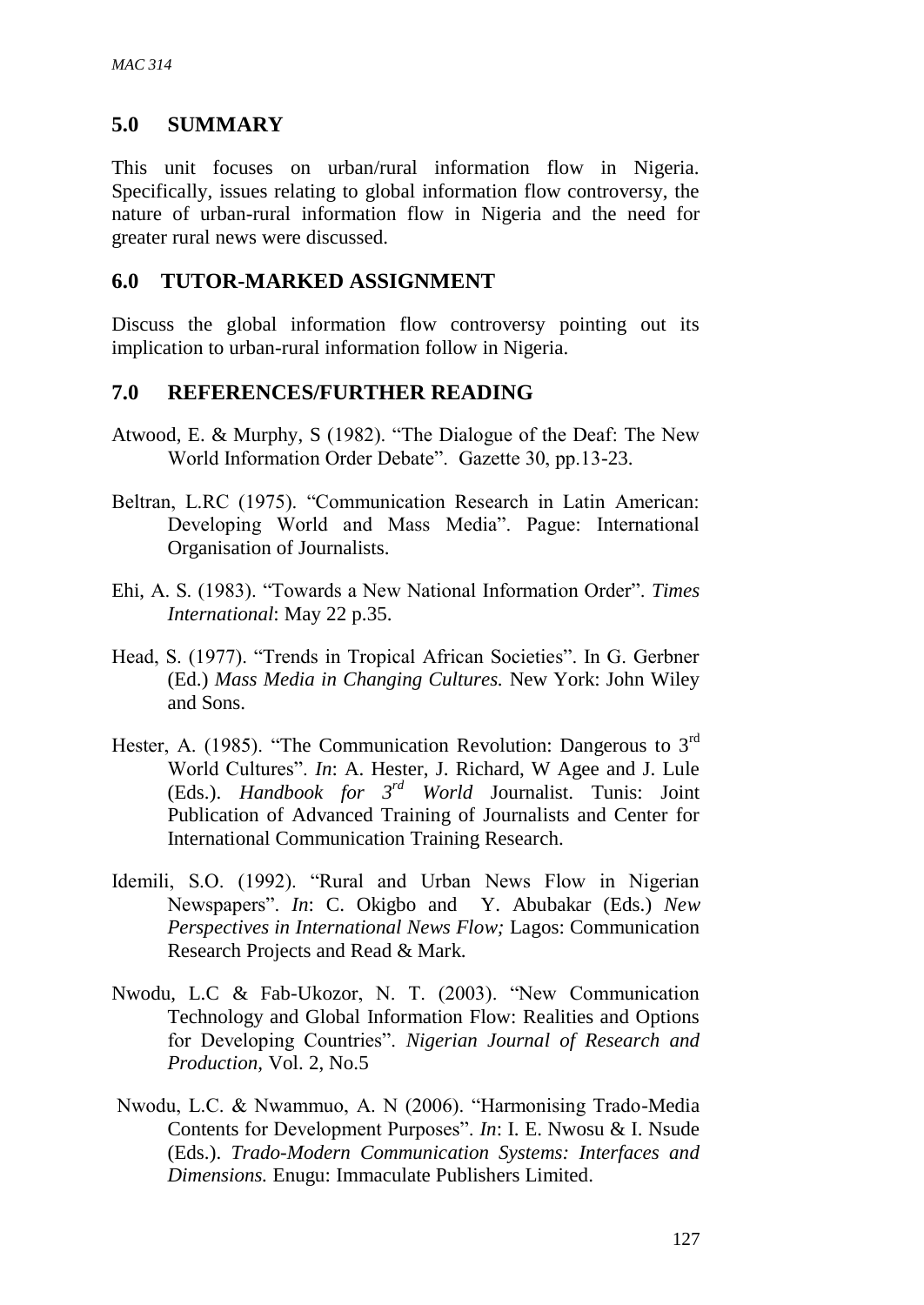### **UNIT 2 GENDER AND MASS MEDIA IN NIGERIA**

#### **CONTENTS**

- 1.0 Introduction
- 2.0 Objectives
- 3.0 Main Content
	- 3.1 Gender and Media: A Historical Overview
	- 3.2 Gender Representation in the Nigerian Mass Media
	- 3.2 Gender Images in the Nigerian Mass Media
- 4.0 Conclusion
- 5.0 Summary
- 6.0 Tutor-Marked Assignment
- 7.0 References/Further Reading

# **1.0 INTRODUCTION**

According to Ekwelie (2005:81):

 A crucial battle grand for women liberation is the mass media. No matter what we think of reporters and writers in general, nobody is in any illusion as to the role newspapers and other publications can play in highlighting the status of women in the society and, more important, in helping to enhance that status.

The above assertion waters the ground for the discussion of gender and mass media as a topical issue in Nigeria's mass media industry. This unit therefore is designed to discuss some emerging issues in Nigeria mass media with emphasis on gender related issues.

### **2.0 OBJECTIVES**

At the end of this unit, you should be able to:

- trace the historical foundation of gender issues in the mass media industry
- discuss gender representation in the Nigerian mass media industry.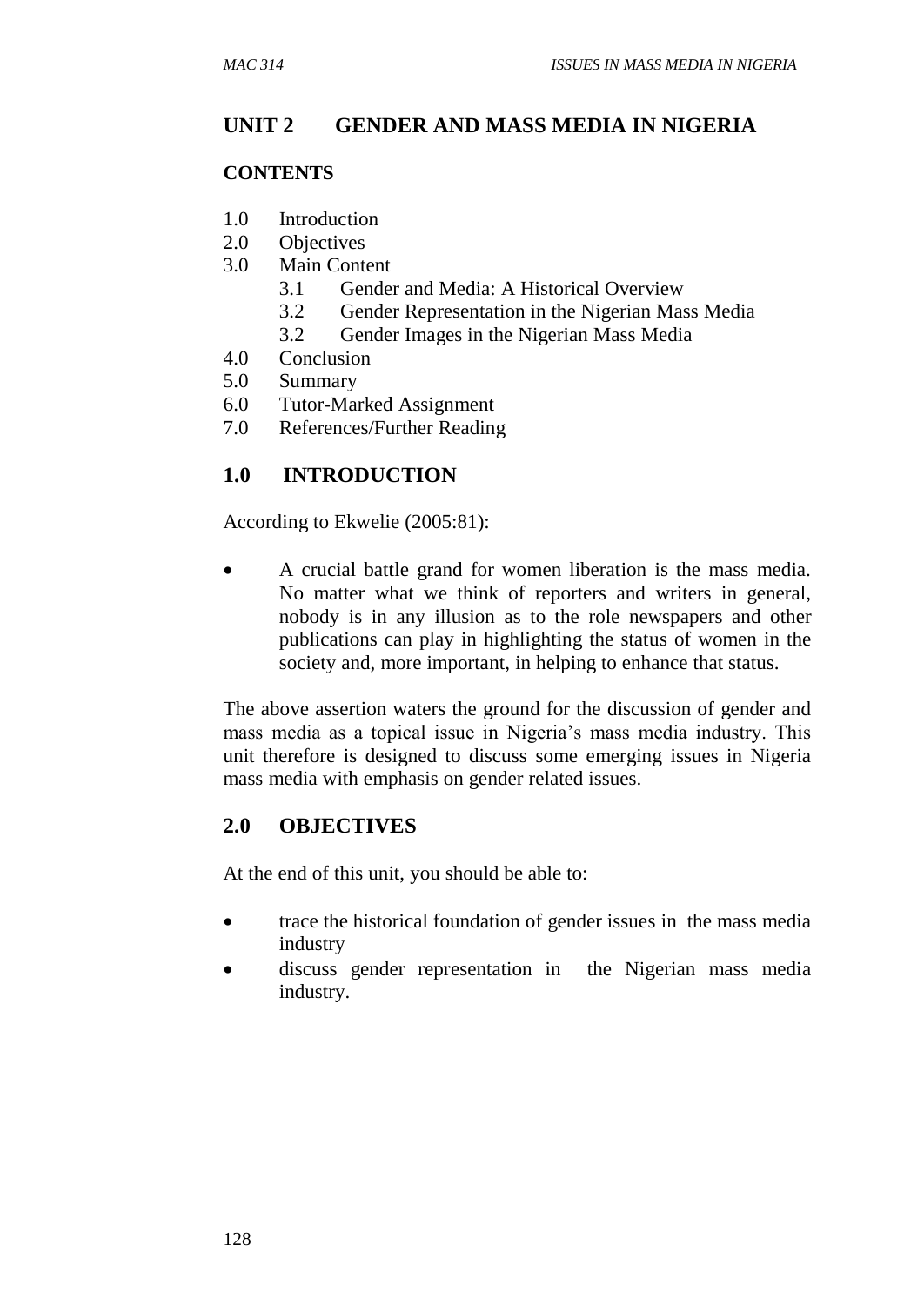## **3.0 MAIN CONTENT**

## **3.1 Gender and Media: A Historical Overview**

Media practice, according to Obijiofor and Hanusch (2011) "evolved as a male-dominated profession". Up to the end of  $19<sup>th</sup>$  century, only few female names like Margaret Fuller, Anne Royall and Sarah Joseph Hade made it in journalism practice. In recent times, things have not changed. Obijiofor and Hanusch (2011:88) quoting Chamber et.al, (2004:15) report that:

…there were only 288 female journalists among the 12,308 journalists counted during the 1880 census, a mere 2.3 percent. By 1900 their number had risen to 7.3 percent, which more than double again the ensuing 29 years, when women made up 16.8 percent of journalists. It took another 30 years for the percentage to double yet again, up to 30 percent in 1950.

Several years after, things seem not to have changed. In Nigeria media environment for instance, it is a common fact that Journalism Schools and Departments are thickly populated by more females than males. However, this apparent heavy female presence in journalism institutions does not translate to simultaneous heavy presence in the field of practice. Today the field of practice, particularly the areas of journalism is dominated by males some of whom did not even studied journalism and or mass communication.

#### **3.2 Gender Representation in the Nigerian Mass Media**

As we noted earlier, most journalism and mass communication institutions in Nigeria are dominated by females. On the contrary, the males dominate the field of practice. It is not out of place, therefore, to conclude that gender imbalance exist in journalism/mass communication education and practice. While the imbalance in education tends to favour females, the imbalance in the field of practice on the contrary tends to favour the males. This unit therefore aims at understanding how different gender types are represented in Nigeria Mass Media industry. The 2005 National Report of Global Media Monitoring Project (GMMP) evaluated the ratio of male/female representations in the Nigeria media. Report of that evaluation is presented in the table below: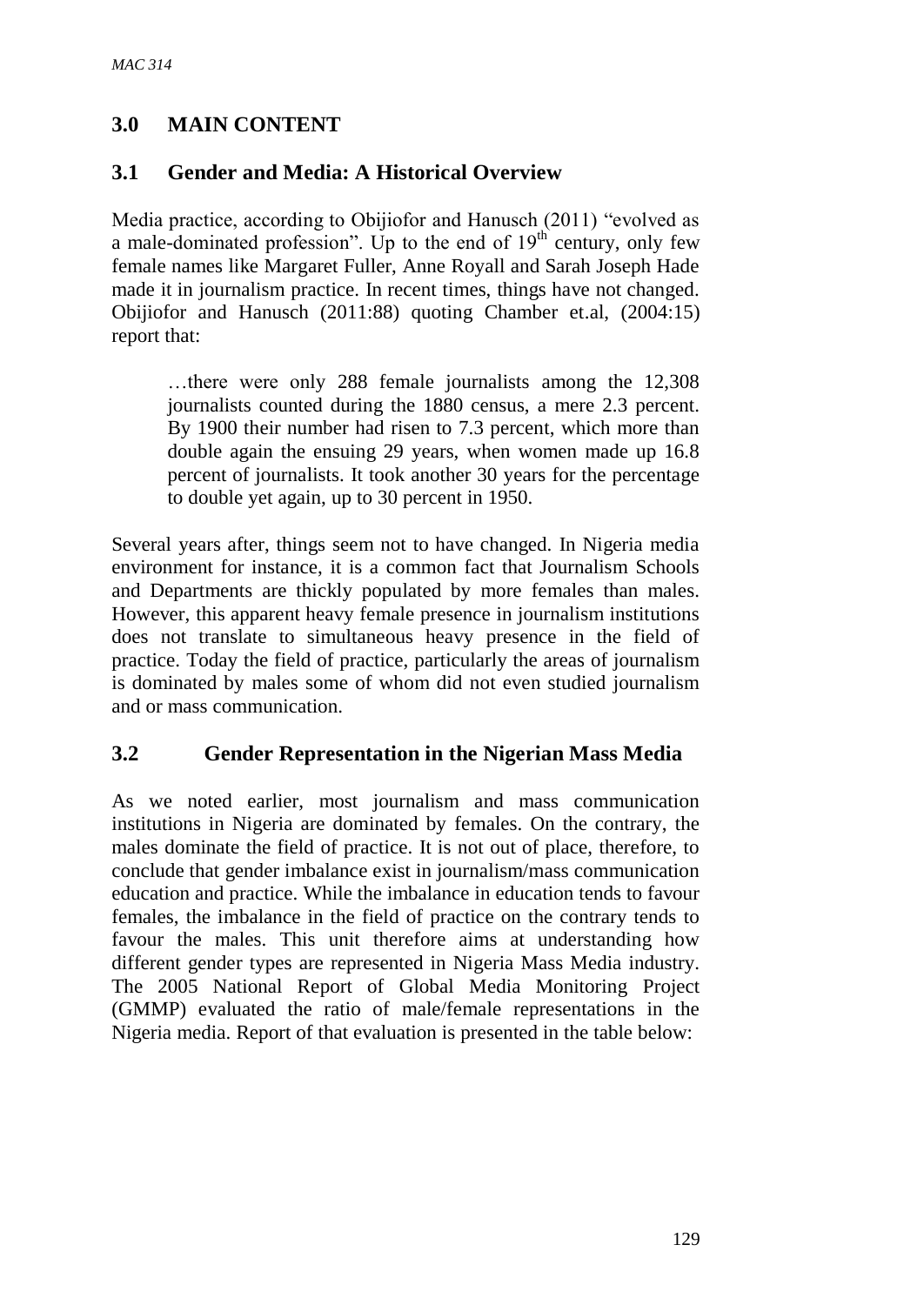| <b>TELEVISION</b> |      | <b>RADIO</b> |           | <b>NEWSPAPERS</b> |           |
|-------------------|------|--------------|-----------|-------------------|-----------|
| Female            | Male | Female       | Male      | Female            | Male      |
| $\%$<br>N         |      | $\%$         | $\%$<br>N | $\%$              | N<br>$\%$ |
|                   | $\%$ |              |           |                   |           |
| 14                | 49   | ۱C           | 102       | l6                | 55        |
| 22%               | 78%  | 1%           | 89%       | 23%               | 77%       |

#### *Table 2. 1***: News Subjects in Nigerian Television, Radio and Newspapers**

#### **Source: Nwodu (2005): "News: A Mirror of the World" in GMMP Nigeria National Report**.

The above report showed that in spite of the assumption that women will feature in television more than any other medium of mass communication because of its audio-visual advantage; more women were represented in the newspaper medium. Over all, greater percentage of males was represented in the media. Precisely, 78%; 89% and 77% of males were respectively represented in television, Radio and Newspapers as against the 22%; 11% and 23% respectively women in the respective media.

The implication of this very low representation is that since males dominated in these respects, so the views and opinions of males will also dominate that of women. Stretching this further, the report examined women's and men's role in the media with particular reference to news subjects in major topic areas. This result is again presented in the table below:

| <b>TOPICS</b>                  | <b>FEMALE</b> | <b>MALE</b> |
|--------------------------------|---------------|-------------|
| Celebrity, Arts and Sports     | 5             | 36          |
| Crime and Violence             |               | 15          |
| Economy                        |               | 37          |
| Others                         |               |             |
| <b>Politics and Government</b> | 17            | 88          |
| Science and Health             | 3             | 15          |
| Social and Legal               | 6             | 16          |
| <b>Weather Report</b>          |               |             |
| Total                          | 42            | 206.        |

*Table 2***.***2***: News Subjects in Major Areas**

#### **Source: Nwodu (2005). "News: A Mirror of the World" in GMMP Nigeria National Report**

This result also showed that there is a wide gulf between males and females in terms of news subject. It means males make more news than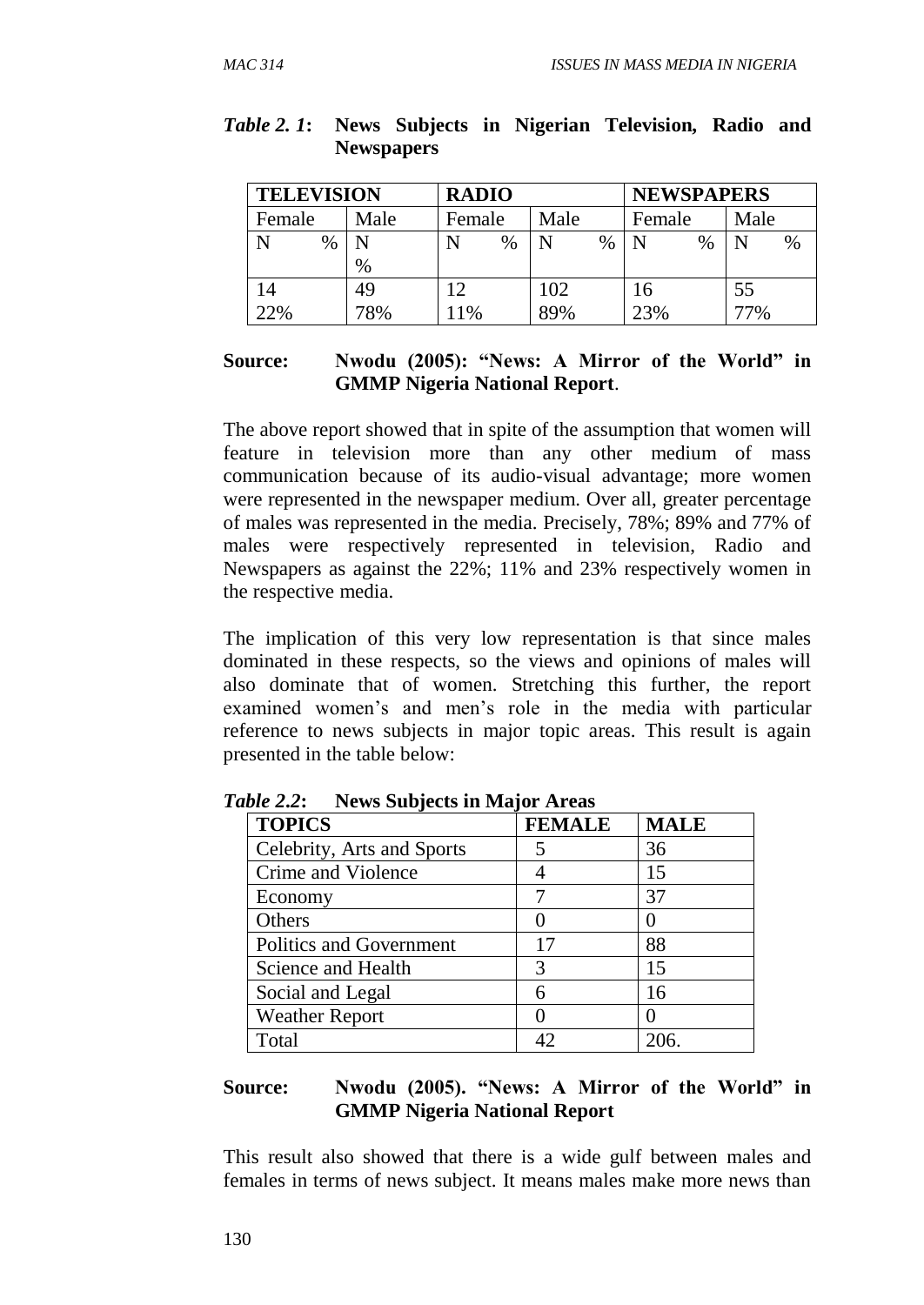females. The implication is that disparity also exists in the position and occupations of males and females in Nigeria society and this disparity rubs on female representation in the media. According to Nwodu (2005:17):

 *…*those who occupy better position or occupation in the society tend to have greater access to the media. The implication therefore is that where female and male news subjects occupy similar positions or occupations in the society there will be limited variance in female/male projection in the media.

So more males are projected in the Nigerian Mass Media than females because males tend to occupy greater positions of authority and take action or say things that are more news worthy than females.

## **3.3 Gender Image in Nigeria Mass Media**

The above scenario clearly point to the fact that females are marginally represented in Nigerian media. It also shows that males are robustly represented in the media. This by implication shows that male views and opinions dominated that of female in Nigerian media. In the same vein, the images of females in the media are hardly positive when compared to that of males. A whole lot of times women are portrayed in Nigerian media as weaker vessels who must ride behind their husband's back to make news.

Nwodu (2008:5) decries this where he queries if anything would go bad if women are reported on their own merit without alluding to their husband. Nwodu (2008:7) further reports that wives of the president, governors and notable politicians are often reported and portrayed in the news from the background of their husband. Even when the women concerned occupy prominent positions in the society that could sufficiently identify them as credible news source, journalists would prefer to address them as wife of the president or governor of certain state in their news reports.

Another aspect of gender images that tend to demean the representation by women in Nigeria media can be found in the nature of pictures published. Often times, women are either showcased in a half nude manner or as tools for product marketing. Either way, the manner and frequency of exposure of majority of women who seem to flaunt their nature-given endowment is worrisome. While most men in the same advertisement or display will dress properly, women will be portrayed in an alluring but brazenly erotic manner that debases womanhood.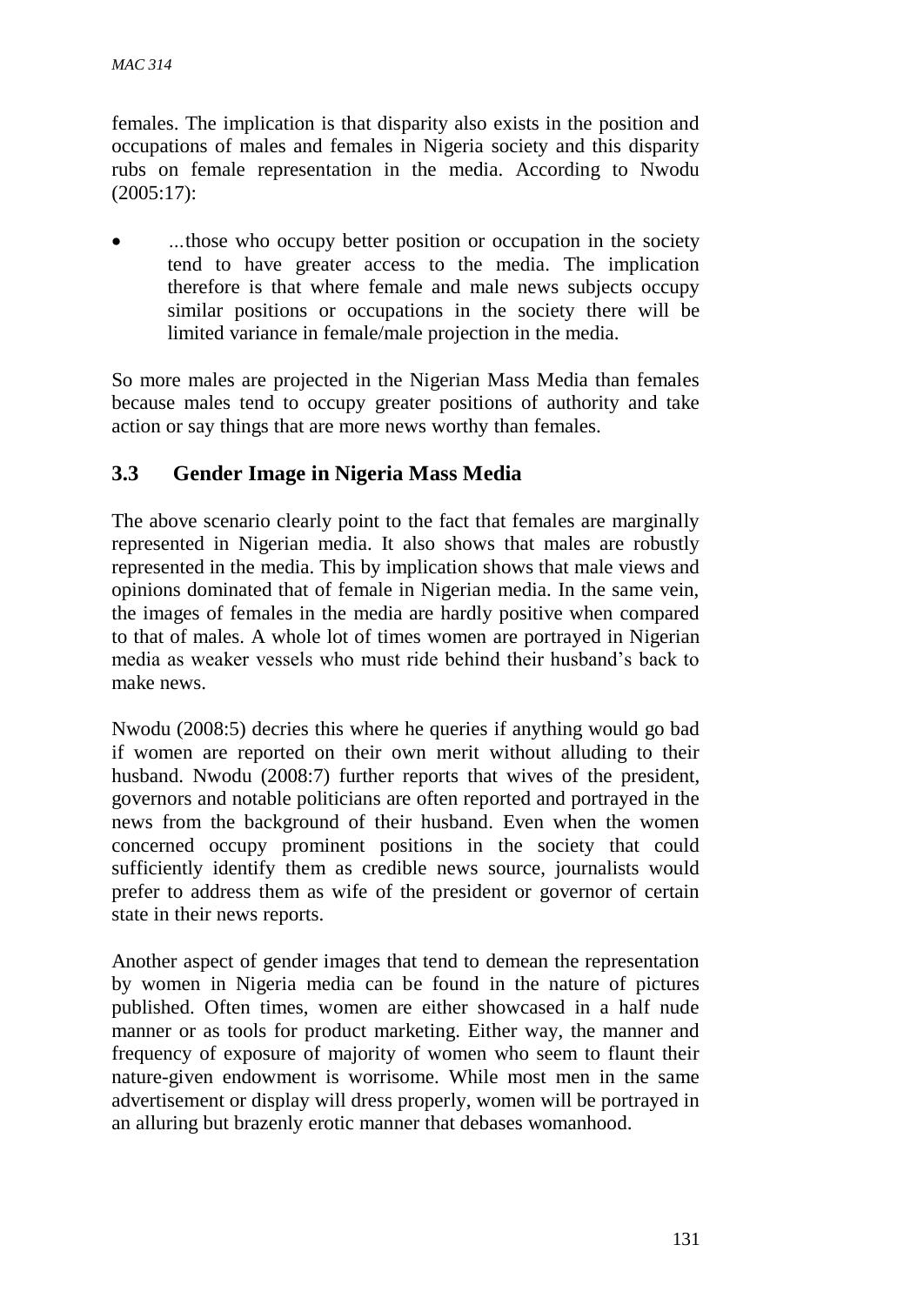Also, the role most women play in the media call, for attention when compared to that of males. While women play menial roles more as presenters, women page editor, fashion and entertainment reporters, most men play core roles like producers, editors, and managers etc. All in all, there is enormous great imbalance in the role and image of women in Nigeria media. This call for caution if the negative portrayal of women must give way for a more positive portrayal that could contribute meaningfully to national development.

#### **4.0 CONCLUSION**

Women no doubt contribute immensely to national development. Women, therefore, demand fair treatment. This is why our media organs should rethink their approaches to reporting gender related issues in Nigerian mass media.

#### **13.0 SUMMARY**

This unit is concerned with issues relating to gender and the media. Thus, issues relating to gender representation in the media and image of gender in Nigeria mass media were discussed.

#### **14.0 TUTOR-MARKED ASSIGNMENT**

Discuss the historical perspective of gender and media in Nigeria pointing out how different gender types are represented in Nigerian media.

#### **7.0 REFERENCES/FURTHER READING**

- Ekwelie, S.A. (2005). *A Master Style Guide*. Lagos: John Letterman Publications Limited.
- Ndolo, I.S.(2011). "Changing the Images of Women in the Nigerian Media". *In*: I.S. Ndolo (Ed.) *Contemporary Issues in Communication and Society*. Enugu: Rhyce Kerex Publishers.
- Nwodu, L.C (2008). "Gender Perspective Reporting in Nigeria". A Paper Presented at A 3-Day Workshop on 'Media and Gender in Nigeria', Organised by Gender Enlightenment Initiative in Nigeria (MEGEIN) Held at Radio House, Abuja.
- Nwodu, L.C. (2005). "News: A Mirror of the World". *In*: *Nigeria GMMP 2005 National Report*. Enugu: John Jacob's Classic Publishers.
- Obijiofor, L & Hanusch, F (2011). *Journalism Across Cultures: An Introduction;* London Palgrave Macmillan.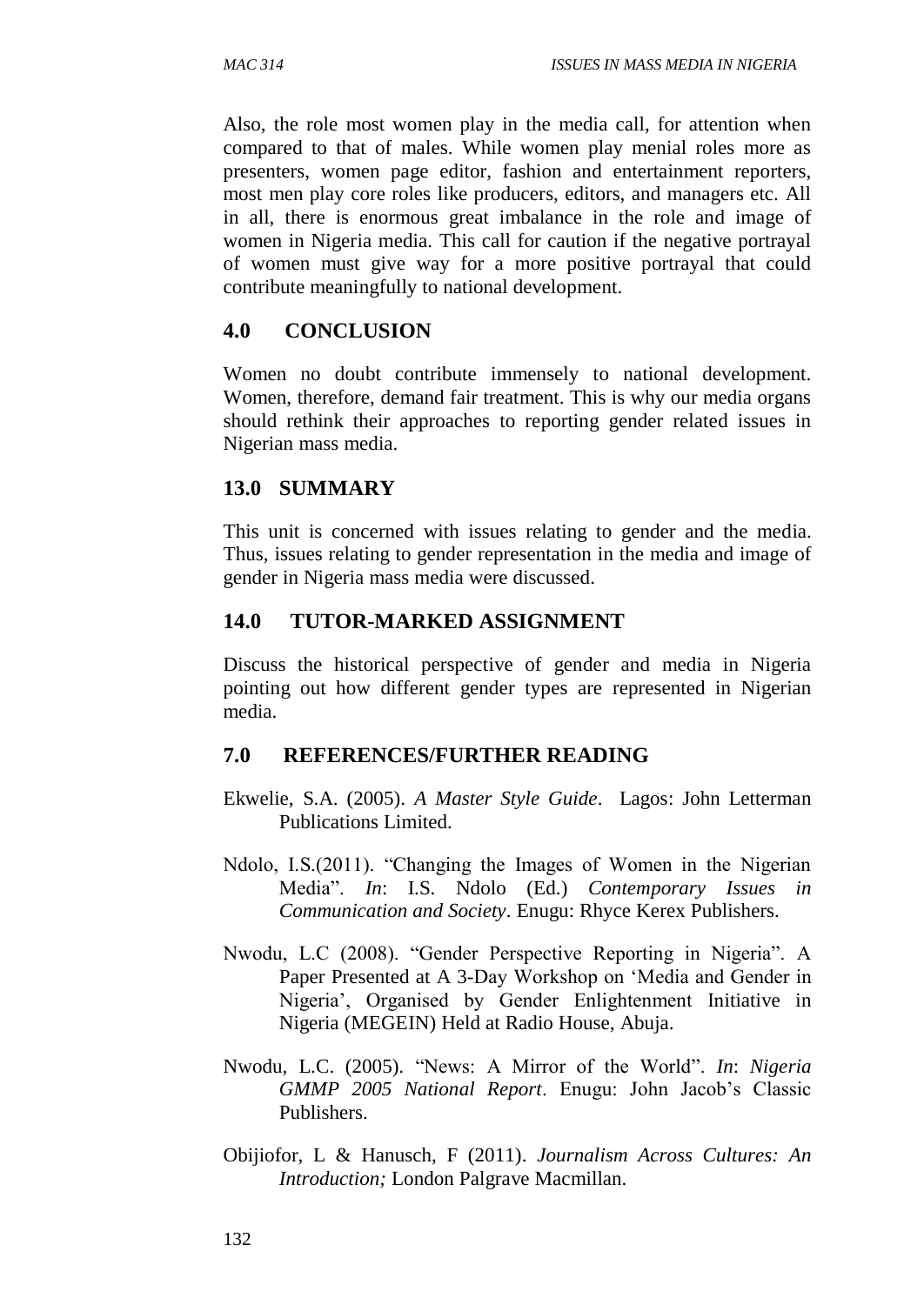# **UNIT 3 ICTs AND THE MASS MEDIA INDUSTRY IN NIGERIA**

#### **CONTENTS**

- 1.0 Introduction
- 2.0 Objectives
- 3.0 Main Content
	- 3.1 Meaning of ICTs
	- 3.2 Extend ICTs Application in the Nigerian Mass Media
	- 3.3 Problems Associated with ICTs
- 4.0 Conclusion
- 5.0 Summary
- 6.0 Tutor-Marked Assignment
- 7.0 References/Further Reading

## **1.0 INTRODUCTION**

In discussing issues in the Nigerian mass media, it is important to include issues revolving around the impact of Information and Communication Technologies (ICTs). This has become necessary in view of the fact that "technological convergence is impacting greatly on journalism practice…" (Obijiofor and Hanusch, 2011:177). This unit, therefore, examines how the ICTs have impacted and are still impacting on the mass media industry in Nigeria.

## **2.0 OBJECTIVES**

At the end of this unit, you should be able to:

- explain the meaning of ICTs
- show how it has impacted on the mass media
- discuss the problems associated with its application to the industry.

## **3.0 MAIN CONTENT**

## **3.1 Meaning of ICTs**

Information and Communication Technologies (ICTs) according to Nwodu (2004:76) refer "to a number of communication hardware used for instantaneous dissemination of information and social values across the globe." Nwodu further informs that ICTs are of two broad categories which are:

a. telecommunication which developed from analog to digital telephony and later mobile cellular and GSM phones; fiber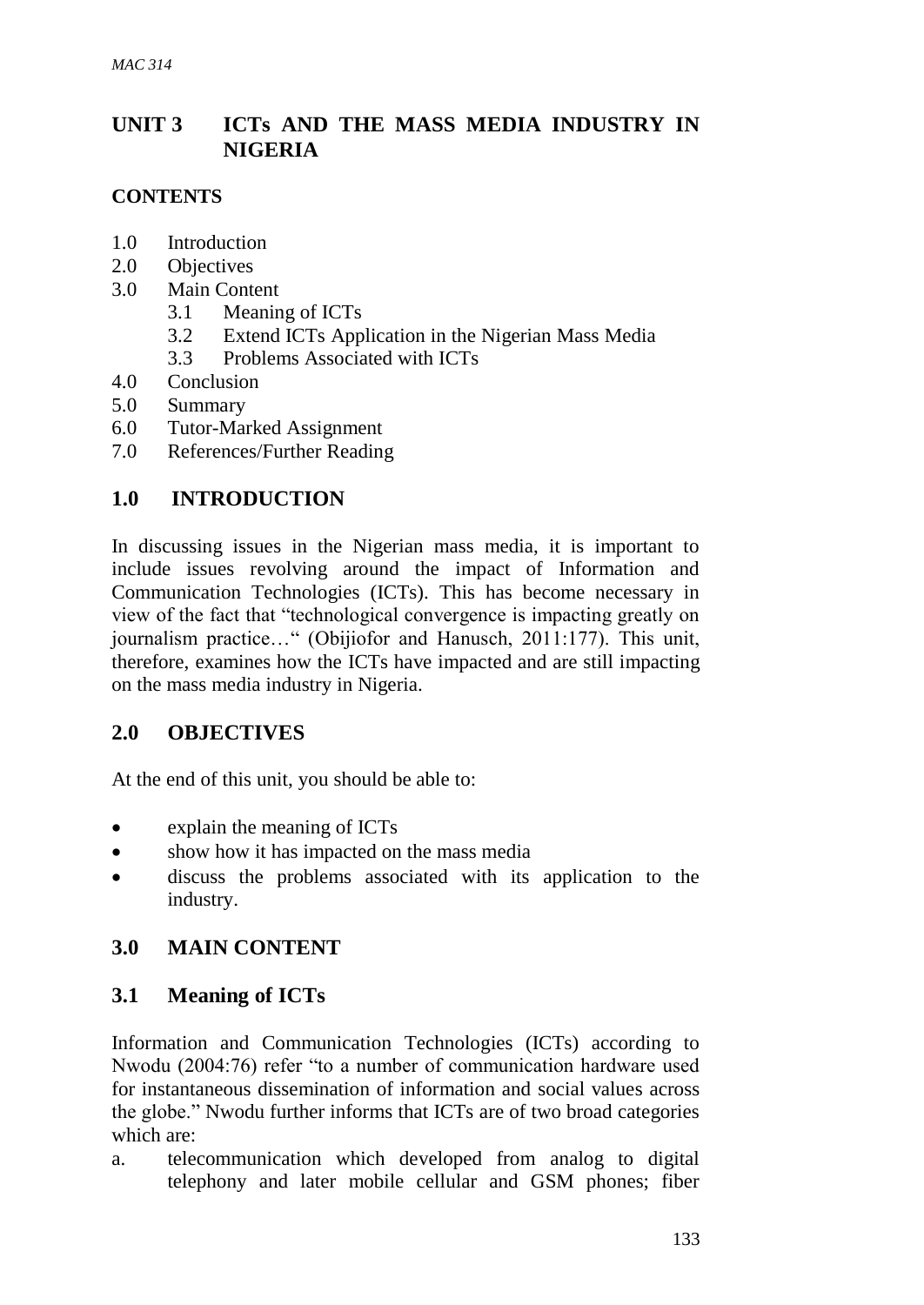optics, micro wave technology, satellite technology, cable network etc.

b. computer communications which are concerned with network of computer that are linked together and which facilitate exchange of message, documents, images, motion pictures and other relevant information via internet, facebook, YouTube and other forms of social media (Nwodu, 2004:72).

Regardless of the form, ICTs have enhanced communication across the globe. Precisely, ICTs have made communication around the world faster, clearer, cheaper and easier.

# **3.2 Extent of ICTs Applications in Nigeria Mass Media**

Mass Media organs in Nigeria are fast undergoing serious improvement. The improvements span through the quality and quantity of contents; the speed of reach and accessibility; and so on. The driving force behind the improvement is to a large extent, the effective adaptation of the Information and Communication Technologies in the process of news and information gathering, processing, and dissemination. According to Nwodu (2007:166):

 Many newspapers and magazines are read on-line, while letters to the editor and opinion articles are now sent to audience choice medium via electronic mail. Also, some radio and television signals can be accessed via the internet and reaction to the signals and other burning issues in the country can be sent to the editors via e-mail.

This means that greater percentage of mass media contents in contemporary time are no longer local issues. Nwodu (2009:167) again observes that because of the healthy adaptation of ICTs in the Nigeria mass media, most of the countries mass media contents are read, listened to and viewed in virtually all corners of the world, thereby contributing to the phenomenal globalisation of the world community.

Today, digital broadcasting and printing are fast taking over from analogous approach to broadcasting and printing. The advantages of this development are many and include but not limited to:

 helping to change negative representations of Nigeria and Nigerians in Western media. This is why Obijiofor and Hanusch (2011:193) argue that "new media technologies have helped to challenge and transform Africa's (**Nigeria inclusive,** emphasis mine) images that are portrayed in Western media such as image of war, violence and poverty"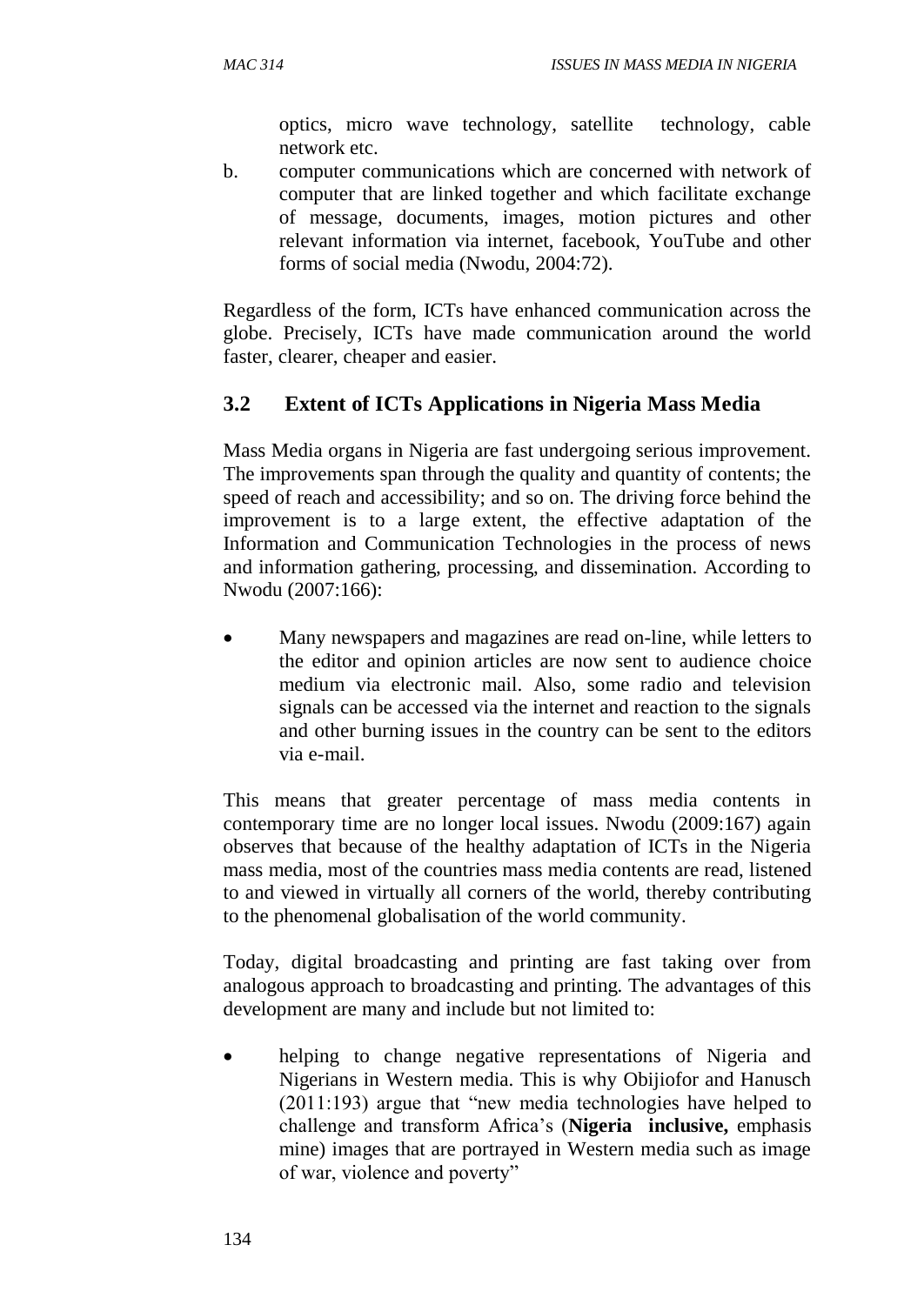- helping to diffuse Nigeria's cultures in different nations as Nigerian's and non-Nigerians abroad can log on to Nigerian website, on-line Nigerian print and broadcast media and get exposed to Nigerian cultural content
- enhancing access to the mass media and feedback mechanism as people can easily access media contents in the internet, make contributions to national issues and issues in the media through the new media technologies.

## **3.3 Problems Associated with ICTs**

It is obvious that some news media in Nigeria have gone digital. Media men and media consumers are gradually getting adapted to the offerings of the new communication technologies. However, a number of problems still lie under way. Some of these problems are:

- internet use in Nigeria is still low particularly at rural communities. Internet penetration in Nigerian communities is quite low to the extent the use is still limited to few privileged urban residents
- related to this is illiteracy. Even in this  $21<sup>st</sup>$  century, very few Nigerians are computer literate. Yet, both the media men and media audience need appreciable degree of literacy to plug in well in the exchange of news, information and data via the new media technologies. There is need therefore for training and retraining of Nigerian youths and media practitioners in the use of ICTs for optimum results
- erratic power supply has not encouraged sufficient access to new media technologies wherever they exist in Nigeria. Most time National Electric Power Authority (now Power Holding Nigeria Limited) has not been able to make power supply sufficiently available across the length and breadth of the country. Even few urban areas that are privileged to enjoy power supply from the national power grid, it is very rare to have full day uninterrupted power supply in such areas (Nwodu; 2007:92)
- there is also, limited control over the nature of information pasted on the web. Oftentimes, news and information are distributed without verification and regards to fairness, objectivity and balance.

## **4.0 CONCLUSION**

New media technologies have no doubt introduced innovations in the broadcast and print media industries in Nigeria. Some of those innovations include easy access; faster and or speedy message delivery; clearer and enhanced quality of information; to mention a few. In spite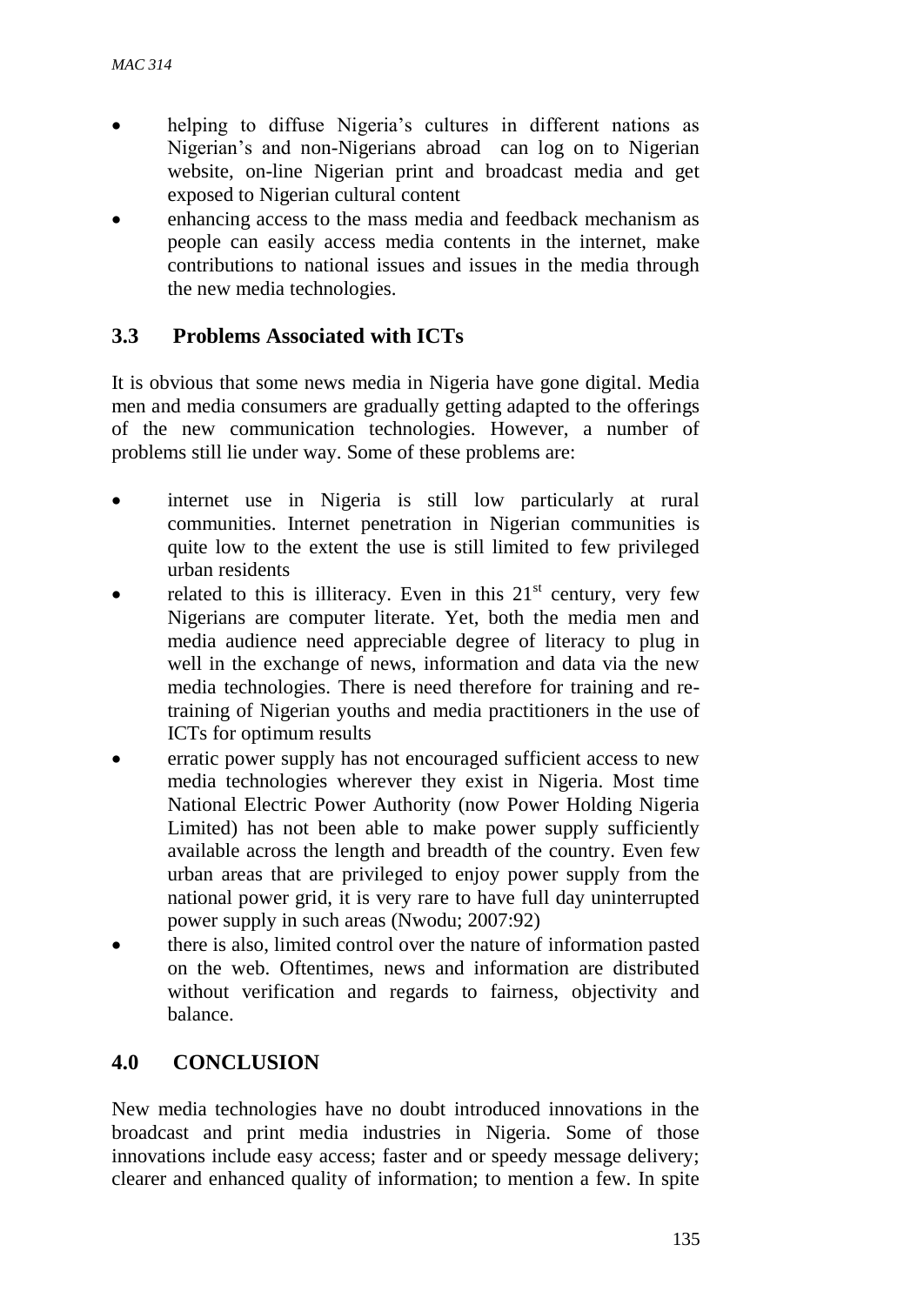of these advantages, the new media technologies also have limiting factors some of which we have been mentioned above.

#### **5.0 SUMMARY**

This unit discussed the meaning and impact of ICTs on Nigeria mass media industry. Thus, the application of ICTs in mass media practice and the problems associated with it were discussed in this unit.

#### **6.0 TUTOR-MARKED ASSIGNMENT**

Discuss the benefits and problems associated with the adaptation of ICTs in Nigeria mass media practice.

#### **7.0 REFERENCES/FURTHER READING**

- Nwodu, L. C (2004)"Technological Determinism Theory and Media Practitioners' Perception of Cultural Influence of ICTs on Developing Nations". *The Nigeria Journal of Communications*, Vol.1 No.4 pp.72-83.
- Nwodu, L. C. (2007). "Using Information and Communication Technologies (ICTs) to Check Electoral Fraud in Africa". *Mass Media Review*. Vol. 1., No.3.pp 86-101.
- Nwodu, L. C. (2009). "Mass Communication *In*: the Era of ICTs-Induced Globalisation: The Nigeria Experience". In D. E. J. Okonkwo (Ed.) *Mass Communication in the Emergent Information Society*. Owerri: Alphabet Nigeria Publisher, pp: 149-170.
- Obijiofor, L. & Hanusch, F. (2011). *Journalism Across Cultures: An Introduction*. New York: Palgrave Macmillan.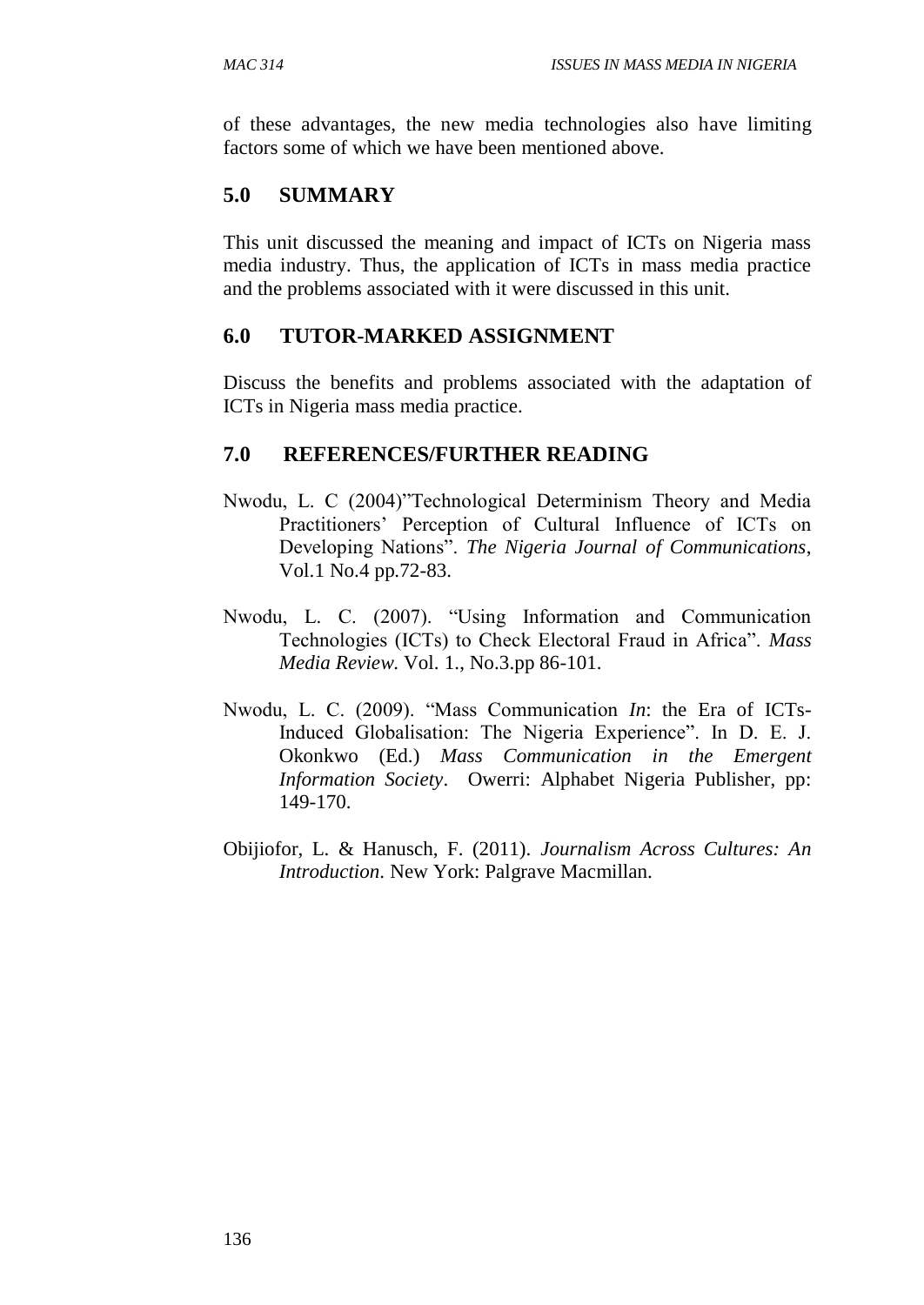# **UNIT 4 ICTs AND CITIZEN JOURNALISM IN NIGERIA**

#### **CONTENTS**

- 1.0 Introduction
- 2.0 Objectives
- 3.0 Main Content
	- 3.1 What is Citizen Journalism?
	- 3.2 Evolution of Citizen Journalism in Nigeria
	- 3.3 Problems of Citizen Journalism in Nigeria
- 4.0 Conclusion
- 5.0 Summary
- 6.0 Tutor-Marked Assignment
- 7.0 References/Further Reading

## **1.0 INTRODUCTION**

The emergence of Information and Communication Technology (ICTs) has given rise to a new genre of journalism practice. Prior to the advent of the technologies, particularly, the internet, publishers, editors, subeditors and reporters as gate-keepers, determine what goes out of media organisations as news. Today, the trend is changing and very fast too. Traditional journalists now compete with members of the public over what news or information is made available to audience members. This unit, therefore, is concerned with exploring the growth of citizen journalism practice in Nigeria.

## **2.0 OBJECTIVES**

At the end of this unit, you should be able to:

- explain the concept of citizen journalism
- discuss the extent of its practice in Nigeria.

## **3.0 MAIN CONTENT**

## **3.1 What is Citizen Journalism?**

One of the revolutions introduced in journalism practice around the globe by the new media technologies is the dawn of citizen journalism. Citizen journalism is, therefore, an important issue that is worth discussing as far as issues in mass media of any nation is concerned. What then is citizen journalism? The term citizen journalism has been given so many names across cultures. Prominent among such names are: i. Public or participatory or democratic journalism (Baaser:2008)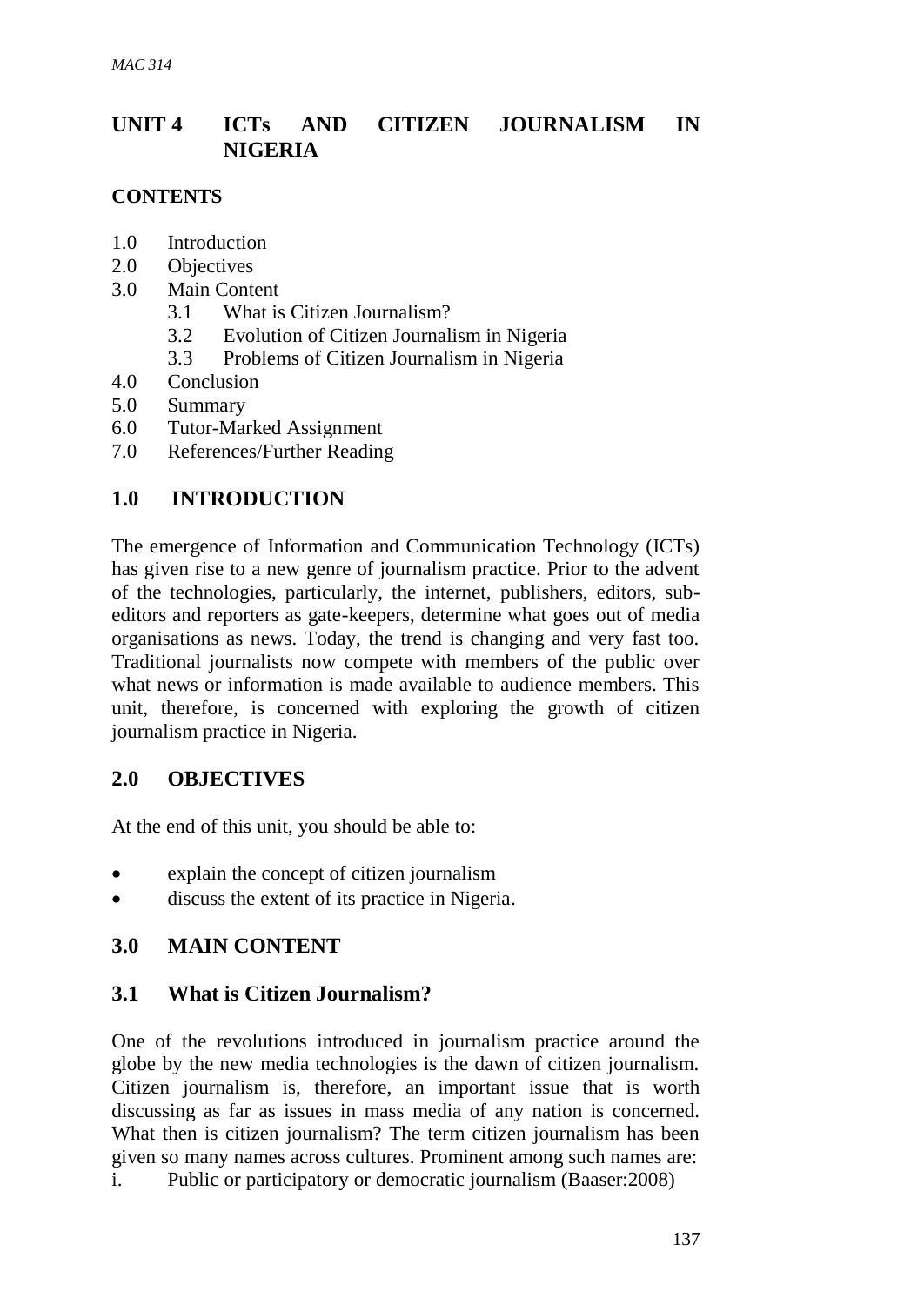- ii. Guerrilla journalism (Case: 2007)
- iii. Street journalism (Witschge:2012)

Regardless of the appeal, citizen journalism is a special form of journalism in which members of the public (that is citizens) play active roles in the process of collecting, reporting, analysing and disseminating news and information (Brownman and Wills:2003).

Citizen journalism is made possible by the increasing access to and users' knowledge of web-enabled cellular phone, digital cameras and sundry social media. This has equipped citizens of the world to report breaking news accompanied with live pictures and images faster than the traditional media. Most of the news and images concerning the recent Arab Spring and the Occupy Movements were products of citizen journalism. Glaser (2006) summarises the idea behind citizen journalism in the following words:

 …people without professional journalism training can use the tool of modern technology and the global distribution of the internet to create argument or fact-check media on their own or in collaboration with others. For examples, you might write about a city council meeting on your blog or in an online forum. Or you could fact-check a newspaper article from the main stream media and point out factual errors or bias on your blog. Or you might snap a digital photo of a newsworthy event happening in your town and post it online. Or you might video tape a similar event and post it on a site such as YouTube.

# **3.2 Evolution of Citizen Journalism in Nigeria**

Adum and Ekwugha (2010:197) once observe that:

 In a situation where internet connectivity becomes rife in Nigeria, like the GSM is, the practice of citizen journalism may mean that many Nigerians would freely exchange information without the intermediary of gatekeepers or fear of government censorship.

Today, citizen journalism is making steady in-road in Nigeria. YouTube, facebook, twitter and other social media users now upload news/information from remote part of Nigeria for public consumption. Also, breaking news and information in traditional mass media are now shared on virtually all these social media. As a matter of fact, social events, criminal acts, sundry activities that may ordinarily escape the attention of traditional media or weeded out in the process of gate keeping are reported in the social media.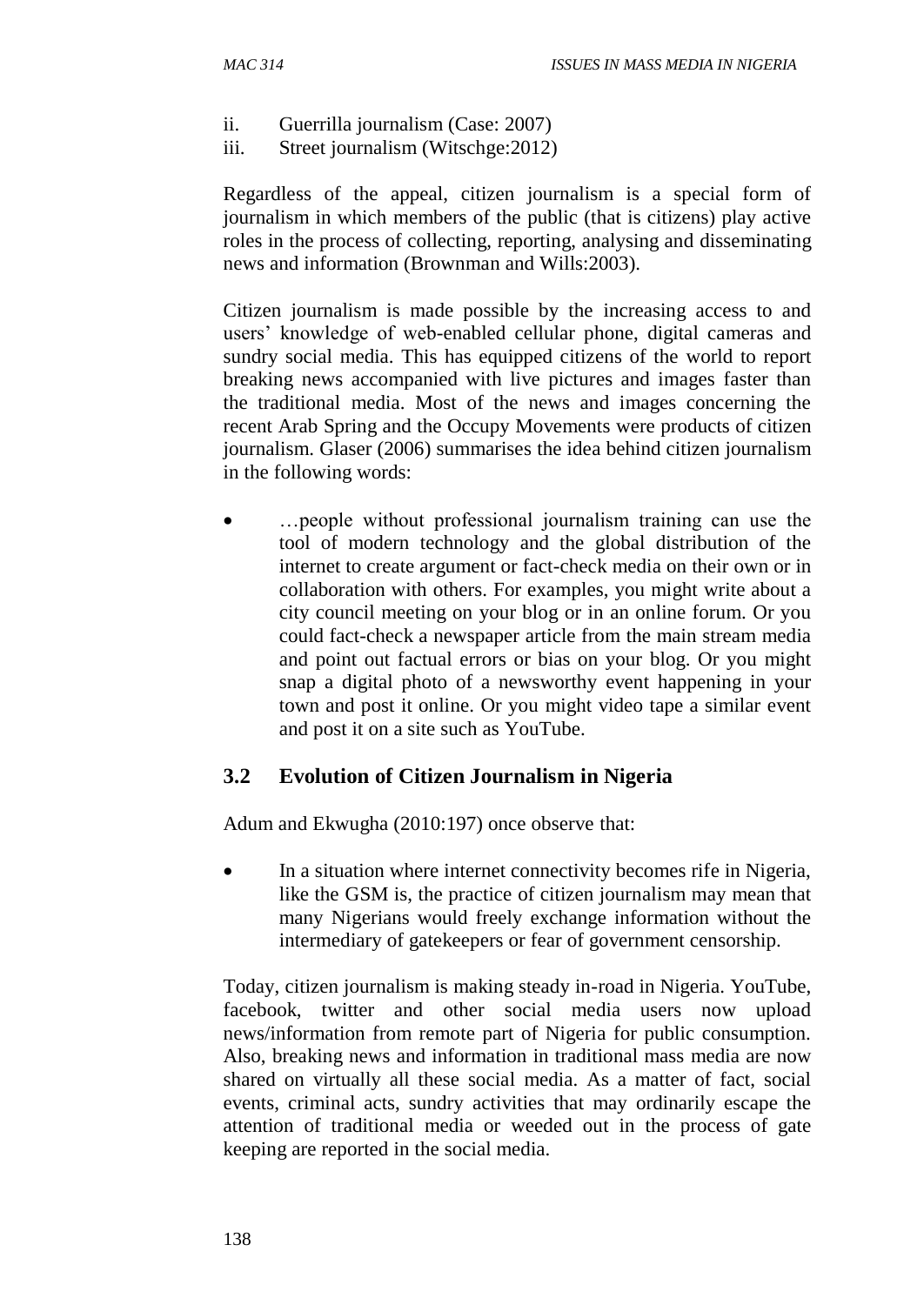The climax of citizen journalism in Nigeria so far was witnessed in early 2012 when the federal government announced the removal of oil subsidy. Then some group of concerned Nigerians mobilised other Nigerians against the removal via the social media. It is not in doubt that the movement dubbed "Occupy Nigeria" in facebook was effectively utilised in mobilising Nigerians towards active participation in the protest against the subsidy removal. The issue therefore is that social media are fast becoming effective tools of mobilisation for social action more than the traditional media. The reason being that messages posted on social media not only get across to the specific target on time but are also easily believed and acted upon by the target audience. The implication is that the traditional mass media should rise up to the challenge of adjusting to the new trend or they will lose their power of social mobilisation.

## **3.3 Problems of Citizen Journalism**

The driving force behind citizen journalism remains the social media which have facilitated social networking among peoples of the world. This brand of journalism is therefore practised more by citizens rather than the professional journalists. For this reason therefore, citizen journalism has often been criticised of lacking essentially in objectivity which is a major factor in determining newsworthiness in traditional journalism. This is considered a problem since the members of the public involved in the practice of citizen journalism often report what they see with high degree of bias and highest level of subjectivity.

Another problem associated with citizen journalism is that it is unregulated even as the source may be hidden. The social media cannot be easily regulated by law and as such users often use unidentifiable names to distribute all forms of information with little or no regard to libel, sedition and invasion of privacy laws. The most worrisome aspect of this problem is that these aspects of our media laws are often violated in the social media without anybody being arraigned before the court for such violation.

The next problem is that the practitioners are often regarded as amateurish. The citizens who engage in social network and citizen journalism are not trained journalists and therefore do not conform to professional standards with particular reference to news judgment and values. Regardless of the snags associated with citizen journalism, the practice has come to stay. It has become a topical issue of great concern to media practice in Nigeria and elsewhere. Nigerian journalists, therefore, need training and retraining on how to cope with the challenges that come with the practice of citizen journalism.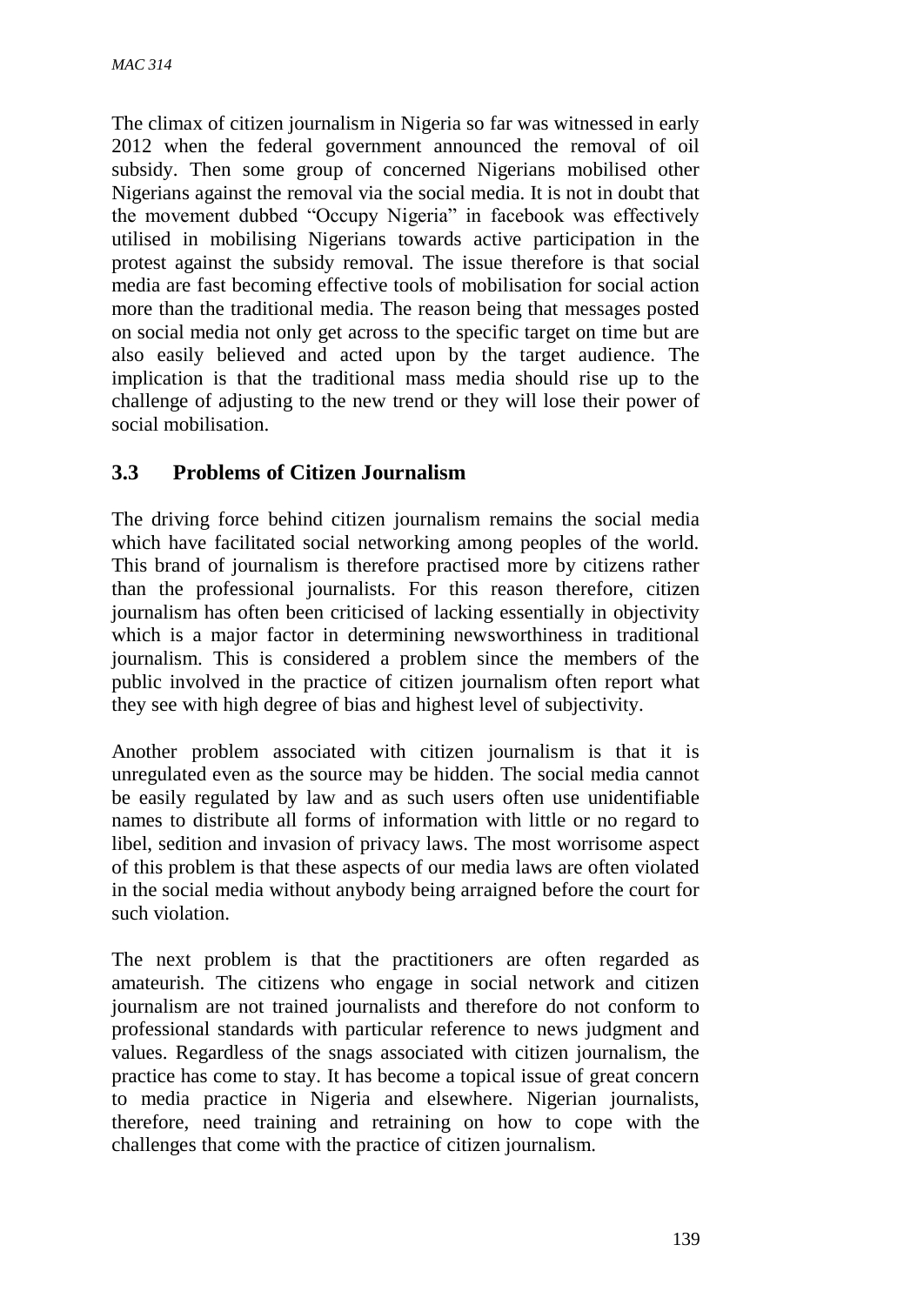#### **SELF-ASSESSMENT EXERCISE**

Define and explain the concept of citizen journalism.

### **4.0 CONCLUSION**

Information and Communication Technologies (ICTs) are revolutionising media practice all over the world. Of particular importance is the impact of social media on journalism practice. It is not in doubt that social media have been helping in information and news gathering and dissemination in Nigeria to the extent that the recent "Occupy Nigeria" in Lagos was perfected on social media. Media practitioners should therefore begin to ponder over how to cope with the emerging challenges associated with citizen journalism fostered by social media.

## **5.0 SUMMARY**

This unit focused on one of the challenging technological issues facing media practice in Nigeria. Precisely, the unit discussed citizen journalism which is gradually making in-road in the country via the instrument of social media. Thus, the unit explored the meaning of citizen journalism, the evolution of citizen journalism in Nigeria and the problems associated with the practice

#### **6.0 TUTOR-MARKED ASSIGNMENT**

Discuss the evolution of citizen journalism in Nigeria pointing out the problems associated with the issue.

## **7.0 REFERENCES/FURTHER READING**

- Adum, A. & Ekwagha, U. (2010). "Citizen Journalism as Freedom of Expression in Nigeria". *In*: D, Wilson (Ed.). *Perspectives on Communication and Culture*. Uyo: ACCE Nigeria.
- Baase, S. (2008). *A Gift of Fire*. New Delhi: Prentice Hall.
- Brown, S & Wills, C. (2003). "We Media: How Audience Are Shaping the Future of News and Information". *The Media Centre at the American Press Institute,* 4 (5).
- Case, J.A. (2007). "Recovering the Radical Biocybernetic Subversion in Guerrilla Video Primer" Paper Presented at the NCA 93<sup>rd</sup> Annual Convention, Chicago, IL, November, 14.